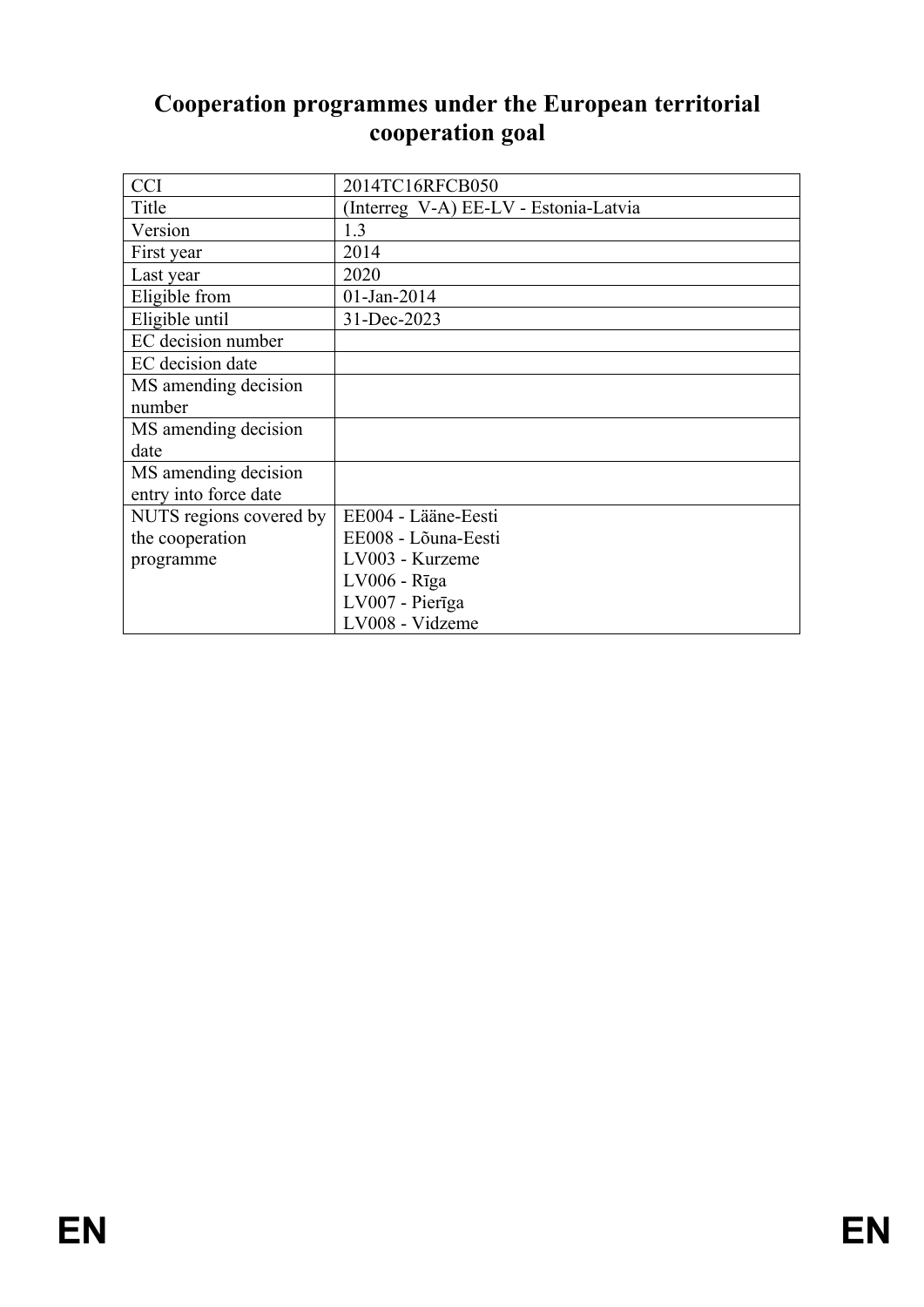#### **1. STRATEGY FOR THE COOPERATION PROGRAMME'S CONTRIBUTION TO THE UNION STRATEGY FOR SMART, SUSTAINABLE AND INCLUSIVE GROWTH AND THE ACHIEVEMENT OF ECONOMIC, SOCIAL AND TERRITORIAL COHESION**

**1.1 Strategy for the cooperation programme's contribution to the Union strategy for smart, sustainable and inclusive growth and to the achievement of economic, social and territorial cohesion**

1.1.1 Description of the cooperation programme's strategy for contributing to the delivery of the Union strategy for smart, sustainable and inclusive growth and for achieving economic, social and territorial cohesion.

#### **Introduction**

Interreg V-A — Estonia–Latvia is a continuation of the 2007-2013 cross-border cooperation programme.

#### **VISION**

Estonia and Latvia are places with excellent opportunities for people to lead successful and fulfilling lives, among happiest in Europe.

### **MISSION**

We support ideas that help Estonia and Latvia to grow through neighbourly cooperation.

The programme aims at strengthening cooperation among regions, through achieving the following strategic objectives:

- active and attractive business environment;
- clean and valued living environment;
- better network of harbours:
- integrated labour market.

The total European Regional Development Fund support for the programme is €38 020 684.

Interreg V-A — Estonia–Latvia (hereafter referred to as 'the Estonia-Latvia Programme 2014-2020' or 'the Estonia-Latvia Programme' or 'the programme') contributes to the achievement of the European Union (EU) headline targets listed in the Europe 2020 strategy in the form of the following:

- the priority axes "Active and attractive business environment" and "Integrated labour market" help to decrease unemployment and create new cross-border job opportunities; and,
- the priority axis "Clean and valued living environment" aims to raise resource efficiency.

In addition, the programme aims to contribute to the EU Strategy for the Baltic Sea Region by means of the following objectives: "Connect the region" and "Increase Prosperity". The strategy builds on the National Development Plan of Latvia for 2014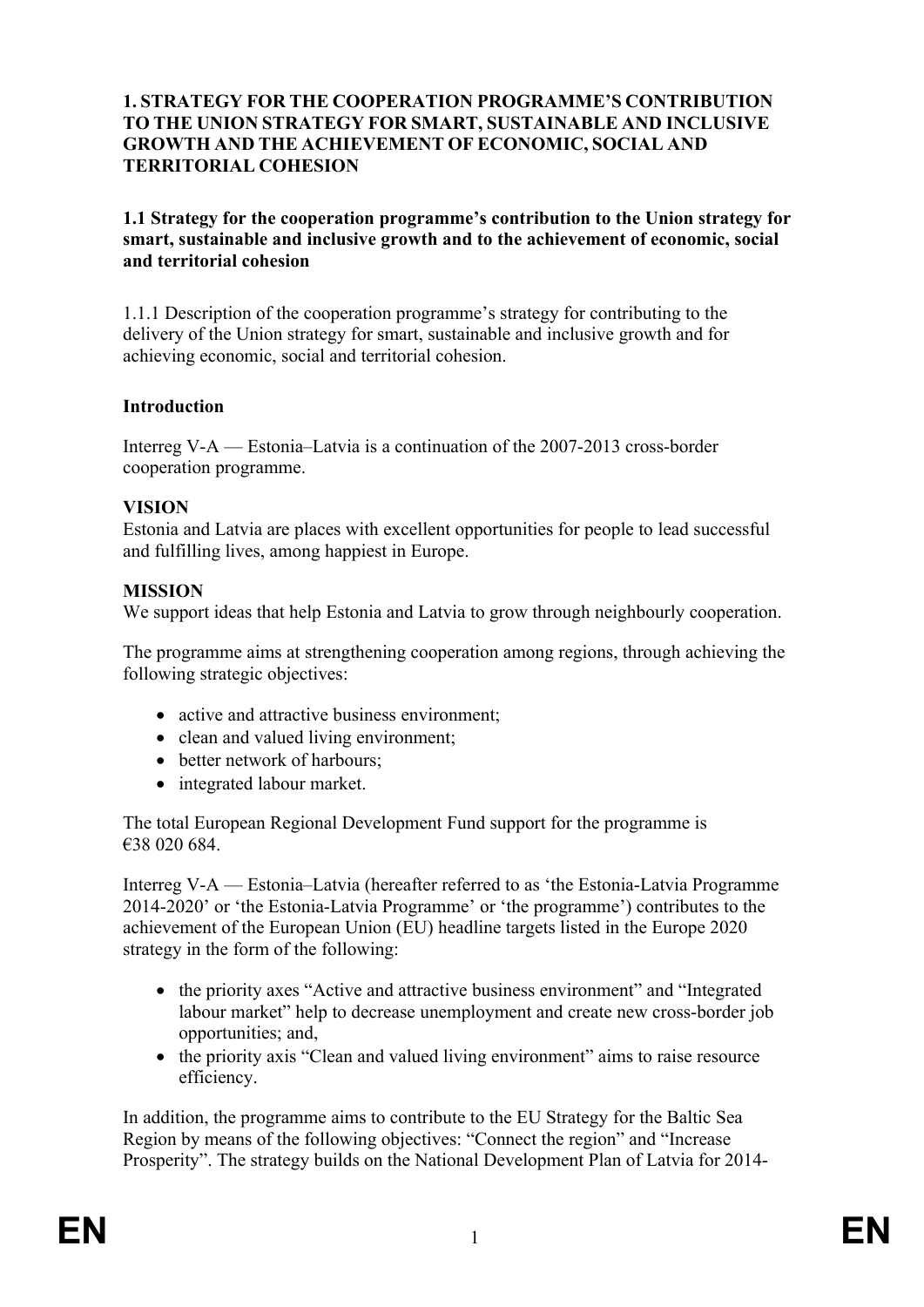2020, the Sustainable Development Strategy of Latvia until 2030, the National Reform Programme "Estonia 2020", the National Spatial Plan "Estonia 2030+" and relevant thematic strategies.[1]

### **Programme area**

The programme area is situated in the northern part of Europe, on the north-eastern coast of the Baltic Sea. In the east, the programme area extends as far as the EU external border with Russia. The programme area covers the southern and south-western parts of Estonia and the northern and western parts of Latvia, covering a total amount of territory of 65,968km2 (26,668km2 in Estonia and 39,300km2 in Latvia), which amounts to 1.56% of the total land area of the European Union. Estonia and Latvia share a 343kmlong land border and a 214km-long sea border. The programme area has a coastline of 1,139km in the west (of which 497km is within Latvia and 642km is within Estonia), including 1,418 islands and islets (with an approximate total coastline of 1,283.5km), all of which are within the Estonian section, and only thirteen of which are permanently populated. The large transport routes of the Via Baltica and Via Hanseatica cross the region from north to south. The programme area includes the large deep-sea ports of Liepāja, Rīga and Ventspils, which function as parts of an important transit corridor for trade between the European Union and Russia.

The programme's eligible area includes the following NUTS III regions within Estonia: Lõuna-Eesti (South Estonia) and Lääne-Eesti (West Estonia); and within Latvia: Kurzeme, Pierīga, Rīga and Vidzeme.

### **Population and education**

The programme area's population is about 0.44% of the population of the European Union: approximately two million inhabitants in total, of which 0.5 million are on the Estonian side of the border and 1.5 million on the Latvian side (Central Statistical Bureau of Latvia, Statistics Estonia 2012). The population has decreased gradually due to economic, demographic and migration changes in both countries. According to Estonian and Latvian statistics, the region has lost around 100,000 people since 2007, which makes up as much as 5% of the population in the programme area; and this process continues.

The population is mainly concentrated in two bigger urban areas - Riga in Latvia and Tartu in Estonia, which account for approximately 0.8 million inhabitants. The average population density in the rest of the programme area is only 16-17 inhabitants per km2, which means that the area is very sparsely inhabited. The ageing of the population is unavoidable and yet is spatially uneven, as the proportion of the elderly is bigger in rural areas and smaller in cities and towns where the younger generation predominates due to in-country resettling. Ageing is likely to burden the social system and adversely affect the growth potential for the economy, particularly in rural areas. At the same time, prospects may improve for developing the "silver economy", to which smaller urban communities may also contribute.

The overall potential for providing education in the programme area is good - almost a hundred vocational education centres and more than fifty higher education institutions, most of them in the Riga region, including public universities and their branches, applied higher education institutions and private higher education facilities. Among others, the area hosts the top universities of both countries, namely the University of Tartu, the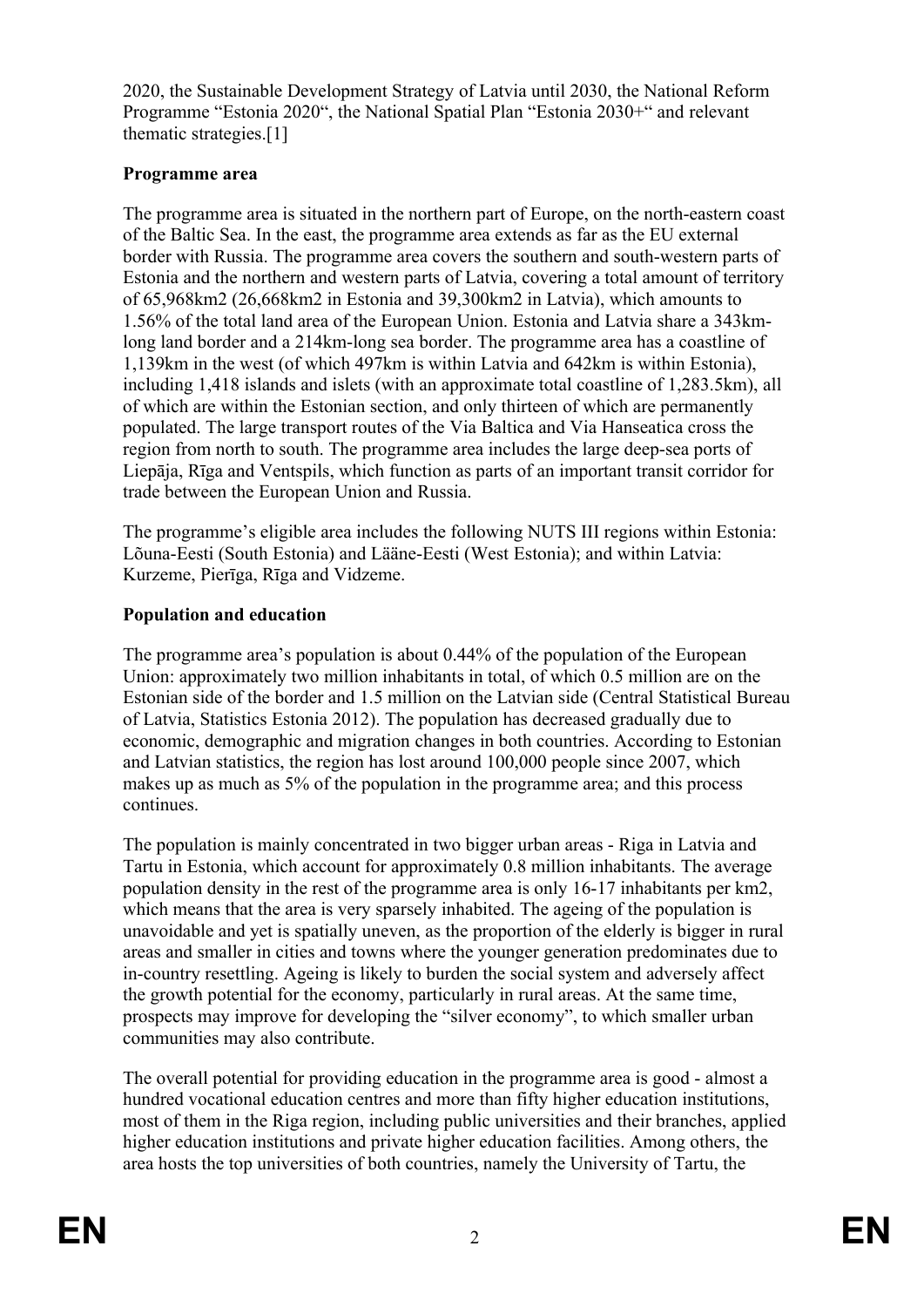Estonian University of Life Sciences, the University of Latvia and Riga Technical University. There are a large number of public and private scientific institutes and organisations, academic centres and science parks in the region, which provide good potential for scientific and applied research. In 2012, expenditure on research and development formed 2.19% of GDP in Estonia and 0.66% of GDP in Latvia.

When compared to the previous programme period, several changes have occurred in the field of vocational education. In Estonia, a major part of the network of vocational education institutions was rearranged by 2009. The reduction in the number of stateowned vocational education institutions has been especially significant: from 58 to 30 during the past ten years with the aim of increasing the quality, accessibility and efficiency of vocational education and training (VET) institutions.

Many smaller institutions have been merged into regional VET centres with a wide variety of specialities being taught at one institution. The number of primary and lower secondary schools and VET institutions has decreased year-on-year, also due to the adjustment to demographic trends. In forthcoming years, a reorganisation of uppersecondary and higher education institutions is planned in Latvia, while a substantial reform of vocational education has already been carried out in 2012. Funds totalling 161 MEUR have been directed towards the improvement and modernisation of the infrastructure of vocational education institutions. Based on the reform and concentration of funding, Latvia receives fully modernised and equipped, up-to-date vocational education centres in all regions of the country. The cross-border cooperation between educational institutions is being encouraged to achieve better coherence with labour market needs in the programme area. The best practice in this regard can be found in the border towns ofValga-Valka, where Valga County Vocational Training Centre (Estonia) launched training for Latvian-speaking students in 2012 and is now serving students of both countries.

### **Regional economy and the information society**

The programme area is characterised by an economic structure, which has services forming the biggest share of GDP (approximately 70%), followed by industry (20%) and agriculture (4%), leaving the remaining 6% to other fields.

The programme area is largely a rural one, which also contains the commercial and trading centre of Riga (the capital of Latvia, with a population of about 700,000 inhabitants), the university town of Tartu (the second largest town in Estonia, with a population of around 100,000 inhabitants) and several medium-sized and small regional towns, including the unique bordering twin towns of Valga (Estonia) and Valka (Latvia), which have the potential to grow into one township with an integrated townscape and centre, which would also support the mobility of people between towns and business development. The regional division of GDP within the programme area is rather uneven, leaving the bigger share to areas around Tartu and Riga.

The main economic sectors and branches in the area are as follows:

- Service sector: tourism and leisure, trade, health, financial services, communications networks, transport and logistics.
- Industry: timber and wood processing, food and drinks production, construction, mechanical engineering, light industry and steel production.
- Agriculture: grain and vegetable growing, dairies and fisheries.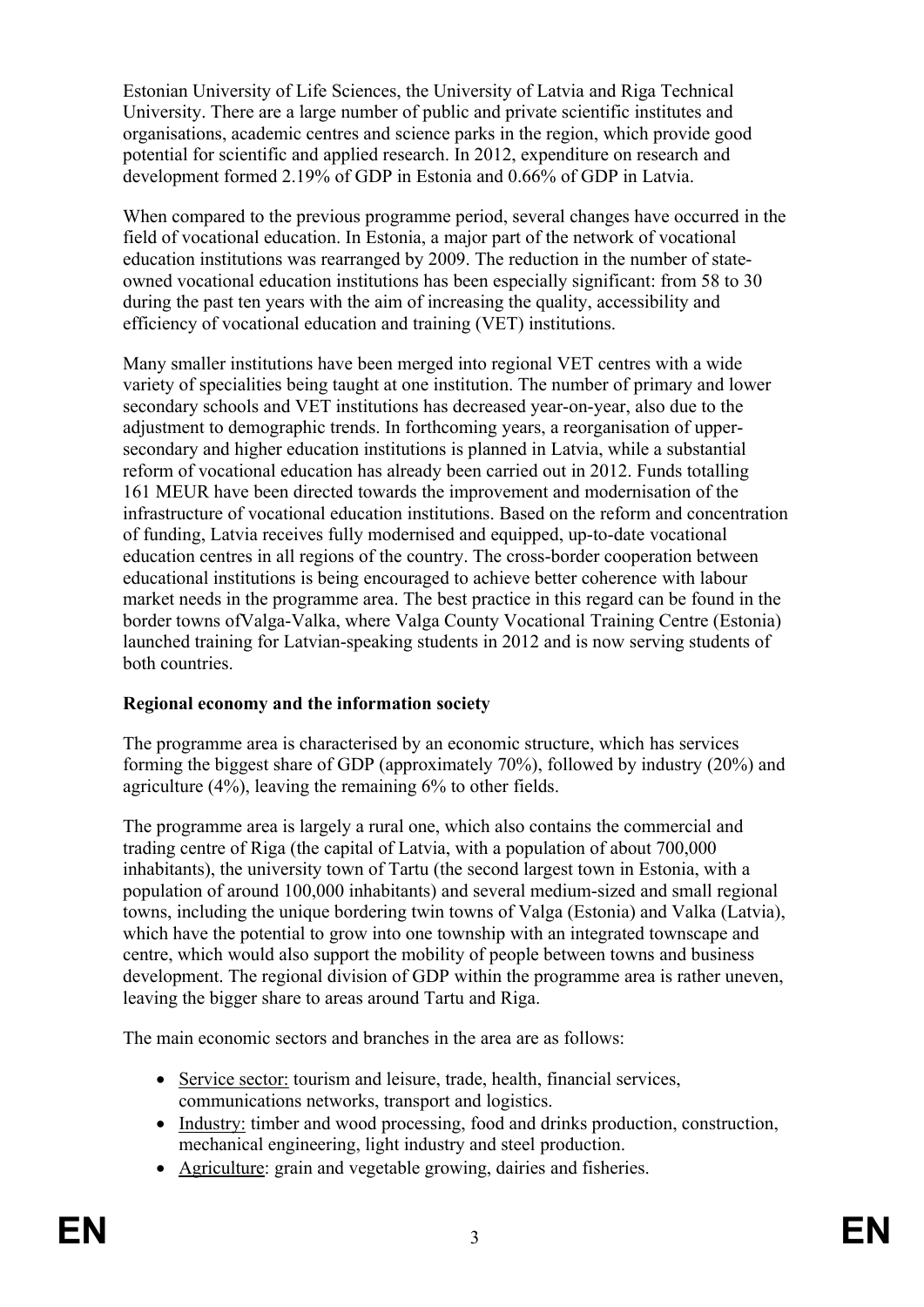The economic activity in the region, especially in terms of agriculture, food production, timber processing and construction, is based largely on local resources. Urban settlements in the programme area display measurably more competitive advantages over any rural location, which are often under-populated and lag behind in terms of living conditions, employment opportunities and the availability of goods and services. Despite a relatively large share of services in the regional GDP, the accessibility of services remains unevenly distributed throughout the programme area, with sufficient choice between different services and consumer products being the reality only in the larger population areas. There is an opportunity to promote a better use of local resources such as, for instance, in finding a way of changing consumption patterns in order to increase demand for more resource-efficient services and products and new entrepreneurial models, where products are leased rather than bought and so on. Such a transformation of the economy towards sustainable consumption and production is in line with the Europe 2020 Strategy and its flagship initiative on "A Resource Efficient Europe" in order to achieve transition towards a green economy.

The development of the Information and Communication Technology (ICT) sector is a high priority for both countries and both demonstrate advanced levels of performance in ICT development and high internet usage levels. In 2013, fixed broadband coverage in Estonia was at 87.3%, making the internet accessible nearly everywhere in the country. In Latvia, the access to the internet by households has grown from 50.5% in 2007 to 71.6% in 2013, whilst internet use by enterprises has grown from 62.3% in 2007 to 92.5% in 2012. Estonia has been experiencing advanced levels of use in electronic ID (eID) since 2002; Latvia introduced eID in 2012. The basic infrastructure of national information systems has allowed public services to be improved by the use of fast and flexible ICT solutions - both countries offer e-services in health, education, welfare and social services, the electronic registration of a company and related services, and the involvement of society in the decision-making processes, to name just some areas. ICT has also made a contribution towards the preservation of cultural heritage, including the creation of digital libraries and related e-services.

Private sector benefits from electronic authentication and the digital signature that can make everyday business almost paper-free, flexible and fast. The possibility of establishing a company quickly and without leaving home, works as an advantage for those who are starting their own business.

In 2012, the export of ICT services and products accounted for 12.5% of total exports (Estonia), despite the sector representing only 4% of the total level of employment, as its productivity is considerably higher than that of other sectors. The development of the ICT sector has mostly been tackled by the national support programmes, therefore the Estonia-Latvia Programme considers those activities that are related to ICT development as being supportive actions that can be adapted horizontally under each priority. Estonia and Latvia can cooperate to boost their experience in developing ICT solutions for smart work, joint databases, digital conservation of common heritage, and other innovative actions that support the investment priorities in the Estonia-Latvia Programme.

### **CROSS-BORDER CHALLENGES AND OPPORTUNITIES FOR THE ESTONIA-LATVIA PROGRAMME AREA**

The following chapter provides a brief overview of the current socio-economic situation in those areas that are covered by the Estonia-Latvia Programme 2014-2020. Subtopics are summarised in the list of challenges and opportunities. Based upon these, the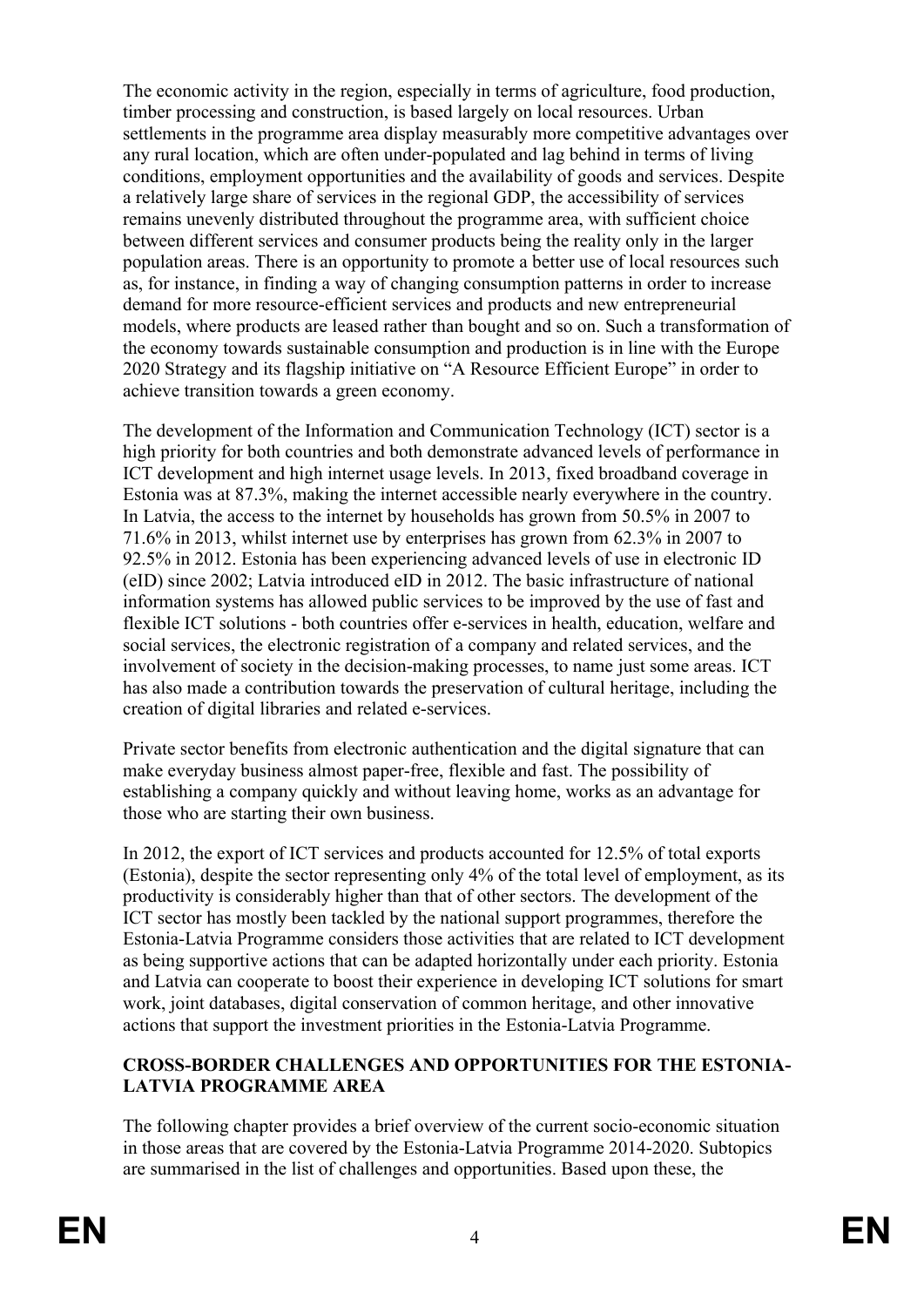thematic objectives were selected and designed into priority axes that are described in Section 2.

### **Labour Market**

The economic crisis has had the largest impact on the labour market situation in the programme area (unemployment rate reached up to 15% in Latvia and 10.2% in Estonia, Eurostat 2010). Although employment has increased, the employment rate continues to differ (unemployment rate 10.8% in Latvia and 7.4% in Estonia, Eurostat 2014) as it has the highest involvement in bigger capital and urban areas (unemployment rate 5.1% in Riga and 3.5% in Tartu), whereas the rates are lowest in border regions (unemployment rate 10.3% in Kurzeme region, Latvia and 8.6% in Valga County, Estonia; Estonian Unemployment Insurance Fund, Latvian State Employment Agency, 2015).

Another characteristic of the programme area is the decrease in the population, especially in rural areas which, during the economic crisis, was mainly caused by settling outside the programme area. While urbanisation continues to favour larger cities and towns, the negative demographic trend caused by the low birth rate, the migration of working-age people and an ageing population are considerable challenges for both countries when it comes to ensuring that an adequate labour supply is available in the longer term. An unbalanced development within regions creates labour market competition also for professionals, hinders development in less prosperous regions and may lead to the concentration of venture capital, research grants and other resources to a few more highly developed economic hot spots, which in case of the programme area are Riga and Tartu. This creates significant risks for the sustainability of the social security systems in both countries.

Although Estonian and Latvian labour markets are moving towards meeting the needs of a more knowledge-based economy and various national development plans in both countries aim the economies to increase productivity, as well as efficient and smart use of resources, the mismatch of skills of people in various working-age groups and the needs of the labour market in Estonia and Latvia do not coincide in a large extent. This is visible both in the sectors of employment that potentially faces a demand for labour in the coming years and in the national priority sectors for economic growth. In general, it is expected that more people are employed within the service and industry sectors (e.g. commerce, tourism, food, timber and manufacturing industries). It consequently presents another challenge for the programme area in the terms of the common high unemployment rate among the 15-24 years old and low-skilled workers (15% in Estonia and 19.6% in Latvia, Eurostat 2015) and share of long-term unemployment (45.3% in Estonia and 42.9% in Latvia, Eurostat 2015). Although the popularity of lifelong learning has increased over recent years, the levels of participation by both low-skilled, long-term unemployed and elderly people in the respective programmes still remain low.

A further challenge in the programme area is the share of limited information about cross-border employment and labour market integration opportunities along with the inadequate language skills that hamper work options and employment across the border. Available information is often rather difficult to access or to apply in practice. Job seekers do not have information available to them in their national languages about vacancies on the other side of the border, or about taxation or social security systems. At the same time there is lack of simple checklists regarding the recruitment of foreign workers and information on labour market regulations and rights, which generally discourage employers from hiring people from abroad. These are the key problems upon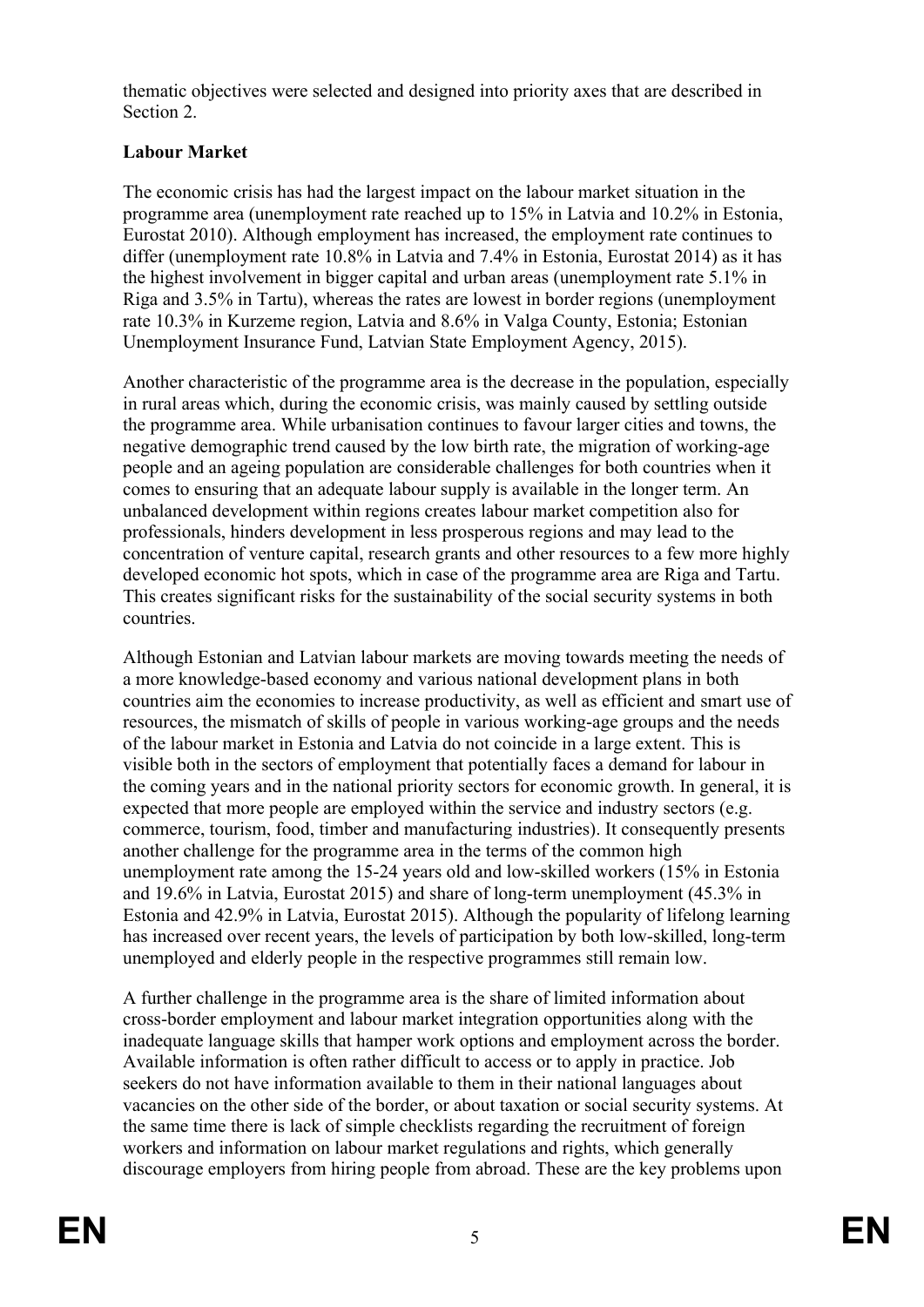which the programme focuses in the context of the better integration of labour markets and increasing the number of working commuters who cross the border, especially in immediate and less prosperous border areas.

The network of career counsellors in the labour market sector is co-ordinated by the Estonian Unemployment Insurance Fund and the Latvian State Employment Agency that, in Valga-Valka region, also to some extent help people who are looking for a job on the other side of the border. In addition, the network of the European Job Mobility Portal (EURES) counsellors is engaged in job mediation for the EU and the European Economic Area countries. However, employers and employees in the border areas need more precise information, preferably in national languages, better linked information and more interaction measures between Estonia and Latvia, and events that involve job seekers and employers from both sides of the border.

The issue of cross-border labour mobility, focusing on labour demand and supply is less developed in both countries. As commuting and mobility have become more important, several activities oriented towards developing the cross-border labour market have emerged both from public and private stakeholders (e.g. some focused training courses), but can nevertheless be further improved. The relevance, accessibility and applicability of the information made available are crucial and have to be user-friendly, easy to find and to apply. Through the cross-border cooperation potential, additional opportunities should become available for workforce skills' application and the promotion of economic activity. Community activities that encourage cooperation within the programme area and especially across the border are important for integrating the area and broadening the variety of work and entrepreneurial opportunities.

### Challenges and opportunities related to the integration of labour markets:

- Improving working and living conditions in the programme area through a better integrated labour market, especially in those areas that are united historically and geographically, such as Valga-Valka twin town.
- Providing up-to-date, easily-accessible information and coordinated support on work and the learning environment across the border to facilitate better mobility for work and study, as well as improving the matching of supply to demand.
- Promoting and raising awareness about opportunities for and the impact of flexible working methods (including smart and distant work) for both employers and employees would allow it to be applied more efficiently.
- Enhancing cooperation between municipalities, state institutions, public organisations and private companies in order to develop the conditions for an integrated and attractive working and living environment.
- Implementing community-based initiatives and joint actions for activating and supporting people in the regions by helping them to find the motivation to live and work in the programme area instead of leaving their home country.

### **Business development**

The domestic market in both countries within the programme area is rather small (with the exception of the Riga region), therefore broadening export opportunities and capacity remain highly important for economic development in the future. Within the programme area, the average number of enterprises per thousand inhabitants is above the EU28 average: 77 compared to forty enterprises, and about 90% of the enterprises in the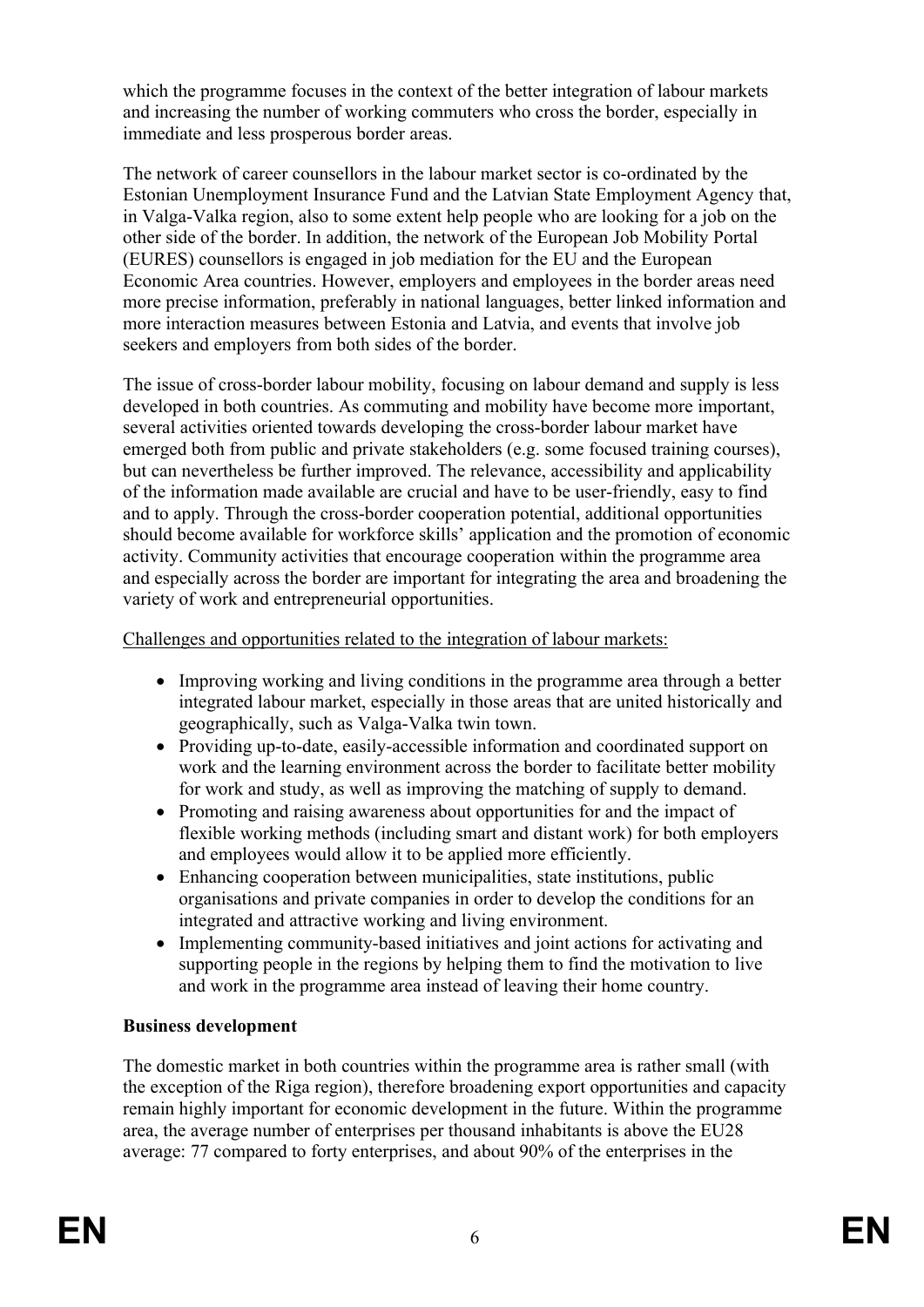programme area are micro and small businesses, which provide approximately 55% of the jobs. Estonian and Latvian cooperation in expanding and operating in foreign markets could serve as a competitive advantage for small and medium-sized enterprises (SMEs) in the programme area in conditions of tight global competition.

A typical small enterprise in the programme area is a company of up to six persons with a management body that lacks the initiative or ambition for further development and growth. This is mainly the consequence of insufficient knowledge and skills. An analysis by the Estonian Development Agency shows that low level of ambition in the majority of businesses in Estonia is one of the bottlenecks in the business development process. Therefore, there is a clear need to develop a network of business support providers such as coaches, other entrepreneurs, business partners and investors to advise and train the SMEs in the field of managing and carrying out strategic planning.

The lack of strategic planning is reflected in the life cycle of SMEs when compared to those in the neighbouring countries. In Scandinavia, the main reason for closing down businesses is retirement, whereas in Estonia and Latvia the most common reason is low levels of profitability and the owner's low willingness to take the initiative to change the constant cycle of having to put in high levels of hard effort in order to survive. To overcome this tendency, entrepreneurs need to raise their awareness and knowledge about growing the value of their business, including carrying out the implementation of new business models and innovative ideas, and intensifying cooperation across the border, which is moderate at the moment.

The Estonian and Latvian business environment survey, which was carried out in the programme area by TNS Emor in 2012, shows that only 20% of the SMEs confirmed the fact that they were operating in cooperation with businesses in a neighbouring country. A total of 67% of Latvian companies and 74% of Estonian companies have never cooperated with their neighbours, and low profitability was mentioned as the main reason. The survey also highlights the strong need for information about business opportunities and contacts in neighbouring countries and a clear need to find ways to foster cooperation between the business support structures in Estonia and Latvia.

The opportunities and challenges for the Estonia-Latvia Programme area comprise coping with harmonising changes in the educational system and the employment market. This includes the challenge of widening the use of various work forms for the more efficient involvement of people in the labour market and facilitating cross-border workforce mobility. Therefore, both Estonia and Latvia focus on the creation of an innovation-friendly business environment, upgrading infrastructure, ensuring a skilled labour force and high levels of employment and also an inclusive society, as well as an environmentally-friendly and resource-efficient economy, all of which are interrelated. There is also a clear need to foster entrepreneurship in the programme area, starting with the introduction of business principles and an entrepreneurial spirit as early as the secondary level of education or to even younger pupils, which is something that is generally lacking at the moment. The twin town of Valga-Valka has the strong potential to develop a shared city centre with a joint business infrastructure. Such a development would support the mobility of people and attract business investments from both countries. The programme area is included in state-supported business development schemes. In Estonia, the Enterprise Estonia is responsible for various measures that are aimed at supporting businesses, while the Investment and Development Agency of Latvia coordinates the support measures for entrepreneurs in Latvia. There are also regional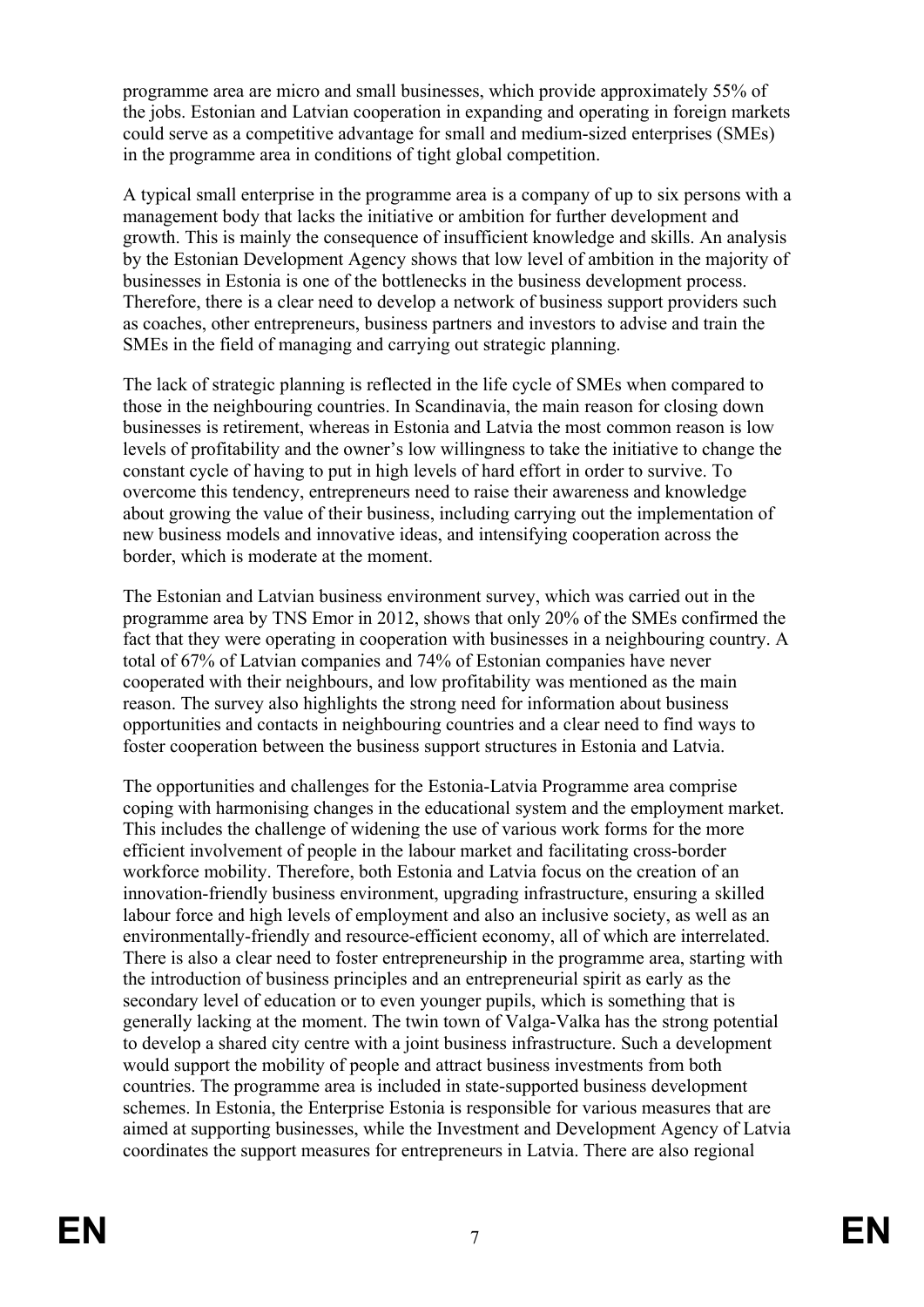business incubators that have been created for providing services both for start-ups and businesses that are already operating. But support organisations operate only on the national level and there is neither significant cooperation nor any information exchange between the Estonian and Latvian organisations.

The programme area could benefit from long-term cooperation between business support organisations. These institutions could obtain more information about the cross-border business environment in order to motivate people to start their own business and to help small businesses to seek out more opportunities through cooperation and raise their levels of competitiveness. In order to encourage entrepreneurs to develop according to their own capacity, it is necessary to make a distinction between two main target groups: (a) people planning to start a business and young enterprises that need to be introduced to the idea of cross-border cooperation; and (b) advanced businesses already planning to expand and cooperate internationally.

Challenges and opportunities related to business development:

- Increasing the overall entrepreneurial spirit in the programme area by encouraging and supporting business start-ups, development and cooperation, promoting entrepreneurship as a lifestyle and raising competence and capacity.
- Intensifying the cooperation between business support organisations in Estonia and Latvia in order to reduce gaps in information about the business environment in the neighbouring country, their support mechanisms and finding business contacts.
- Developing a joint business infrastructure in Valga-Valka twin town to grow into a shared city centre.
- Increasing the popularity of strategic planning and business cooperation among SMEs in order to improve their competitiveness, their interest in development and expansion and in extending their life cycle.
- Intensifying cooperation between public, private and education sectors to meet the future needs of the labour market.
- The joint development of services and products, which may lead to a more competitive business environment for exports and for attracting future investments.
- Promoting and facilitating the development of clusters; raising awareness and providing opportunities for SMEs for cooperation and joint marketing.
- Supporting the growth of small businesses with the help of cross-border cooperation and innovation activities.

### **Transport**

During the current period the programme focuses on the improvement of marine traffic. The network of existing harbours does not provide a shelter harbour at a safe distance on the coasts of the programme area, as the distances between existing harbours on certain coastal axes are too long. This is hindering marine traffic from the Baltic Sea into and along the coasts of the Gulf of Riga. The development of small harbours along the coastline of the programme area is crucial in order to guarantee essential and qualitative services for visitors of the small harbours on the coasts of Estonia and Latvia.

There are forty ports and harbours along the marine coastline in the programme area (including islands), with ten in Latvia and thirty in Estonia. 26 of them are international,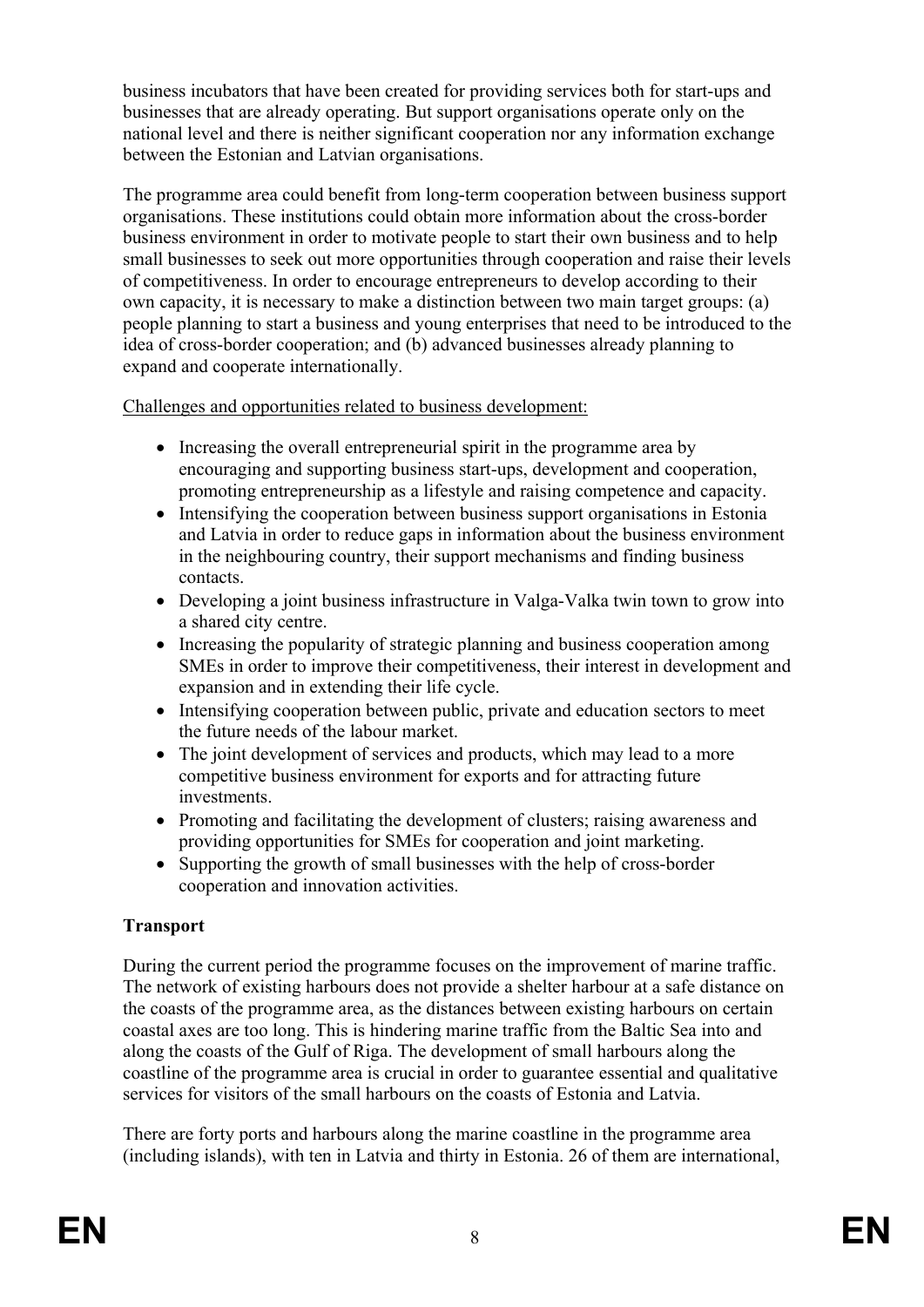with border-crossing and customs facilities. In addition to harbours that host yachts and larger vessels, there are numerous small fishing harbours in the area. On a national level, Estonia and Latvia consider the development of small harbours as being important for their potential of fostering growth in economic activities, employing local people and enhancing the development of other business activities (such as shipbuilding and repairs, and storage, transport, communications and tourism).

Despite the fact that the coastline in the programme area forms a joint sea basin, it is not acting as a unified part of the Baltic Sea. Maritime strategies are initiated separately and do not reflect cooperation between the two neighbouring countries. At the same time, the programme area has excellent preconditions for benefiting from maritime travel and developing tourism since the coastline and the islands carry a unique cultural and natural heritage, and it hosts two internationally-renowned historical seaside resorts in the form of Jūrmala (Latvia) and Pärnu (Estonia).

One of the main restrictions in developing maritime routes in the programme area is the poor technical conditions in the small harbours (in some harbours the public infrastructure has descended into a state of emergency). What is more, around the harbours the infrastructure is partly non-existent and basic services lack common standards, including standards that ensure environmentally-responsible operations such as, for instance, reception facilities for waste and wastewater. Special attention is paid to the development of these services, as intensified boat traffic in the Gulf of Riga area and western coast of Latvia cannot cause negative impact on marine ecosystems.

The 'Conception of the Small Harbour Network 2014-2020' in Estonia indicates that the uneven distances between harbours which have good levels of service cause gaps to appear along the coastline, especially between the coastal axes of Salacgrīva/Kuiviži to Pärnu, Roomassaare to Kuivastu, and Kihnu to Kuivastu. In addition, the coastline on the route between Ventspils to Roja on the Latvian side of the border is not covered by small harbours that have good quality services. Such a situation hampers sea travellers from planning balanced travel routes - the distances between the improved harbours should be short enough so that journeys between them should take no more than a day.

Development of small harbours' network takes into account the outputs of the previous Estonia-Latvia programme that financed a coastal and maritime spatial planning project in 2012. The project was the first of its kind in the region and carried out pilot actions on the coasts and marine areas of the Gulf of Riga and western coast of Latvia. The topic of maritime and coastal spatial planning continues to be important both in Estonia and Latvia during the upcoming years, thus being a significant aspect in any harbour development plans in the region.

The scale of required improvement in small harbours, which might include strengthening of the coast, construction or reconstruction of piers, breakwaters, the deepening of harbour waters, fairway, creation or improvement of environmental services and combining different functions in the best possible way, such as by turning monofunctional harbours into multifunctional ones, creating additional services and establishing a coherent and joint harbour network.

Similar maritime issues are tackled by the Baltic Sea Region Programme and the Central Baltic Programme, where the focus lies on the central part of the Baltic Sea area and on the larger scope of cooperation, which also includes Finland, Sweden, Denmark, Norway, Poland, Russia and Germany. The Estonia-Latvia Programme focuses on a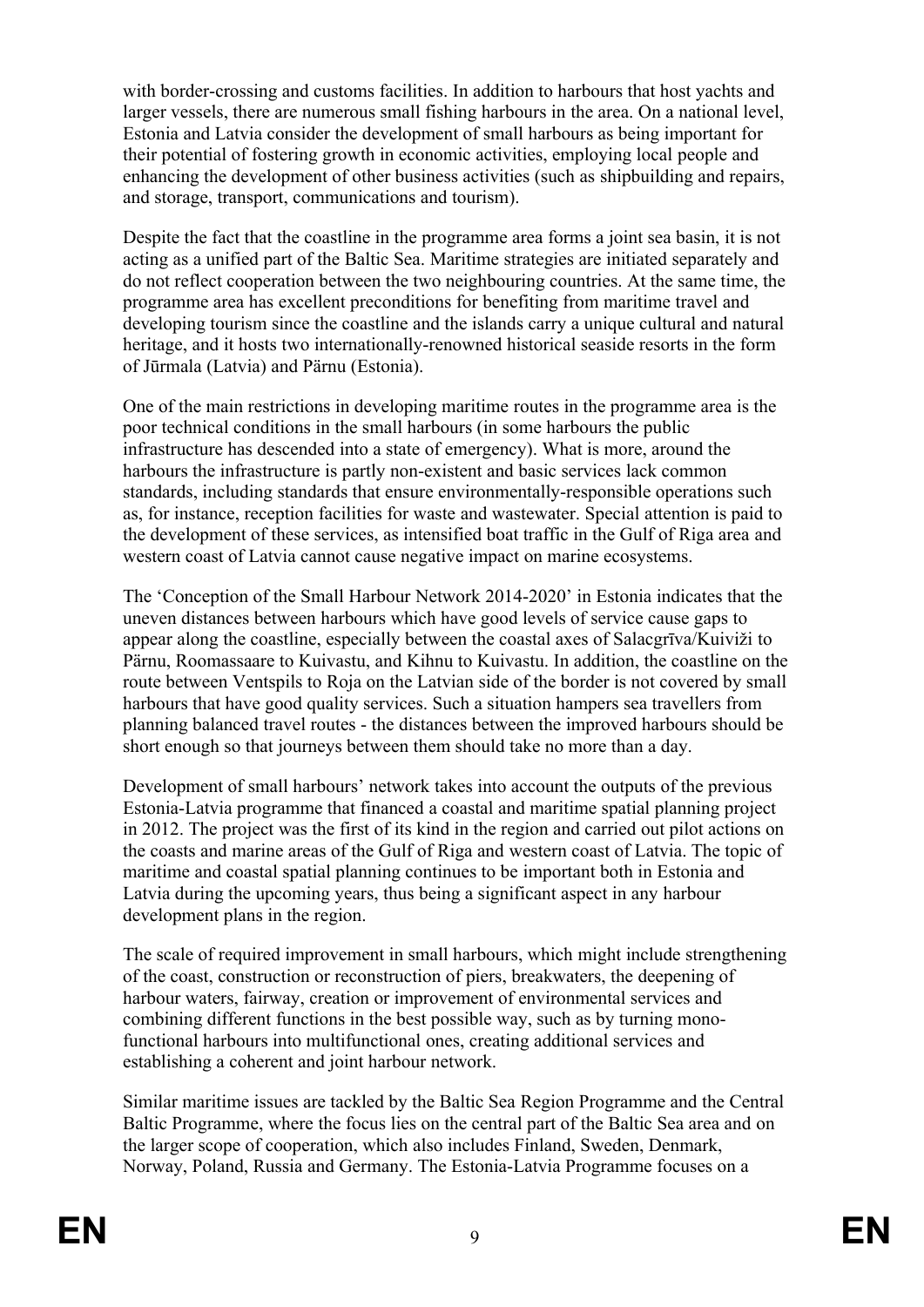geographically smaller area in order to be able to develop a visible change in the level of services offered, to harmonise the level of small ports in the area and to fill in gaps along the coastline in Estonia and Latvia. Both of these countries need to use the full potential of each other's natural, cultural and historical preconditions when it comes to developing a functional network of small harbours with a good infrastructure and good services that connect the western coast of Estonia, the western coast of Latvia and the Gulf of Riga into a unified maritime basin within the Baltic Sea.

#### Challenges and opportunities related to transport:

• The development of small harbours as an important factor for local economies and the essential precondition for tourism development in the programme area, providing benefits for small businesses, communities and visitors.

### **Environment**

The programme area is characterised by a clean natural environment with high levels of bio-diversity, including large and partially deep forests and picturesque landscapes with numerous rivers, lakes, marshes and bogs on the mainland. It also embraces a large coastal area, mainly around the Gulf of Riga and numerous islands in the Baltic Sea in the western section of the programme area. Bilateral cooperation in the field of nature protection has been carried out for almost two decades with the most noticeable example being the North Livonian Transboundary Ramsar Site, which incorporates wetlands on both sides of the border that are of international importance. The programme area includes two large biosphere reserve areas (the North-Vidzeme and the West-Estonian Archipelago).

Common water resources are shared, mainly in two areas: the river basin of Gauja/Koiva which is situated directly on the Estonian-Latvian border (with a total area of 8,900km2, of which 87.6% is on the Latvian side of the border) and the Gulf of Riga. In 2011 the Estonia-Latvia Programme co-financed a project for enhancing the management of shared surface and groundwater resources by developing a joint river basin management plan for the transboundary Gauja/Koiva river basin district. The experts of both countries worked on all key important components for the joint Gauja/Koiva river basin management plan in a transboundary context. The valuable experience gained in the project provides a strong basis for further areas of cooperation between the Estonian and Latvian institutions. In the Gulf of Riga area, the programme is striving to discover solutions that provide an effective response to ecological accidents and pollution risks.

Maritime spatial planning in the Gulf of Riga area has been practiced in a couple of projects involving Estonia and Latvia, with co-financing allocated by the Baltic Sea Region programme and the Estonia-Latvia Programme 2007-2013. Pilot maritime spatial plans have been developed for two areas: Pärnu Bay and the western coast of Latvia. The development of these pilot plans is in line with the principles and objectives of the Marine Strategy Framework Directive (2008/56/EC), which provides the input for the future process and potential structure of the national maritime spatial plan. The established levels of cooperation between the relevant Estonian and Latvian institutions and implemented initiatives can serve as a basis for further collaboration in strategic maritime planning for the gulf area as a whole. The potential for maritime economic development must be evaluated in coherence with vulnerability levels to any kind of pollution due to the shallow water body and limited water exchange. In this context, the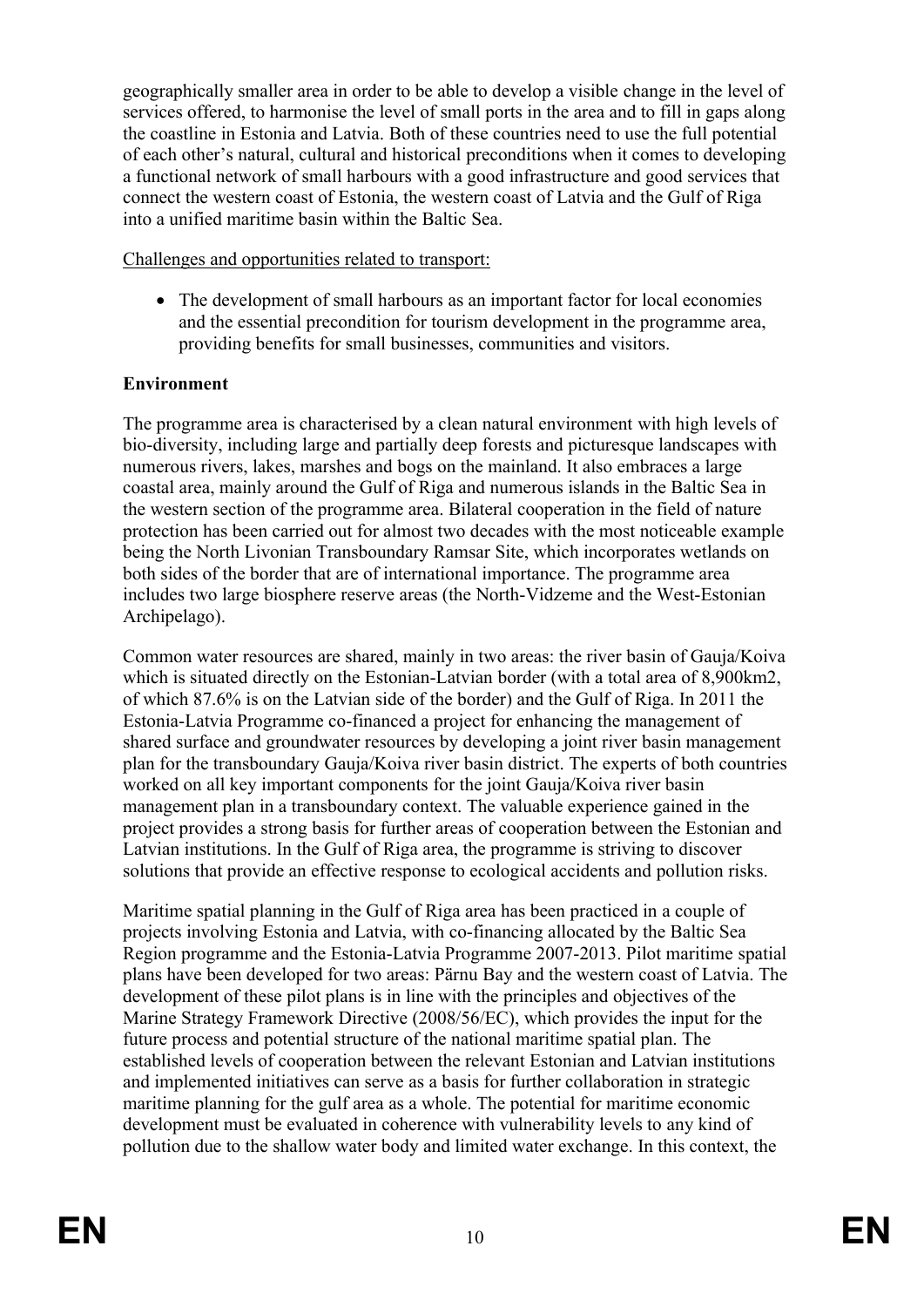EU Strategy for the Baltic Sea Region is taken on board when relevant, while the application of the Strategy is further explained in Chapter 4.4.

The Estonia-Latvia Programme area is known for its unique cultural heritage, including its maritime heritage. It involves historic fishing villages along the shared coastline, the culture of the Livonians, who lived in north-west Latvia and south-west Estonia, the Suiti Cultural Space (which has been placed on the UNESCO List of Intangible Cultural Heritage in Need of Urgent Safeguarding since 2009), the Kihnu Cultural Space on Kihnu Island (which since 2003 has been on the UNESCO list of Masterpieces of the Oral and Intangible Heritage of Humanity) and Seto Culture in south-eastern Estonia (which has been listed since 2009 as Intangible Cultural Heritage).

However, the regions and communities are still not making full use of the potential of existing natural and cultural resources and of the fact that the common cultural and natural space does not end with the borders of a county, region or member state. The sites are often situated remotely and lack the range of related information and services that could attract visitors, and the concepts that would link the existing sites into joint crossborder routes or packages. In addition to protecting and maintaining these areas, there is a need for an intelligent and wider use of tangible and intangible common heritage in order to strengthen the area's unique identity and to stimulate local communities so that they benefit from existing privileges and cooperate more intensively with similar communities on the other side of the border. The development of new and complex services for preserving and promoting natural, cultural and maritime heritage serves the communities in return. In addition to creating a positive impact on local economies, it raises the attractiveness of the living environment and serves to unite people within the programme area. In managing natural and cultural heritage, the sustainable use of NATURA 2000 and other protected areas is ensured. The previous Estonia-Latvia programme made steps towards unifying the cultural and natural heritage potential from both sides of the border in the frames of several projects. That laid a good basis for further development of this field and creation of strong and sustainable thematic networks.

The approaches to the daily use of natural resources are also an issue in the case of recycling and energy saving in households both in Estonia and Latvia. Recycling has increased during the last decade, but the total recycling rate of municipal solid waste (MSW) is still very low both in Latvia and Estonia. In Latvia, separated waste collection is not available to residents outside regional centres. In Estonia, recycling has increased from 5% of MSW generated in 2001 to 40% in 2012, while in Latvia the rise has been from 2% to 16% (Eurostat), but there is still room for further raising the share of recycled waste.

Large energy consumption for buildings, the considerable energy-intensity levels of the economy and increased demand for energy are major problems in both countries. The total energy consumption by households in the programme area exceeds the consumption of producers, and energy intensity in the economy is approximately twice as high as the EU average. Although more economic buildings and technologies are gradually being introduced, the unsustainable use of resources is often caused by the people's short-term decisions to accept bigger bills but not to make any investment into solutions, which could considerably cut their energy costs.

Estonia and Latvia have similar needs in the fields of recycling household waste and energy saving. There have been several national initiatives dealing with these topics, so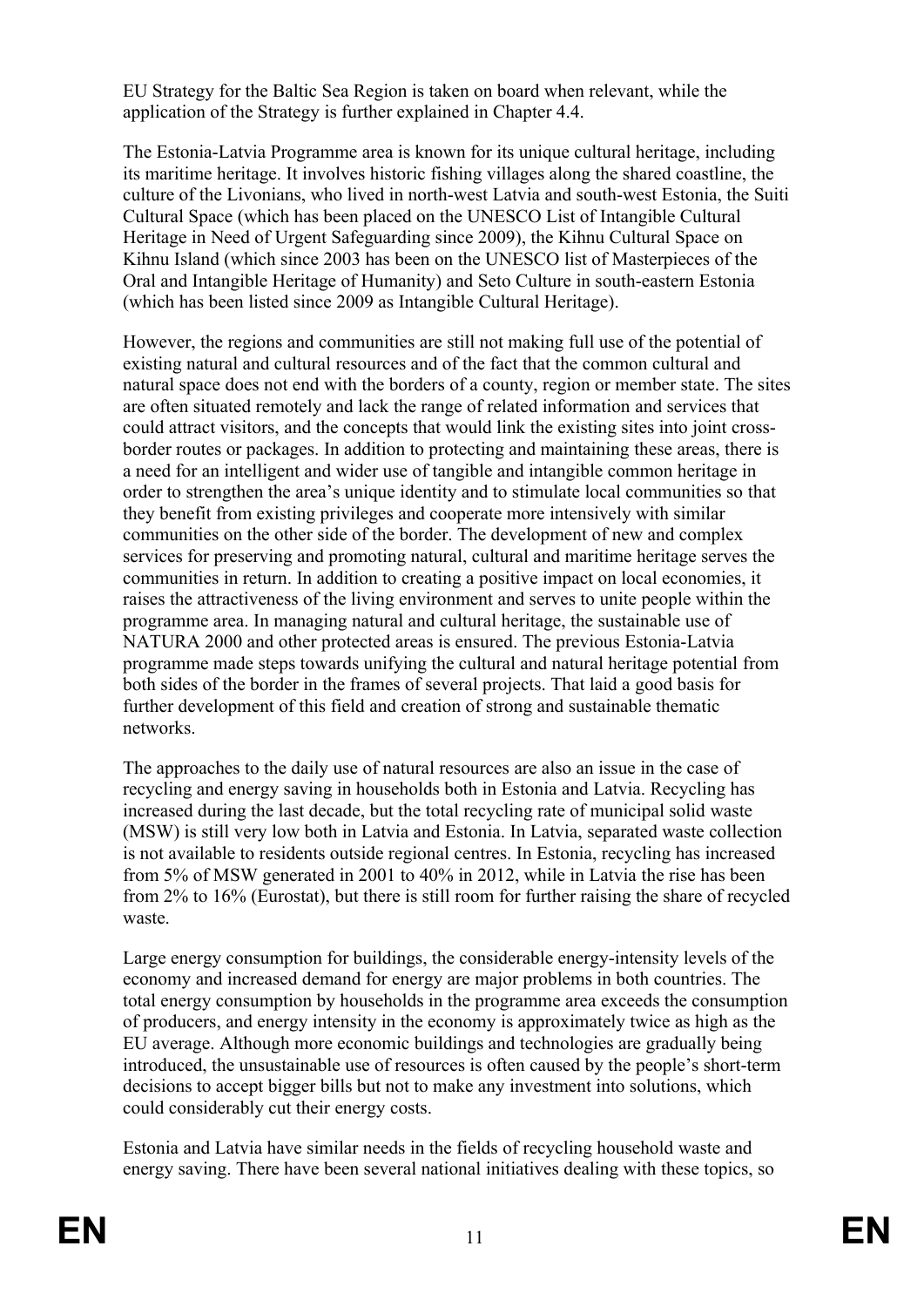cross-border cooperation could extend from exchanging the experience cumulated from the activities already carried out on national level to jointly finding new ways for approaching these topics.

A separate survey in the programme area on awareness about sorting waste, re-use and energy saving was specifically carried out in summer 2014. The results indicated that 67% of households were sorting waste. 55% of respondents re-use occasionally and only 18% re-use regularly. When it comes to energy saving, 41% indicated their awareness as high, 50% showed low interest in it and 9% did not know anything about the topic. In the past four years, the level of awareness about sorting waste, re-use and energy saving has been considerably raised amongst 27% of respondents, while 48% said it had raised a little and 26% did not see any difference.

Although overall awareness has risen gradually over the past ten years, the environmental strategies of both countries still indicate insufficient public awareness of environmental issues. A lack of knowledge about managing households efficiently and in an environmentally-friendly way is one of the main reasons for outdated patterns of behaviour.

Both countries are of the same opinion when it comes to promoting environmentallyfriendly and attractive living conditions. Ecological footprint accounts for households may be introduced for the distribution of a sustainable lifestyle. Such accounts would improve the awareness of households when it comes to the impact of individual consumption by households on the planet's natural capital.

Environmental education continues to be a significant promoter of a sustainable lifestyle, educating pupils and their parents about the necessity of and options available for changing their everyday behaviour, saving money, as also to promote participation in activities that involve a sustainable lifestyle. Small-scale investments that support and promote the practical benefits of energy saving could supplement awareness-raising activities.

### **Central urban area of Valga-Valka twin town**

After regaining of independence in Estonia and Latvia, Valga and Valka were physically separated by the state border between 1991 and 2007 with a border zone in the middle of two towns. As a result, both Valga and Valka developed as two independent towns with no integrated infrastructure or joint town planning initiatives. Despite the removal of the border-crossing points and opening of the streets between Valga and Valka in 2007 after joining the Schengen Agreement, the integration of the townscape is still limited. The most significant example of integration so far was construction and joining the recreation areas in Valka and Valga, which are located along the banks of the Pedeli River that crosses the border in the centre of Valga and Valka. This initiative was co-financed by the Estonia-Latvia Programme 2007-2013. The same programme supported also renovation of the railway station in Valga that is used by inhabitants of both towns, as there is no railway station in Valka and improvement of studying conditions in Valka art school, which has a number of students and teachers from Estonia, as there is no art school in Valga. However, to large extent both towns continue to operate separately, which is reflected also in the responses of the result indicator baseline value survey carried out in Valga and Valka in autumn 2015.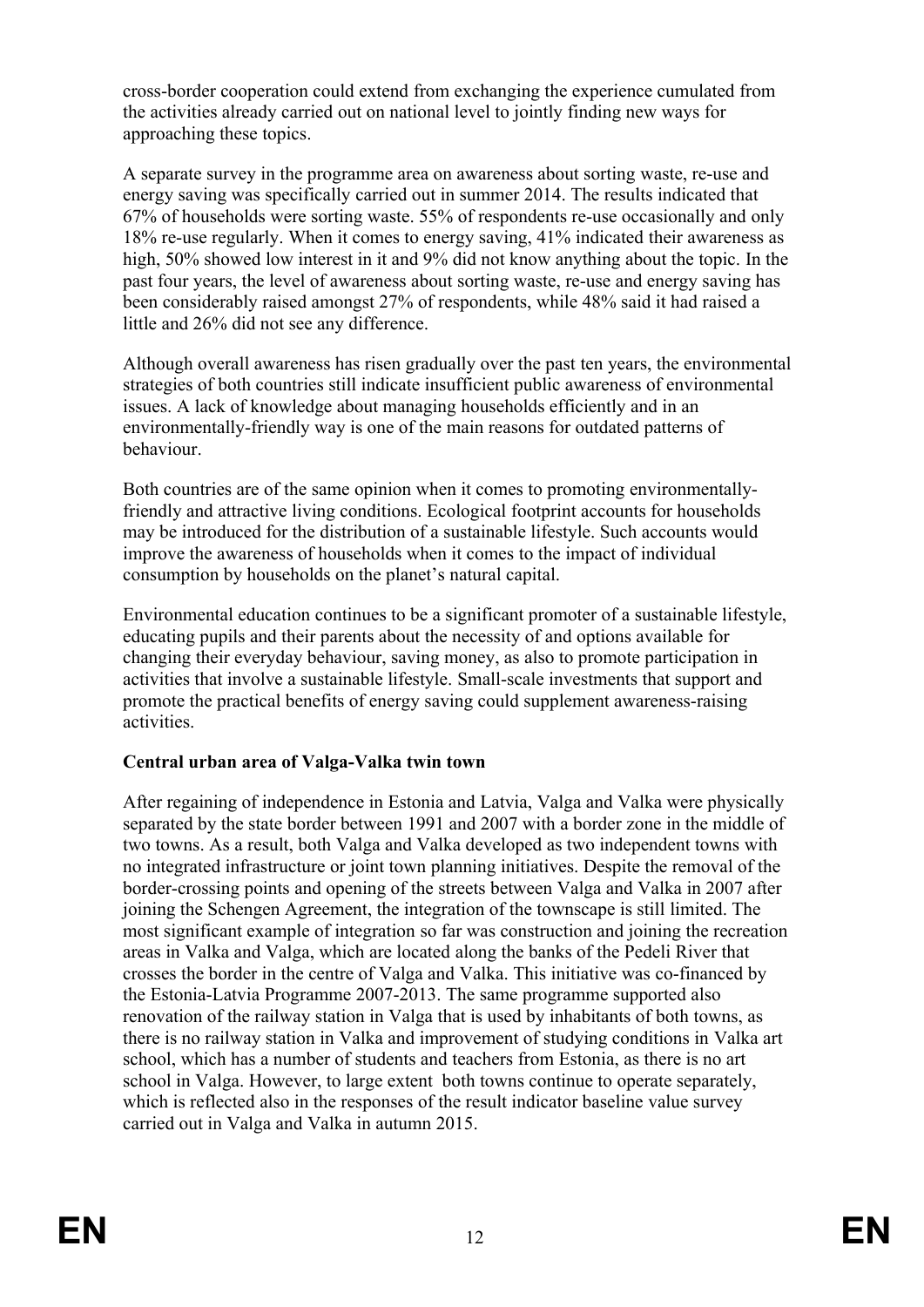In order to raise the quality and intensity of cooperation to a new level and support a positive shift in people's minds regarding integrity of these two towns, the current programme aims at creating a joint town centre of Valga and Valka. At the moment the geographical centre of the twin town laying on the state border continues to be a wasteland and backyard of both towns, physically separating the towns not linking them. However, improvement of the area partly laying on territories of both countries has a real potential to revitalise the towns and pave the way for strong integration of Valga and Valka. It would create new options for crossing the border, activate small businesses of the area, bring new inhabitants to the currently deserted buildings, create a location for joint public events on the border and extend the public green area to the banks of the Konnaoja/Varžupīte stream. The fact that the area includes the Konnaoja/Varžupīte stream flowing along the border and is not geomorphologically flat, but includes stream banks of different heights, makes the area attractive for a creative, sustainable, attractive and environmentally friendly architectural solution of the landscaping of the public green area. This attractiveness is even more underlined by area's location both on the border of Estonia and Latvia and in the centre of the twin town at the same time.

### Challenges and opportunities related to the environment:

- Relatively low levels of awareness about the long-term benefits of recycling, energy saving and environmentally-responsible behaviour, which results in a careless attitude and a waste of resources in daily life.
- A lack of joint systems for managing common water resources in the sea area. Underused potential for benefiting from joint maritime planning.
- Advanced cooperation in terms of preserving and developing the existing natural and cultural resources for the diversified use of sites, making them visible for visitors and creating more benefits for local communities.
- Investing both in tangible and intangible cultural heritage when it comes to integrating the programme area, increasing its attractiveness for visitors and improving the quality of the living environment.
- Providing systematic theoretical and practical knowledge about sustainable ways of living in order to change people's behaviour, including examples of using innovative technologies and the exchange of good practice.
- Improving, linking and revitalising cross-border urban space on the border of Estonia and Latvia in the middle of Valga-Valka twin town.

[1] The list of reference documents is provided in Annex 2 of the programme document.

1.1.2 Justification for the choice of thematic objectives and corresponding investment priorities, having regard to the Common Strategic Framework, based on an analysis of the needs within the programme area as a whole and the strategy chosen in response to such needs, addressing, where appropriate, missing links in cross-border infrastructure, taking into account the results of the ex-ante evaluation

#### **Table 1: Justification for the selection of thematic objectives and investment priorities**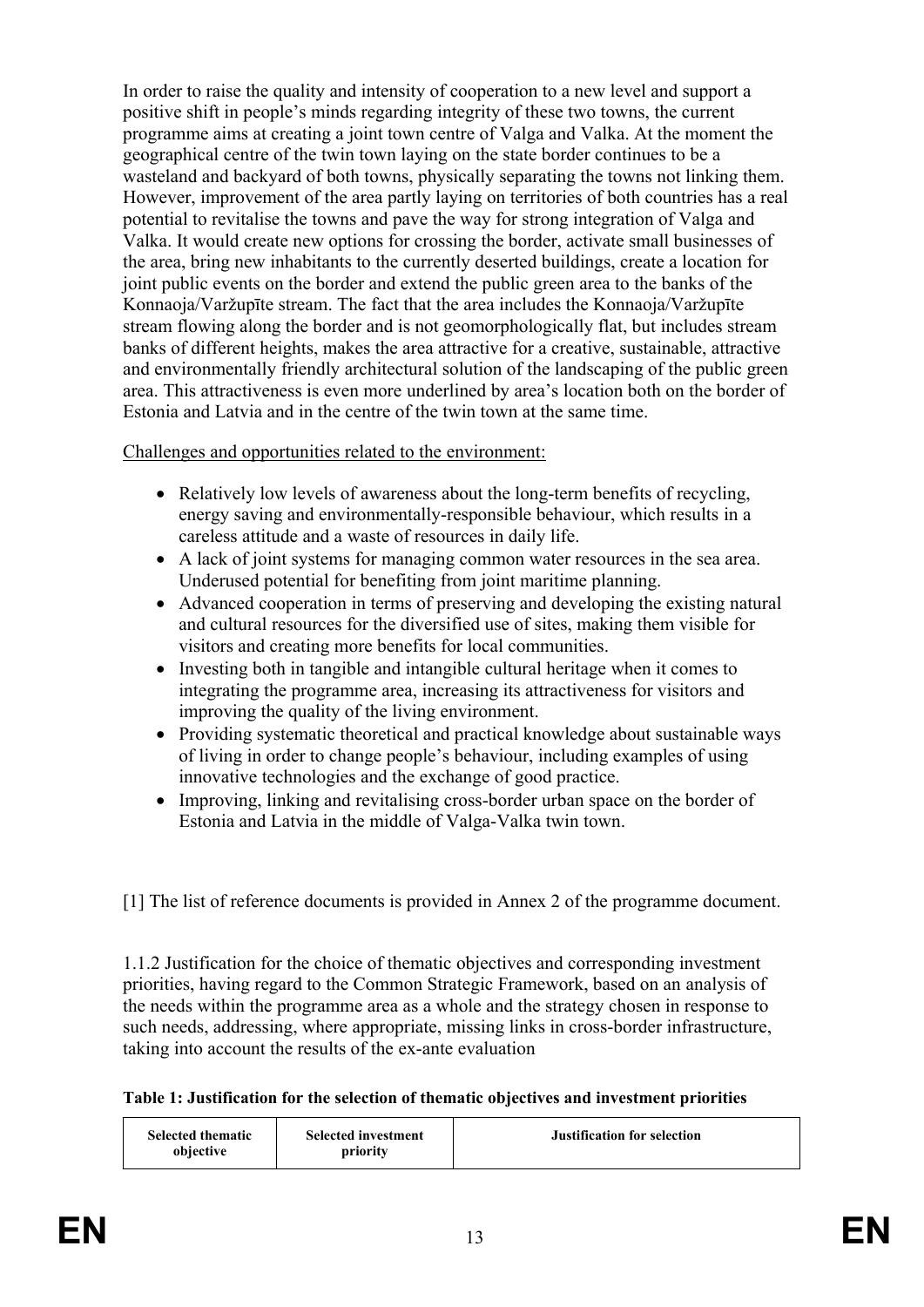| <b>Selected thematic</b><br>objective                                                                                                                                                              | <b>Selected investment</b><br>priority                                                                                                                                                                       | <b>Justification for selection</b>                                                                                                                                                                                                                                                                                                                                                                                                                                                                                                                                                                                                                                                                                                                                                                                                                                                                                                                                                                                                                                                                                                                         |
|----------------------------------------------------------------------------------------------------------------------------------------------------------------------------------------------------|--------------------------------------------------------------------------------------------------------------------------------------------------------------------------------------------------------------|------------------------------------------------------------------------------------------------------------------------------------------------------------------------------------------------------------------------------------------------------------------------------------------------------------------------------------------------------------------------------------------------------------------------------------------------------------------------------------------------------------------------------------------------------------------------------------------------------------------------------------------------------------------------------------------------------------------------------------------------------------------------------------------------------------------------------------------------------------------------------------------------------------------------------------------------------------------------------------------------------------------------------------------------------------------------------------------------------------------------------------------------------------|
| 03 - Enhancing the<br>competitiveness of<br>small and medium-<br>sized enterprises, the<br>agricultural sector<br>(for the EAFRD) and<br>the fisheries and<br>aquaculture sector<br>(for the EMFF) | 3a - Promoting<br>entrepreneurship, in<br>particular by facilitating<br>the economic<br>exploitation of new ideas<br>and fostering the creation<br>of new firms, including<br>through business<br>incubators | Programme area includes regions<br>with long-term unemployment and<br>low levels of business activity; the<br>need to support and encourage<br>entrepreneurial thinking and<br>activities to ensure a long-term<br>impact on business growth.<br>The existing SMEs in the area are<br>short-term orientated and need<br>support in strategic planning and<br>extending their capacity, including<br>in relation to turning environmental<br>challenges into business<br>opportunities.<br>Cross-border cooperation has the<br>$\bullet$<br>potential to accelerate the<br>innovation capacity of existing<br>companies through networks and<br>incubators.<br>Programme area lacks cooperation<br>between Estonian and Latvian<br>business support organisations and<br>adequate and easily-accessed<br>information about the business<br>environment in the neighbouring<br>market.<br>Supports the Europe 2020 objective<br>'Smart Growth', EUSBSR strategic<br>objective 'Increase Prosperity',<br>Latvia 2030 strategic objective<br>'Long-term Investments in Human<br>Capital', Sustainable Estonia 21<br>strategic goal 'The Growth of<br>Welfare'. |
| 03 - Enhancing the<br>competitiveness of<br>small and medium-<br>sized enterprises, the<br>agricultural sector<br>(for the EAFRD) and<br>the fisheries and<br>aquaculture sector<br>(for the EMFF) | 3d - Supporting the<br>capacity of SMEs to<br>grow in regional,<br>national and international<br>markets, and to engage in<br>innovation processes                                                           | Programme area includes regions<br>with long-term unemployment and<br>low levels of business activity; the<br>need to support and encourage<br>entrepreneurial thinking and<br>activities to ensure a long-term<br>impact on business growth.<br>The existing SMEs in the area are<br>short-term orientated and need<br>support in strategic planning and<br>extending their capacity, including<br>in relation to turning environmental                                                                                                                                                                                                                                                                                                                                                                                                                                                                                                                                                                                                                                                                                                                   |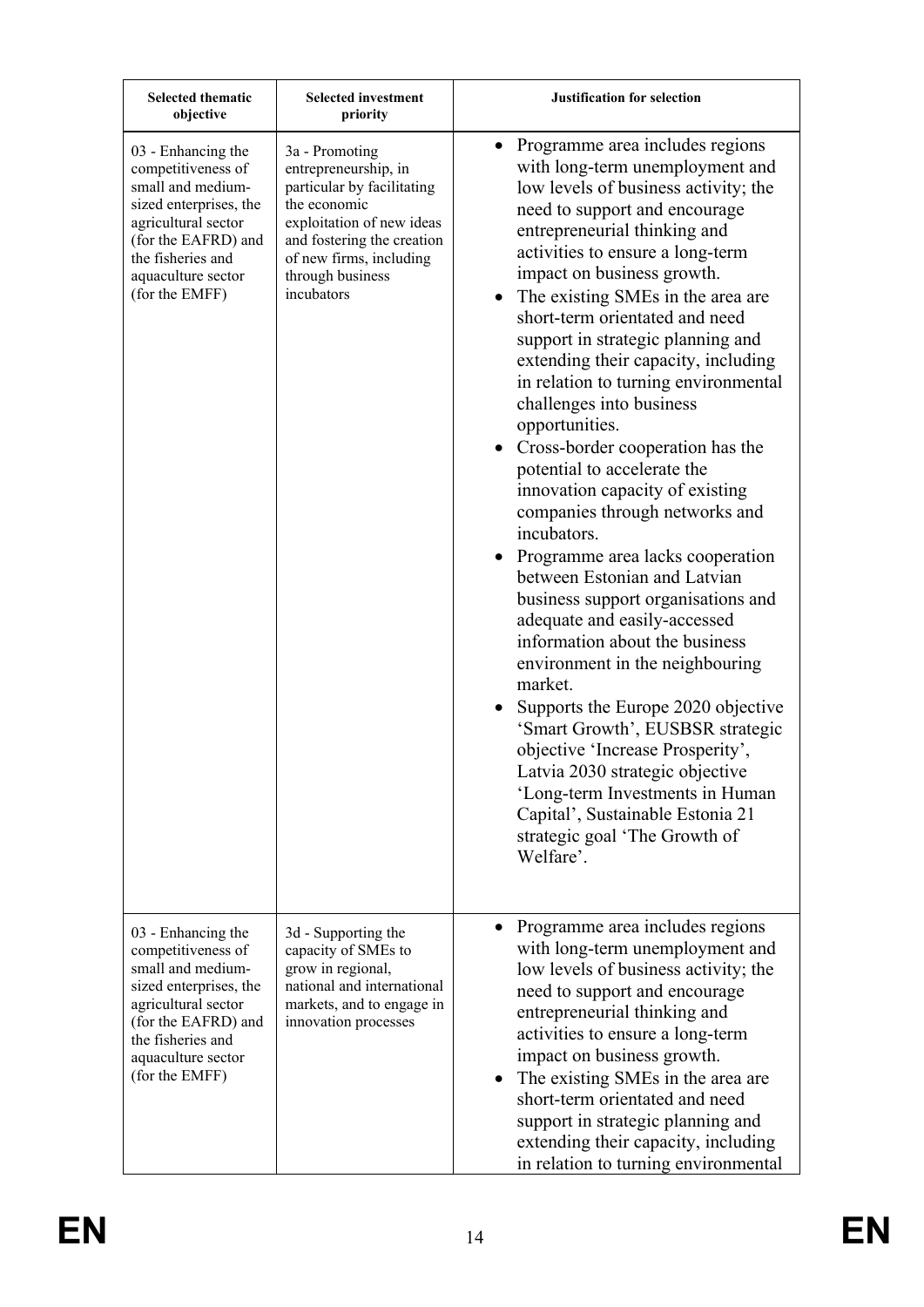| <b>Selected thematic</b><br>objective                                                        | <b>Selected investment</b><br>priority                                                       | <b>Justification for selection</b>                                                                                                                                                                                                                                                                                                                                                                                                                                                                                                                                                                                                                                                                                                                                                                                            |
|----------------------------------------------------------------------------------------------|----------------------------------------------------------------------------------------------|-------------------------------------------------------------------------------------------------------------------------------------------------------------------------------------------------------------------------------------------------------------------------------------------------------------------------------------------------------------------------------------------------------------------------------------------------------------------------------------------------------------------------------------------------------------------------------------------------------------------------------------------------------------------------------------------------------------------------------------------------------------------------------------------------------------------------------|
|                                                                                              |                                                                                              | challenges into business<br>opportunities.<br>Cross-border cooperation has the<br>potential to accelerate the<br>innovation capacity of existing<br>companies through networks and<br>incubators.<br>Programme area lacks cooperation<br>$\bullet$<br>between Estonian and Latvian<br>business support organisations and<br>adequate and easily-accessed<br>information about the business<br>environment in the neighbouring<br>market.<br>Supports the Europe 2020 objective<br>'Smart Growth', EUSBSR strategic<br>objective 'Increase Prosperity',<br>Latvia 2030 strategic objective<br>'Long-term Investments in Human<br>Capital', Sustainable Estonia 21<br>strategic goal 'The Growth of<br>Welfare'.                                                                                                                |
| 06 - Preserving and<br>protecting the<br>environment and<br>promoting resource<br>efficiency | 6c - Conserving,<br>protecting, promoting<br>and developing natural<br>and cultural heritage | Need for intelligent use of local<br>$\bullet$<br>products and services, in developing<br>and managing natural and cultural<br>heritage.<br>CBC improves visiting and living<br>environment. Need for better use of<br>responsible (incl. low carbon)<br>tourism, recreation potential, and<br>transition to future generations.<br>Lack of well-managed waste and<br>$\bullet$<br>recycling systems; need to support<br>efficient use of resources, to<br>increase awareness and change<br>behaviour about energy saving,<br>sorting waste, re-use.<br>• Need for cooperation in managing<br>common water resources, incl.<br>activities aimed at improving<br>resilience and adapting to climate<br>change.<br>Low public awareness of<br>environmentally-friendly behaviour<br>and advantages of sustainable<br>lifestyle. |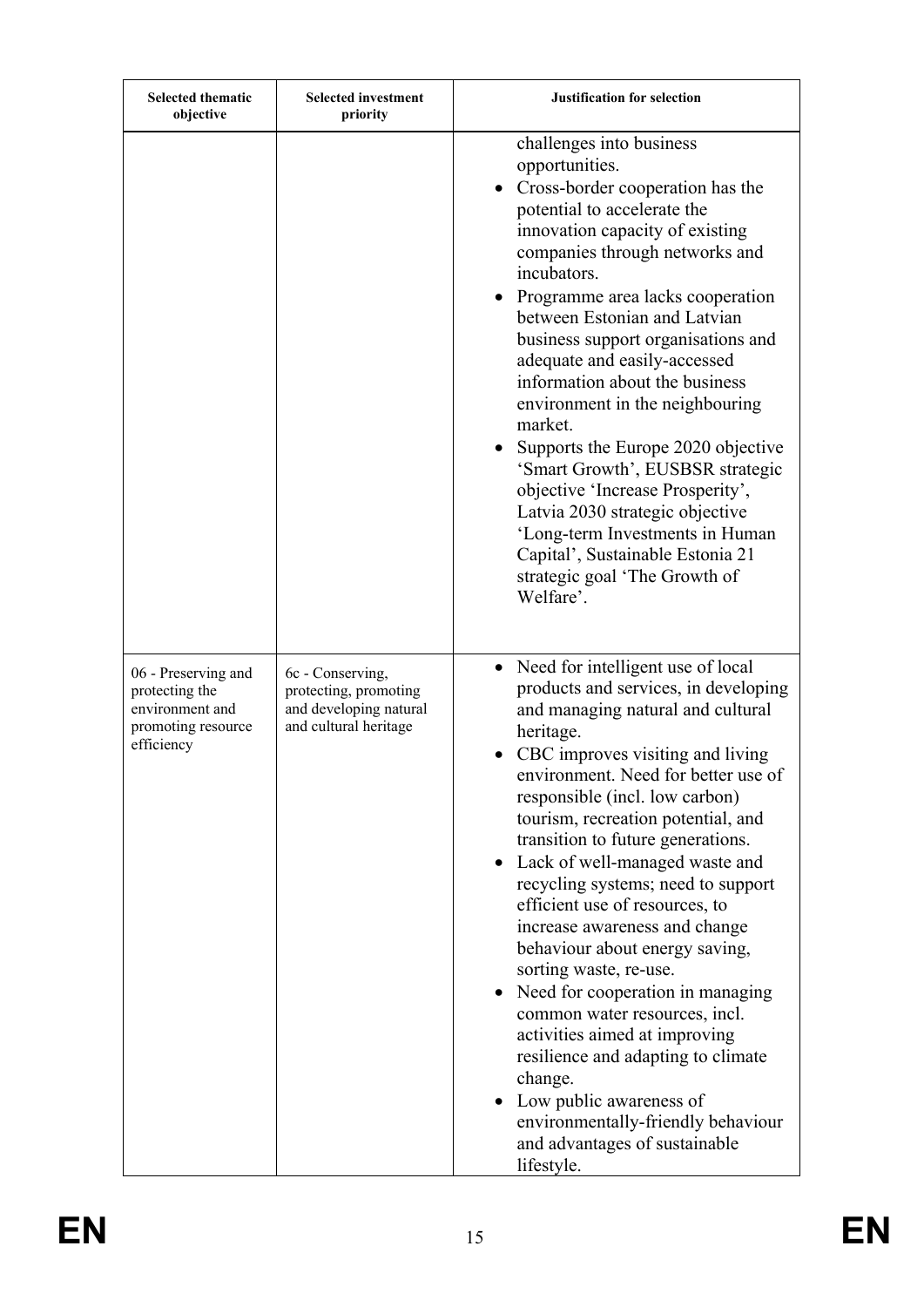| <b>Selected thematic</b><br>objective                                                        | <b>Selected investment</b><br>priority                                                                                                                                                                                                      | <b>Justification for selection</b>                                                                                                                                                                                                                                                                                                                                                                                                                                                                                                                                                                                                                                                  |
|----------------------------------------------------------------------------------------------|---------------------------------------------------------------------------------------------------------------------------------------------------------------------------------------------------------------------------------------------|-------------------------------------------------------------------------------------------------------------------------------------------------------------------------------------------------------------------------------------------------------------------------------------------------------------------------------------------------------------------------------------------------------------------------------------------------------------------------------------------------------------------------------------------------------------------------------------------------------------------------------------------------------------------------------------|
|                                                                                              |                                                                                                                                                                                                                                             | Supports strategic objectives of EU<br>$\bullet$<br>2020: 'Sustainable Growth'; Latvia<br>2030: 'The Development of Culture<br>Space', 'An Innovative and Eco-<br>efficient Economy', 'Nature as<br>Future Capital'; Sustainable Estonia<br>21: 'The Viability of the Estonian<br>Cultural Space' and 'Ecological<br>Balance'; contributes to EUSBSR.                                                                                                                                                                                                                                                                                                                               |
| 06 - Preserving and<br>protecting the<br>environment and<br>promoting resource<br>efficiency | 6e - Taking action to<br>improve the urban<br>environment, to revitalise<br>cities, regenerate and<br>decontaminate<br>brownfield sites<br>(including conversion<br>areas), reduce air<br>pollution and promote<br>noise-reduction measures | A need to improve the only cross-<br>border joint urban area on the border<br>of Estonia and Latvia in the centre<br>of Valga and Valka, which converts<br>(e.g. establishes joint public meeting)<br>places, community and<br>entrepreneurial interaction areas) the<br>deserted urban areas in the middle<br>of Valga and Valka into an<br>integrated townscape.<br>A need to revitalise Valga and<br>Valka by creation of a new,<br>multifunctional and environmentally<br>friendly joint town centre of both<br>towns.                                                                                                                                                          |
| 06 - Preserving and<br>protecting the<br>environment and<br>promoting resource<br>efficiency | 6f - Promoting<br>innovative technologies<br>to improve<br>environmental protection<br>and resource efficiency<br>in the waste sector, water<br>sector and with regard to<br>soil, or to reduce air<br>pollution                            | • Need for intelligent use of local<br>products and services, in developing<br>and managing natural and cultural<br>heritage.<br>CBC improves visiting and living<br>environment. Need for better use of<br>responsible (incl. low carbon)<br>tourism, recreation potential, and<br>transition to future generations.<br>Lack of well-managed waste and<br>recycling systems; need to support<br>efficient use of resources, to<br>increase awareness and change<br>behaviour about energy saving,<br>sorting waste, re-use.<br>Need for cooperation in managing<br>common water resources, incl.<br>activities aimed at improving<br>resilience and adapting to climate<br>change. |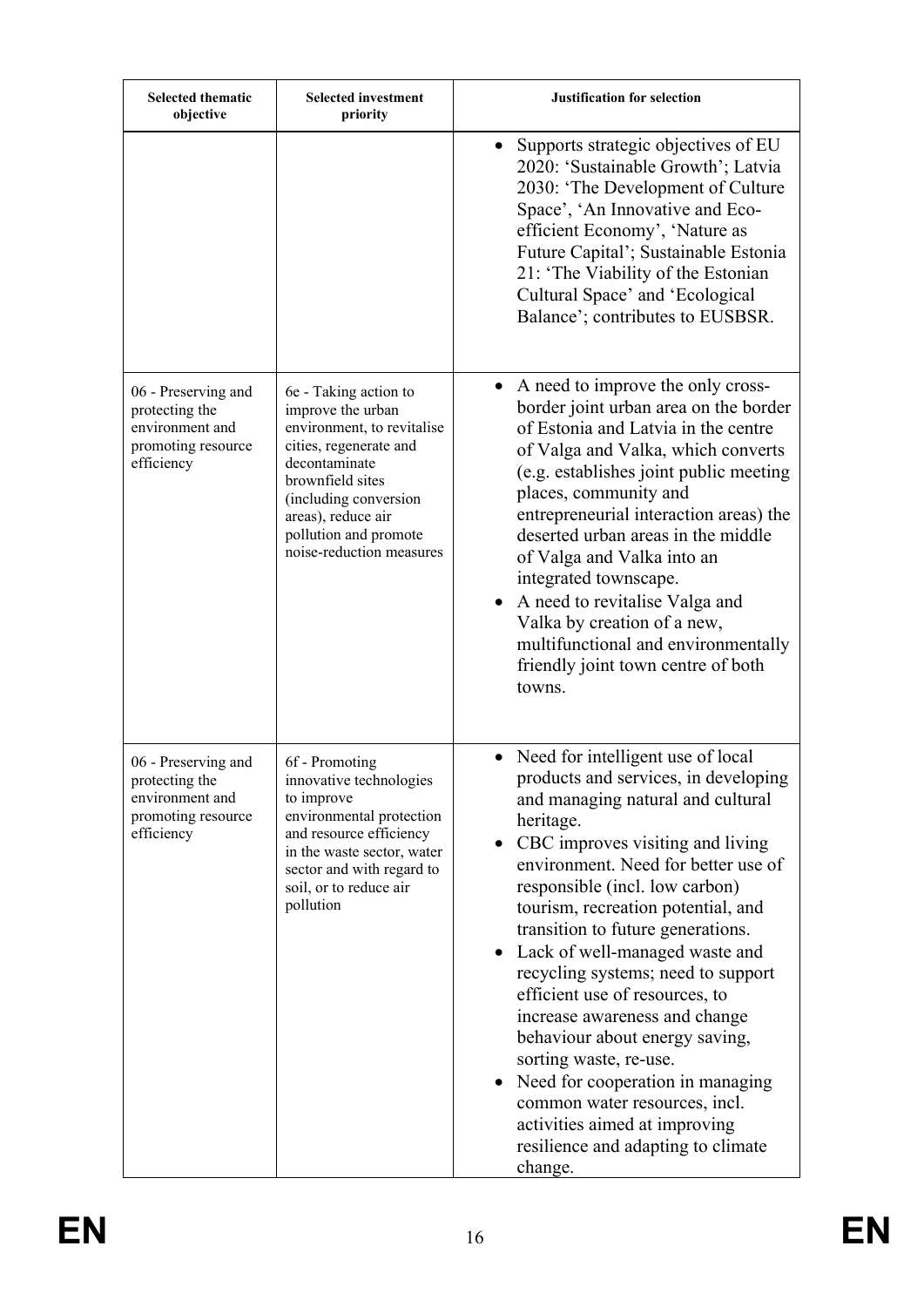| <b>Selected thematic</b><br>objective                                                                       | <b>Selected investment</b><br>priority                                                                                                                                                                                                                                                                                | <b>Justification for selection</b>                                                                                                                                                                                                                                                                                                                                                                                                                                                                                                                                                                                                                                                                                                                                                             |
|-------------------------------------------------------------------------------------------------------------|-----------------------------------------------------------------------------------------------------------------------------------------------------------------------------------------------------------------------------------------------------------------------------------------------------------------------|------------------------------------------------------------------------------------------------------------------------------------------------------------------------------------------------------------------------------------------------------------------------------------------------------------------------------------------------------------------------------------------------------------------------------------------------------------------------------------------------------------------------------------------------------------------------------------------------------------------------------------------------------------------------------------------------------------------------------------------------------------------------------------------------|
|                                                                                                             |                                                                                                                                                                                                                                                                                                                       | • Low public awareness of<br>environmentally-friendly behaviour<br>and advantages of sustainable<br>lifestyle.<br>Supports strategic objectives of EU<br>2020: 'Sustainable Growth'; Latvia<br>2030: 'The Development of Culture<br>Space', 'An Innovative and Eco-<br>efficient Economy', 'Nature as<br>Future Capital'; Sustainable Estonia<br>21: 'The Viability of the Estonian<br>Cultural Space' and 'Ecological<br>Balance'; contributes to EUSBSR.                                                                                                                                                                                                                                                                                                                                     |
| 07 - Promoting<br>sustainable transport<br>and removing<br>bottlenecks in key<br>network<br>infrastructures | 7c - Developing and<br>improving<br>environmentally-friendly<br>(including low noise) and<br>low-carbon transport<br>systems, including inland<br>waterways and maritime<br>transport, ports,<br>multimodal links and<br>airport infrastructure, in<br>order to promote<br>sustainable regional and<br>local mobility | • Unused potential and capacity in<br>small harbours; a need for<br>developing and improving harbour<br>services and infrastructure in order<br>to stimulate economic growth and<br>tourism development in the regions.<br>The Gulf of Riga does not act as a<br>$\bullet$<br>unified aquatorium, and lack of<br>cross-border cooperation diminishes<br>the opportunities that are available<br>for environmental and economic<br>growth in the programme area.<br>Supports the Europe 2020 strategic<br>objective, 'Sustainable Growth'.<br>Supports the EUSBSR strategic<br>objective, 'Connect the Region'.<br>Supports the Latvia 2030 strategic<br>objective, 'Spatial Development<br>Perspective'.<br>Supports the Sustainable Estonia 21<br>strategic goal, 'The Growth of<br>Welfare'. |
| 08 - Promoting<br>sustainable and<br>quality employment<br>and supporting labour<br>mobility                | 8e - Integrating cross-<br>border labour markets,<br>including cross-border<br>mobility, joint local<br>employment initiatives,<br>information and advisory<br>services and joint<br>training (ETC-CB)                                                                                                                | Programme area has a high rate of<br>long-term unemployment.<br>Lack of sufficient information and a<br>support system for cross-border<br>employment services and labour<br>mobility.<br>Need to decrease the mismatch<br>between professional skills and                                                                                                                                                                                                                                                                                                                                                                                                                                                                                                                                     |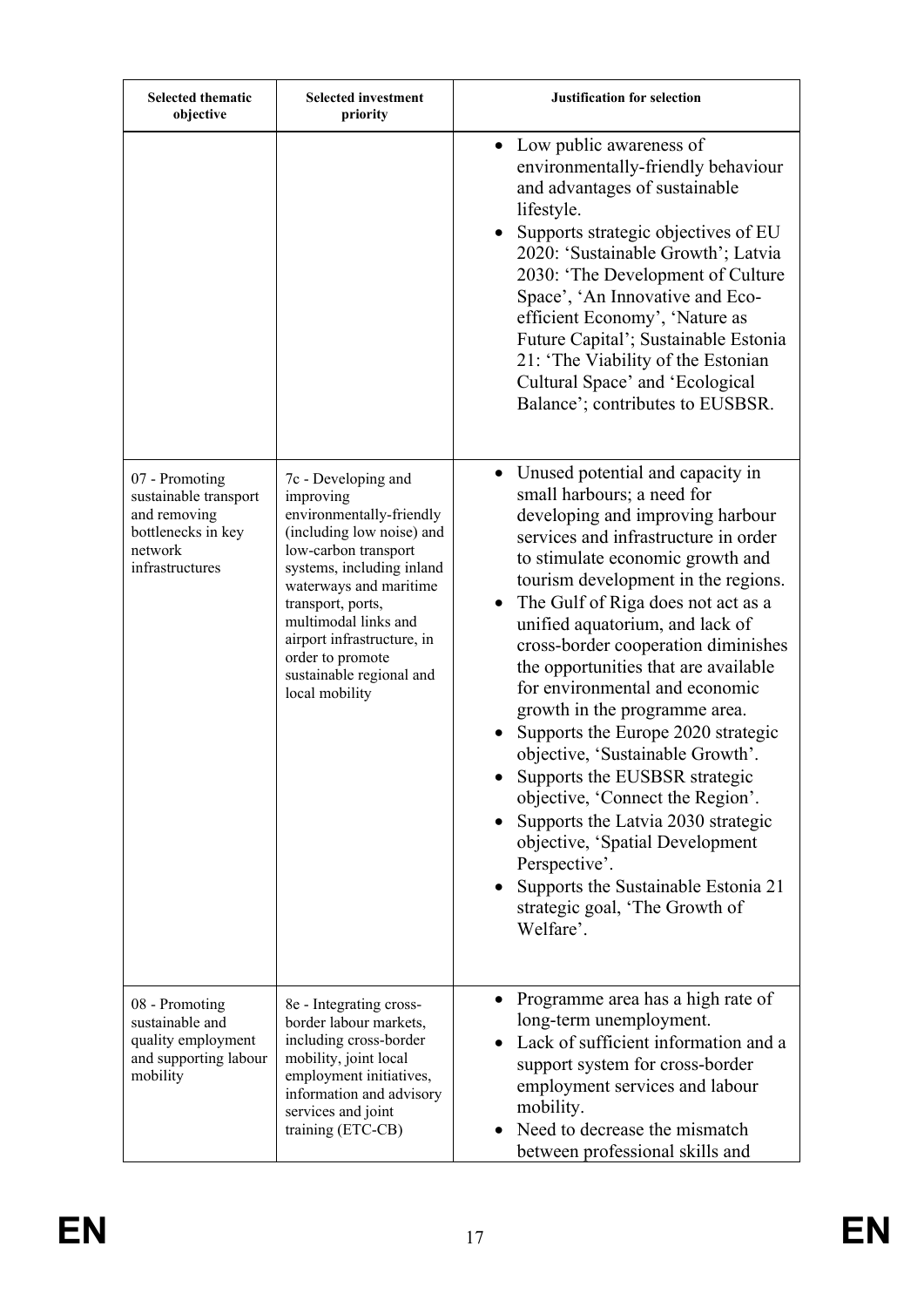| <b>Selected thematic</b><br>objective | <b>Selected investment</b><br>priority | <b>Justification for selection</b>                                                                                                                                                                                                                                                                                                                                                                                                                                                                                                                                                                                                                                                                                                                                                                                                                                       |
|---------------------------------------|----------------------------------------|--------------------------------------------------------------------------------------------------------------------------------------------------------------------------------------------------------------------------------------------------------------------------------------------------------------------------------------------------------------------------------------------------------------------------------------------------------------------------------------------------------------------------------------------------------------------------------------------------------------------------------------------------------------------------------------------------------------------------------------------------------------------------------------------------------------------------------------------------------------------------|
|                                       |                                        | labour market needs that support the<br>national development plans in both<br>countries.<br>• Need to equip people with skills<br>necessary for accessing and creating<br>jobs.<br>Training and support activities are.<br>needed to motivate people who are<br>seeking work across the border.<br>• Need to support local communities<br>in creating socially and physically<br>attractive working and living<br>environment for all generations.<br>Need to integrate the labour market<br>within the programme area to<br>expand the opportunities for the<br>working-age population.<br>Supports the EU 2020 strategic<br>objective 'Inclusive<br>Growth', EUSBSR strategic<br>objective 'Increase<br>Prosperity', Latvia 2030 strategic<br>objective 'Long-Term Investments<br>in Human Capital', Sustainable<br>Estonia 21 strategic goal 'A<br>Coherent Society'. |

### **1.2 Justification for the financial allocation**

Justification for the financial allocation (i.e. Union support) to each thematic objective and, where appropriate, investment priority, in accordance with the thematic concentration requirements, taking into account the ex-ante evaluation.

The Estonia-Latvia Programme has chosen the following four thematic objectives (TO), based on the region's characteristics and the identified needs that may be solved with cross-border cooperation:

- $\bullet$  enhancing the competitiveness of SMEs (TO3);
- preserving and protecting the environment and promoting resource efficiency (TO6);
- promoting sustainable transport and removing bottlenecks in key network infrastructures (TO7);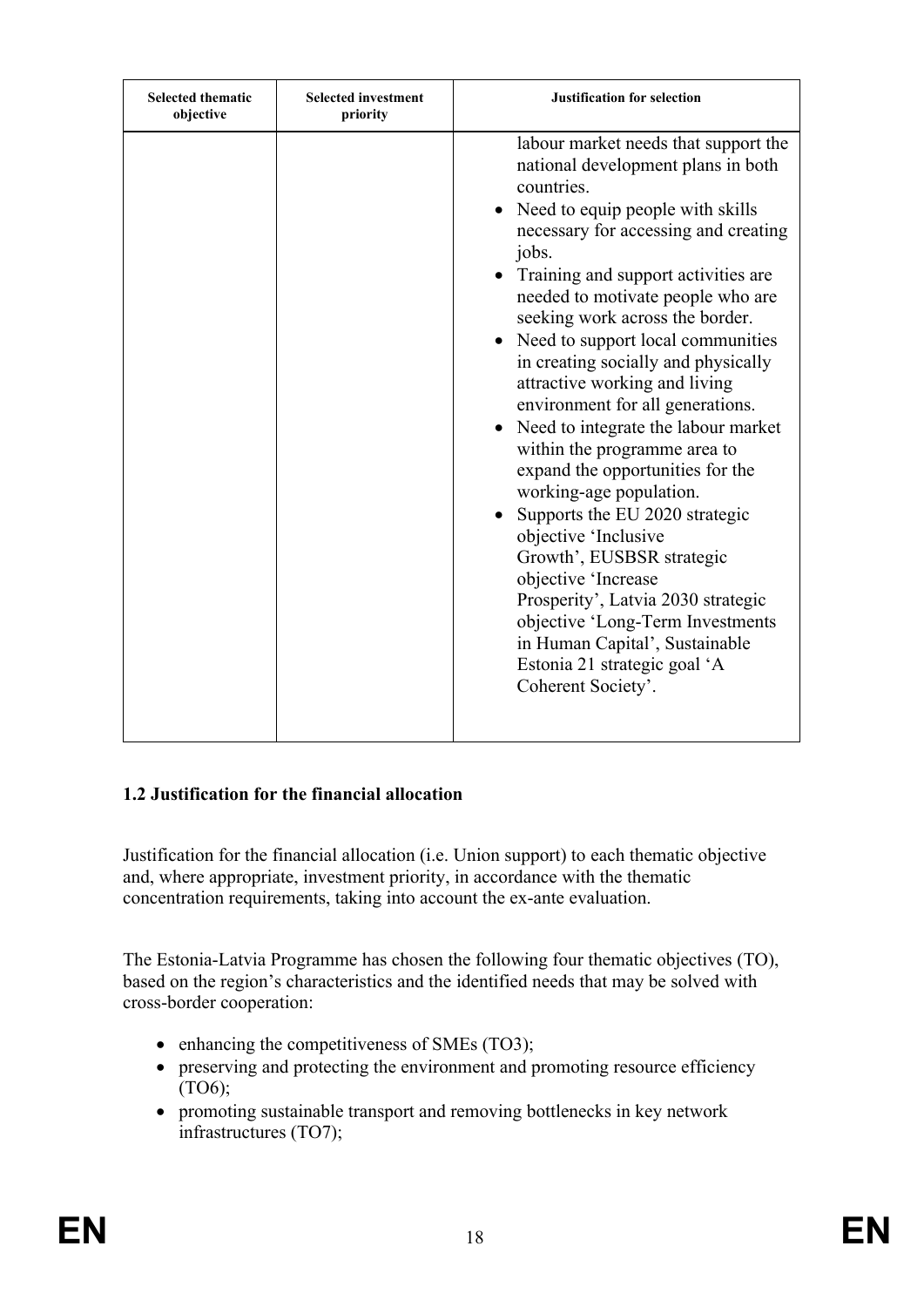promoting sustainable and quality employment and supporting labour mobility (TO8).

The programme is financed by the European Regional Development Fund (ERDF). The total ERDF support for the programme totals 38,020,684 EUR, 7% of which (2,661,447 EUR) is allocated to the Technical Assistance (hereafter referred to as 'the TA'). The European Neighbourhood Instrument (ENI) and the Instrument for Pre-Accession Assistance (IPA) are not applicable for this programme.

The financial allocation between thematic objectives (priorities) is planned so as to achieve effective results with the resources that are available. The main arguments behind the financial commitment for each priority include results that are expected to be achieved, planned types of actions for each priority and types of investments to be made. In addition, the performance of and experience gained from the Estonia-Latvia Programme 2007-2013 is taken into consideration, in particular activity of the potential target group and the related absorption capacity.

29.90% of the total Union support is allocated to Priority 1, for which two specific objectives have been defined and should be achieved. Since economic growth and developing entrepreneurship while also supporting employment are top priorities for both Member States, the programme reserves the largest share of resources in order to support actions that are targeted towards achieving the expected results (an increased number of entrepreneurs and new businesses in the region, which are ready for cross-border cooperation; more jointly-developed products and services, including the sustainability and competitiveness of SMEs when turning environmental challenges into business opportunities). The programme emphasises the role of business support organisations in order to engage the target groups. No investments into infrastructure are foreseen under the specific objective 1.1.

A total of 35.89% 2, for which three specific objectives have been defined and should be achieved. Amongst other actions, the programme supports revitalisation of the central urban area in Valga-Valka twin town, small-scale investment when it comes to promoting environmental technologies and creating the preconditions for sustainable and low carbon resource management and also for preserving and promoting common cultural and natural heritage.

A total of 24.55% 3, for which one specific objective has been defined and is targeted at improving conditions and services for small harbours, which is a crucial pre-condition for establishing well-functioning sea routes that connect together coastal areas and activate maritime traffic, especially within and around the Gulf of Riga. The programme may provide support in the frame of the direct award procedure to a pre-defined project(s)[1] under this priority.

A total of 2.66% of the Union support is allocated to Priority 4, for which one specific objective has been defined and should be achieved. The actions foreseen in this priority are complex and diversified in order to be able to achieve the expected end result (an integrated labour market and more work commuters across the border).

The ex-ante report (see the Annex to this document, 'The Estonia-Latvia Programme 2014-2020 Ex-ante Evaluation Report' (3 June 2014) states that financial allocations between the priorities are reasonable and logical, and the form of support is suitable for the types of beneficiaries outlined and the programme's specific objectives.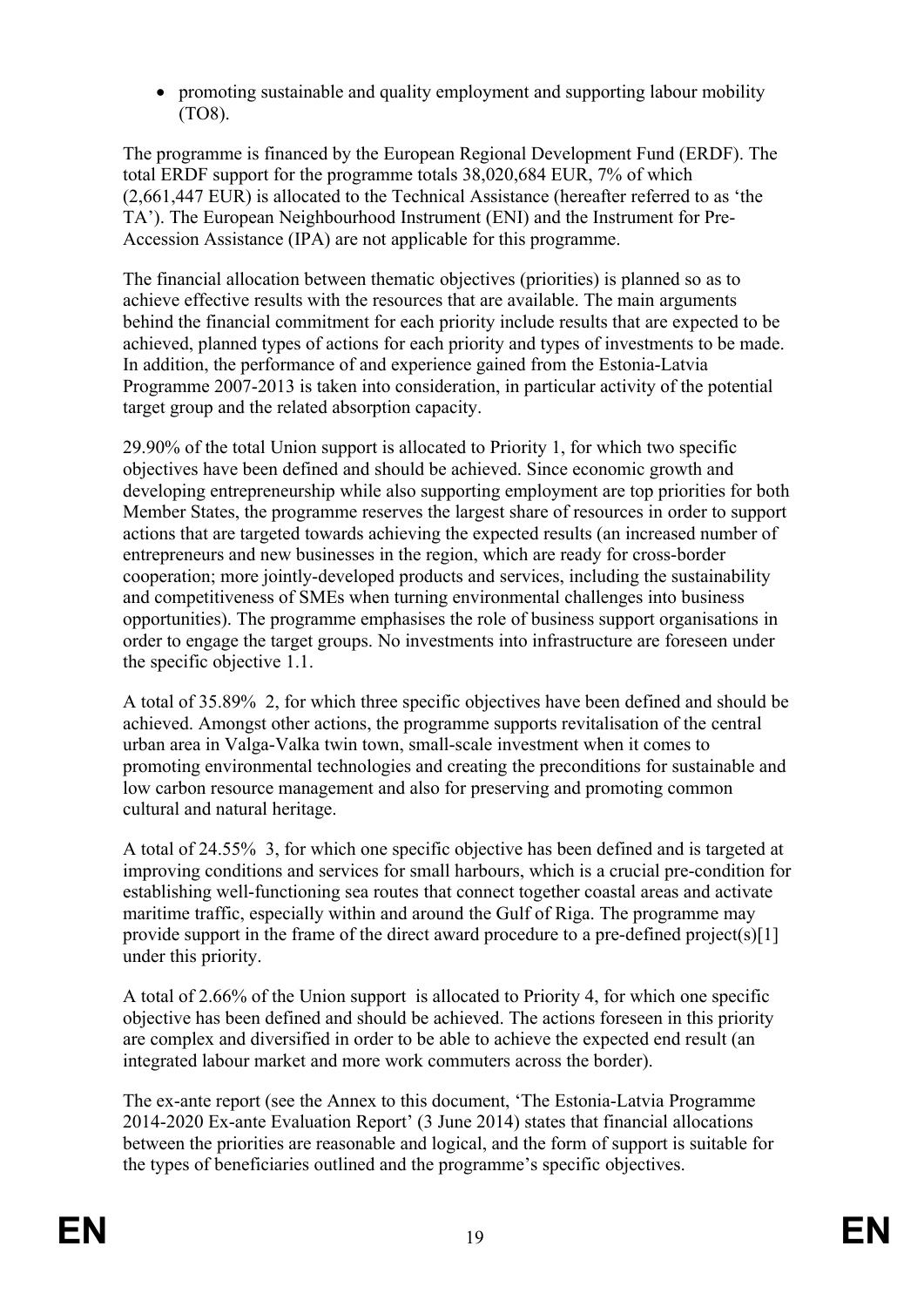[1] Pre-defined project – projects in the frame of the direct award procedure, whose peculiarities (e.g. objectives, beneficiaries, results, activities etc.) are set together with the Member States in order to achieve specific and strategic objectives in the programme area and must be included under the relevant thematic objective.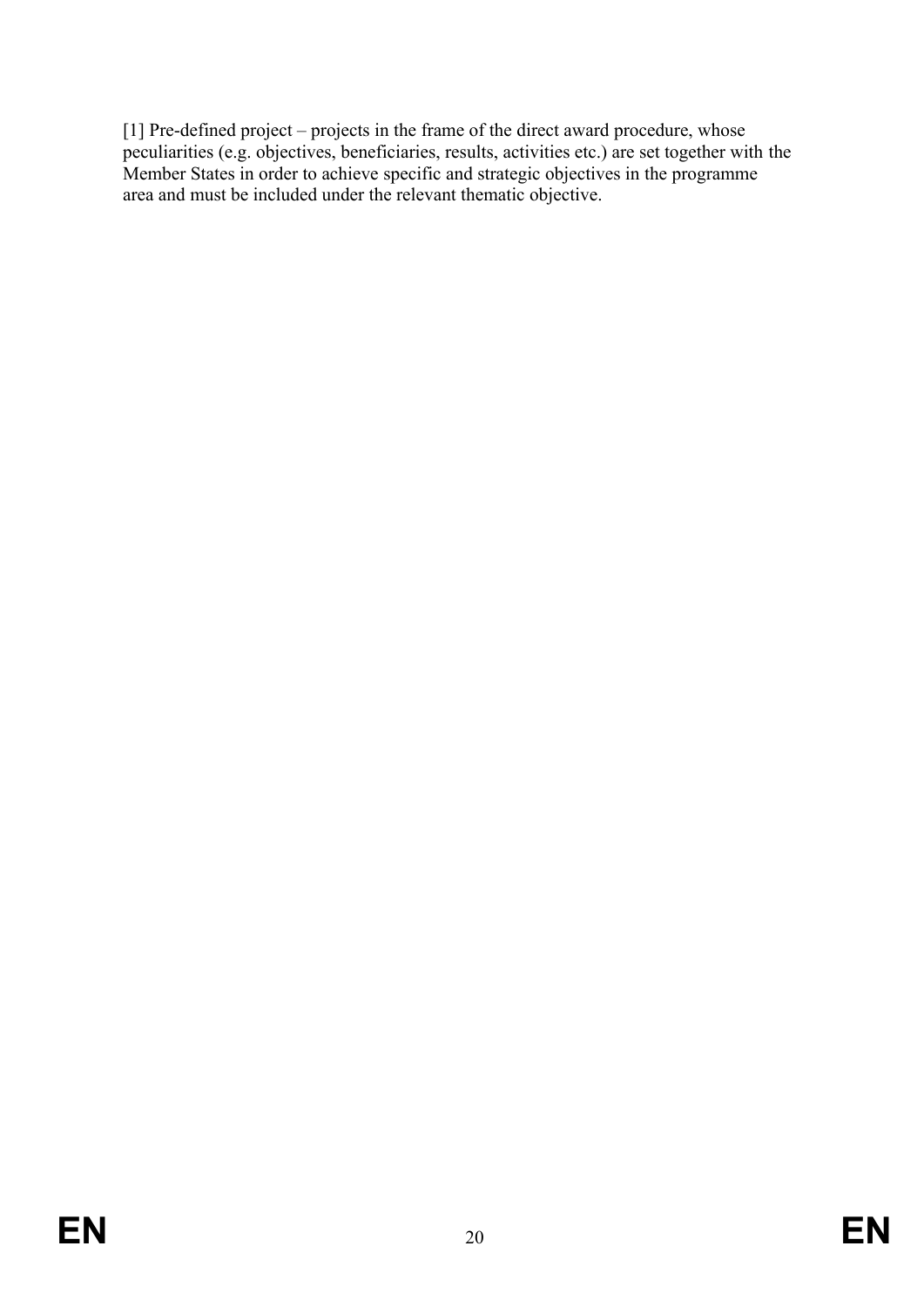| <b>Priority</b><br>axis | <b>ERDF</b> support $(\epsilon)$ | Proportion (%) of the total Union support for<br>the cooperation programme (by Fund) |                                  |                                  | Thematic objective / Investment priority / Specific objective                                                                                                                                                                                                                                 | Result indicators corresponding to<br>the specific indicator |
|-------------------------|----------------------------------|--------------------------------------------------------------------------------------|----------------------------------|----------------------------------|-----------------------------------------------------------------------------------------------------------------------------------------------------------------------------------------------------------------------------------------------------------------------------------------------|--------------------------------------------------------------|
|                         |                                  | <b>ERDF</b>                                                                          | <b>ENI</b> (where<br>applicable) | <b>IPA</b> (where<br>applicable) |                                                                                                                                                                                                                                                                                               |                                                              |
|                         | 11,368,185.00                    | 29.90%                                                                               | $0.00\%$                         | $0.00\%$                         | $\bullet$ 03 - Enhancing the competitiveness of small and medium-sized enterprises, the agricultural<br>sector (for the EAFRD) and the fisheries and aquaculture sector (for the EMFF)                                                                                                        | [ <sub>S01</sub> , <sub>S02</sub> ]                          |
|                         |                                  |                                                                                      |                                  |                                  | $\blacktriangleright$ 3a - Promoting entrepreneurship, in particular by facilitating the economic exploitation of<br>new ideas and fostering the creation of new firms, including through business incubators                                                                                 |                                                              |
|                         |                                  |                                                                                      |                                  |                                  | $\bullet$ 1.1 - Increased entrepreneurial cross-border cooperation in the programme area                                                                                                                                                                                                      |                                                              |
|                         |                                  |                                                                                      |                                  |                                  | $\blacktriangleright$ 3d - Supporting the capacity of SMEs to grow in regional, national and international markets,<br>and to engage in innovation processes                                                                                                                                  |                                                              |
|                         |                                  |                                                                                      |                                  |                                  | $\blacktriangleright$ 1.2 - More jointly-developed products and services in the programme area                                                                                                                                                                                                |                                                              |
| 2                       | 13,645,790.00                    | 35.89%                                                                               | $0.00\%$                         | $0.00\%$                         | $\bullet$ 06 - Preserving and protecting the environment and promoting resource efficiency                                                                                                                                                                                                    | [S03, S04, S05, S08]                                         |
|                         |                                  |                                                                                      |                                  |                                  | $\bullet$ 6c - Conserving, protecting, promoting and developing natural and cultural heritage                                                                                                                                                                                                 |                                                              |
|                         |                                  |                                                                                      |                                  |                                  | $\bullet$ 2.1 - More diversified and sustainable use of natural and cultural heritage                                                                                                                                                                                                         |                                                              |
|                         |                                  |                                                                                      |                                  |                                  | Ge - Taking action to improve the urban environment, to revitalise cities, regenerate and<br>decontaminate brownfield sites (including conversion areas), reduce air pollution and<br>promote noise-reduction measures                                                                        |                                                              |
|                         |                                  |                                                                                      |                                  |                                  | ▼ 2.3 - More integrated Valga-Valka central urban area                                                                                                                                                                                                                                        |                                                              |
|                         |                                  |                                                                                      |                                  |                                  | • 6f - Promoting innovative technologies to improve environmental protection and resource<br>efficiency in the waste sector, water sector and with regard to soil, or to reduce air pollution                                                                                                 |                                                              |
|                         |                                  |                                                                                      |                                  |                                  | $\bullet$ 2.2 - Increased awareness of energy saving, sorting waste and re-use, and the more<br>efficient management of common water resources                                                                                                                                                |                                                              |
|                         | 9,334,080.00                     | 24.55%                                                                               | $0.00\%$                         | $0.00\%$                         | $\bullet$ 07 - Promoting sustainable transport and removing bottlenecks in key network infrastructures                                                                                                                                                                                        | [S06]                                                        |
|                         |                                  |                                                                                      |                                  |                                  | • 7c - Developing and improving environmentally-friendly (including low noise) and low-<br>carbon transport systems, including inland waterways and maritime transport, ports,<br>multimodal links and airport infrastructure, in order to promote sustainable regional and local<br>mobility |                                                              |
|                         |                                  |                                                                                      |                                  |                                  | $\bullet$ 3.1 - An improved network of small harbours with good levels of service                                                                                                                                                                                                             |                                                              |

# **Table 2: Overview of the investment strategy of the cooperation programme**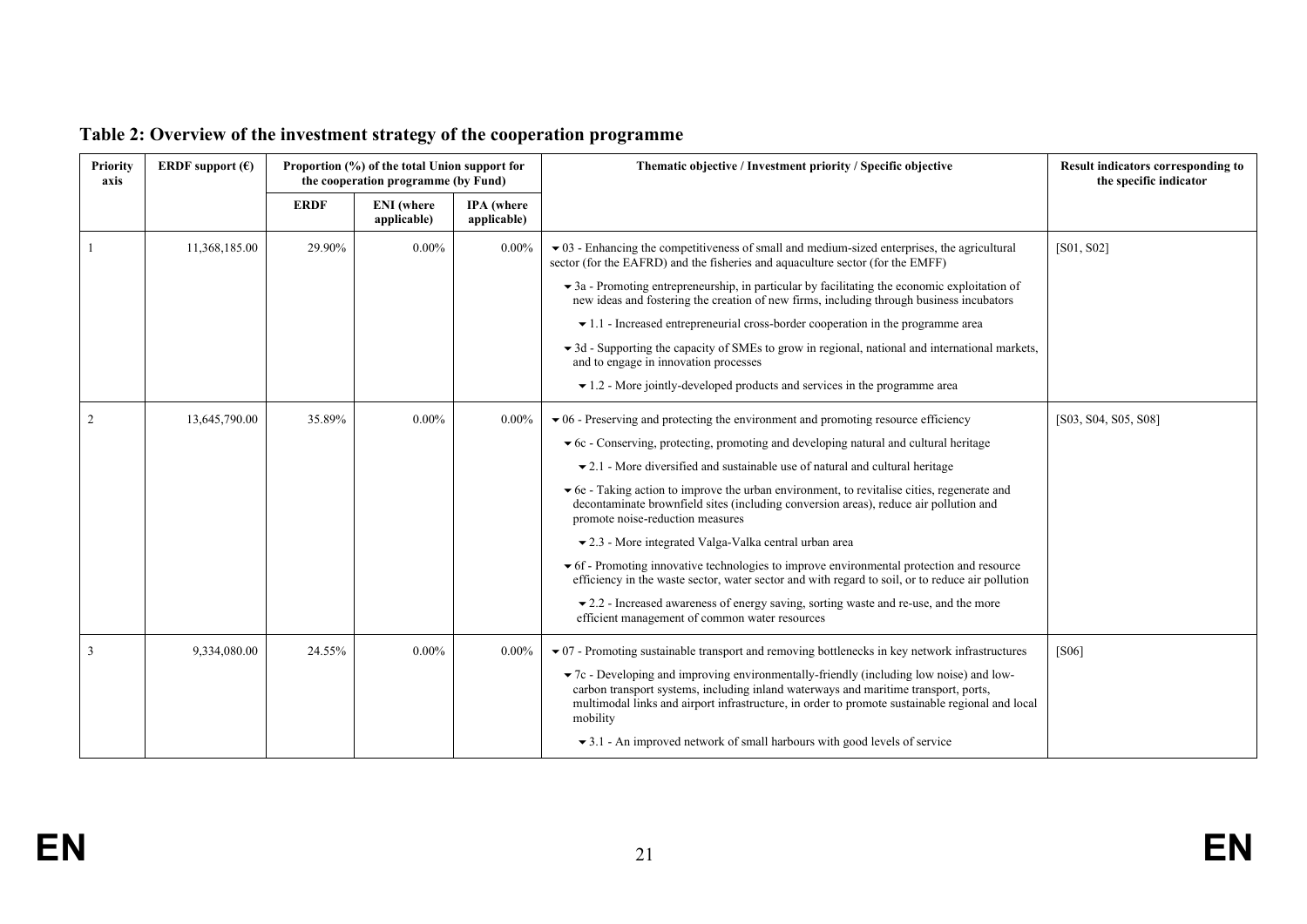| Priority<br>axis | <b>ERDF</b> support $(\epsilon)$ | Proportion (%) of the total Union support for<br>the cooperation programme (by Fund) |                                  |                                  | Thematic objective / Investment priority / Specific objective                                                                                                                                                                                                                                                                                                                       | Result indicators corresponding to<br>the specific indicator |
|------------------|----------------------------------|--------------------------------------------------------------------------------------|----------------------------------|----------------------------------|-------------------------------------------------------------------------------------------------------------------------------------------------------------------------------------------------------------------------------------------------------------------------------------------------------------------------------------------------------------------------------------|--------------------------------------------------------------|
|                  |                                  | <b>ERDF</b>                                                                          | <b>ENI</b> (where<br>applicable) | <b>IPA</b> (where<br>applicable) |                                                                                                                                                                                                                                                                                                                                                                                     |                                                              |
|                  | 1,011,182.00                     | 2.66%                                                                                | $0.00\%$                         | $0.00\%$                         | $\bullet$ 08 - Promoting sustainable and quality employment and supporting labour mobility<br>$\bullet$ 8e - Integrating cross-border labour markets, including cross-border mobility, joint local<br>employment initiatives, information and advisory services and joint training (ETC-CB)<br>$\blacktriangleright$ 4.1 - Improved conditions for accessing jobs across the border | $\sqrt{S}07$                                                 |
|                  | 2,661,447.00                     | 7.00%                                                                                | $0.00\%$                         | $0.00\%$                         | 5 - Ensure the implementation of the programme according to the targets that have been set in the<br>programme document                                                                                                                                                                                                                                                             | [00]                                                         |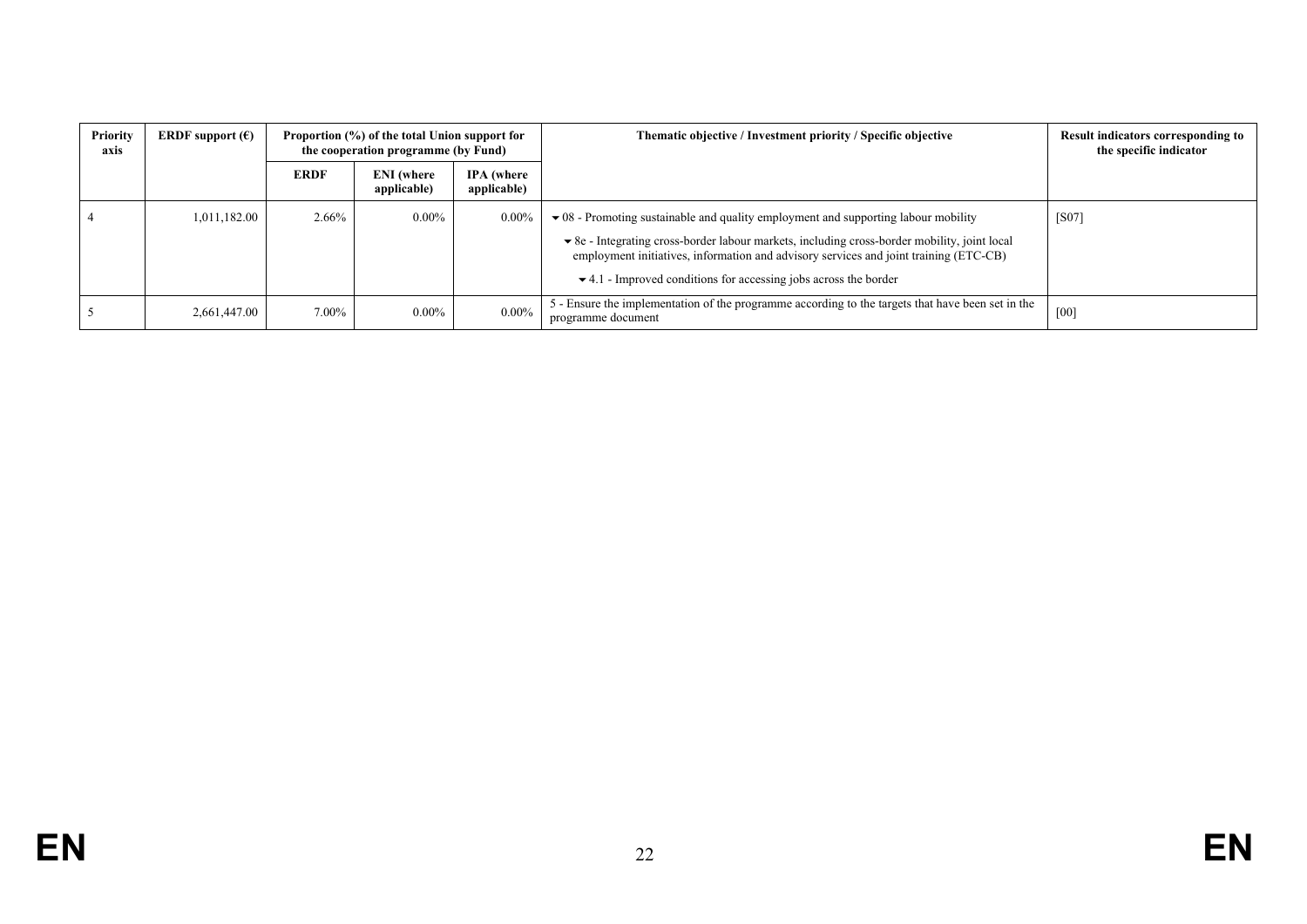### **2. PRIORITY AXES**

#### **2.A DESCRIPTION OF THE PRIORITY AXES OTHER THAN TECHNICAL ASSISTANCE**

#### **2.A.1 Priority axis**

| ID of the priority axis    |                                                               |
|----------------------------|---------------------------------------------------------------|
| Title of the priority axis | <b>E AND ATTRACTIVE BUSINESS ENVIRONMENT</b><br>$\Gamma$ TIVE |

 $\Box$  The entire priority axis will be implemented solely through financial instruments

 $\Box$  The entire priority axis will be implemented solely through financial instruments set up at Union level

 $\Box$  The entire priority axis will be implemented through community-led local development

#### 2.A.2 Justification for the establishment of a priority axis covering more than one thematic objective (where applicable)

#### **2.A.3 Fund and calculation basis for Union support**

| Fund | Calculation basis (total eligible expenditure or eligible<br>public expenditure) |
|------|----------------------------------------------------------------------------------|
| ERDF | Total                                                                            |

#### **2.A.4 Investment priority**

| ID of the investment priority    |                                                                                                                                                                                    |
|----------------------------------|------------------------------------------------------------------------------------------------------------------------------------------------------------------------------------|
| Title of the investment priority | Promoting entrepreneurship, in particular by facilitating the economic exploitation of new ideas and fostering the creation of new firms, including through business<br>incubators |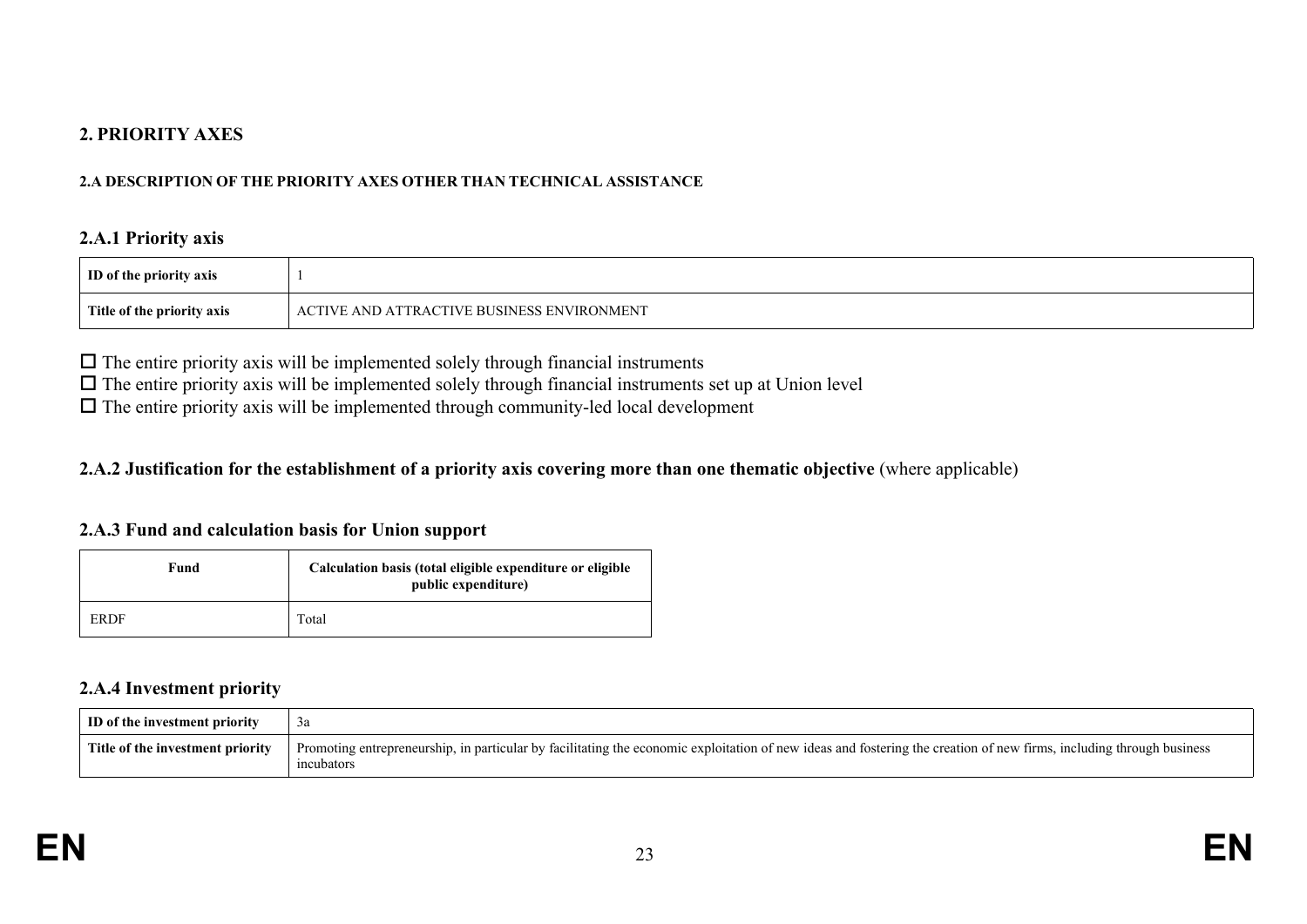# **2.A.5 Specific objectives corresponding to the investment priority and expected results**

| ID of the specific objective                                                   | 1.1                                                                                                                                                                                                                                                                                                                                                                                                                                                                                                                                                                                                                                                                                                                                                                                                                                                                                                                                                                                                                                                                                                                                                                                                                                                                     |
|--------------------------------------------------------------------------------|-------------------------------------------------------------------------------------------------------------------------------------------------------------------------------------------------------------------------------------------------------------------------------------------------------------------------------------------------------------------------------------------------------------------------------------------------------------------------------------------------------------------------------------------------------------------------------------------------------------------------------------------------------------------------------------------------------------------------------------------------------------------------------------------------------------------------------------------------------------------------------------------------------------------------------------------------------------------------------------------------------------------------------------------------------------------------------------------------------------------------------------------------------------------------------------------------------------------------------------------------------------------------|
| Title of the specific objective                                                | Increased entrepreneurial cross-border cooperation in the programme area                                                                                                                                                                                                                                                                                                                                                                                                                                                                                                                                                                                                                                                                                                                                                                                                                                                                                                                                                                                                                                                                                                                                                                                                |
| <b>Results that the Member States</b><br>seek to achieve with Union<br>support | This specific objective is targeted primarily at supporting the business environment via supportive actions, which encourage<br>people to become self-sustainable and to create new start-ups, new ideas and new initiatives that support preparedness to<br>cooperate across the border. The programme area needs to intensify cooperation between the Estonian and Latvian business<br>support organisations to overcome the lack of adequate and easily-accessed information about the business environment in the<br>neighbouring market. Cooperation between business support organisations is considered as an important trigger for engaging<br>the target groups. Such cooperation development is especially encouraged in Valga-Valka twin town. As a result, the Member<br>States expect to see an increased number of new companies and self-employed people who are ready to cooperate across the<br>border. It means that new companies (these been younger than three years old) in the programme area have established<br>cooperation ties in areas that are relevant for their business development.<br><b>Expected result:</b> An increased number of entrepreneurs and new businesses in the region, which are ready for cross-border<br>cooperation. |

#### **Table 3: Programme-specific result indicators** (by specific objective)

| Specific objective |                                                                                                                     | 1.1 - Increased entrepreneurial cross-border cooperation in the programme area |                       |                         |                     |                                                 |                                                                                                                          |
|--------------------|---------------------------------------------------------------------------------------------------------------------|--------------------------------------------------------------------------------|-----------------------|-------------------------|---------------------|-------------------------------------------------|--------------------------------------------------------------------------------------------------------------------------|
| <b>ID</b>          | <b>Indicator</b>                                                                                                    | Measurement unit                                                               | <b>Baseline value</b> | <b>Baseline</b><br>year | Target value (2023) | Source of data                                  | <b>Frequency of reporting</b>                                                                                            |
| <b>S01</b>         | The share of entrepreneurs and<br>new businesses in the region,<br>which are ready for cross-<br>border cooperation | $\%$                                                                           | 53.00                 | 2014                    | 59.00               | Survey and information<br>from business experts | Assessment at the beginning<br>$(2014)$ , in the middle $(2018)$ ,<br>$(2020)$ , at the end of the<br>programme $(2023)$ |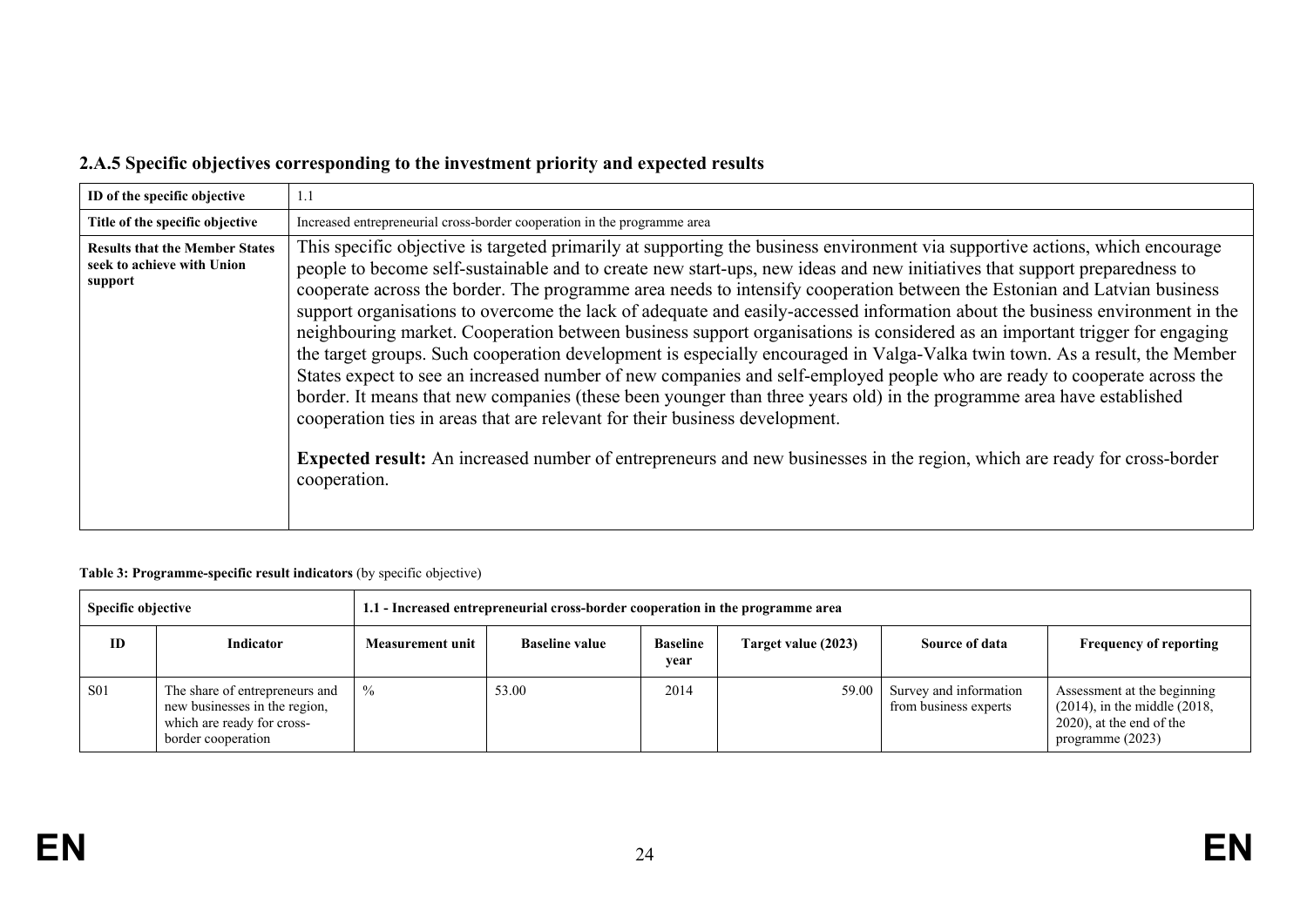### **2.A.6 Actions to be supported under the investment priority** (by investment priority)

### 2.A.6.1 A description of the type and examples of actions to be supported and their expected contribution to the specific objectives, including, where *appropriate, identification of the main target groups, specific territories targeted and types of beneficiaries*



#### **SPECIFIC OBJECTIVE 1.1**: **Increased entrepreneurial cross-border cooperation in the programme area**

The specific objective is targeted primarily at supporting business activity, which encourages people to become self-sustainable and which develops their entrepreneurial skills. Creating new start-ups and introducing new ideas and new initiatives are supported together with preparedness for cross-border business cooperation.

### **Indicative list of actions supported**

- Activities and supporting systems that facilitate cooperation and information exchange between entrepreneurs in Estonia and Latvia, including training, workshops, mentoring, coaching, and consultations.
- Activities that support businesses in international networking such as, for example joint fairs, contact events, information tools, etc.
- Activities that promote entrepreneurial spirit and facilitate the establishment of new businesses, which are interested in cross-border cooperation.

### **Main target groups**

SMEs, self-employed people, business specialists in the public and private sectors, advisors, professional organisations; plus persons with an interest in the economy and in business.

### **Types of beneficiaries**

SMEs, local and regional authorities, state authorities, non-governmental organisations and public equivalent bodies (a definition is provided in the programme manual).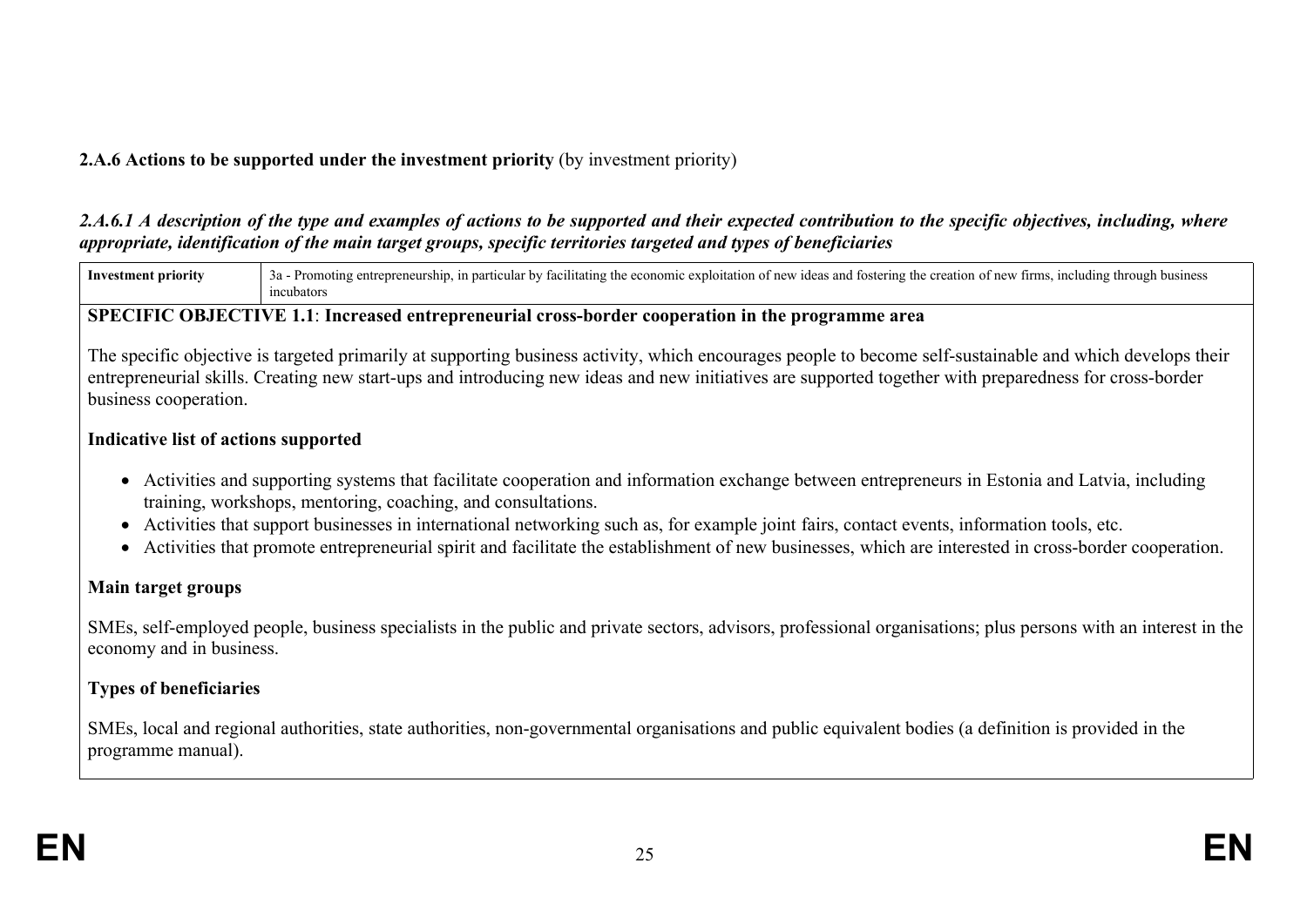| Inve<br>: priority<br>enг | . including through-<br>:1litating<br>new <sub>1</sub> d<br>business<br>Promo<br>utation<br>deas and fostering.<br>tırms.<br>o the creation<br>nev:<br>- 111<br>the ecor<br>ənomic expic<br>ticula<br>١In<br>n:<br>ncubators |
|---------------------------|------------------------------------------------------------------------------------------------------------------------------------------------------------------------------------------------------------------------------|
|                           |                                                                                                                                                                                                                              |

#### *2.A.6.2 Guiding principles for the selection of operations*

| <b>Investment priority</b> | 3a - Promoting entrepreneurship, in particular by facilitating the economic exploitation of new ideas and fostering the creation of new firms, including through business<br>incubators |
|----------------------------|-----------------------------------------------------------------------------------------------------------------------------------------------------------------------------------------|
|                            | <sup>1</sup> General guiding principles are described under section 5.3.                                                                                                                |

### *2.A.6.3 Planned use of financial instruments* **(where appropriate)**

| Investmen<br>t prıorıtv | economic<br>∵ †irms.<br>, including through business<br>ship<br>) of new<br>: exploitation of new i<br>the creation<br>and fostering t<br>rticular by<br>3a<br>ideas<br>ubator |
|-------------------------|--------------------------------------------------------------------------------------------------------------------------------------------------------------------------------|
|                         |                                                                                                                                                                                |

### *2.A.6.4 Planned use of major projects* **(where appropriate)**

| Investment priority | e-Promoting entrepreneurship, in particular by facilitating the economic exploitation of new ideas and fostering the creation of new firms, including through business |
|---------------------|------------------------------------------------------------------------------------------------------------------------------------------------------------------------|
|                     |                                                                                                                                                                        |

### *2.A.6.5 Output indicators* **(by investment priority)**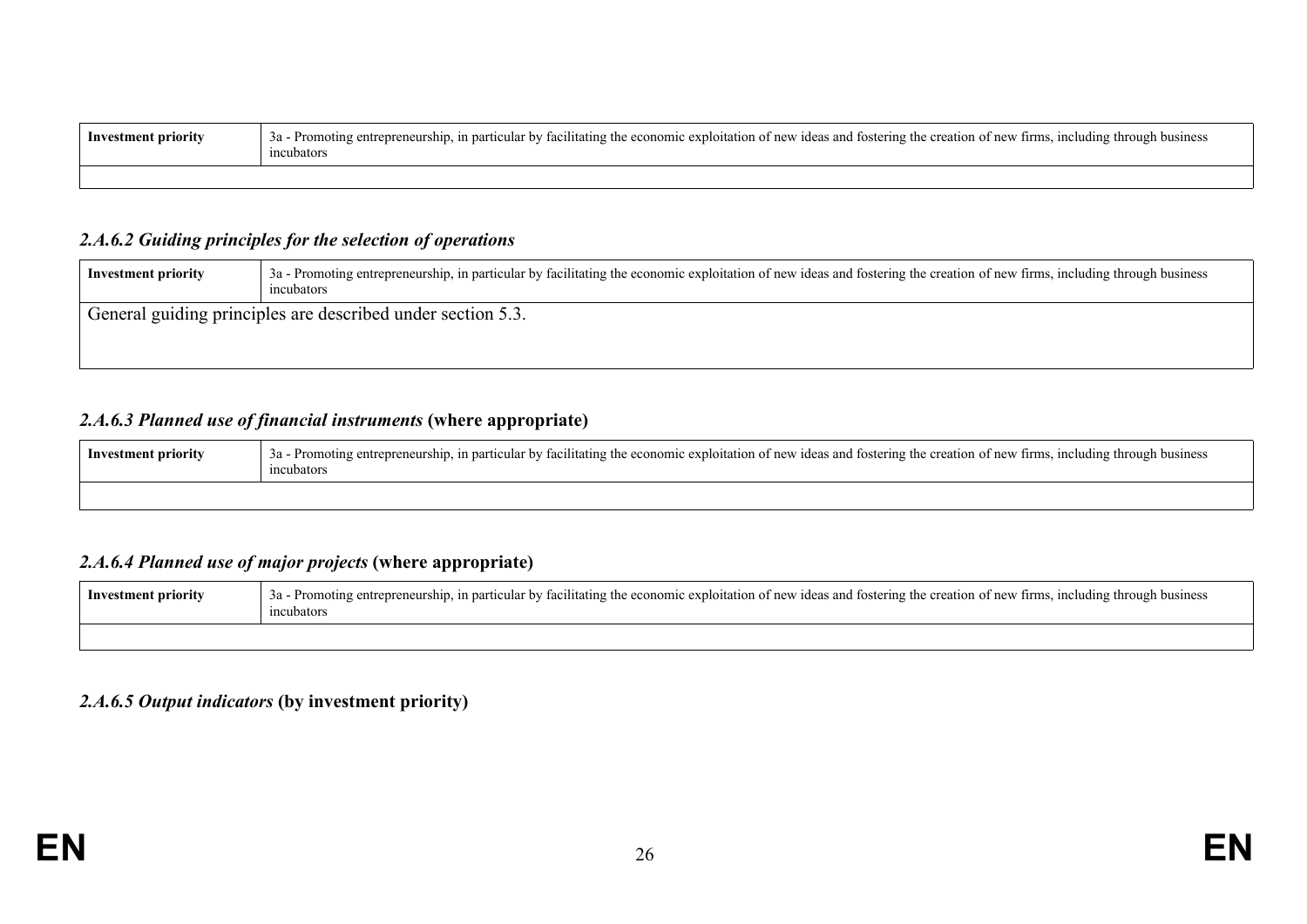| <b>Investment priority</b>                                               |                                                                                 | 3a - Promoting entrepreneurship, in particular by facilitating the economic exploitation of new ideas and fostering the creation of new firms, including through business incubators |                         |                     |                 |                               |  |
|--------------------------------------------------------------------------|---------------------------------------------------------------------------------|--------------------------------------------------------------------------------------------------------------------------------------------------------------------------------------|-------------------------|---------------------|-----------------|-------------------------------|--|
| ID                                                                       | Indicator                                                                       |                                                                                                                                                                                      | <b>Measurement unit</b> | Target value (2023) | Source of data  | <b>Frequency of reporting</b> |  |
| CO <sub>01</sub>                                                         | Productive investment: Number of enterprises<br>receiving support               |                                                                                                                                                                                      | Enterprises             | 125.00              | Project reports | Annual                        |  |
| CO <sub>04</sub>                                                         | Productive investment: Number of enterprises<br>receiving non-financial support |                                                                                                                                                                                      | Enterprises             | 125.00              | Project reports | Annual                        |  |
| O <sub>0</sub> 1                                                         | Participants at project events, except management<br>meetings                   |                                                                                                                                                                                      | Number                  | 500.00              | Project reports | Annual                        |  |
| O <sub>0</sub> 2<br>Jointly organised events, except management meetings |                                                                                 | Number                                                                                                                                                                               | 30.00                   | Project reports     | Annual          |                               |  |

# **Table 4: Common and programme-specific output indicators**

# **2.A.4 Investment priority**

| ID <sub>0</sub>    | 3a                                                                                                                                                                                  |
|--------------------|-------------------------------------------------------------------------------------------------------------------------------------------------------------------------------------|
| stment priority    |                                                                                                                                                                                     |
| - Title<br>. 10rit | $-$<br>.id inte<br>mation.<br>Supporting<br>- SMES<br><b>orow</b><br>: marken<br>- 1 n 1<br>processes<br>regional<br>.arnotional<br>and<br>ens<br>ግበዶ 11.<br>capacity<br>68 N.C<br> |

### **2.A.5 Specific objectives corresponding to the investment priority and expected results**

| ID of the specific objective                                                   | 1.2                                                                                                                                                                                                                                                                                                                                                                                                                                                                                                                                                                                                                                                            |
|--------------------------------------------------------------------------------|----------------------------------------------------------------------------------------------------------------------------------------------------------------------------------------------------------------------------------------------------------------------------------------------------------------------------------------------------------------------------------------------------------------------------------------------------------------------------------------------------------------------------------------------------------------------------------------------------------------------------------------------------------------|
| Title of the specific objective                                                | More jointly-developed products and services in the programme area                                                                                                                                                                                                                                                                                                                                                                                                                                                                                                                                                                                             |
| <b>Results that the Member States</b><br>seek to achieve with Union<br>support | This specific objective is targeted primarily at supporting existing businesses in joint product and service development. It also<br>involves activities for competence building, supporting innovation processes, joint marketing and joint management training,<br>including the sustainability and competitiveness of SMEs when turning environmental challenges into business opportunities.<br>As a result, the Member States expect to see an increased number of enterprises participating in the activities of cross-border<br>business networks and an increased number of enterprises introducing jointly-developed products and services or process |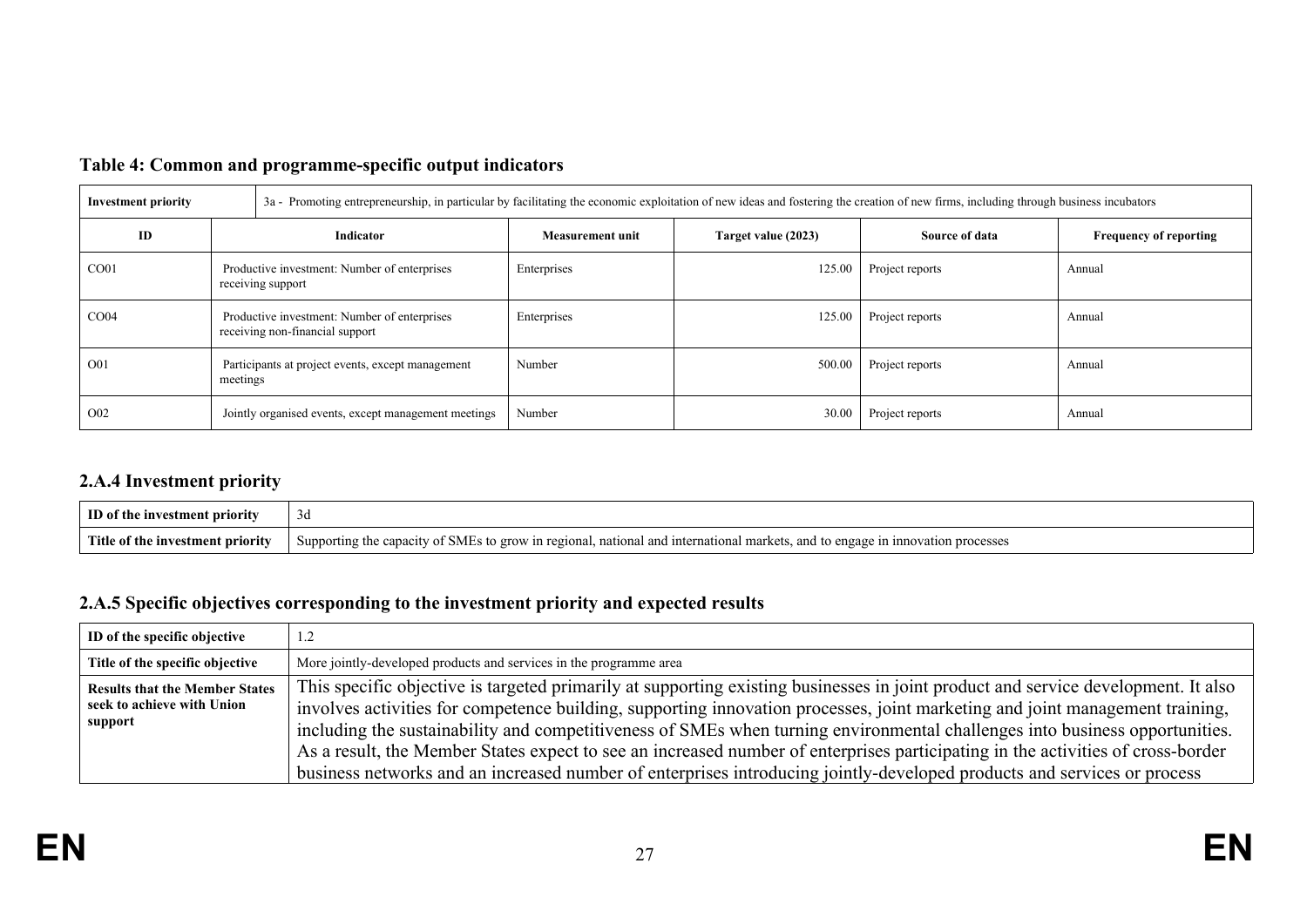| ID of the specific objective    | 1.2                                                                                                                                                                                                                                                                                                                                                                                                                                                                                                                                        |  |  |  |  |
|---------------------------------|--------------------------------------------------------------------------------------------------------------------------------------------------------------------------------------------------------------------------------------------------------------------------------------------------------------------------------------------------------------------------------------------------------------------------------------------------------------------------------------------------------------------------------------------|--|--|--|--|
| Title of the specific objective | More jointly-developed products and services in the programme area                                                                                                                                                                                                                                                                                                                                                                                                                                                                         |  |  |  |  |
|                                 | improvements. With the help of knowledge sharing and joint actions, more products and services are developed in cooperation<br>for local markets and for potential promotion in third party markets. The programme area comprises an attractive business<br>environment due to sound knowledge about the neighbouring market and its business support systems. Such cooperation<br>development is especially encouraged in Valga-Valka twin town.<br><b>Expected result:</b> An increased number of joint product and service development. |  |  |  |  |

#### **Table 3: Programme-specific result indicators** (by specific objective)

| <b>Specific objective</b> |                                                                                    | 1.2 - More jointly-developed products and services in the programme area |                       |                         |                     |                                                 |                                                                                                                            |
|---------------------------|------------------------------------------------------------------------------------|--------------------------------------------------------------------------|-----------------------|-------------------------|---------------------|-------------------------------------------------|----------------------------------------------------------------------------------------------------------------------------|
| ID                        | Indicator                                                                          | Measurement unit                                                         | <b>Baseline value</b> | <b>Baseline</b><br>year | Target value (2023) | Source of data                                  | <b>Frequency of reporting</b>                                                                                              |
| S <sub>0</sub> 2          | The share of entrepreneurs<br>carrying out joint product or<br>service development | $\%$                                                                     | 14.00                 | 2014                    | 19.00               | Survey and information<br>from business experts | Assessment at the beginning<br>$(2014)$ , in the middle $(2018)$ ,<br>$(2020)$ , at the end of the<br>programme $(2023)$ . |

### **2.A.6 Actions to be supported under the investment priority** (by investment priority)

#### 2.A.6.1 A description of the type and examples of actions to be supported and their expected contribution to the specific objectives, including, where *appropriate, identification of the main target groups, specific territories targeted and types of beneficiaries*

**Investment priority** 3d - Supporting the capacity of SMEs to grow in regional, national and international markets, and to engage in innovation processes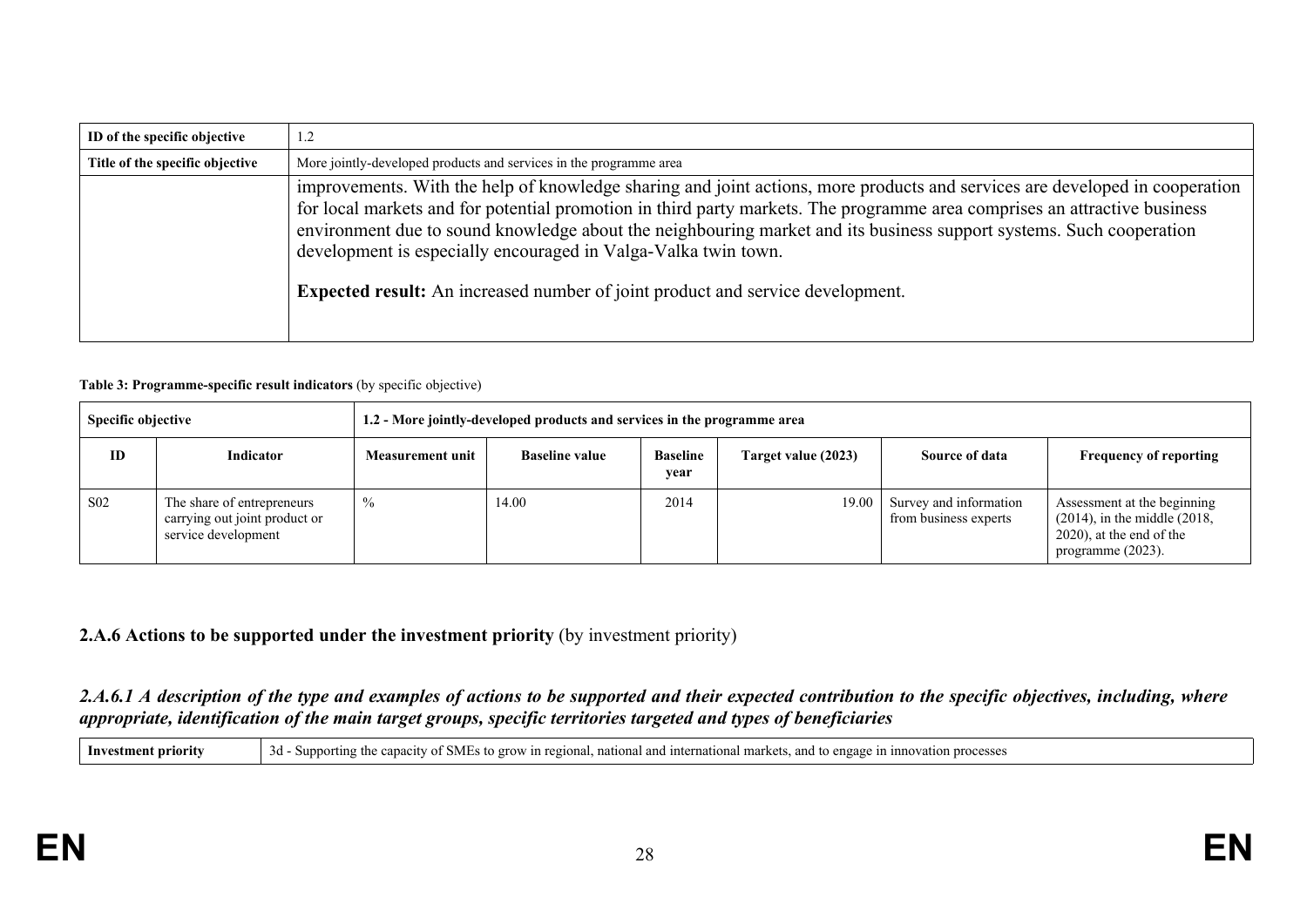| <b>Investment priority</b> | . - Supporting the capacity of SMEs to grow in regional, national and international markets, and to engage in innovation r<br>3d - Suppor<br>, and to engage in innovation processes |
|----------------------------|--------------------------------------------------------------------------------------------------------------------------------------------------------------------------------------|
|----------------------------|--------------------------------------------------------------------------------------------------------------------------------------------------------------------------------------|

#### **SPECIFIC OBJECTIVE 1.2: More jointly-developed products and services in the programme area**

The specific objective is targeted primarily at supporting existing businesses, which have plans for expanding their capacity in innovation processes and leading joint product and service development, including the sustainability and competitiveness of SMEs, when turning environmental challenges into business opportunities. It is also designed for coordinating activities for competence building, joint marketing and trade process to third party markets. Activities that facilitate better knowledge about the neighbouring market, and which improve business contacts and idea sharing are planned to fall under this specific objective.

### **Indicative list of actions supported**

- Carrying out systematic and long-term development activities for enterprises, including joint product and service development, joint marketing activities, capacity building initiatives, consulting, training, etc.
- Enhancing cooperation between entrepreneurs, research and educational institutions and public support structures; supporting innovation processes.

### **Main target groups**

SMEs, self-employed people with a clear interest in expanding their business or with experience of international cooperation. Technology parks, development centres, research centres, industrial parks, agricultural parks and business clusters. Businesses with the intention of creating further product and/or service development.

### **Types of beneficiaries**

SMEs, public equivalent bodies (a definition is provided in the programme manual), local and regional authorities, state authorities and non-governmental organisations.

## *2.A.6.2 Guiding principles for the selection of operations*

**Investment priority** 3d - Supporting the capacity of SMEs to grow in regional, national and international markets, and to engage in innovation processes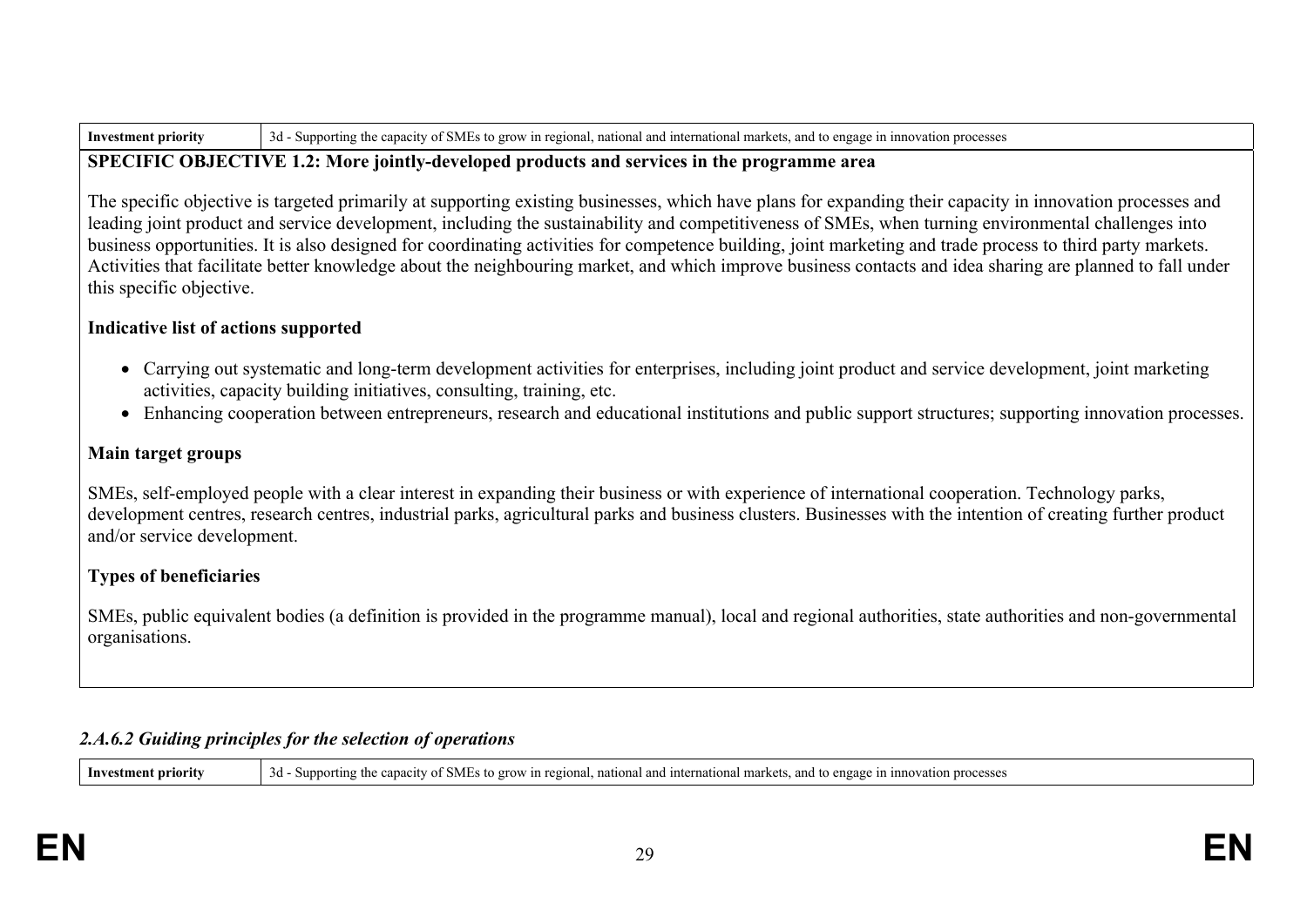| <b>Investment priority</b>                                  | 3d - Supporting the capacity of SMEs to grow in regional, national and international markets, and to engage in innovation processes |  |  |  |  |
|-------------------------------------------------------------|-------------------------------------------------------------------------------------------------------------------------------------|--|--|--|--|
| General guiding principles are described under section 5.3. |                                                                                                                                     |  |  |  |  |
|                                                             |                                                                                                                                     |  |  |  |  |

#### *2.A.6.3 Planned use of financial instruments* **(where appropriate)**

| Investment priority | nonal, national and international markets,<br>the canaci<br><b>Supporting</b><br>erow in regi<br>and 1<br>engage<br>processes<br><b>SMES</b><br>3a |
|---------------------|----------------------------------------------------------------------------------------------------------------------------------------------------|
|                     |                                                                                                                                                    |

### *2.A.6.4 Planned use of major projects* **(where appropriate)**

| 0.03<br><b>FT</b><br>Inves<br>enga <sub>k</sub><br>1nr<br>processes<br>iation<br>arket <sup>-</sup><br>t priority<br>and internation.<br>) ørow<br>ി 1<br>regional<br>m<br>capacity<br>pporting<br>$3d -$<br>enr<br>. vanc |  |  |
|----------------------------------------------------------------------------------------------------------------------------------------------------------------------------------------------------------------------------|--|--|
|                                                                                                                                                                                                                            |  |  |

#### *2.A.6.5 Output indicators* **(by investment priority)**

### **Table 4: Common and programme-specific output indicators**

| <b>Investment priority</b> |                                                                   | 3d - Supporting the capacity of SMEs to grow in regional, national and international markets, and to engage in innovation processes |                         |                     |                 |                               |  |  |
|----------------------------|-------------------------------------------------------------------|-------------------------------------------------------------------------------------------------------------------------------------|-------------------------|---------------------|-----------------|-------------------------------|--|--|
| ID                         | Indicator                                                         |                                                                                                                                     | <b>Measurement unit</b> | Target value (2023) | Source of data  | <b>Frequency of reporting</b> |  |  |
| CO <sub>01</sub>           | Productive investment: Number of enterprises<br>receiving support |                                                                                                                                     | Enterprises             | 105.00              | Project reports | Annual                        |  |  |
| CO <sub>02</sub>           |                                                                   | Productive investment: Number of enterprises<br>receiving grants                                                                    | Enterprises             | 25.00               | Project reports | Annual                        |  |  |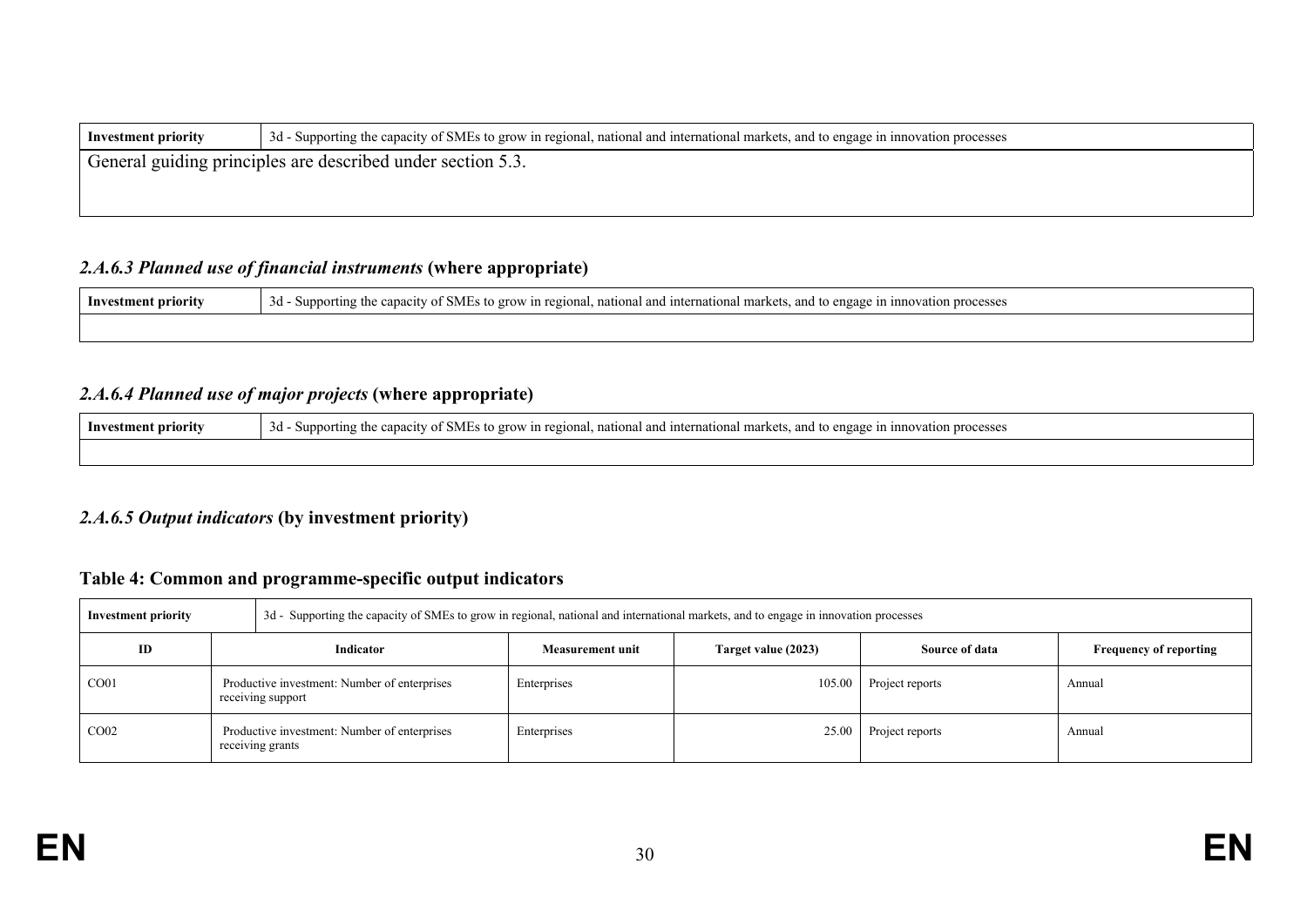| <b>Investment priority</b> |                                                                                 | 3d - Supporting the capacity of SMEs to grow in regional, national and international markets, and to engage in innovation processes |                         |                     |                 |                               |  |
|----------------------------|---------------------------------------------------------------------------------|-------------------------------------------------------------------------------------------------------------------------------------|-------------------------|---------------------|-----------------|-------------------------------|--|
| ID                         | Indicator                                                                       |                                                                                                                                     | <b>Measurement unit</b> | Target value (2023) | Source of data  | <b>Frequency of reporting</b> |  |
| CO <sub>04</sub>           | Productive investment: Number of enterprises<br>receiving non-financial support |                                                                                                                                     | Enterprises             | 80.00               | Project reports | Annual                        |  |
| CO <sub>08</sub>           | Productive investment: Employment increase in<br>supported enterprises          |                                                                                                                                     | Full time equivalents   | 60.00               | Project reports | Annual                        |  |
| O <sub>0</sub> 3           | Joint products and services developed in cooperation                            |                                                                                                                                     | Number                  | 12.00               | Project reports | Annual                        |  |
| O <sub>04</sub>            | Joint marketing activities                                                      |                                                                                                                                     | Number                  | 12.00               | Project reports | Annual                        |  |

### **2.A.7 Performance framework**

# **Table 5: Performance framework of the priority axis**

|     | <b>Priority axis</b><br><b>1 - ACTIVE AND ATTRACTIVE BUSINESS ENVIRONMENT</b> |                                         |                              |                                        |                              |                     |                                                              |                                                                    |
|-----|-------------------------------------------------------------------------------|-----------------------------------------|------------------------------|----------------------------------------|------------------------------|---------------------|--------------------------------------------------------------|--------------------------------------------------------------------|
| ID  | Indicator<br>type                                                             | Indicator or key<br>implementation step |                              | Measurement unit, where<br>appropriate | <b>Milestone for</b><br>2018 | Final target (2023) | Source of<br>data                                            | <b>Explanation of relevance of indicator, where</b><br>appropriate |
| 03  |                                                                               | Approved projects                       |                              | Number                                 | 10                           |                     | Signed<br>Subsidy<br>Contracts                               |                                                                    |
| F01 | н.                                                                            |                                         | Expenditure, priority axis 1 | €                                      | 2,514,380.00                 | 13,374,340.00       | Project<br>reports,<br>information<br>about<br>certification |                                                                    |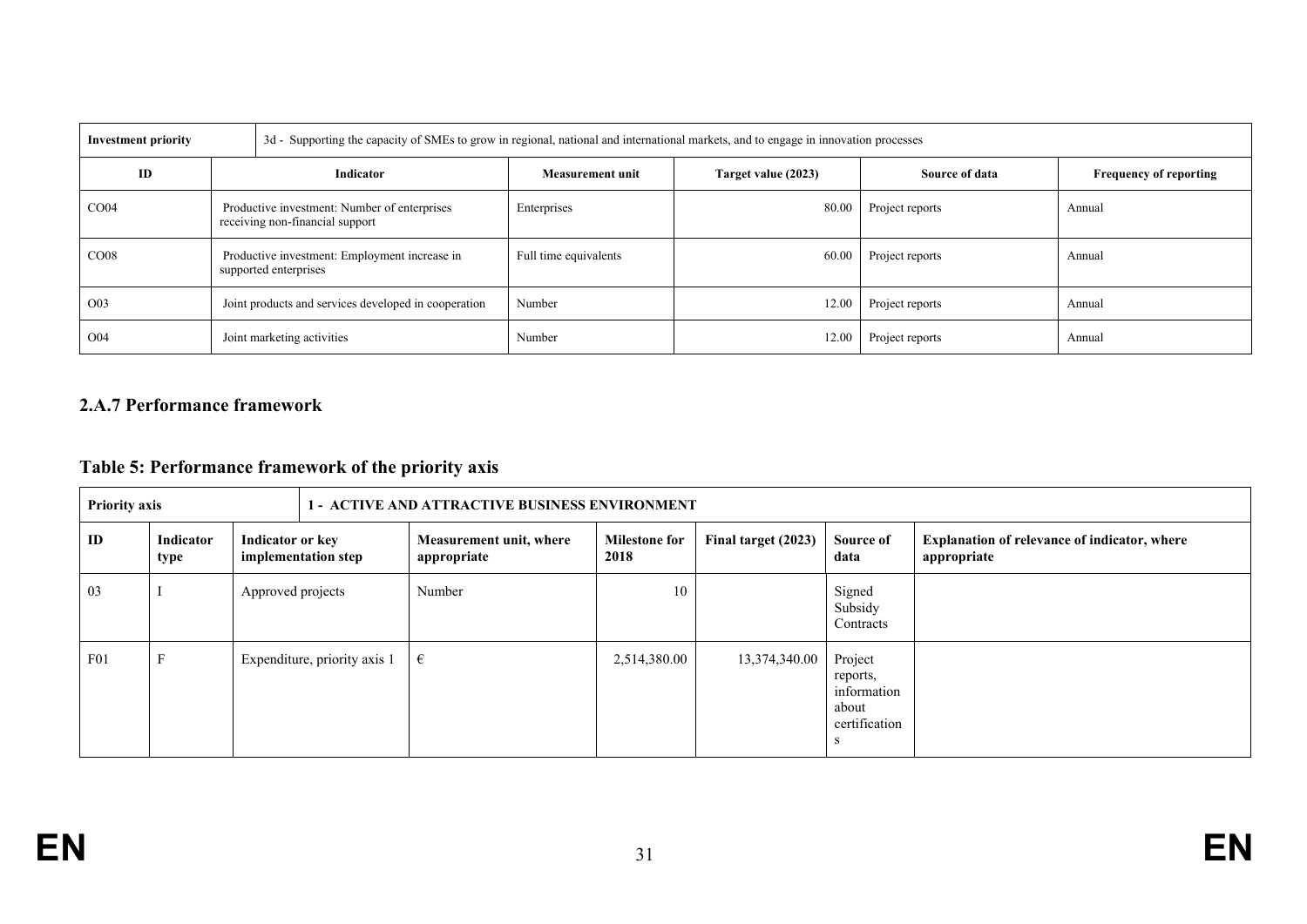| <b>Priority axis</b><br><b>1 - ACTIVE AND ATTRACTIVE BUSINESS ENVIRONMENT</b> |                   |                                         |                                                         |                                        |                              |                     |                    |                                                                                                                                                                                                           |
|-------------------------------------------------------------------------------|-------------------|-----------------------------------------|---------------------------------------------------------|----------------------------------------|------------------------------|---------------------|--------------------|-----------------------------------------------------------------------------------------------------------------------------------------------------------------------------------------------------------|
| ID                                                                            | Indicator<br>type | Indicator or key<br>implementation step |                                                         | Measurement unit, where<br>appropriate | <b>Milestone for</b><br>2018 | Final target (2023) | Source of<br>data  | <b>Explanation of relevance of indicator, where</b><br>appropriate                                                                                                                                        |
| O <sub>0</sub> 3                                                              | $\Omega$          |                                         | Joint products and services<br>developed in cooperation | Number                                 |                              | 12.00               | Project<br>reports | Possible average project size under SO 1.2: 0.8 MEUR.<br>Assuming twelve projects under SO 1.2, each involving<br>at least two enterprises that are carrying out joint product<br>or service development  |
| O <sub>04</sub>                                                               | $\Omega$          |                                         | Joint marketing activities                              | Number                                 |                              | 12.00               | Project<br>reports | Assuming twelve projects under SO 1.2 in which joint<br>marketing activities are carried out together with joint<br>product and service development or which focus only on<br>joint marketing activities. |

### **Additional qualitative information on the establishment of the performance framework**

The achievement of the milestones for each priority axis is evaluated by the Commission in 2019 based on the annual implementation report for the year 2018.

#### **Justifications for the calculations**

The average budget sizes are calculated by basing them on similar projects in the 2007-2013 programme and on the unit costs of output indicators. Additionally, the calculations for unit costs are, in the first place, based on expenditure from similar projects in the Estonia-Latvia Programme 2007- 2013. When it comes to calculating unit costs for indicators in Priority 1, those entrepreneurship development projects that have been supported by the Enterprise Estonia during the period 2007-2013 have also been taken into account.

The milestone values for output indicators for the year 2018 are calculated based on the assumption that the first projects start their activities in autumn 2016. The maximum duration of the projects is 3 years and based on the consultations it can be assumed that majority of the projects will be approximately 3 years long. Thus only very few projects might be fully implemented by the end of 2018 and there is "0" as a milestone value for all the output indicators. Key implementation steps are used instead to forecast the progress of the programme and each priority by the end of the year 2018.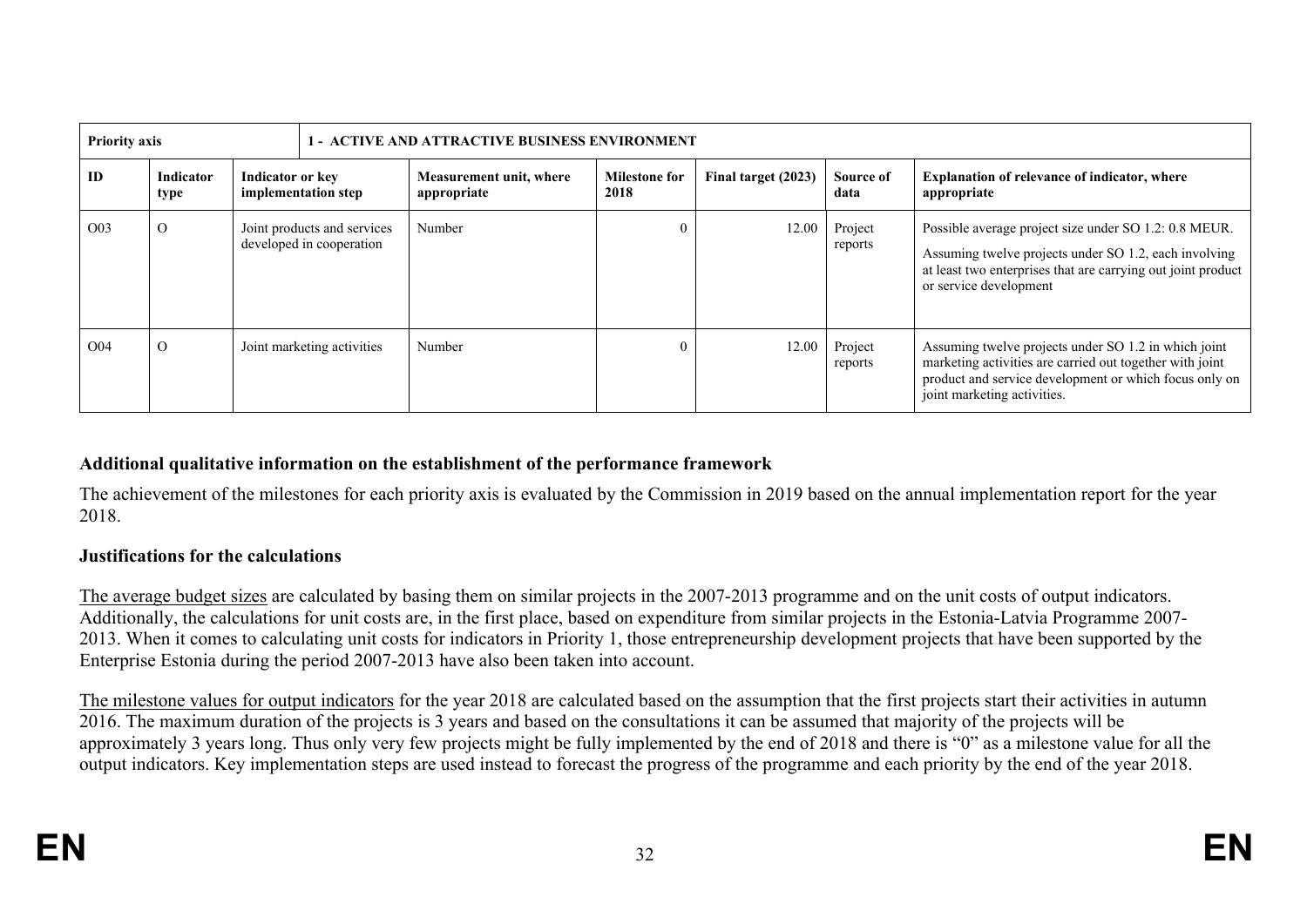The example of the 2007-2013 programme has been used for setting milestone values for financial indicators for 2018. Approximately 25% of expenditure had been certified by the end of 2011 in the Estonia-Latvia Programme 2007-2013, but in order to set realistic and achievable targets in the context of a more focused programme and taking into account that the first call for proposals are initiated during the 4th quarter of 2015 or 1st quarter of 2016, the milestone values are set at 18.8% of the final target value. These levels are in line with Table 15 from Section 3 Financing Plan.

#### **2.A.8 Categories of intervention**

Categories of intervention corresponding to the content of the priority axis, based on a nomenclature adopted by the Commission, and indicative breakdown of Union support

#### **Tables 6-9: Categories of intervention**

#### **Table 6: Dimension 1 Intervention field**

| <b>Priority axis</b>                                                                                                        | <b>1 - ACTIVE AND ATTRACTIVE BUSINESS ENVIRONMENT</b>                                              |                     |  |  |  |
|-----------------------------------------------------------------------------------------------------------------------------|----------------------------------------------------------------------------------------------------|---------------------|--|--|--|
|                                                                                                                             | Code                                                                                               | Amount $(\epsilon)$ |  |  |  |
|                                                                                                                             | 063. Cluster support and business networks primarily benefiting SMEs                               | 3,789,395.00        |  |  |  |
| 067. SME business development, support to entrepreneurship and incubation (including support to spin<br>offs and spin outs) | 3,789,395.00                                                                                       |                     |  |  |  |
| medium sized enterprises                                                                                                    | 104. Self-employment, entrepreneurship and business creation including innovative micro, small and | 3,789,395.00        |  |  |  |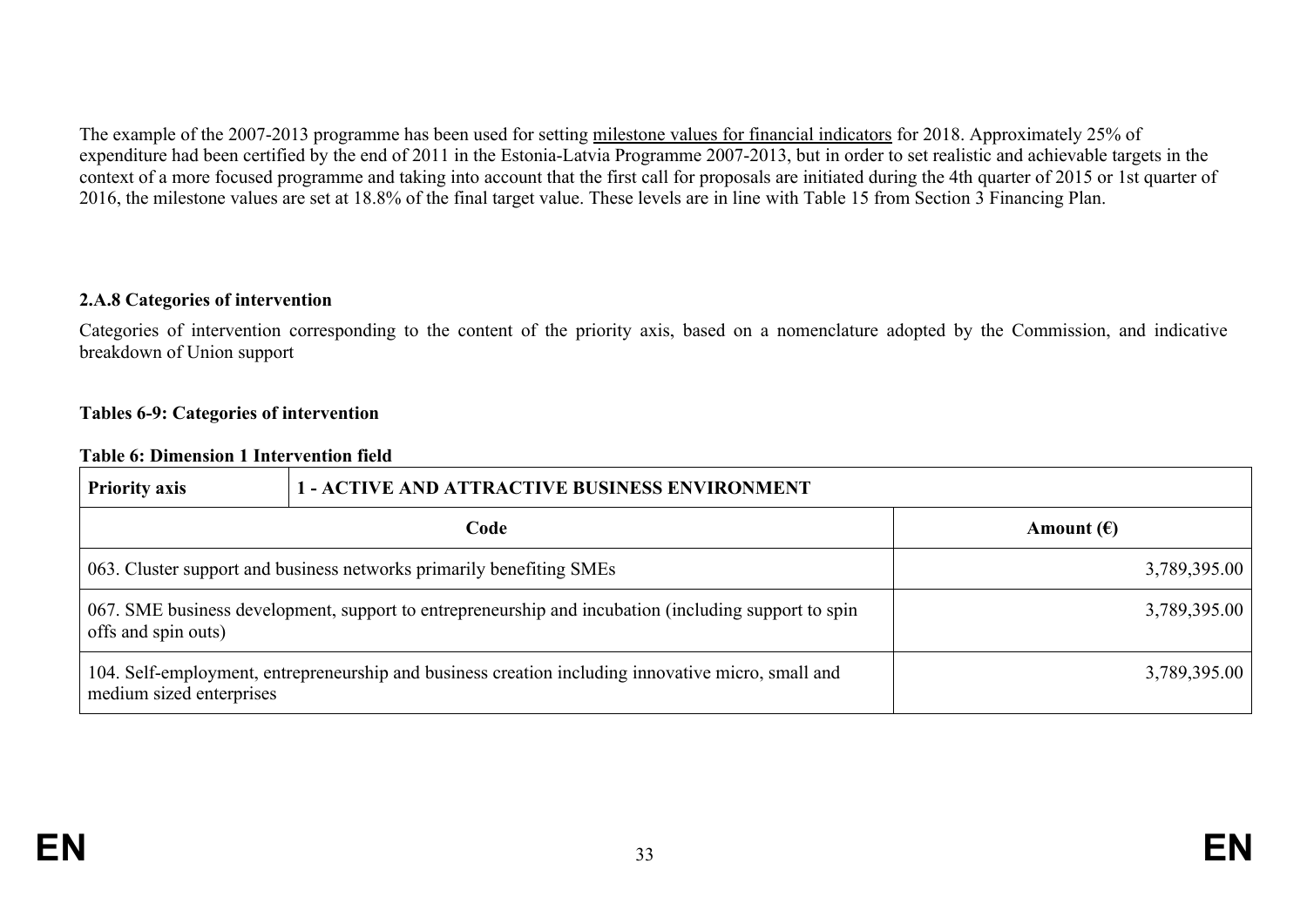### **Table 7: Dimension 2 Form of finance**

| <b>Priority axis</b>            | <b>1 - ACTIVE AND ATTRACTIVE BUSINESS ENVIRONMENT</b> |                     |  |  |  |
|---------------------------------|-------------------------------------------------------|---------------------|--|--|--|
|                                 | Code                                                  | Amount $(\epsilon)$ |  |  |  |
| $\vert$ 01. Non-repayable grant |                                                       | 11,368,185.00       |  |  |  |

# **Table 8: Dimension 3 Territory type**

| <b>Priority axis</b>                                              | <b>1 - ACTIVE AND ATTRACTIVE BUSINESS ENVIRONMENT</b>          |                     |  |  |
|-------------------------------------------------------------------|----------------------------------------------------------------|---------------------|--|--|
|                                                                   | Code                                                           | Amount $(\epsilon)$ |  |  |
|                                                                   | 01. Large Urban areas (densely populated $>50,000$ population) | 2,842,046.00        |  |  |
| 02. Small Urban areas (intermediate density $>$ 5 000 population) | 6,820,911.00                                                   |                     |  |  |
| 03. Rural areas (thinly populated)                                |                                                                | 1,705,228.00        |  |  |

### **Table 9: Dimension 6 Territorial delivery mechanisms**

| <b>Priority axis</b> | <b>1 - ACTIVE AND ATTRACTIVE BUSINESS ENVIRONMENT</b> |                     |  |  |  |
|----------------------|-------------------------------------------------------|---------------------|--|--|--|
|                      | Code                                                  | Amount $(\epsilon)$ |  |  |  |
| 07. Not applicable   |                                                       | 11,368,185.00       |  |  |  |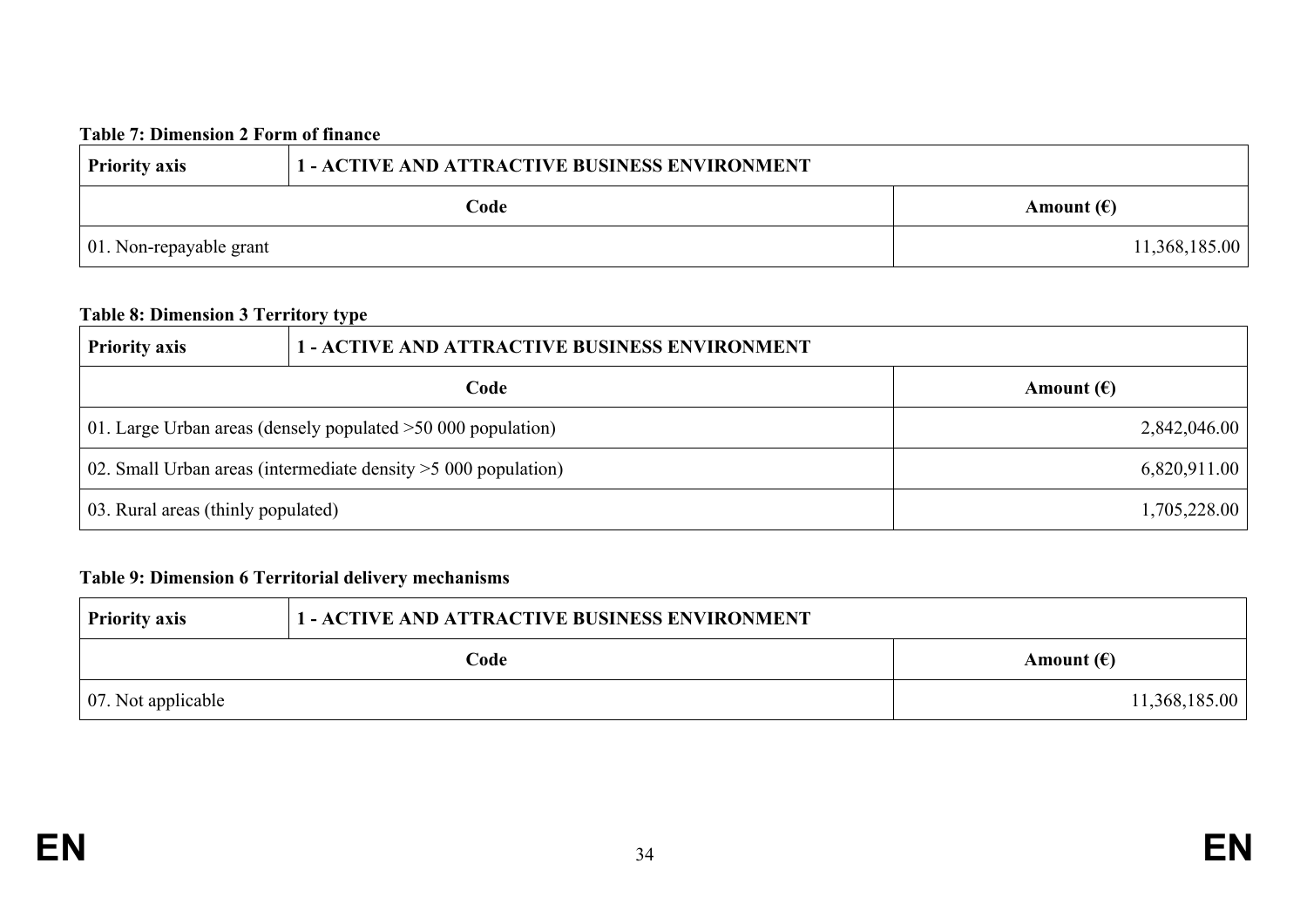2.A.9 A summary of the planned use of technical assistance including, where necessary, actions to reinforce the administrative capacity of authorities involved in the management and control of the programmes and beneficiaries and, where necessary, actions to enhance the **administrative capacity of relevant partners to participate in the implementation of programmes** (where appropriate)

**Priority axis: 1 - ACTIVE AND ATTRACTIVE BUSINESS ENVIRONMENT**

Please see chapters 2.B and 5.3 for further information.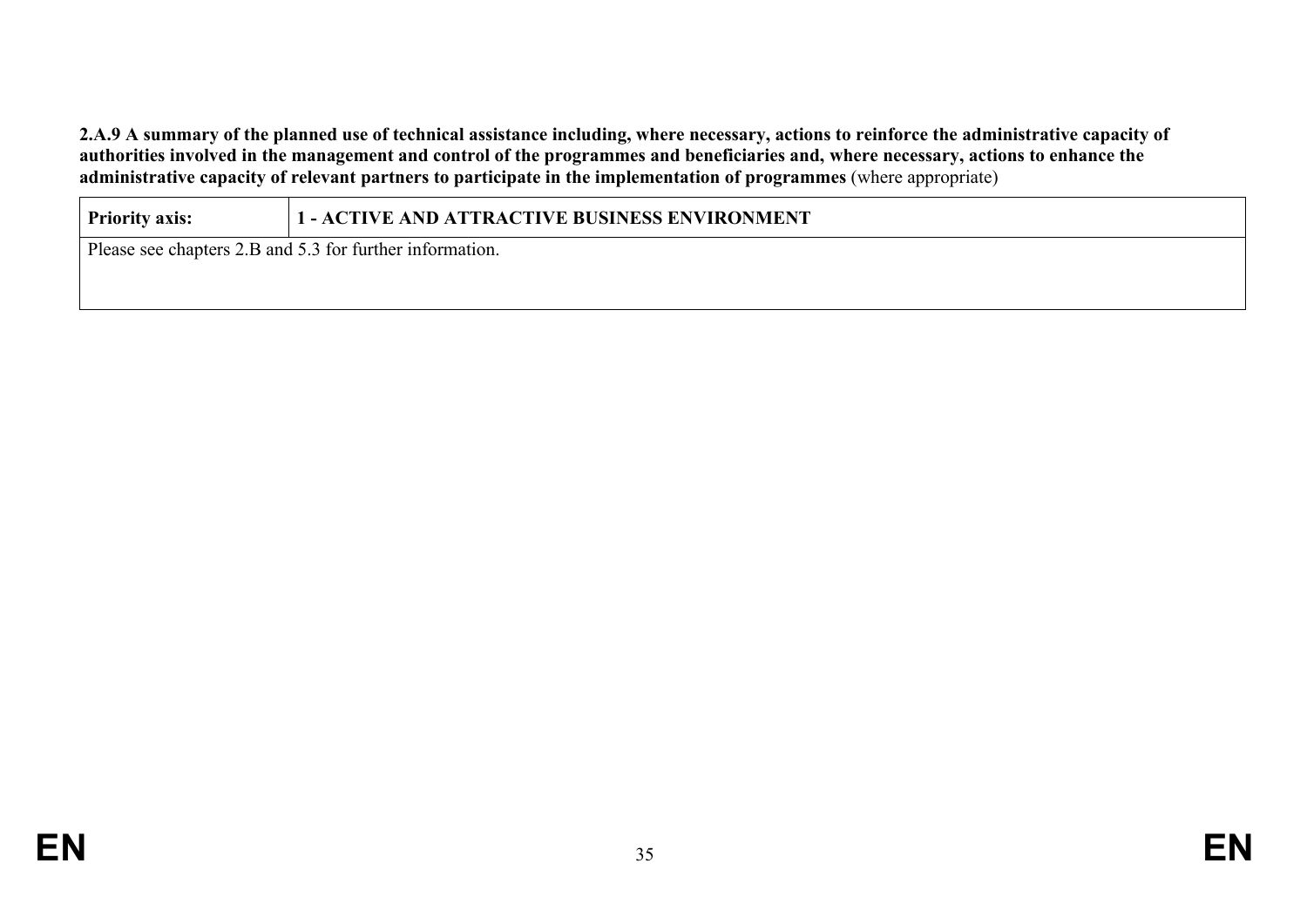### **2.A.1 Priority axis**

| ID of the priority axis    |                                     |
|----------------------------|-------------------------------------|
| Title of the priority axis | CLEAN AND VALUED LIVING ENVIRONMENT |

 $\Box$  The entire priority axis will be implemented solely through financial instruments

 $\Box$  The entire priority axis will be implemented solely through financial instruments set up at Union level

 $\Box$  The entire priority axis will be implemented through community-led local development

### 2.A.2 Justification for the establishment of a priority axis covering more than one thematic objective (where applicable)

#### **2.A.3 Fund and calculation basis for Union support**

| Fund | Calculation basis (total eligible expenditure or eligible<br>public expenditure) |  |  |
|------|----------------------------------------------------------------------------------|--|--|
| ERDF | Total                                                                            |  |  |

### **2.A.4 Investment priority**

| TD of                                         | oc                                                                                            |
|-----------------------------------------------|-----------------------------------------------------------------------------------------------|
| Title .<br>≙of the ⊺<br>e investment priority | , promoting and developing natural and cultural l<br>Conserving,<br>heritage<br>. protecting. |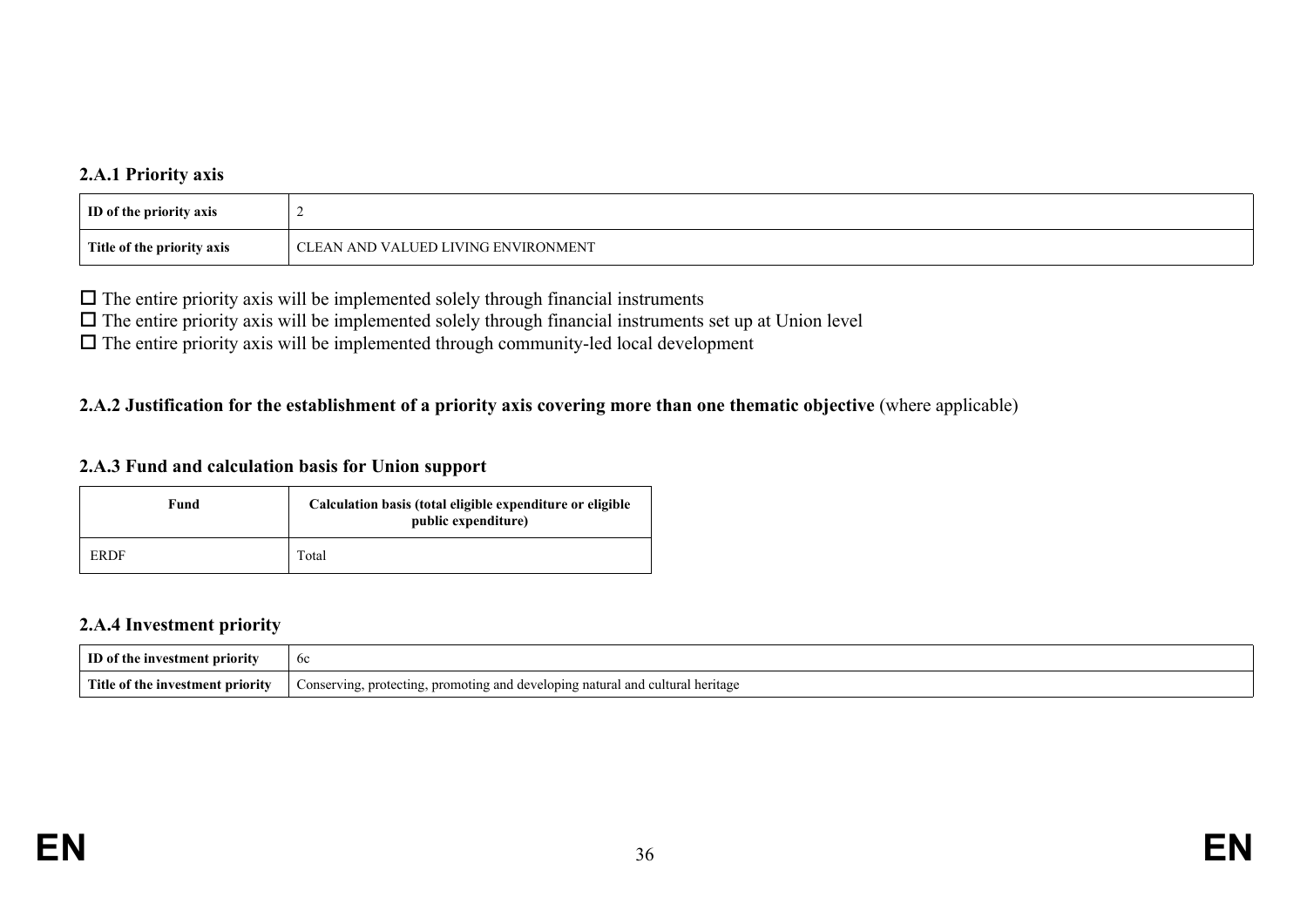|  |  | 2.A.5 Specific objectives corresponding to the investment priority and expected results |
|--|--|-----------------------------------------------------------------------------------------|
|--|--|-----------------------------------------------------------------------------------------|

| ID of the specific objective                                                   | 2.1                                                                                                                                                                                                                                                                                                                                                                                                                                                                                                                                                                                                                                                                                                                                                                                                                                                                                                                                                                                                                                                                                                                                                                                                 |
|--------------------------------------------------------------------------------|-----------------------------------------------------------------------------------------------------------------------------------------------------------------------------------------------------------------------------------------------------------------------------------------------------------------------------------------------------------------------------------------------------------------------------------------------------------------------------------------------------------------------------------------------------------------------------------------------------------------------------------------------------------------------------------------------------------------------------------------------------------------------------------------------------------------------------------------------------------------------------------------------------------------------------------------------------------------------------------------------------------------------------------------------------------------------------------------------------------------------------------------------------------------------------------------------------|
| Title of the specific objective                                                | More diversified and sustainable use of natural and cultural heritage                                                                                                                                                                                                                                                                                                                                                                                                                                                                                                                                                                                                                                                                                                                                                                                                                                                                                                                                                                                                                                                                                                                               |
| <b>Results that the Member States</b><br>seek to achieve with Union<br>support | This specific objective aims at promoting values and supporting the intelligent use of natural resources and tangible and<br>intangible cultural heritage, including their potential for tourism and recreational activities. The balance between preserving<br>and developing existing heritage, including maritime heritage, is a key component in creating advanced services and activities,<br>which help to increase their visibility for visitors and raise the common identity and value of local communities.<br>As a result, improved sites, services and diversified activities that are related to natural or cultural heritage increase the<br>visibility of regions and facilitate the better use of local resources for the benefit of communities. The experience in preserving<br>common heritage and its intelligent application and promotion, grows stronger under cross-border cooperation, allowing the<br>legacy of Estonian and Latvian shared history to be sustained, including the shared nature, coastline and culture.<br><b>Expected result:</b> Cultural and natural heritage is preserved and adapted in order to attract visitors and benefit local<br>communities. |

#### **Table 3: Programme-specific result indicators** (by specific objective)

| Specific objective |                                                                     | 2.1 - More diversified and sustainable use of natural and cultural heritage |                       |                         |                     |                                                  |                                                                                                                        |
|--------------------|---------------------------------------------------------------------|-----------------------------------------------------------------------------|-----------------------|-------------------------|---------------------|--------------------------------------------------|------------------------------------------------------------------------------------------------------------------------|
| ID                 | Indicator                                                           | Measurement unit                                                            | <b>Baseline value</b> | <b>Baseline</b><br>year | Target value (2023) | Source of data                                   | <b>Frequency of reporting</b>                                                                                          |
| S <sub>0</sub> 3   | The number of visitors at<br>cultural and natural heritage<br>sites | Number of visitors                                                          | 3,103,576.00          | 2014                    | 3,786,000.00        | A survey and information<br>from tourism experts | Assessment at the beginning<br>$(2014)$ , in the middle $(2018)$ ,<br>2020), at the end of the<br>programme $(2023)$ . |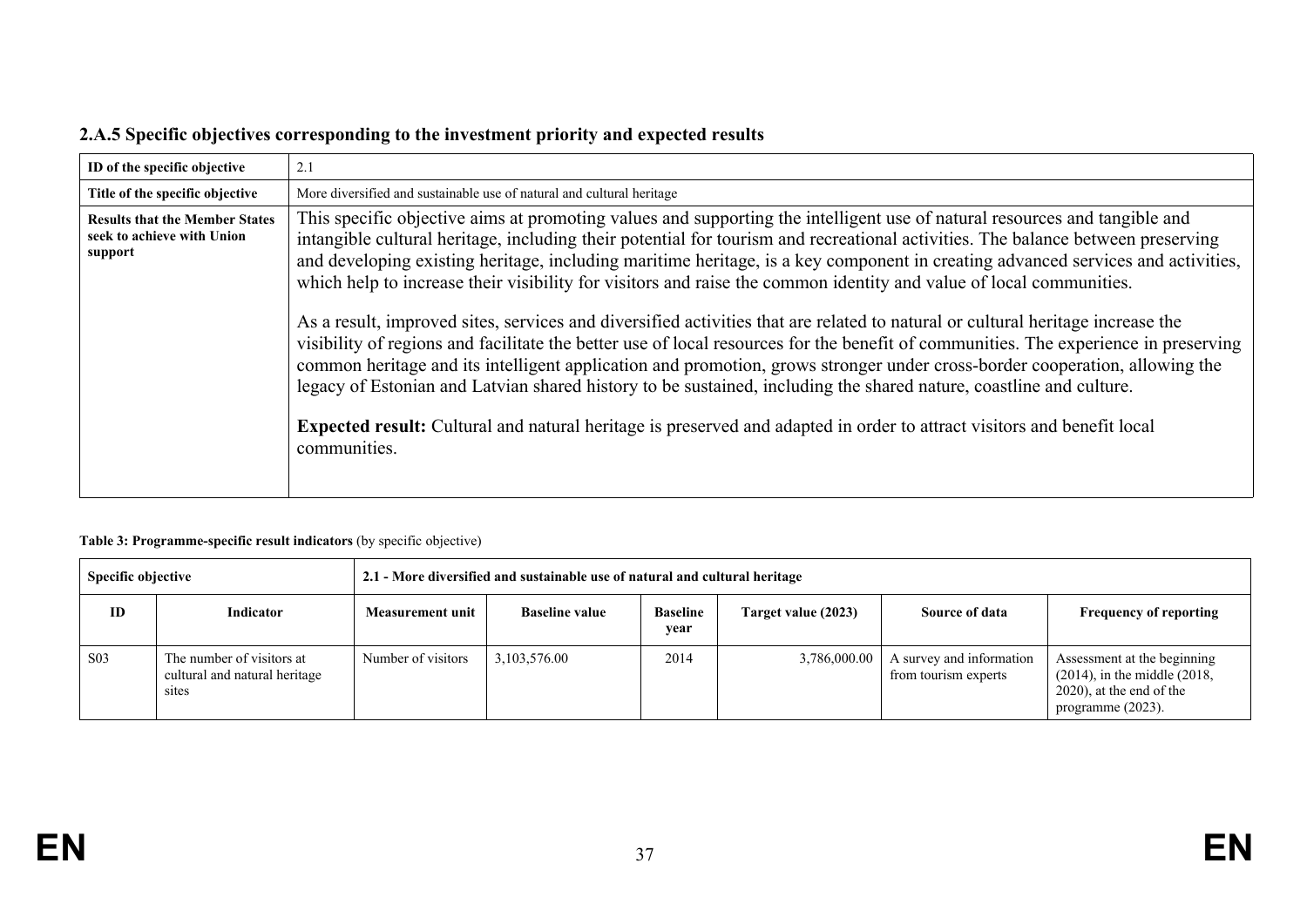# **2.A.6 Actions to be supported under the investment priority** (by investment priority)

# 2.A.6.1 A description of the type and examples of actions to be supported and their expected contribution to the specific objectives, including, where *appropriate, identification of the main target groups, specific territories targeted and types of beneficiaries*

**Investment priority** 6c - Conserving, protecting, promoting and developing natural and cultural heritage

# **SPECIFIC OBJECTIVE 2.1: More diversified and sustainable use of natural and cultural heritage**

The specific objective aims at using and managing the plentiful natural and cultural heritage of the programme area in an intelligent, planned and controlled way without damaging heritage sites. The implementation of solutions that improve resilience to climate change is seen as being added value for improved natural and cultural heritage sites. The surrounding communities are encouraged to develop more direct and indirect products and services in connection either with the sites or with common heritage, and to benefit from this. Any action for joint promotion and the preservation of common heritage, networking, knowledge exchange and cooperation in management areas are seen as being in line with the expected results.

# **Indicative list of actions supported**

- Jointly developing sustainable and environmentally-friendly tourism products and services based on diverse natural and cultural heritage of the programme area, e.g. tourism routes, joint offers, joint brands, etc. Usually these tourism products include either thematically or regionally linked objects or attractions and related services.
- The improvement of sites that are of natural or cultural heritage, which are integral components of joint tourism products or services.
- Marketing of the created products and services, different types of marketing events and activities are encouraged: media advertising, participation in fairs, visits etc.

# **Main target groups**

Public organisations, professional organisations, tourism organisations, local communities, municipalities, SMEs, regional development organisations, non-governmental organisations, tourists, etc.

# **Types of beneficiaries**

Local and regional authorities, state authorities, non-governmental organisations, private enterprises and public equivalent bodies (a definition is provided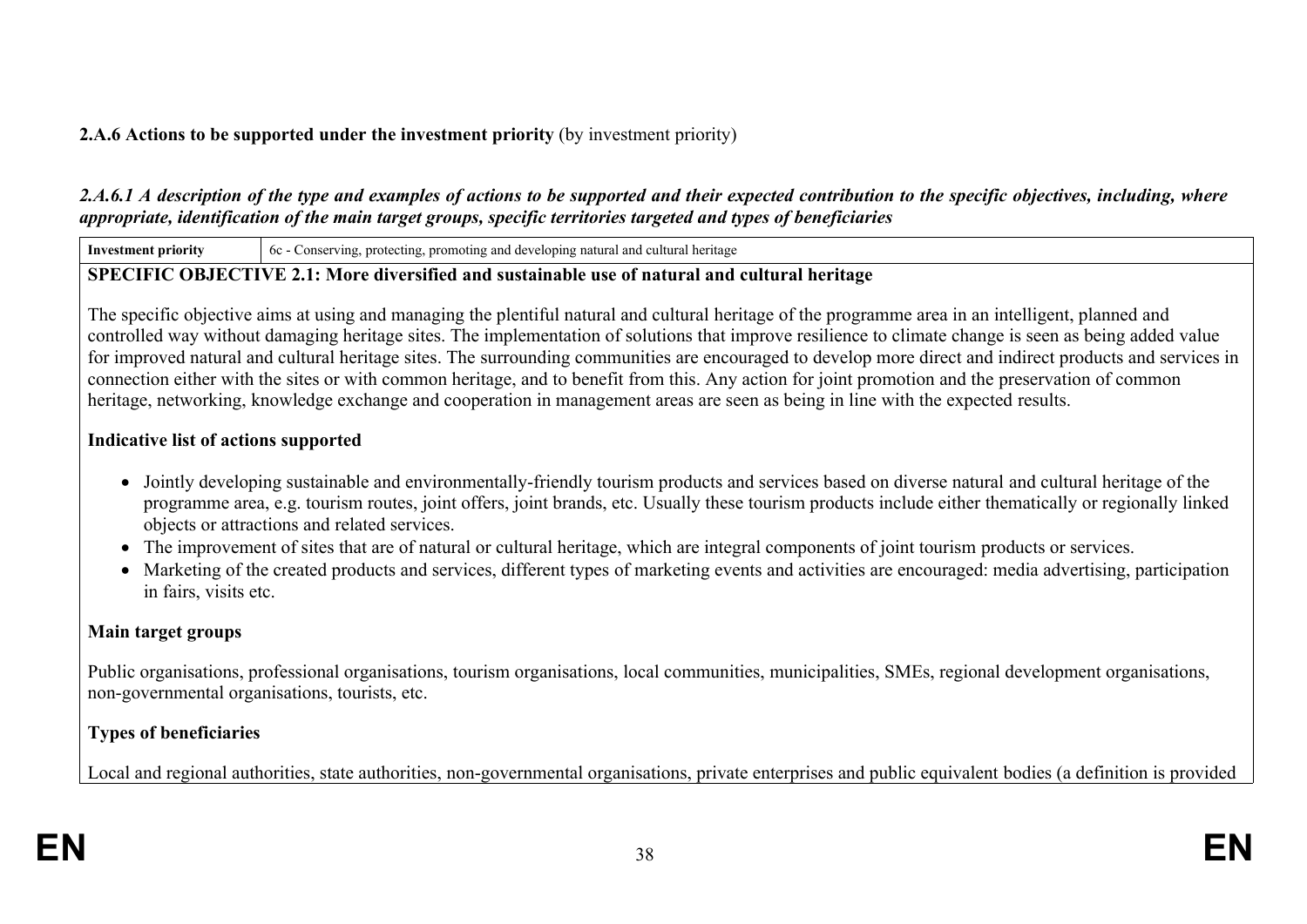| Investment priority       | $\sim$ 6c - Conserving, protecting, promoting and developing natural and cultural heritage |  |
|---------------------------|--------------------------------------------------------------------------------------------|--|
| In the programme manual). |                                                                                            |  |
|                           |                                                                                            |  |

### *2.A.6.2 Guiding principles for the selection of operations*

| Investment priority                                                                                                                            | 6c - Conserving, protecting, promoting and developing natural and cultural heritage |  |  |
|------------------------------------------------------------------------------------------------------------------------------------------------|-------------------------------------------------------------------------------------|--|--|
| Projects under priority axis 2 must clearly demonstrate a direct positive and integrative impact on the sustainable development of its region. |                                                                                     |  |  |
|                                                                                                                                                |                                                                                     |  |  |
|                                                                                                                                                |                                                                                     |  |  |

# *2.A.6.3 Planned use of financial instruments* **(where appropriate)**

| Investment priority<br>$\sim$<br>onservin<br>ntına and<br>$\Delta$<br>heritage<br><b>profe</b><br>nromo.<br>oning natur.<br>$\cdots$ on $\sim$<br>etins<br>$\sim$<br>-41 I V<br>v<br>vun |  |
|------------------------------------------------------------------------------------------------------------------------------------------------------------------------------------------|--|
|                                                                                                                                                                                          |  |

### *2.A.6.4 Planned use of major projects* **(where appropriate)**

| Investment priority | eloping natural and cultural heritage<br>6c<br>. promoting and<br>$\Delta V$<br>rotectino.<br>Conser<br>ving<br>uwu. |  |
|---------------------|----------------------------------------------------------------------------------------------------------------------|--|
|                     |                                                                                                                      |  |

#### *2.A.6.5 Output indicators* **(by investment priority)**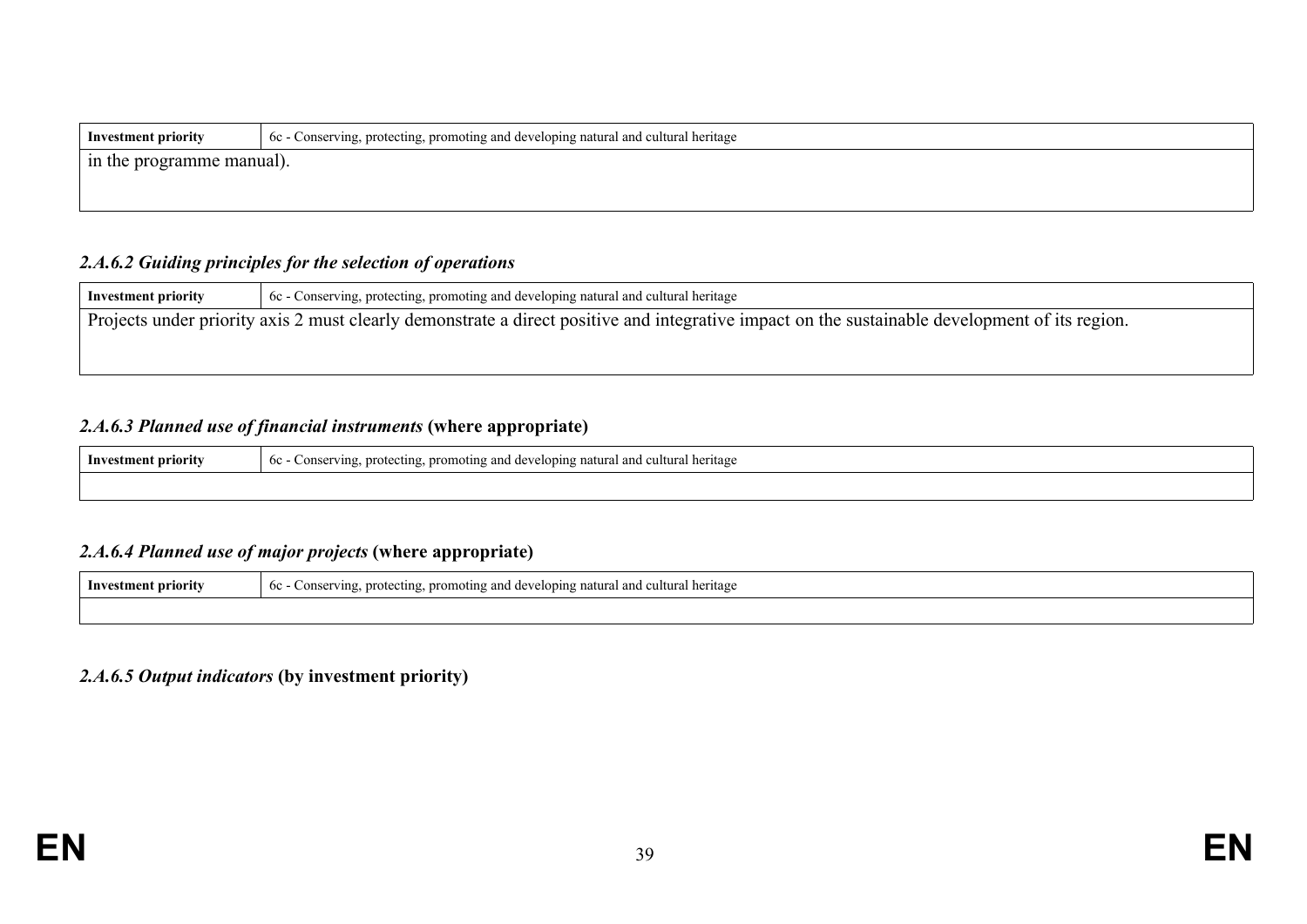| <b>Investment priority</b> |                                                                                          | 6c - Conserving, protecting, promoting and developing natural and cultural heritage                              |                         |                     |                 |                               |
|----------------------------|------------------------------------------------------------------------------------------|------------------------------------------------------------------------------------------------------------------|-------------------------|---------------------|-----------------|-------------------------------|
| ID                         | Indicator                                                                                |                                                                                                                  | <b>Measurement unit</b> | Target value (2023) | Source of data  | <b>Frequency of reporting</b> |
| O <sub>06</sub>            |                                                                                          | Improved natural or cultural heritage sites                                                                      | Number                  | 35.00               | Project reports | Annual                        |
| O07                        | (Sets of) products or services that are created based on<br>cultural or natural heritage |                                                                                                                  | Number                  | 7.00                | Project reports | Annual                        |
| O <sub>08</sub>            |                                                                                          | Cross-border networks that are established or which are<br>strengthened in order to manage and promote the sites | Number                  | 7.00                | Project reports | Annual                        |

# **Table 4: Common and programme-specific output indicators**

# **2.A.4 Investment priority**

| ID of the investment priority    | <sub>0е</sub>                                                                                                                                                                                                    |
|----------------------------------|------------------------------------------------------------------------------------------------------------------------------------------------------------------------------------------------------------------|
| Title of the investment priority | Taking action to improve the urban environment, to revitalise cities, regenerate and decontaminate brownfield sites (including conversion areas), reduce air pollution and  <br>promote noise-reduction measures |

# **2.A.5 Specific objectives corresponding to the investment priority and expected results**

| ID of the specific objective                                                   | 2.3                                                                                                                                                                                                                                                                                                                                                                                                                                                                                                                                                                                                                                                                                                                                                                                    |
|--------------------------------------------------------------------------------|----------------------------------------------------------------------------------------------------------------------------------------------------------------------------------------------------------------------------------------------------------------------------------------------------------------------------------------------------------------------------------------------------------------------------------------------------------------------------------------------------------------------------------------------------------------------------------------------------------------------------------------------------------------------------------------------------------------------------------------------------------------------------------------|
| Title of the specific objective                                                | More integrated Valga-Valka central urban area                                                                                                                                                                                                                                                                                                                                                                                                                                                                                                                                                                                                                                                                                                                                         |
| <b>Results that the Member States</b><br>seek to achieve with Union<br>support | This specific objective aims at supporting the revitalisation of the cross-border joint urban area on the border of Estonia and<br>Latvia in the centre of Valga-Valka twin town. Valga-Valka is the only place, which is suitable for creating a cross-border<br>urban area, and therefore the only place where such project(s) can be implemented. It turns the currently neglected wasteland<br>around the previous border zone into a lively and attractive urban space that makes maximum use of the unique area with<br>interesting environmental features (stream running along the border, different altitudes). These improvements should have a<br>direct impact on improving interaction between communities and integrating the twin town, which has been developed as two |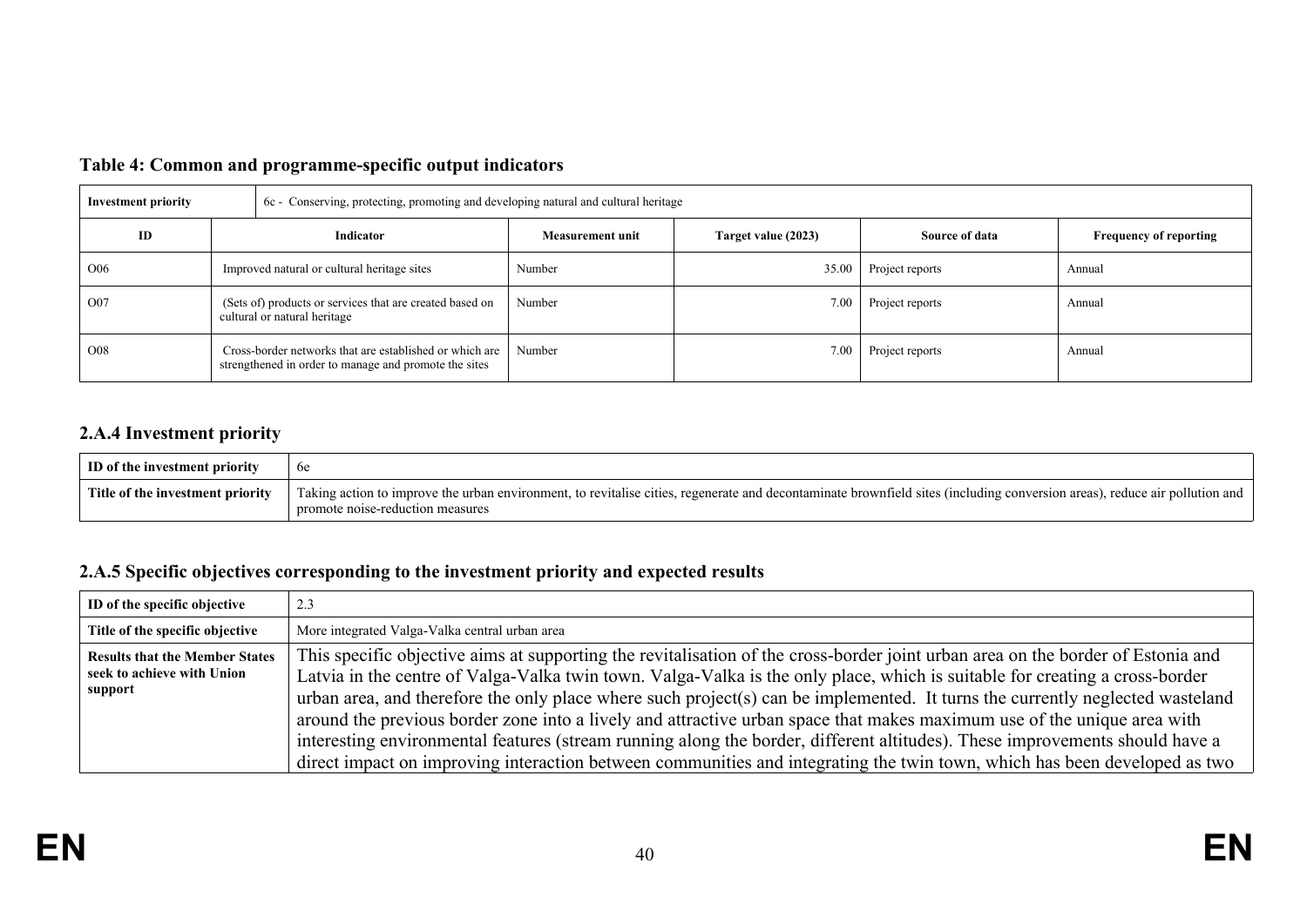| ID of the specific objective    | 2.3                                                                                                                                                                                                           |
|---------------------------------|---------------------------------------------------------------------------------------------------------------------------------------------------------------------------------------------------------------|
| Title of the specific objective | More integrated Valga-Valka central urban area                                                                                                                                                                |
|                                 | separate entities so far.                                                                                                                                                                                     |
|                                 | <b>Expected result:</b> The establishment of a joint cross-border urban area in the centre of Valga-Valka twin town that strengthens<br>integration and encourages further joint planning of Valga and Valka. |

#### **Table 3: Programme-specific result indicators** (by specific objective)

| <b>Specific objective</b> |                                                                                           | 2.3 - More integrated Valga-Valka central urban area |                       |                         |                     |                                                                      |                                                                                                                            |
|---------------------------|-------------------------------------------------------------------------------------------|------------------------------------------------------|-----------------------|-------------------------|---------------------|----------------------------------------------------------------------|----------------------------------------------------------------------------------------------------------------------------|
| ID                        | Indicator                                                                                 | <b>Measurement unit</b>                              | <b>Baseline value</b> | <b>Baseline</b><br>year | Target value (2023) | Source of data                                                       | <b>Frequency of reporting</b>                                                                                              |
| <b>S08</b>                | The share of inhabitants of<br>Valga and Valka recognising<br>Valga-Valka as a joint town | $\%$                                                 | 21.00                 | 2015                    | 28.00               | A survey and information<br>from Valga and Valka<br>town governments | Assessment at the beginning<br>$(2015)$ , in the middle $(2018)$ ,<br>$(2020)$ , at the end of the<br>programme $(2023)$ . |

#### **2.A.6 Actions to be supported under the investment priority** (by investment priority)

### 2.A.6.1 A description of the type and examples of actions to be supported and their expected contribution to the specific objectives, including, where *appropriate, identification of the main target groups, specific territories targeted and types of beneficiaries*

| Investment priority | 6e - Taking action to improve the urban environment, to revitalise cities, regenerate and decontaminate brownfield sites (including conversion areas), reduce air pollution and<br>promote noise-reduction measures |
|---------------------|---------------------------------------------------------------------------------------------------------------------------------------------------------------------------------------------------------------------|
|                     | SPECIFIC OBJECTIVE 2.3: More integrated Valga-Valka central urban area                                                                                                                                              |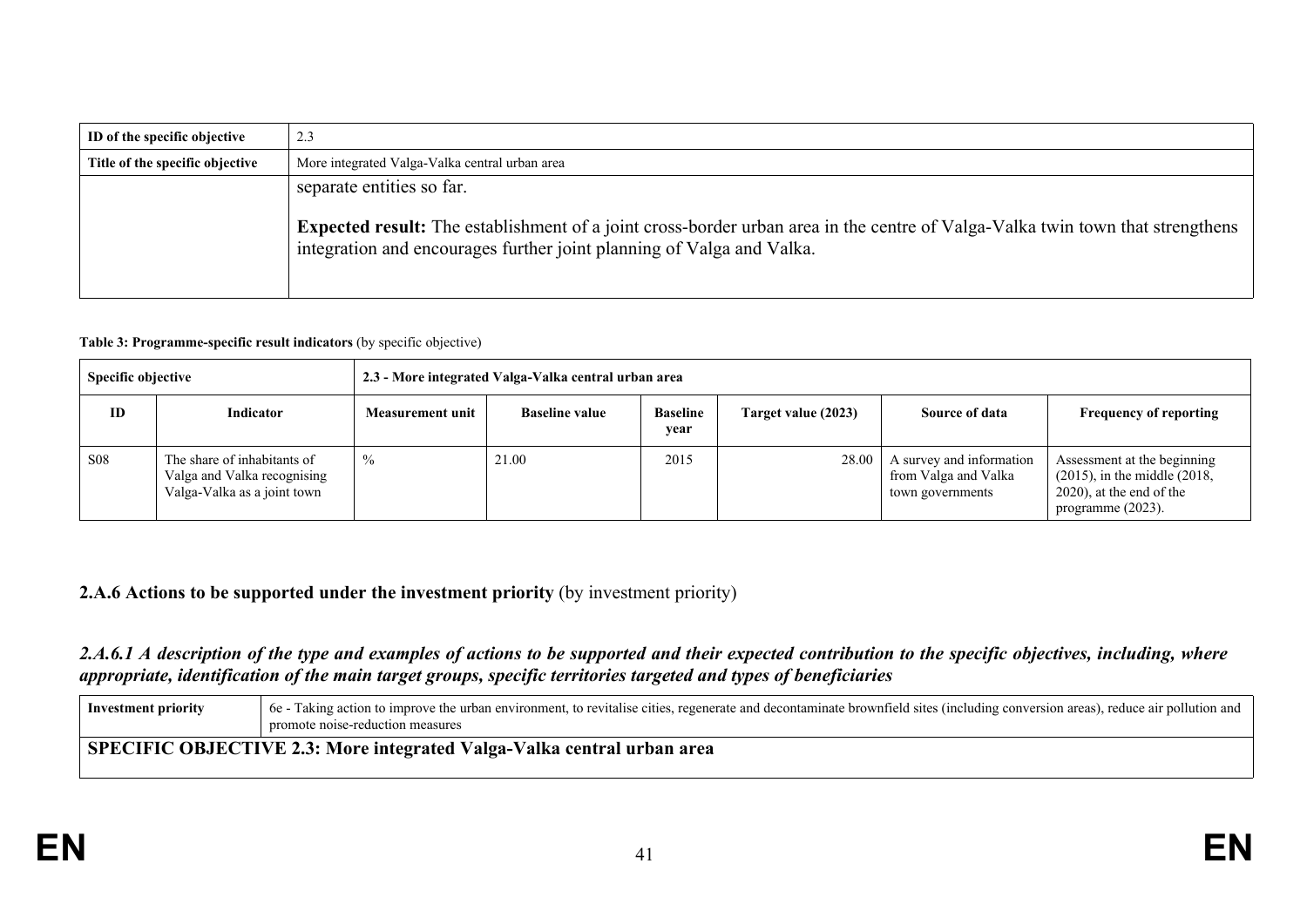| <b>Investment priority</b> | 6e - Taking action to improve the urban environment, to revitalise cities, regenerate and decontaminate brownfield sites (including conversion areas), reduce air pollution and<br>promote noise-reduction measures                                                                                                                                                                                           |
|----------------------------|---------------------------------------------------------------------------------------------------------------------------------------------------------------------------------------------------------------------------------------------------------------------------------------------------------------------------------------------------------------------------------------------------------------|
|                            | The activities under this specific objective aim to improve the area on the border of Estonia and Latvia in the centre of the twin town of Valga-Valka. The<br>area is a wasteland and backyard of both towns at the moment, but has a potential to become a joint town centre. A new attractive place for locals to meet,<br>joint public events and local businesses to open their shops, cafes and stands. |

The programme may provide support in the frames of the direct award procedure to a pre-defined project[1] under this specific objective.

# **Indicative list of actions supported**

- Creating a multifunctional cross-border central square in Valga and Valka on the border of Estonia and Latvia including an area for open-air markets and festive events, playgrounds, innovative lighting systems, original urban space furniture, etc.
- Creating a pedestrian street passing the new central square and linking churches in town centres of Valga and Valka.
- Renovating an old cross-border bridge across a small stream (Konnaoja/Varžupīte) running along the border of Estonia and Latvia. Cleaning the area along the banks of the Konnaoja/Varžupīte stream and joining this revitalized green area with actual greenway along the Pedeli River.
- Restoring houses around the newly established cross-border central square to attract entrepreneurs to the area.

### **Main target groups**

Public organisations, professional organisations, tourism organisations, local communities, municipalities, SMEs, regional development organisations, non-governmental organisations, tourists, etc.

# **Types of beneficiaries**

Local and regional authorities, state authorities, non-governmental organisations, private enterprises and public equivalent bodies (a definition is provided in the programme manual).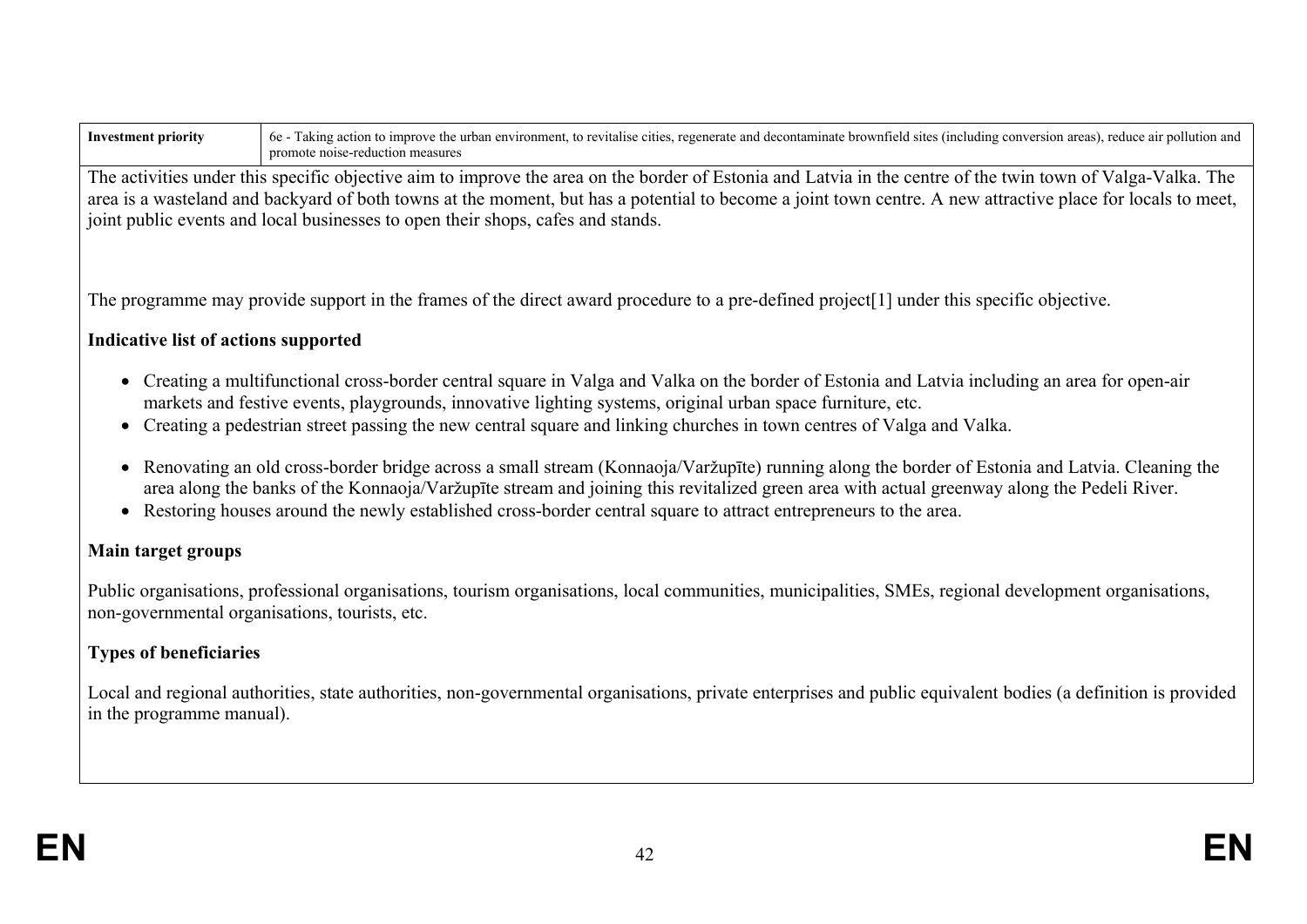| <b>Investment priority</b> | 6e - Taking action to improve the urban environment, to revitalise cities, regenerate and decontaminate brownfield sites (including conversion areas), reduce air pollution and<br>promote noise-reduction measures                                                                                                          |
|----------------------------|------------------------------------------------------------------------------------------------------------------------------------------------------------------------------------------------------------------------------------------------------------------------------------------------------------------------------|
| thematic objective.        | [1] Pre-defined project – projects in the frame of the direct award procedure, whose peculiarities (e.g. objectives, beneficiaries, results, activities etc.) are<br>set together with the Member States in order to achieve specific and strategic objectives in the programme area and must be included under the relevant |

#### *2.A.6.2 Guiding principles for the selection of operations*

| <b>Investment priority</b>                                                                                                                                                                                                                                                                                                                                                                                                            | 6e - Taking action to improve the urban environment, to revitalise cities, regenerate and decontaminate brownfield sites (including conversion areas), reduce air pollution and<br>promote noise-reduction measures |
|---------------------------------------------------------------------------------------------------------------------------------------------------------------------------------------------------------------------------------------------------------------------------------------------------------------------------------------------------------------------------------------------------------------------------------------|---------------------------------------------------------------------------------------------------------------------------------------------------------------------------------------------------------------------|
| Projects under priority axis 2 must clearly demonstrate a direct positive and integrative impact on the sustainable development of its region.<br>The programme may consider specific objective 2.3 to be implemented in the frames of pre-defined project(s). Selection criteria and the description of the<br>pre-selection procedures are described in the programme manual and documents of the respective call of the proposals. |                                                                                                                                                                                                                     |
|                                                                                                                                                                                                                                                                                                                                                                                                                                       |                                                                                                                                                                                                                     |

# *2.A.6.3 Planned use of financial instruments* **(where appropriate)**

| Investment priority | 6e - Taking action to improve the urban environment, to revitalise cities, regenerate and decontaminate brownfield sites (including conversion areas), reduce air pollution and<br>promote noise-reduction measures |
|---------------------|---------------------------------------------------------------------------------------------------------------------------------------------------------------------------------------------------------------------|
|                     |                                                                                                                                                                                                                     |

# *2.A.6.4 Planned use of major projects* **(where appropriate)**

| Inve | r action to improve the urban environment, to revitalise cities, regenerate and decontaminate brownfield sites (including conversion areas).<br>1 aking<br>reduce. |
|------|--------------------------------------------------------------------------------------------------------------------------------------------------------------------|
|      | nro<br>e-reduction measures<br>mote noise.                                                                                                                         |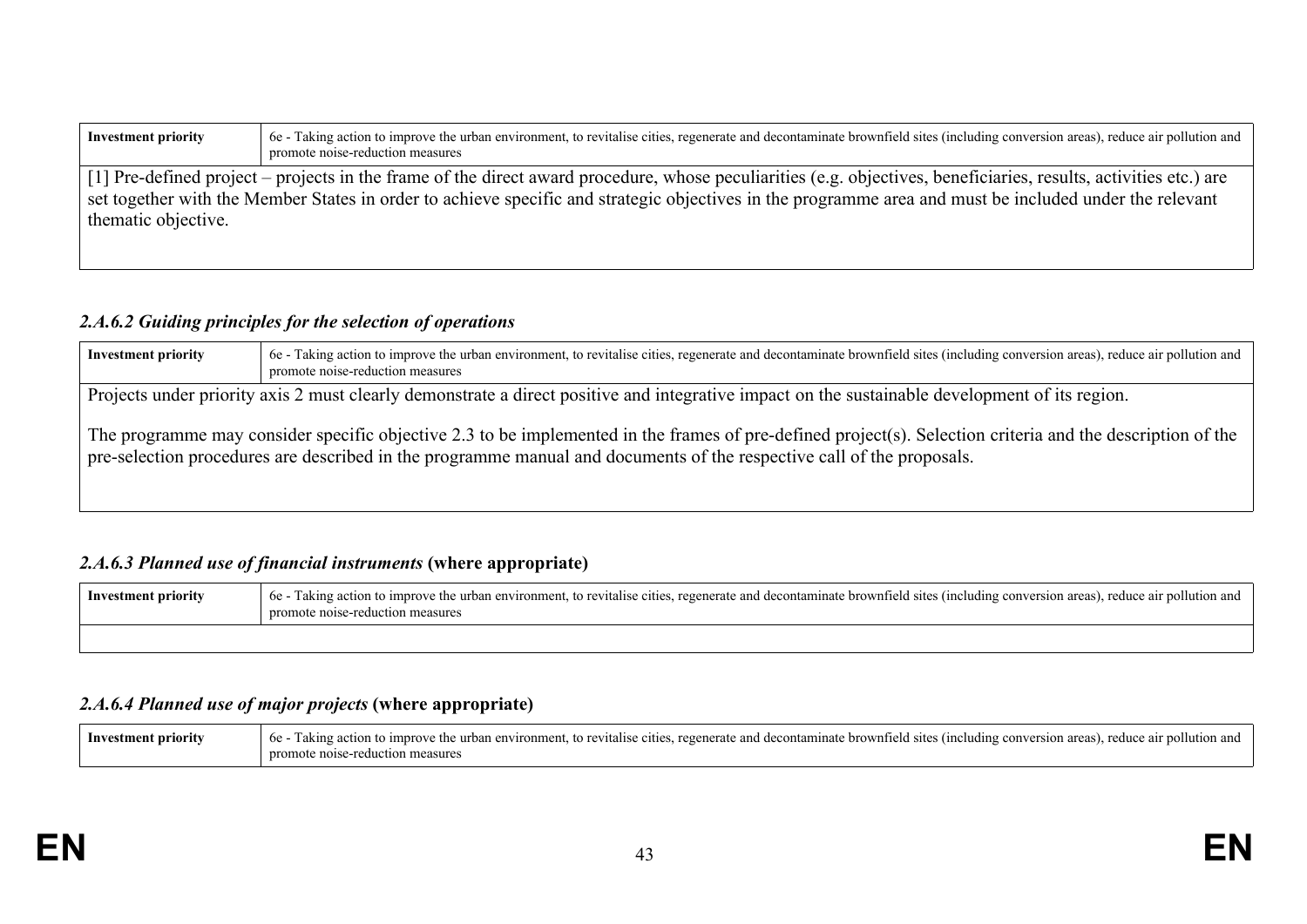| Investment priority | 6e - Taking action to improve the urban environment, to revitalise cities, regenerate and decontaminate brownfield sites (including conversion areas), reduce air pollution and<br>promote noise-reduction measures |
|---------------------|---------------------------------------------------------------------------------------------------------------------------------------------------------------------------------------------------------------------|
|                     |                                                                                                                                                                                                                     |

# *2.A.6.5 Output indicators* **(by investment priority)**

# **Table 4: Common and programme-specific output indicators**

| 6e - Taking action to improve the urban environment, to revitalise cities, regenerate and decontaminate brownfield sites (including conversion areas), reduce air pollution and promote noise-<br><b>Investment priority</b><br>reduction measures |                                                        |                         |                     |                 |                               |
|----------------------------------------------------------------------------------------------------------------------------------------------------------------------------------------------------------------------------------------------------|--------------------------------------------------------|-------------------------|---------------------|-----------------|-------------------------------|
| ID                                                                                                                                                                                                                                                 | Indicator                                              | <b>Measurement unit</b> | Target value (2023) | Source of data  | <b>Frequency of reporting</b> |
|                                                                                                                                                                                                                                                    | Improved and revitalised cross-border joint urban area | Square meter            | 18,000.00           | Project reports | Annual                        |

#### **2.A.4 Investment priority**

| ID of the investment priority    | <sup>6</sup>                                                                                                                                                                           |
|----------------------------------|----------------------------------------------------------------------------------------------------------------------------------------------------------------------------------------|
| Title of the investment priority | Promoting innovative technologies to improve environmental protection and resource efficiency in the waste sector, water sector and with regard to soil, or to reduce air<br>pollution |

# **2.A.5 Specific objectives corresponding to the investment priority and expected results**

| ID of the specific objective                                                   | 2.2                                                                                                                                                                                                                                                                                                                                                                                                                                                                                                                          |
|--------------------------------------------------------------------------------|------------------------------------------------------------------------------------------------------------------------------------------------------------------------------------------------------------------------------------------------------------------------------------------------------------------------------------------------------------------------------------------------------------------------------------------------------------------------------------------------------------------------------|
| Title of the specific objective                                                | Increased awareness of energy saving, sorting waste and re-use, and the more efficient management of common water resources                                                                                                                                                                                                                                                                                                                                                                                                  |
| <b>Results that the Member States</b><br>seek to achieve with Union<br>support | This objective targets the challenges and opportunities that are related to the efficient use of resources and sustainable daily<br>behaviour. Promoting solutions for energy saving, sorting waste and re-use, and improved cooperation in joint water resource<br>management are subjects to be achieved under this specific objective. Public awareness of efficient resource managing still<br>needs to be raised, since there is a lack of good practice, insufficient support and information. A wider use of existing |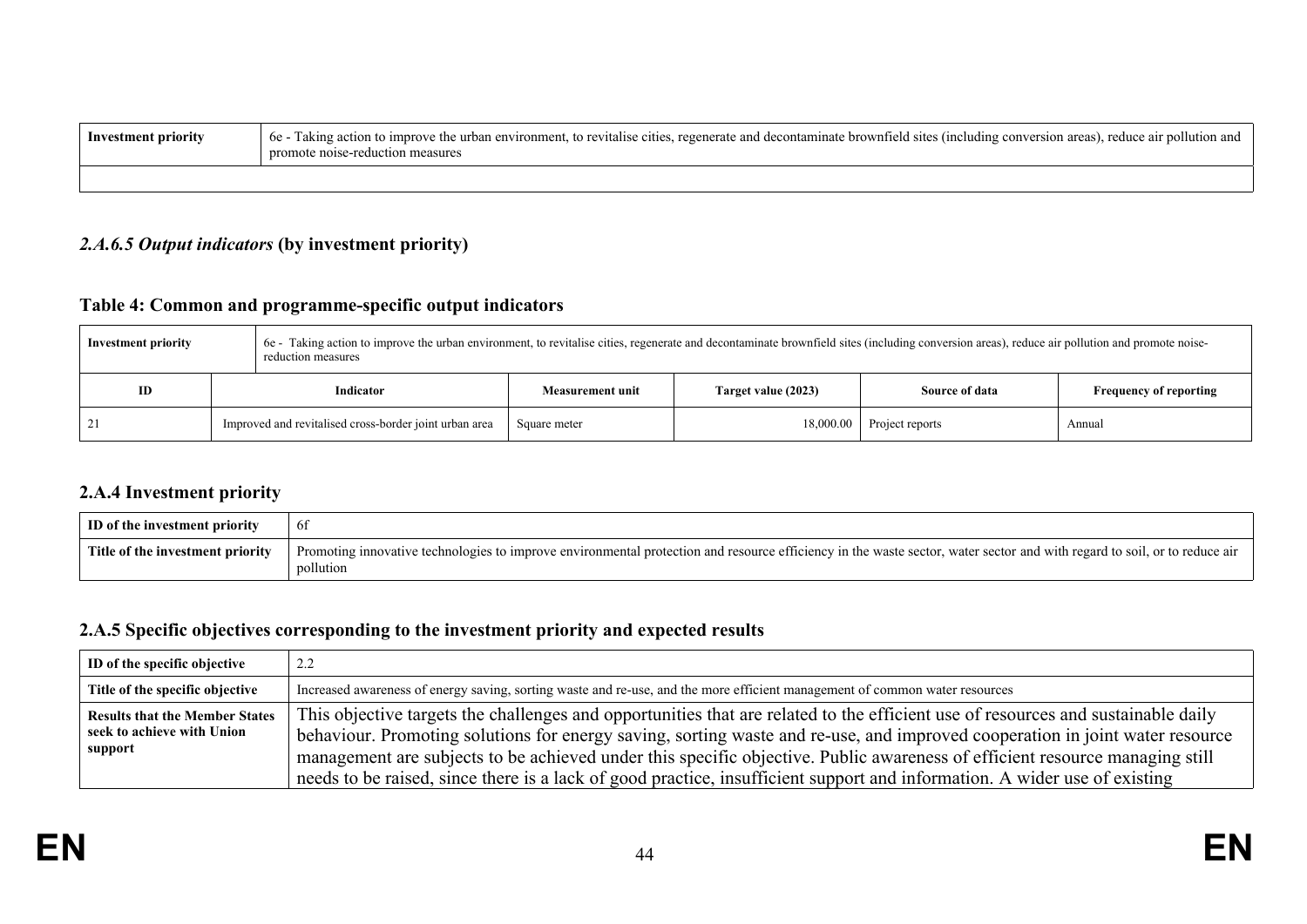| ID of the specific objective    | 2.2                                                                                                                                                                                                                                                                                                                                        |
|---------------------------------|--------------------------------------------------------------------------------------------------------------------------------------------------------------------------------------------------------------------------------------------------------------------------------------------------------------------------------------------|
| Title of the specific objective | Increased awareness of energy saving, sorting waste and re-use, and the more efficient management of common water resources                                                                                                                                                                                                                |
|                                 | technologies or the implementation of new technologies is supported under this specific objective.                                                                                                                                                                                                                                         |
|                                 | The results are reflected in the share of respondents in the programme area who are aware of environmentally-friendlier and<br>more considerate methods of energy and resource consumption and who can cooperate in the joint management of shared<br>resources. Common water resources, especially in the coastal area, are well managed. |
|                                 | <b>Expected result:</b> The everyday behaviour of inhabitants has become more considerate towards resource efficiency. The<br>management of common water resources has improved.                                                                                                                                                           |

#### **Table 3: Programme-specific result indicators** (by specific objective)

| Specific objective |                                                                                                         | 2.2 - Increased awareness of energy saving, sorting waste and re-use, and the more efficient management of common water resources |                       |                         |                     |                                                          |                                                                                                                            |  |  |
|--------------------|---------------------------------------------------------------------------------------------------------|-----------------------------------------------------------------------------------------------------------------------------------|-----------------------|-------------------------|---------------------|----------------------------------------------------------|----------------------------------------------------------------------------------------------------------------------------|--|--|
| <b>ID</b>          | <b>Indicator</b>                                                                                        | Measurement unit                                                                                                                  | <b>Baseline value</b> | <b>Baseline</b><br>year | Target value (2023) | Source of data                                           | <b>Frequency of reporting</b>                                                                                              |  |  |
| S <sub>04</sub>    | Awareness of people in terms of<br>resource efficiency                                                  | % of persons who<br>are very familiar<br>with the targeted<br>topics                                                              | 43.00                 | 2014                    | 53.00               | A survey and information<br>from environment experts     | Assessment at the beginning<br>$(2014)$ , in the middle $(2018)$ ,<br>$(2020)$ , at the end of the<br>programme $(2023)$ . |  |  |
| S <sub>05</sub>    | Cooperation intensity between<br>institutions in the management<br>of water bodies and coastal<br>areas | % of institutions<br>that carry out<br>regular co-op.<br>activities                                                               | 36.00                 | 2014                    | 59.00               | A survey about existing<br>water management<br>practices | Assessment at the beginning<br>$(2014)$ , in the middle $(2018)$ ,<br>$(2020)$ , at the end of the<br>programme $(2023)$ . |  |  |

**2.A.6 Actions to be supported under the investment priority** (by investment priority)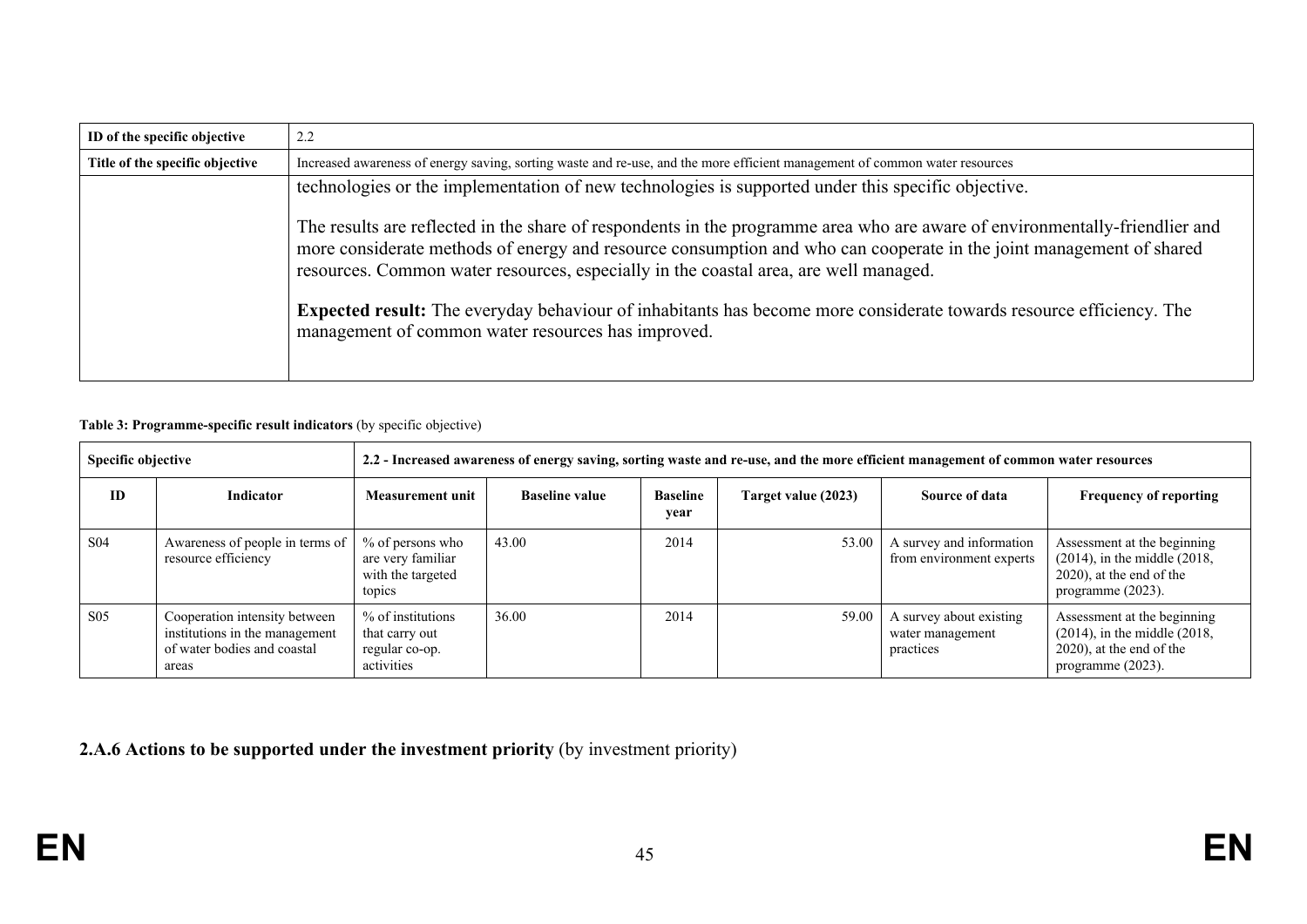### 2.A.6.1 A description of the type and examples of actions to be supported and their expected contribution to the specific objectives, including, where *appropriate, identification of the main target groups, specific territories targeted and types of beneficiaries*

Investment priority 6f - Promoting innovative technologies to improve environmental protection and resource efficiency in the waste sector, water sector and with regard to soil, or to reduce air pollution

#### SPECIFIC OBJECTIVE 2.2: Increased awareness of energy saving, sorting waste and re-use, and the more efficient management of common **water resources**

The aim of this specific objective is to change people's habits towards more environmentally-friendly behaviour in their everyday life, no matter whether it concerns energy saving, sorting waste or re-use. Since public awareness in terms of the efficient use of resources is low, the small-scale investments together with information and good practical cases are needed in order to change this behaviour. Any action that supports the management of common water bodies and coastal areas also fall under this specific objective, including activities that are targeted at adaptation to climate change.

#### **Indicative list of actions supported**

- Activities that increase awareness about the importance of energy saving, sorting waste and re-use, including public campaigns, hands-on workshops, information tools, etc.
- Improving efficient use and protection of joint water resources (the Gauja/Koiva river basin, the Salaca/Salatsi river basin and marine and coastal areas of the programme territory) via intensified cooperation between the relevant institutions.
- Actions that are aimed at a coordinated cross-border reaction to environmental accidents in the Gulf of Riga, ensuring efficient support for pollution prevention.

### **Main target groups**

Public organisations, professional organisations, municipalities, households.

# **Types of beneficiaries**

Local and regional authorities, state authorities, non-governmental organisations, private enterprises and public equivalent bodies (a definition is provided in the programme manual).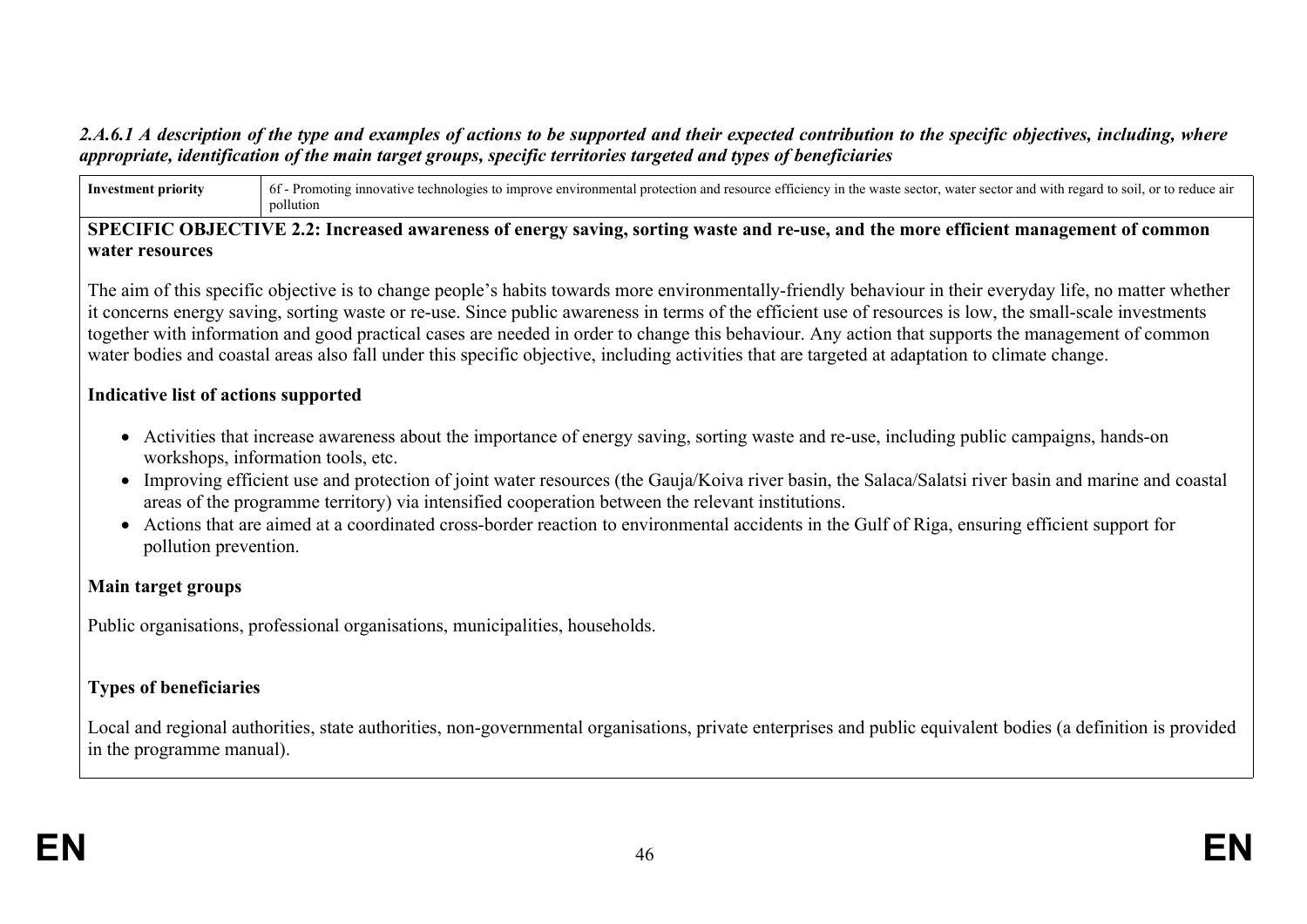| Investment priority | f - Promoting innovative technologies to improve environmental protection and resource efficiency in the waste sector, water sector and with regard to soil, or to reduce air<br>$\epsilon$<br>6t<br>pollution |
|---------------------|----------------------------------------------------------------------------------------------------------------------------------------------------------------------------------------------------------------|
|                     |                                                                                                                                                                                                                |

#### *2.A.6.2 Guiding principles for the selection of operations*

| Investment priority | 6f - Promoting innovative technologies to improve environmental protection and resource efficiency in the waste sector, water sector and with regard to soil, or to reduce air<br>pollution |
|---------------------|---------------------------------------------------------------------------------------------------------------------------------------------------------------------------------------------|
|                     | Projects under priority axis 2 must clearly demonstrate a direct positive and integrative impact on the sustainable development of its region.                                              |

## *2.A.6.3 Planned use of financial instruments* **(where appropriate)**

| Investment priority | 6f - Promoting innovative technologies to improve environmental protection and resource efficiency in the waste sector, water sector and with regard to soil, or to reduce air<br>pollution |
|---------------------|---------------------------------------------------------------------------------------------------------------------------------------------------------------------------------------------|
|                     |                                                                                                                                                                                             |

# *2.A.6.4 Planned use of major projects* **(where appropriate)**

| Investment priority | 6f - Promoting innovative technologies to improve environmental protection and resource efficiency in the waste sector, water sector and with regard to soil, or to reduce air<br>ıllutıon |
|---------------------|--------------------------------------------------------------------------------------------------------------------------------------------------------------------------------------------|
|                     |                                                                                                                                                                                            |

### *2.A.6.5 Output indicators* **(by investment priority)**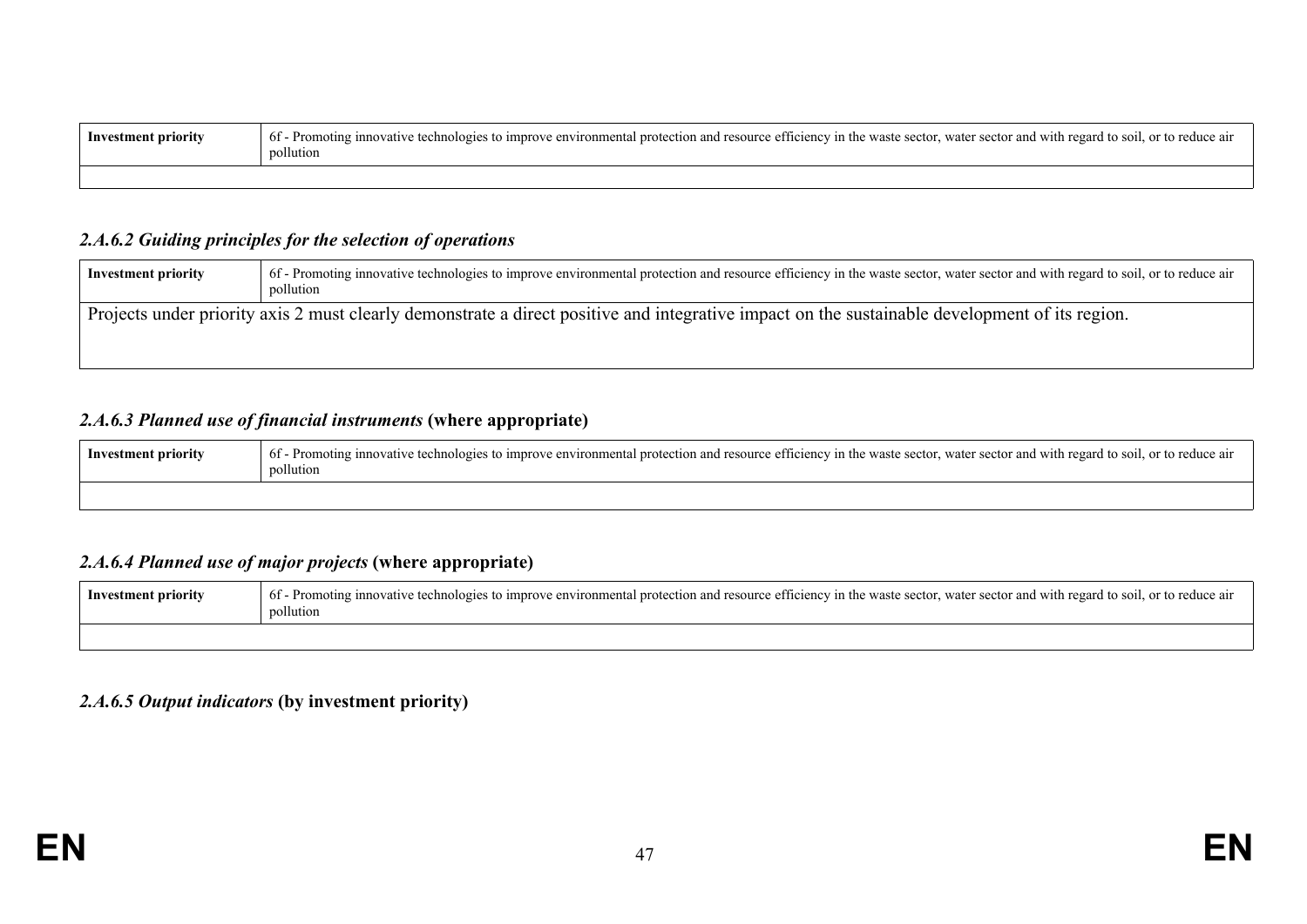| <b>Investment priority</b> |                                                                                | 6f - Promoting innovative technologies to improve environmental protection and resource efficiency in the waste sector, water sector and with regard to soil, or to reduce air pollution |                         |                     |                 |                               |  |  |  |
|----------------------------|--------------------------------------------------------------------------------|------------------------------------------------------------------------------------------------------------------------------------------------------------------------------------------|-------------------------|---------------------|-----------------|-------------------------------|--|--|--|
| ID                         | Indicator                                                                      |                                                                                                                                                                                          | <b>Measurement unit</b> | Target value (2023) | Source of data  | <b>Frequency of reporting</b> |  |  |  |
| O <sub>0</sub> 9           | Participants at project events, except management<br>meetings                  |                                                                                                                                                                                          | Number                  | 450.00              | Project reports | Annual                        |  |  |  |
| O <sub>10</sub>            | Public campaigns that are targeted at environmentally-<br>friendlier behaviour |                                                                                                                                                                                          | Number                  | 6.00                | Project reports | Annual                        |  |  |  |
| O11                        | Joint management initiatives for water or coastal areas                        |                                                                                                                                                                                          | Number                  | 5.00                | Project reports | Annual                        |  |  |  |
| O <sub>12</sub>            | Small-scale investments                                                        |                                                                                                                                                                                          | Number                  | 40.00               | Project reports | Annual                        |  |  |  |

# **Table 4: Common and programme-specific output indicators**

### **2.A.7 Performance framework**

# **Table 5: Performance framework of the priority axis**

| <b>Priority axis</b><br>2 - CLEAN AND VALUED LIVING ENVIRONMENT |                   |                                         |                              |                                        |                              |                     |                                             |                                                                    |
|-----------------------------------------------------------------|-------------------|-----------------------------------------|------------------------------|----------------------------------------|------------------------------|---------------------|---------------------------------------------|--------------------------------------------------------------------|
| ID                                                              | Indicator<br>type | Indicator or key<br>implementation step |                              | Measurement unit, where<br>appropriate | <b>Milestone for</b><br>2018 | Final target (2023) | Source of<br>data                           | <b>Explanation of relevance of indicator, where</b><br>appropriate |
| 03                                                              |                   | Approved projects                       |                              | Number                                 | $\Omega$                     |                     | Signed<br>Subsidy<br>Contracts              |                                                                    |
| $F_{02}$                                                        |                   |                                         | Expenditure, priority axis 2 | €                                      | 3,018,127.00                 | 16,053,871.00       | Project<br>reports,<br>information<br>about |                                                                    |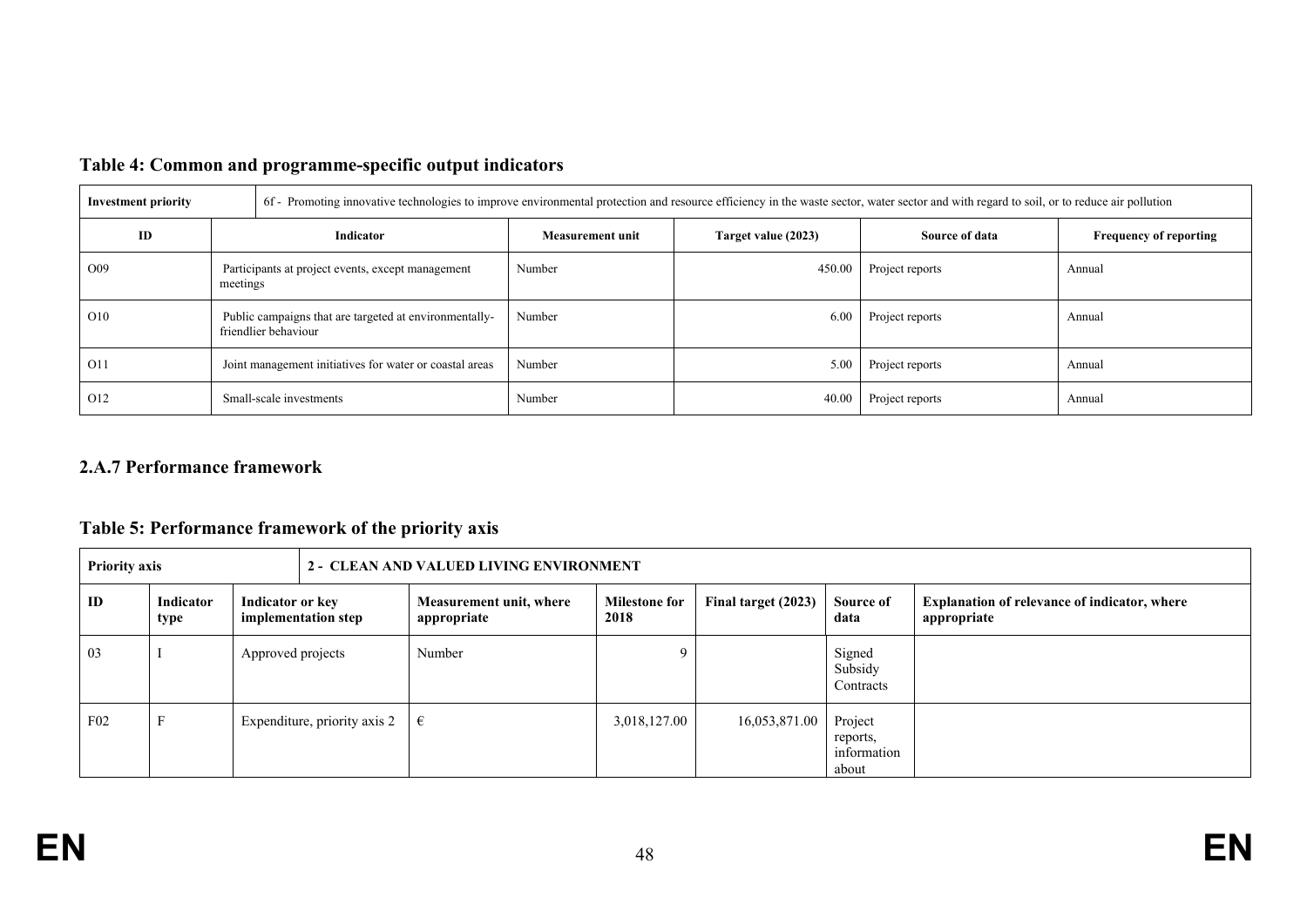| <b>Priority axis</b> |                   |                                                                                                |                          | 2 - CLEAN AND VALUED LIVING ENVIRONMENT |                              |                     |                    |                                                                                                                                                                                                                                                  |
|----------------------|-------------------|------------------------------------------------------------------------------------------------|--------------------------|-----------------------------------------|------------------------------|---------------------|--------------------|--------------------------------------------------------------------------------------------------------------------------------------------------------------------------------------------------------------------------------------------------|
| ID                   | Indicator<br>type | Indicator or key<br>implementation step                                                        |                          | Measurement unit, where<br>appropriate  | <b>Milestone for</b><br>2018 | Final target (2023) | Source of<br>data  | <b>Explanation of relevance of indicator, where</b><br>appropriate                                                                                                                                                                               |
|                      |                   |                                                                                                |                          |                                         |                              |                     | certification      |                                                                                                                                                                                                                                                  |
| O <sub>21</sub>      | $\Omega$          | Improved and revitalised<br>cross-border joint urban<br>area                                   |                          | Square meter                            | 0.00                         | 18,000.00           | Project<br>reports | Assuming one project under SO 2.3 with an approximate<br>budget of 3 MEUR that supports turning the current<br>wasteland in the centre of Valga and Valka into an<br>attractive and integrated cross-border joint town centre<br>of Valga/Valka. |
| O <sub>07</sub>      | $\Omega$          | (Sets of) products or<br>services that are created<br>based on cultural or natural<br>heritage |                          | Number                                  | $\theta$                     | 7.00                | Project<br>reports | Assuming seven projects under SO 2.1, creating (sets of)<br>products or services based on cultural or natural<br>heritage.                                                                                                                       |
| O <sub>10</sub>      | $\Omega$          | Public campaigns that are<br>targeted at environmentally-<br>friendlier behaviour              |                          | Number                                  | $\Omega$                     | 6.00                | Project<br>reports | Assuming six projects under SO 2.2, each carrying out at<br>least one public awareness raising campaign.                                                                                                                                         |
| O11                  | $\Omega$          | Joint management<br>coastal areas                                                              | initiatives for water or | Number                                  | $\Omega$                     | 5.00                | Project<br>reports | Assuming five projects under SO 2.2 which carry out<br>joint water management activities for shared water<br>resources.                                                                                                                          |

#### **Additional qualitative information on the establishment of the performance framework**

The achievement of the milestones for each priority axis is evaluated by the Commission in 2019 based on the annual implementation report for the year 2018.

#### **Justifications for the calculations**

The average budget sizes are calculated by basing them on similar projects in the 2007-2013 programme and on the unit costs of output indicators. Additionally, the calculations for unit costs are, in the first place, based on expenditure from similar projects in the Estonia-Latvia Programme 2007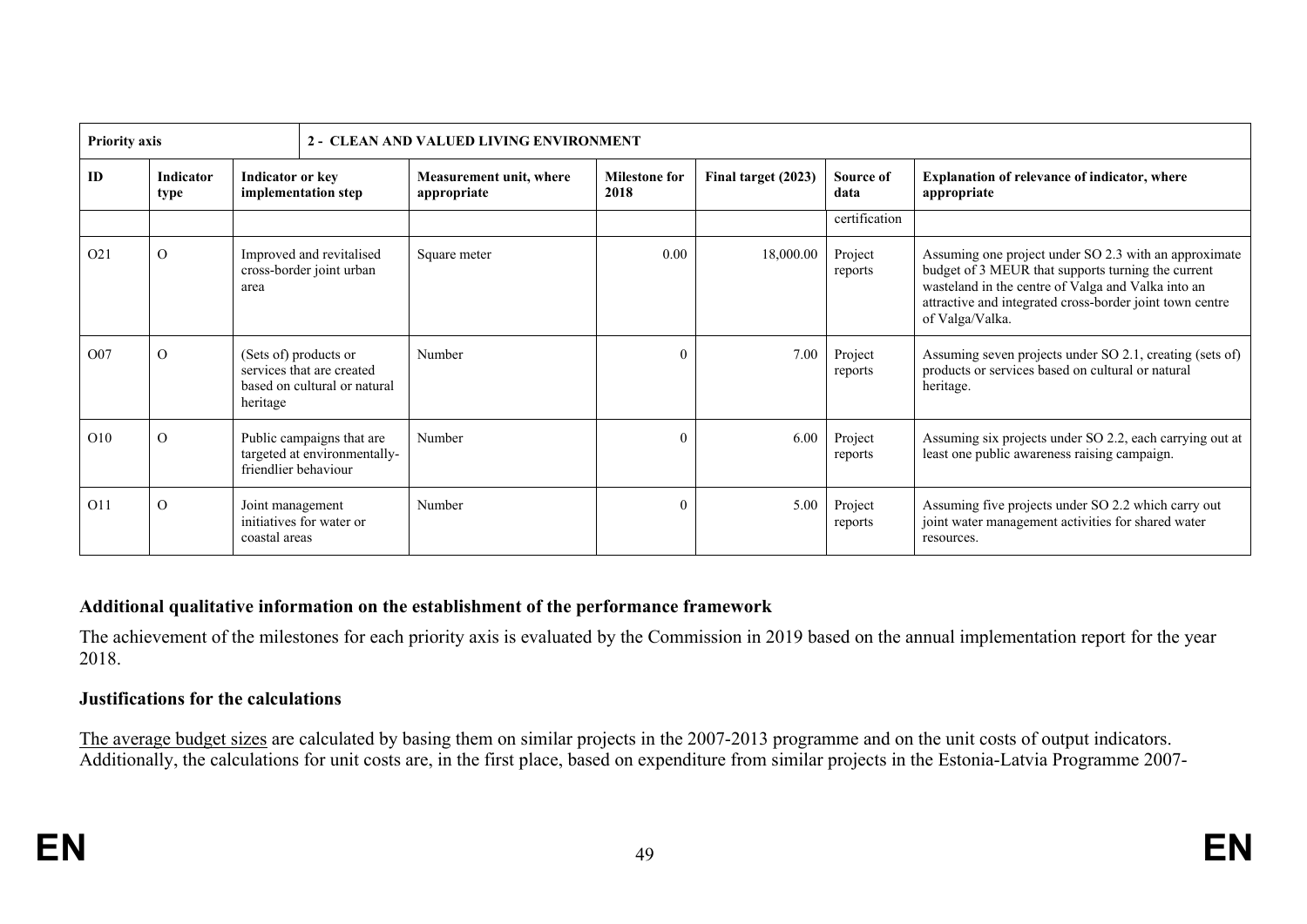2013. When it comes to calculating unit costs for indicators in Priority 1, those entrepreneurship development projects that have been supported by the Enterprise Estonia during the period 2007-2013 have also been taken into account.

The milestone values for output indicators for the year 2018 are calculated based on the assumption that the first projects start their activities in autumn 2016. The maximum duration of the projects is 3 years and based on the consultations it can be assumed that majority of the projects will be approximately 3 years long. Thus only very few projects might be fully implemented by the end of 2018 and there is "0" as a milestone value for all the output indicators. Key implementation steps are used instead to forecast the progress of the programme and each priority by the end of the year 2018.

The example of the 2007-2013 programme has been used for setting milestone values for financial indicators for 2018. Approximately 25% of expenditure had been certified by the end of 2011 in the Estonia-Latvia Programme 2007-2013, but in order to set realistic and achievable targets in the context of a more focused programme and taking into account that the first call for proposals are initiated during the 4th quarter of 2015 or 1st quarter of 2016, the milestone values are set at 18.8% of the final target value. These levels are in line with Table 15 from Section 3 Financing Plan.

#### **2.A.8 Categories of intervention**

Categories of intervention corresponding to the content of the priority axis, based on a nomenclature adopted by the Commission, and indicative breakdown of Union support

#### **Tables 6-9: Categories of intervention**

#### **Table 6: Dimension 1 Intervention field**

| <b>Priority axis</b>                | 2 - CLEAN AND VALUED LIVING ENVIRONMENT                                                        |                     |  |  |  |  |
|-------------------------------------|------------------------------------------------------------------------------------------------|---------------------|--|--|--|--|
|                                     | Code                                                                                           | Amount $(\epsilon)$ |  |  |  |  |
| incineration and landfill measures) | 018. Household waste management (including mechanical biological treatment, thermal treatment, | 2,661,447.00        |  |  |  |  |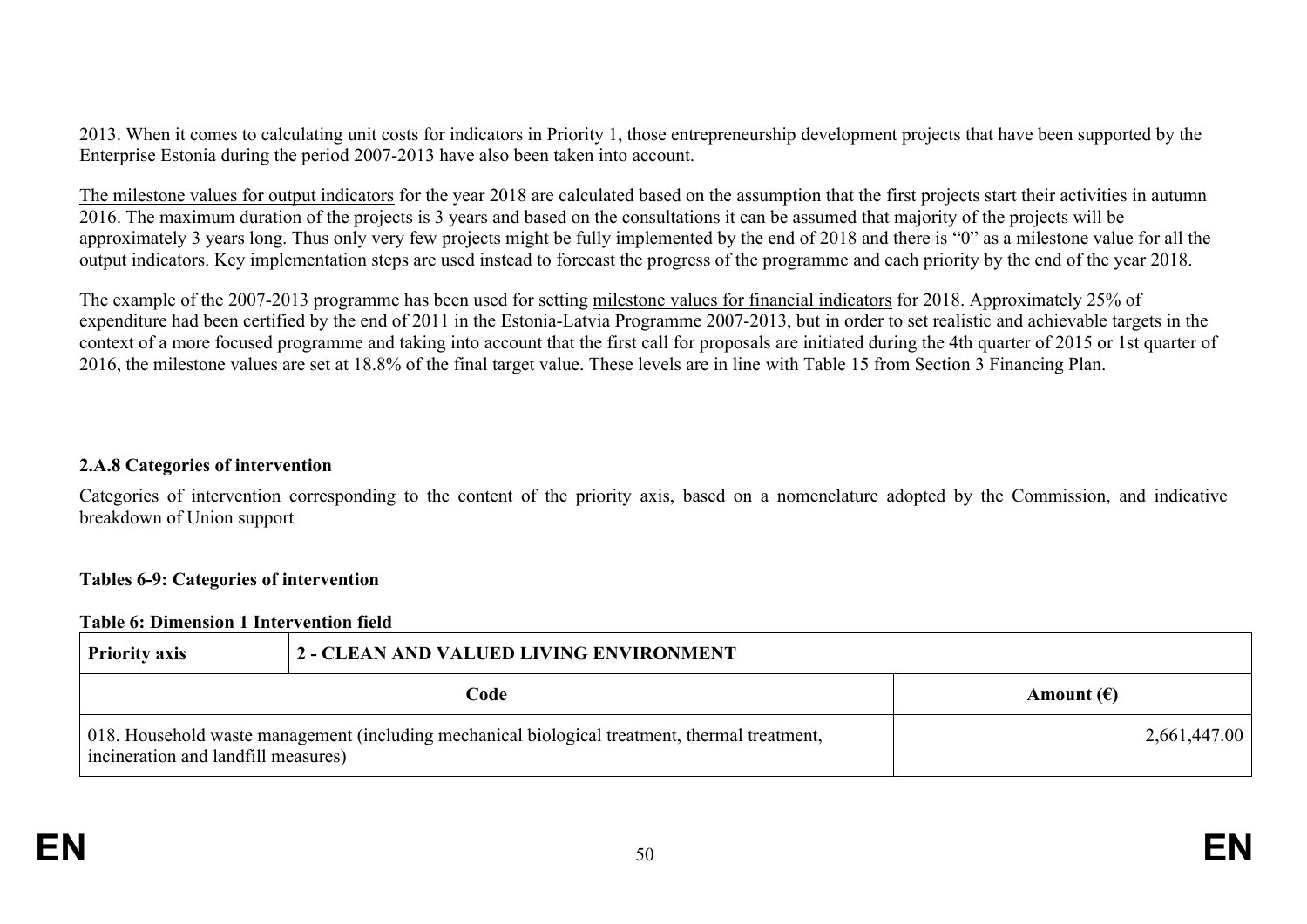| <b>Priority axis</b>                                                            | 2 - CLEAN AND VALUED LIVING ENVIRONMENT                                                                                                                                                                                 |              |  |  |  |  |  |
|---------------------------------------------------------------------------------|-------------------------------------------------------------------------------------------------------------------------------------------------------------------------------------------------------------------------|--------------|--|--|--|--|--|
| and leak reduction)                                                             | 021. Water management and drinking water conservation (including river basin management, water<br>2,661,448.00<br>supply, specific climate change adaptation measures, district and consumer metering, charging systems |              |  |  |  |  |  |
| 055. Other social infrastructure contributing to regional and local development | 3,000,000.00                                                                                                                                                                                                            |              |  |  |  |  |  |
|                                                                                 | 091. Development and promotion of the tourism potential of natural areas                                                                                                                                                | 2,661,448.00 |  |  |  |  |  |
|                                                                                 | 094. Protection, development and promotion of public cultural and heritage assets                                                                                                                                       | 2,661,447.00 |  |  |  |  |  |

# **Table 7: Dimension 2 Form of finance**

| <b>Priority axis</b>            | 2 - CLEAN AND VALUED LIVING ENVIRONMENT |                     |  |
|---------------------------------|-----------------------------------------|---------------------|--|
|                                 | Code                                    | Amount $(\epsilon)$ |  |
| $\vert$ 01. Non-repayable grant |                                         | 13,645,790.00       |  |

# **Table 8: Dimension 3 Territory type**

| <b>Priority axis</b>                                            | 2 - CLEAN AND VALUED LIVING ENVIRONMENT |                     |  |  |
|-----------------------------------------------------------------|-----------------------------------------|---------------------|--|--|
|                                                                 | Code                                    | Amount $(\epsilon)$ |  |  |
| 01. Large Urban areas (densely populated $>50,000$ population)  |                                         | 4,258,316.00        |  |  |
| 02. Small Urban areas (intermediate density $>5000$ population) |                                         | 7,258,316.00        |  |  |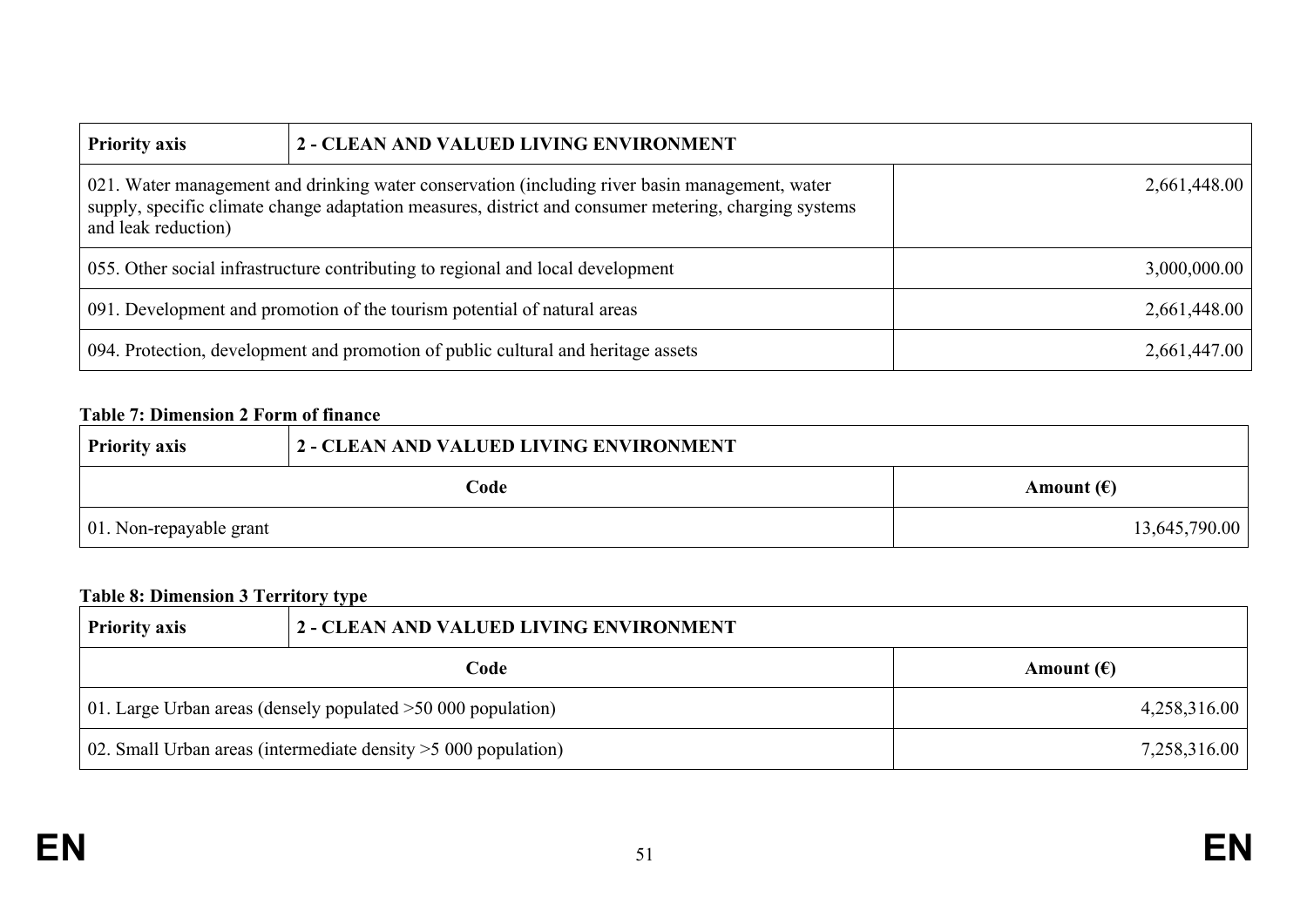| <b>Priority axis</b>               | 2 - CLEAN AND VALUED LIVING ENVIRONMENT |                     |  |  |
|------------------------------------|-----------------------------------------|---------------------|--|--|
|                                    | Code                                    | Amount $(\epsilon)$ |  |  |
| 03. Rural areas (thinly populated) |                                         | 2,129,158.00        |  |  |

#### **Table 9: Dimension 6 Territorial delivery mechanisms**

| <b>Priority axis</b>       | 2 - CLEAN AND VALUED LIVING ENVIRONMENT |                     |  |  |
|----------------------------|-----------------------------------------|---------------------|--|--|
|                            | Code                                    | Amount $(\epsilon)$ |  |  |
| $\vert$ 07. Not applicable |                                         | 13,645,790.00       |  |  |

2.A.9 A summary of the planned use of technical assistance including, where necessary, actions to reinforce the administrative capacity of authorities involved in the management and control of the programmes and beneficiaries and, where necessary, actions to enhance the **administrative capacity of relevant partners to participate in the implementation of programmes** (where appropriate)

| <b>Priority axis:</b>                                    | 2 - CLEAN AND VALUED LIVING ENVIRONMENT |  |  |
|----------------------------------------------------------|-----------------------------------------|--|--|
| Please see chapters 2.B and 5.3 for further information. |                                         |  |  |
|                                                          |                                         |  |  |
|                                                          |                                         |  |  |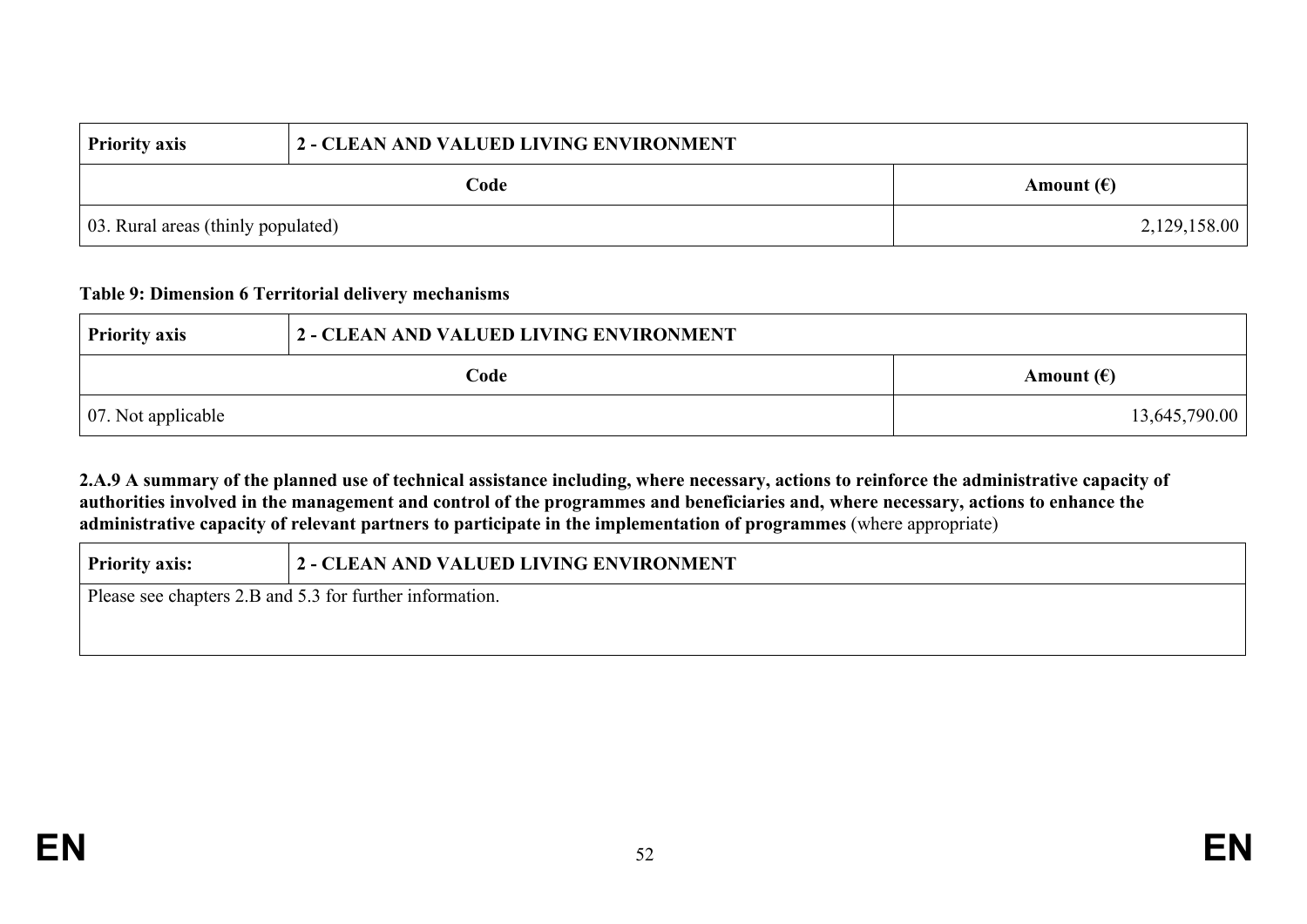### **2.A.1 Priority axis**

| <b>ID</b> of the priority axis |                                             |
|--------------------------------|---------------------------------------------|
| Title of the priority axis     | TTER NETWORK<br>L OF HARBOURS<br><b>BET</b> |

 $\Box$  The entire priority axis will be implemented solely through financial instruments

 $\Box$  The entire priority axis will be implemented solely through financial instruments set up at Union level

 $\Box$  The entire priority axis will be implemented through community-led local development

### 2.A.2 Justification for the establishment of a priority axis covering more than one thematic objective (where applicable)

#### **2.A.3 Fund and calculation basis for Union support**

| Fund | Calculation basis (total eligible expenditure or eligible<br>public expenditure) |  |  |
|------|----------------------------------------------------------------------------------|--|--|
| ERDF | Total                                                                            |  |  |

#### **2.A.4 Investment priority**

| ID of the investment priority    |                                                                                                                                                                                                                                                                                 |
|----------------------------------|---------------------------------------------------------------------------------------------------------------------------------------------------------------------------------------------------------------------------------------------------------------------------------|
| Title of the investment priority | Developing and improving environmentally-friendly (including low noise) and low-carbon transport systems, including inland waterways and maritime transport, ports,<br>multimodal links and airport infrastructure, in order to promote sustainable regional and local mobility |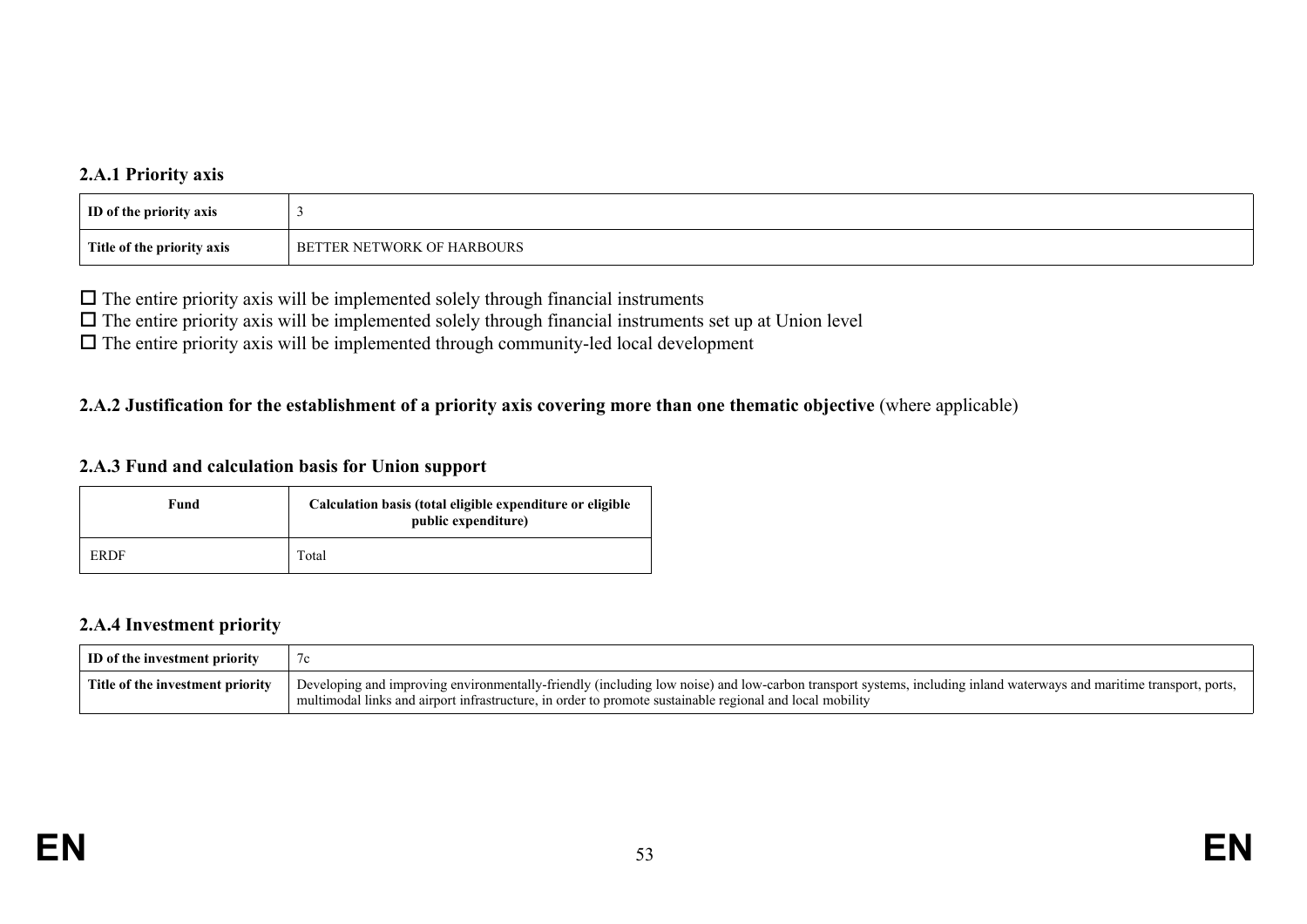|  |  | 2.A.5 Specific objectives corresponding to the investment priority and expected results |
|--|--|-----------------------------------------------------------------------------------------|
|--|--|-----------------------------------------------------------------------------------------|

| ID of the specific objective                                                   | 3.1                                                                                                                                                                                                                                                                                                                                                                                                                                                                                                                                                                                                                                                                                                                                                                                                                                                                                                                                                                                                        |
|--------------------------------------------------------------------------------|------------------------------------------------------------------------------------------------------------------------------------------------------------------------------------------------------------------------------------------------------------------------------------------------------------------------------------------------------------------------------------------------------------------------------------------------------------------------------------------------------------------------------------------------------------------------------------------------------------------------------------------------------------------------------------------------------------------------------------------------------------------------------------------------------------------------------------------------------------------------------------------------------------------------------------------------------------------------------------------------------------|
| Title of the specific objective                                                | An improved network of small harbours with good levels of service                                                                                                                                                                                                                                                                                                                                                                                                                                                                                                                                                                                                                                                                                                                                                                                                                                                                                                                                          |
| <b>Results that the Member States</b><br>seek to achieve with Union<br>support | The aim of the priority arises from the common interest of the Member States in terms of improving the regional economy and<br>mobility with a network of easily-accessed, active and multifunctional small harbours that provide good conditions and<br>services that are of a similar quality. This helps to form well-functioning sea routes that serve to connect the coastal area and<br>activate sea travel within and around the Gulf of Riga, and also to provide a better basic level for harbours when preparing for<br>the challenges that are raised by climate change. As a result, coastal areas are better connected, and the network of harbours<br>creates better opportunities for attracting visiting vessels, which influences economic growth in both countries.<br>The other financing programmes for similar support are taken into account when compiling the list.<br><b>Expected result:</b> A network of small harbours with improved services for supporting maritime traffic. |

#### **Table 3: Programme-specific result indicators** (by specific objective)

| Specific objective |                                                      | 3.1 - An improved network of small harbours with good levels of service |                       |                         |                     |                                                  |                                                                                                                            |
|--------------------|------------------------------------------------------|-------------------------------------------------------------------------|-----------------------|-------------------------|---------------------|--------------------------------------------------|----------------------------------------------------------------------------------------------------------------------------|
| ID                 | Indicator                                            | Measurement unit                                                        | <b>Baseline value</b> | <b>Baseline</b><br>year | Target value (2023) | Source of data                                   | <b>Frequency of reporting</b>                                                                                              |
| <b>S06</b>         | The number of visiting vessels<br>at small harbours. | Number of vessels                                                       | 6.420.00              | 2014                    | 15,000.00           | A survey and information<br>from harbour experts | Assessment at the beginning<br>$(2014)$ , in the middle $(2018)$ ,<br>$(2020)$ , at the end of the<br>programme $(2023)$ . |

**2.A.6 Actions to be supported under the investment priority** (by investment priority)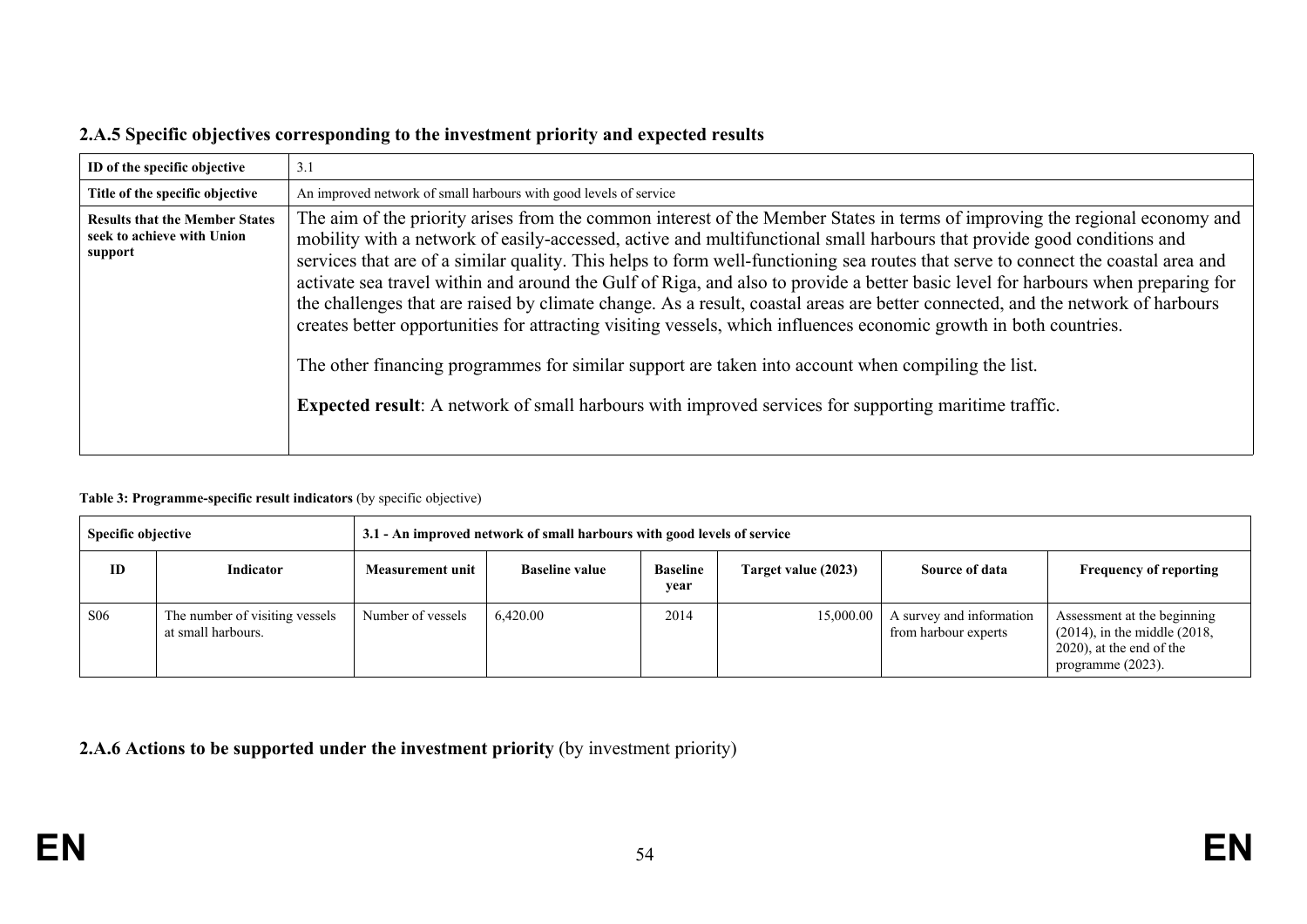#### 2.A.6.1 A description of the type and examples of actions to be supported and their expected contribution to the specific objectives, including, where *appropriate, identification of the main target groups, specific territories targeted and types of beneficiaries*

**Investment priority** 7c - Developing and improving environmentally-friendly (including low noise) and low-carbon transport systems, including inland waterways and maritime transport, ports, multimodal links and airport infrastructure, in order to promote sustainable regional and local mobility

#### **SPECIFIC OBJECTIVE 3.1: An improved network of small harbours with good levels of service**

#### **Indicative list of actions supported**

- Investments for improving the level of services of the harbours belonging to the network:
	- o safe navigation and docking (e.g. investments in infrastructure: wave protection, coast straightening, deepening of harbour waters and fairway, construction and re-construction of piers, floating piers, etc);
	- o security and environmental safety (e.g. safety and emergency kit, possibilities for waste and wastewater reception, etc);
	- o the availability of drinking water and electricity on the quay; the availability of water closets and washing facilities.
- Other investments that support improvement of quality of services in the network of small harbours.
- Activities necessary for the creation of the sustainable co-operation between the small harbours in the area in the frames of a joint network.
- Joint marketing of the network of small harbours, including different activities (e.g. publications such as a cruising guide, covering programme area with the network of ports etc).

### **Main target groups**

Local communities, enterprises, municipalities, visitors.

# **Types of beneficiaries**

Local and regional authorities, state authorities, non-governmental organisations, private enterprises and public equivalent bodies (a definition is provided in the programme manual).

# *2.A.6.2 Guiding principles for the selection of operations*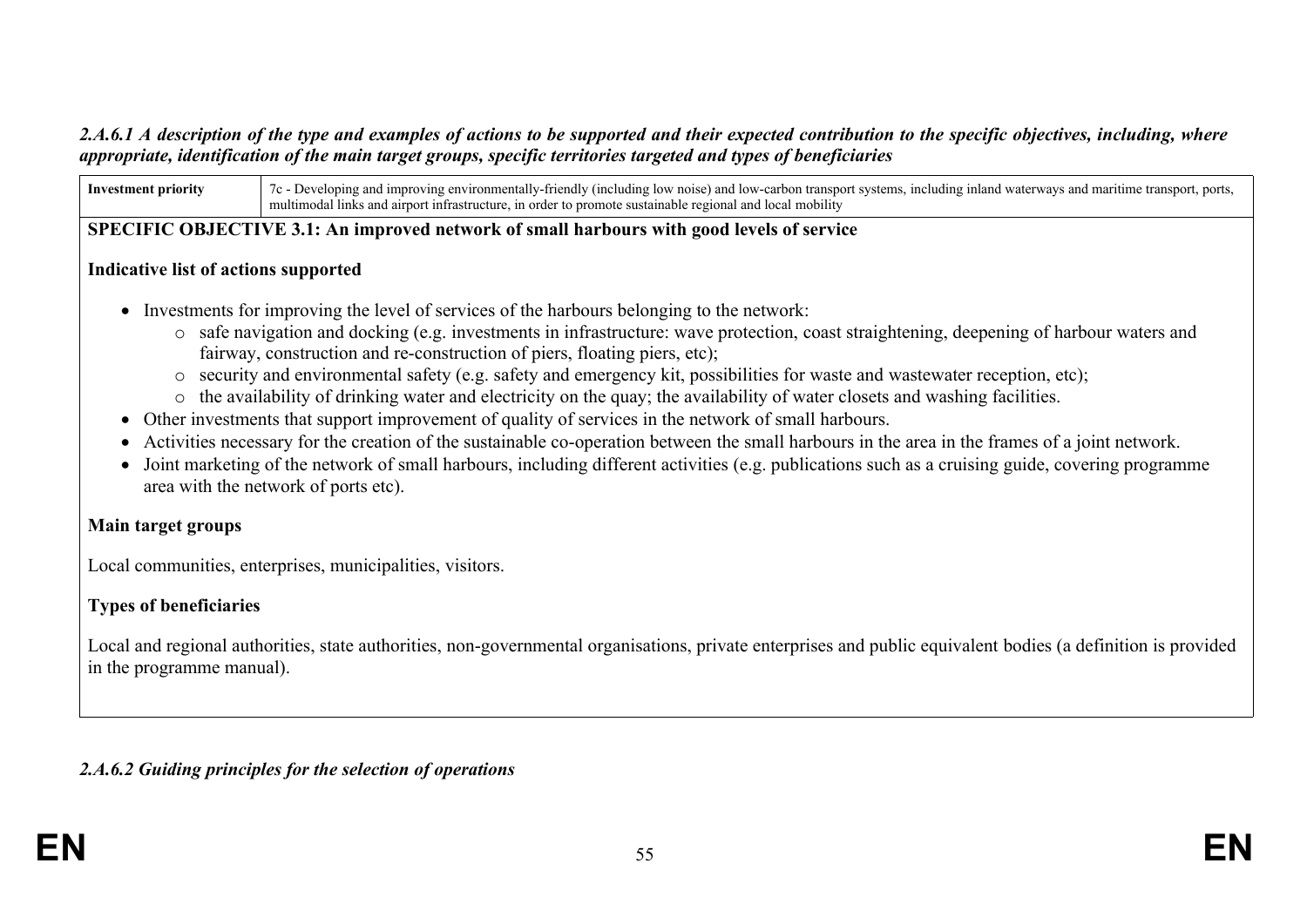| <b>Investment priority</b>                                                                                                                                                                                                                           | 7c - Developing and improving environmentally-friendly (including low noise) and low-carbon transport systems, including inland waterways and maritime transport, ports,<br>multimodal links and airport infrastructure, in order to promote sustainable regional and local mobility                                                                                                                                                                                                                                                                                   |  |
|------------------------------------------------------------------------------------------------------------------------------------------------------------------------------------------------------------------------------------------------------|------------------------------------------------------------------------------------------------------------------------------------------------------------------------------------------------------------------------------------------------------------------------------------------------------------------------------------------------------------------------------------------------------------------------------------------------------------------------------------------------------------------------------------------------------------------------|--|
| Projects under priority axis 3 must clearly contribute to the establishment of the small harbours network, especially in the Gulf of Riga area and<br>improvement of the quality of the level of services, when provided by the network of harbours. |                                                                                                                                                                                                                                                                                                                                                                                                                                                                                                                                                                        |  |
|                                                                                                                                                                                                                                                      | The programme may consider specific objective 3.1 to be implemented in the frames of pre-defined project(s). Pre-selection procedures of the small<br>harbours to the project(s) are carried out on the national level in Estonia. In Latvia, the eligible harbours are only those operating in the port territories,<br>which are defined in the decisions of the Latvian Cabinet of Ministers. Selection criteria and the description of the pre-selection procedures is described in<br>the programme manual and documents of the respective call of the proposals. |  |

# *2.A.6.3 Planned use of financial instruments* **(where appropriate)**

| Investment priority | 7c - Developing and improving environmentally-friendly (including low noise) and low-carbon transport systems, including inland waterways and maritime transport, ports,<br>multimodal links and airport infrastructure, in order to promote sustainable regional and local mobility |
|---------------------|--------------------------------------------------------------------------------------------------------------------------------------------------------------------------------------------------------------------------------------------------------------------------------------|
|                     |                                                                                                                                                                                                                                                                                      |

# *2.A.6.4 Planned use of major projects* **(where appropriate)**

| Investment priority | 7c - Developing and improving environmentally-friendly (including low noise) and low-carbon transport systems, including inland waterways and maritime transport, ports,<br>multimodal links and airport infrastructure, in order to promote sustainable regional and local mobility |
|---------------------|--------------------------------------------------------------------------------------------------------------------------------------------------------------------------------------------------------------------------------------------------------------------------------------|
|                     |                                                                                                                                                                                                                                                                                      |

# *2.A.6.5 Output indicators* **(by investment priority)**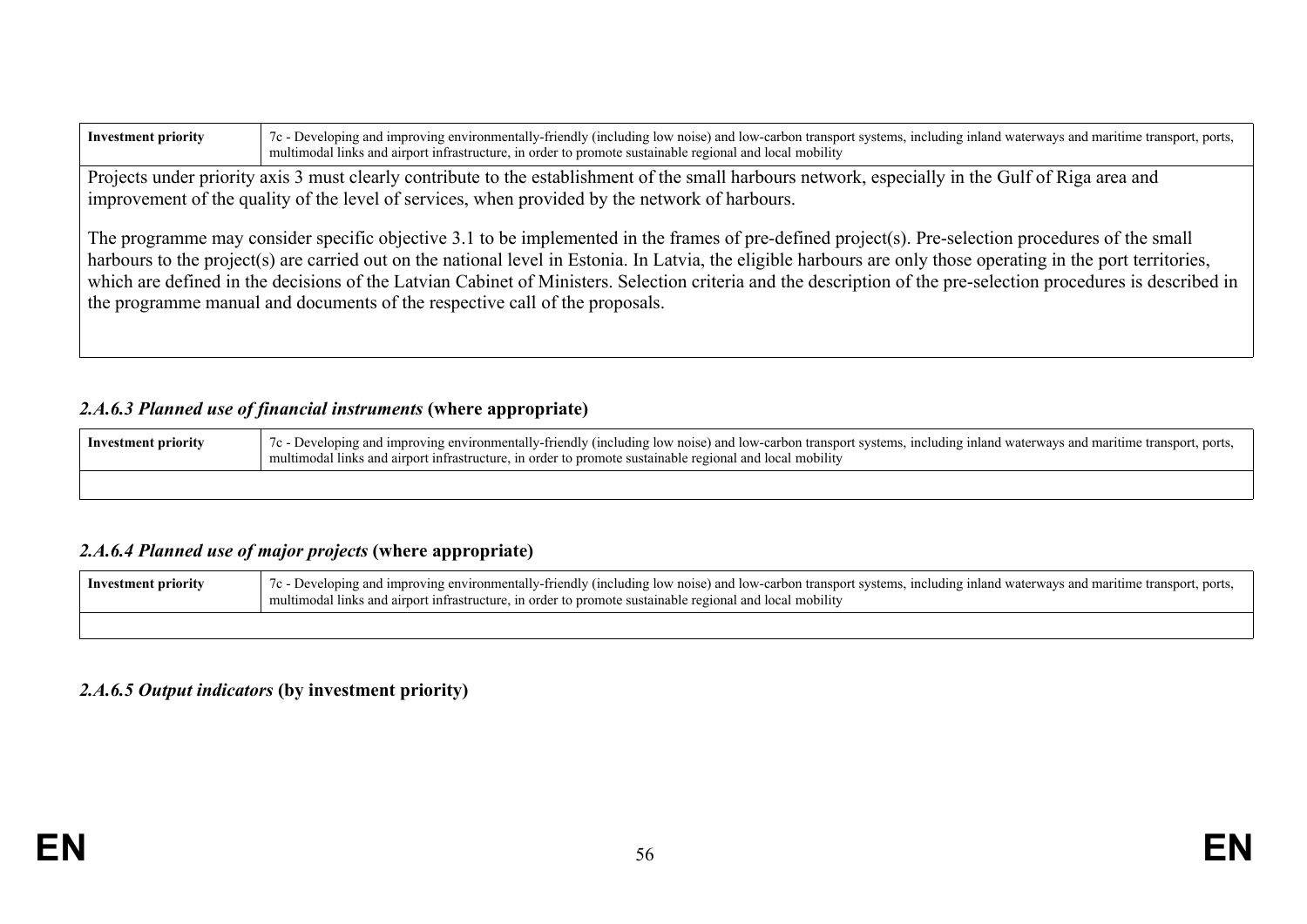# **Table 4: Common and programme-specific output indicators**

| 7c - Developing and improving environmentally-friendly (including low noise) and low-carbon transport systems, including inland waterways and maritime transport, ports, multimodal links and<br><b>Investment priority</b><br>airport infrastructure, in order to promote sustainable regional and local mobility |                                       |                  |                     |                 |                               |
|--------------------------------------------------------------------------------------------------------------------------------------------------------------------------------------------------------------------------------------------------------------------------------------------------------------------|---------------------------------------|------------------|---------------------|-----------------|-------------------------------|
| ID                                                                                                                                                                                                                                                                                                                 | Indicator                             | Measurement unit | Target value (2023) | Source of data  | <b>Frequency of reporting</b> |
| O13                                                                                                                                                                                                                                                                                                                | Small harbours with improved services | Number           | 17.00               | Project reports | Annual                        |

# **2.A.7 Performance framework**

# **Table 5: Performance framework of the priority axis**

| <b>Priority axis</b> |                   |                         | <b>3 - BETTER NETWORK OF HARBOURS</b>                                           |                                        |                              |                     |                                                                    |                                                             |
|----------------------|-------------------|-------------------------|---------------------------------------------------------------------------------|----------------------------------------|------------------------------|---------------------|--------------------------------------------------------------------|-------------------------------------------------------------|
| ID                   | Indicator<br>type | <b>Indicator or key</b> | implementation step                                                             | Measurement unit, where<br>appropriate | <b>Milestone for</b><br>2018 | Final target (2023) | Source of<br>data                                                  | Explanation of relevance of indicator, where<br>appropriate |
| 03                   |                   | Approved projects       |                                                                                 | Number                                 |                              |                     | Signed<br>Subsidy<br>Contracts                                     |                                                             |
| 01                   |                   |                         | Small harbours within<br>approved projects aimed at<br>improving those harbours | Number                                 | 10                           |                     | Project<br>reports                                                 |                                                             |
| F03                  |                   |                         | Expenditure, priority axis 3                                                    | €                                      | 2,064,480.00                 | 10,981,275.00       | Project<br>reports,<br>information<br>about<br>certification<br>-S |                                                             |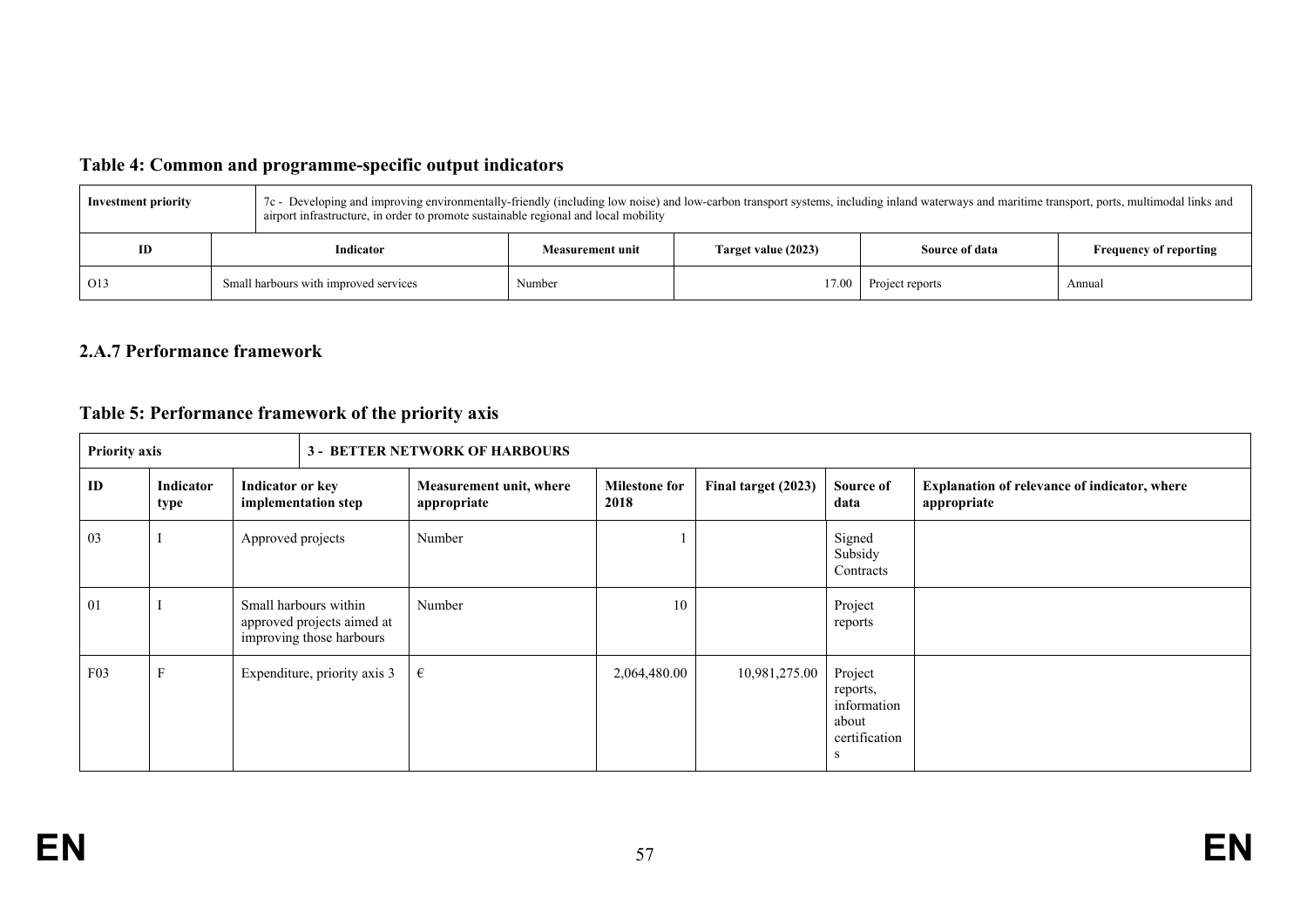| <b>Priority axis</b> |                   |                   | <b>3 - BETTER NETWORK OF HARBOURS</b> |                                        |                              |                     |                    |                                                                                                                      |
|----------------------|-------------------|-------------------|---------------------------------------|----------------------------------------|------------------------------|---------------------|--------------------|----------------------------------------------------------------------------------------------------------------------|
| ID                   | Indicator<br>type | Indicator or key  | implementation step                   | Measurement unit, where<br>appropriate | <b>Milestone for</b><br>2018 | Final target (2023) | Source of<br>data  | <b>Explanation of relevance of indicator, where</b><br>appropriate                                                   |
| O13                  |                   | improved services | Small harbours with                   | Number                                 |                              | 17.00               | Project<br>reports | Possible average project size: 4 MEUR. Assuming 1-2<br>projects under SO 3.1, each involving 9-17 small<br>harbours. |

#### **Additional qualitative information on the establishment of the performance framework**

The achievement of the milestones for each priority axis is evaluated by the Commission in 2019 based on the annual implementation report for the year 2018.

#### **Justifications for the calculations**

The average budget sizes are calculated by basing them on similar projects in the 2007-2013 programme and on the unit costs of output indicators. Additionally, the calculations for unit costs are, in the first place, based on expenditure from similar projects in the Estonia-Latvia Programme 2007- 2013. When it comes to calculating unit costs for indicators in Priority 1, those entrepreneurship development projects that have been supported by the Enterprise Estonia during the period 2007-2013 have also been taken into account.

The milestone values for output indicators for the year 2018 are calculated based on the assumption that the first projects start their activities in autumn 2016. The maximum duration of the projects is 3 years and based on the consultations it can be assumed that majority of the projects will be approximately 3 years long. Thus only very few projects might be fully implemented by the end of 2018 and there is "0" as a milestone value for all the output indicators. Key implementation steps are used instead to forecast the progress of the programme and each priority by the end of the year 2018.

The example of the 2007-2013 programme has been used for setting milestone values for financial indicators for 2018. Approximately 25% of expenditure had been certified by the end of 2011 in the Estonia-Latvia Programme 2007-2013, but in order to set realistic and achievable targets in the context of a more focused programme and taking into account that the first call for proposals are initiated during the 4th quarter of 2015 or 1st quarter of 2016, the milestone values are set at 18.8% of the final target value. These levels are in line with Table 15 from Section 3 Financing Plan.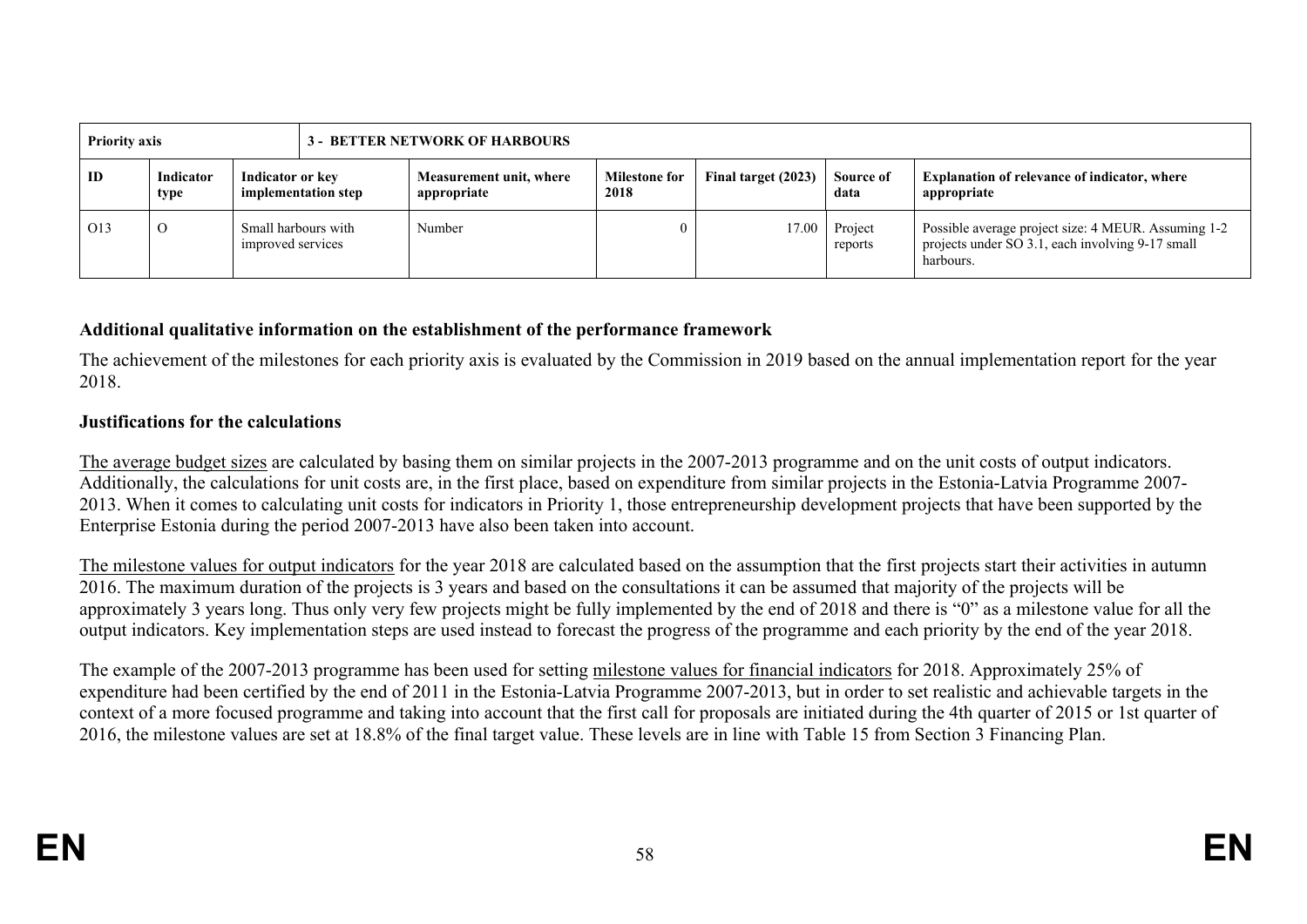#### **2.A.8 Categories of intervention**

Categories of intervention corresponding to the content of the priority axis, based on a nomenclature adopted by the Commission, and indicative breakdown of Union support

#### **Tables 6-9: Categories of intervention**

#### **Table 6: Dimension 1 Intervention field**

| <b>Priority axis</b> | <b>3 - BETTER NETWORK OF HARBOURS</b> |                     |
|----------------------|---------------------------------------|---------------------|
|                      | Code                                  | Amount $(\epsilon)$ |
| 040. Other seaports  |                                       | 9,334,080.00        |

#### **Table 7: Dimension 2 Form of finance**

| <b>Priority axis</b>            | <b>3 - BETTER NETWORK OF HARBOURS</b> |                     |
|---------------------------------|---------------------------------------|---------------------|
|                                 | Code                                  | Amount $(\epsilon)$ |
| $\vert$ 01. Non-repayable grant |                                       | 9,334,080.00        |

#### **Table 8: Dimension 3 Territory type**

| <b>Priority axis</b> | 3 - BETTER NETWORK OF HARBOURS |                     |
|----------------------|--------------------------------|---------------------|
|                      | Code                           | Amount $(\epsilon)$ |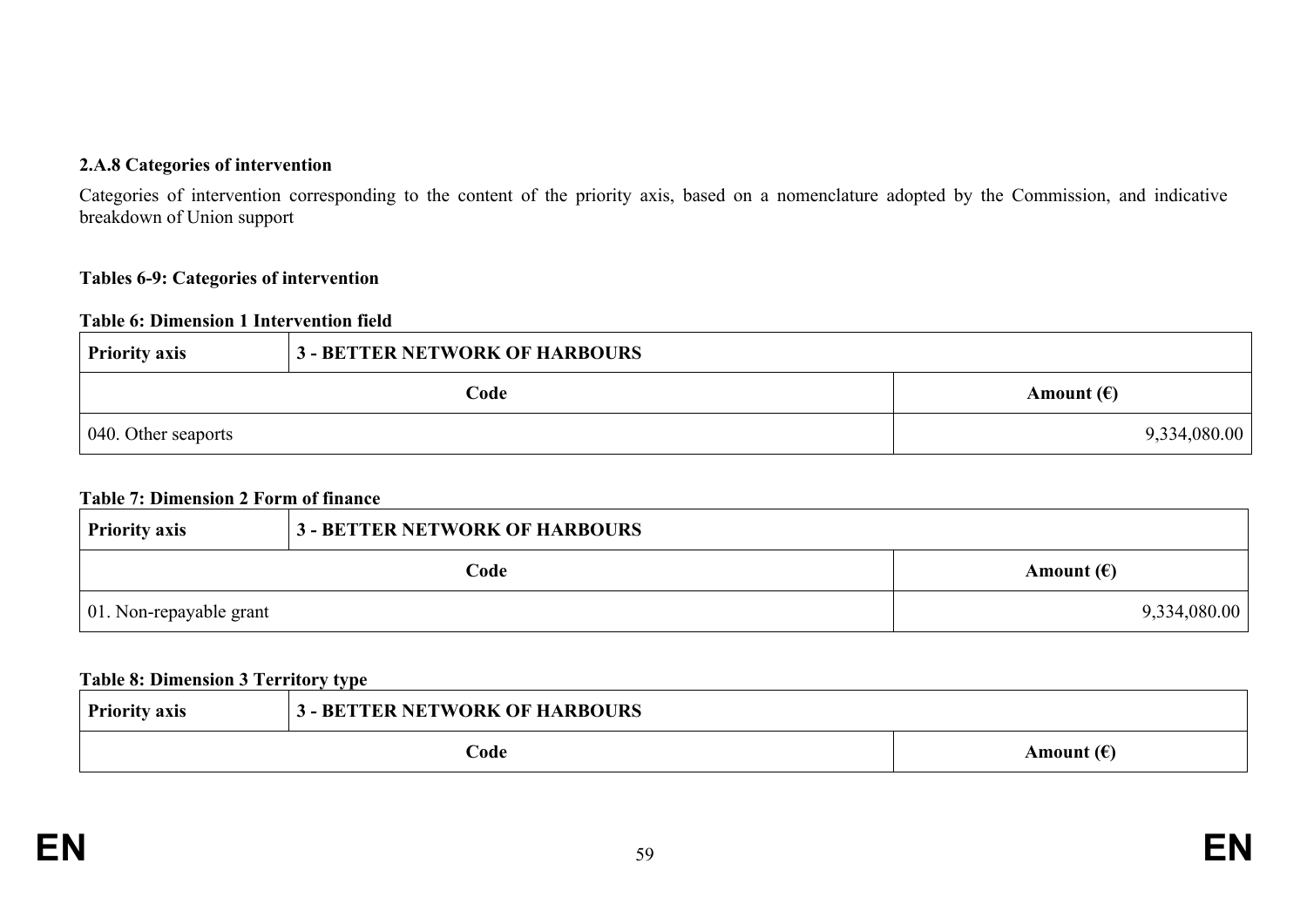| <b>Priority axis</b>                                           | <b>3 - BETTER NETWORK OF HARBOURS</b> |                     |
|----------------------------------------------------------------|---------------------------------------|---------------------|
| Code                                                           |                                       | Amount $(\epsilon)$ |
| 01. Large Urban areas (densely populated $>50,000$ population) |                                       | 2,333,520.00        |
| 03. Rural areas (thinly populated)                             |                                       | 7,000,560.00        |

#### **Table 9: Dimension 6 Territorial delivery mechanisms**

| <b>Priority axis</b>       | <b>3 - BETTER NETWORK OF HARBOURS</b> |                     |
|----------------------------|---------------------------------------|---------------------|
|                            | Code                                  | Amount $(\epsilon)$ |
| $\vert$ 07. Not applicable |                                       | 9,334,080.00        |

2.A.9 A summary of the planned use of technical assistance including, where necessary, actions to reinforce the administrative capacity of authorities involved in the management and control of the programmes and beneficiaries and, where necessary, actions to enhance the **administrative capacity of relevant partners to participate in the implementation of programmes** (where appropriate)

| <b>Priority axis:</b>                                    | <b>3 - BETTER NETWORK OF HARBOURS</b> |  |
|----------------------------------------------------------|---------------------------------------|--|
| Please see chapters 2.B and 5.3 for further information. |                                       |  |
|                                                          |                                       |  |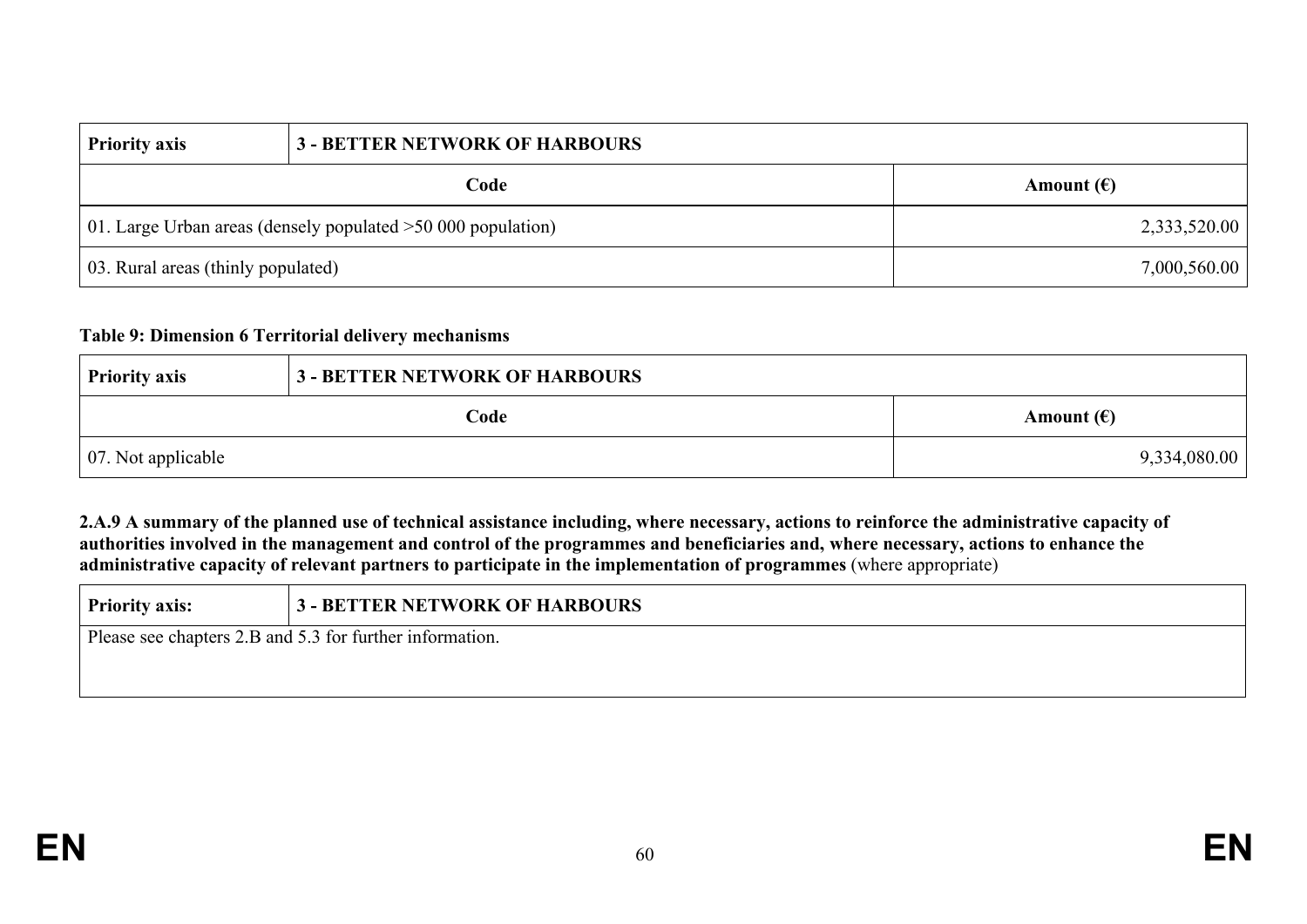#### **2.A.1 Priority axis**

| ID of the priority axis    |                   |
|----------------------------|-------------------|
| Title of the priority axis | LABOUR MARKET     |
|                            | <b>TEGRATED</b> L |

 $\Box$  The entire priority axis will be implemented solely through financial instruments

 $\Box$  The entire priority axis will be implemented solely through financial instruments set up at Union level

 $\Box$  The entire priority axis will be implemented through community-led local development

### 2.A.2 Justification for the establishment of a priority axis covering more than one thematic objective (where applicable)

#### **2.A.3 Fund and calculation basis for Union support**

| Fund | Calculation basis (total eligible expenditure or eligible<br>public expenditure) |
|------|----------------------------------------------------------------------------------|
| ERDF | Total                                                                            |

#### **2.A.4 Investment priority**

| ID of the investment priority    | 8e                                                                                                                                                                                   |
|----------------------------------|--------------------------------------------------------------------------------------------------------------------------------------------------------------------------------------|
| Title of the investment priority | Integrating cross-border labour markets, including cross-border mobility, joint local employment initiatives,<br>s, information and advisory services and joint training (ETC-<br>CB |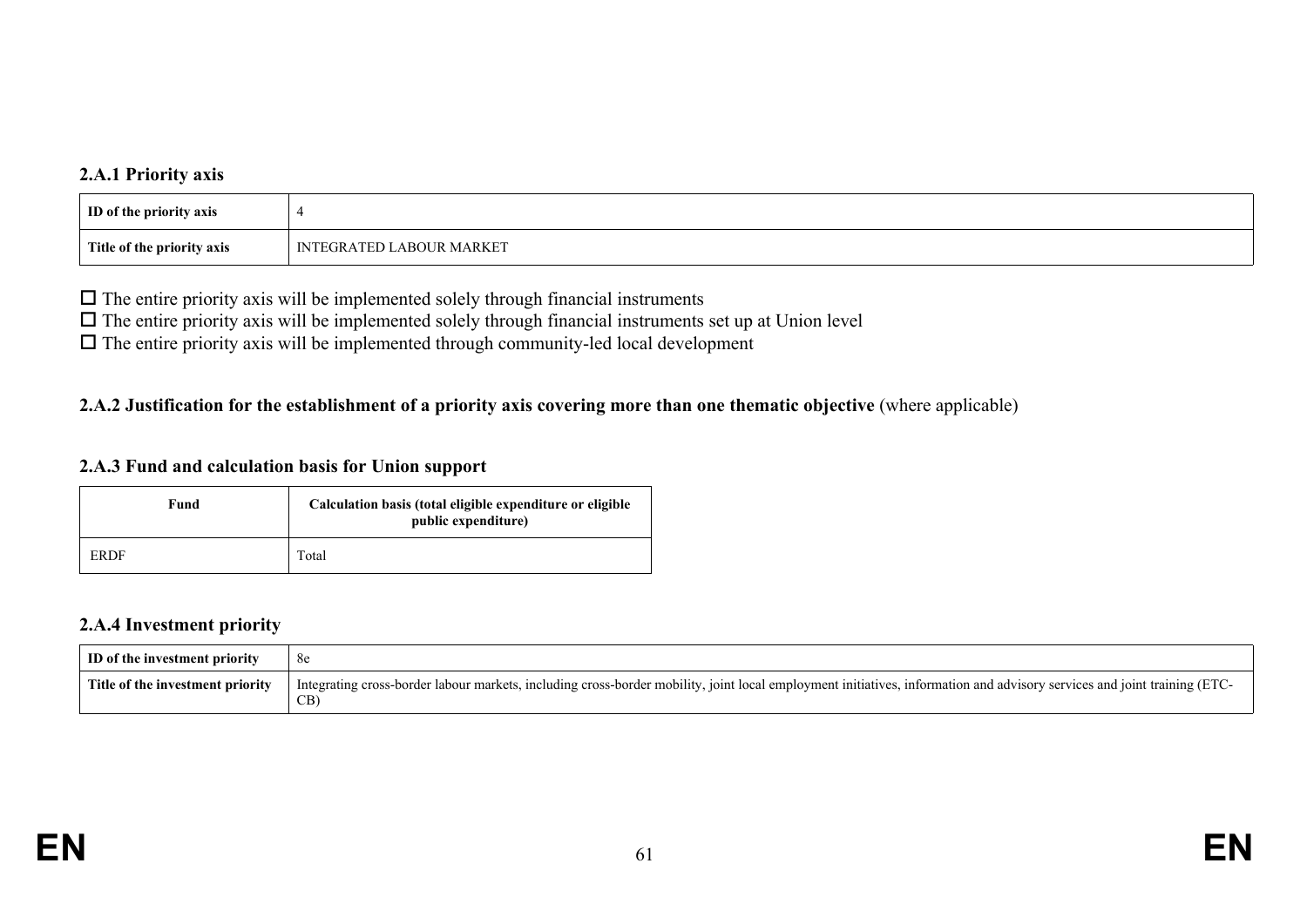|  |  | 2.A.5 Specific objectives corresponding to the investment priority and expected results |
|--|--|-----------------------------------------------------------------------------------------|
|--|--|-----------------------------------------------------------------------------------------|

| ID of the specific objective                                                   | 4.1                                                                                                                                                                                                                                                                                                                                                                                                                                                                                                                                                                                                      |
|--------------------------------------------------------------------------------|----------------------------------------------------------------------------------------------------------------------------------------------------------------------------------------------------------------------------------------------------------------------------------------------------------------------------------------------------------------------------------------------------------------------------------------------------------------------------------------------------------------------------------------------------------------------------------------------------------|
| Title of the specific objective                                                | Improved conditions for accessing jobs across the border                                                                                                                                                                                                                                                                                                                                                                                                                                                                                                                                                 |
| <b>Results that the Member States</b><br>seek to achieve with Union<br>support | The activities and actions under this specific objective aim to enhance and integrate cross-border employment instruments,<br>systems and options, that help to improve information, qualification and conditions for accessing and creating jobs across the<br>border,                                                                                                                                                                                                                                                                                                                                  |
|                                                                                | As a result the improved and promoted employment options (e.g. databases, re-training activities) and integrated services<br>support labour commuting and business activities. People and entrepreneurs on both sides of the border have better access to<br>relevant information and supporting activities that help to accelerate the filling of vacancies, have improved opportunities to<br>find necessary specialists; and cross-border regions and local communities are more prepared to contribute into the labour<br>market and labour movement issues on the national and cross-border levels. |

#### **Table 3: Programme-specific result indicators** (by specific objective)

| <b>Specific objective</b> |                                       | 4.1 - Improved conditions for accessing jobs across the border |                       |                         |                     |                                                     |                                                                                                                            |
|---------------------------|---------------------------------------|----------------------------------------------------------------|-----------------------|-------------------------|---------------------|-----------------------------------------------------|----------------------------------------------------------------------------------------------------------------------------|
| ID                        | Indicator                             | Measurement unit                                               | <b>Baseline value</b> | <b>Baseline</b><br>year | Target value (2023) | Source of data                                      | <b>Frequency of reporting</b>                                                                                              |
| <b>S07</b>                | Work commuters crossing the<br>border | Number of persons                                              | 2,753.00              | 2014                    | 3,100.00            | A survey and information<br>from employment experts | Assessment at the beginning<br>$(2014)$ , in the middle $(2018)$ ,<br>$(2020)$ , at the end of the<br>programme $(2023)$ . |

**2.A.6 Actions to be supported under the investment priority** (by investment priority)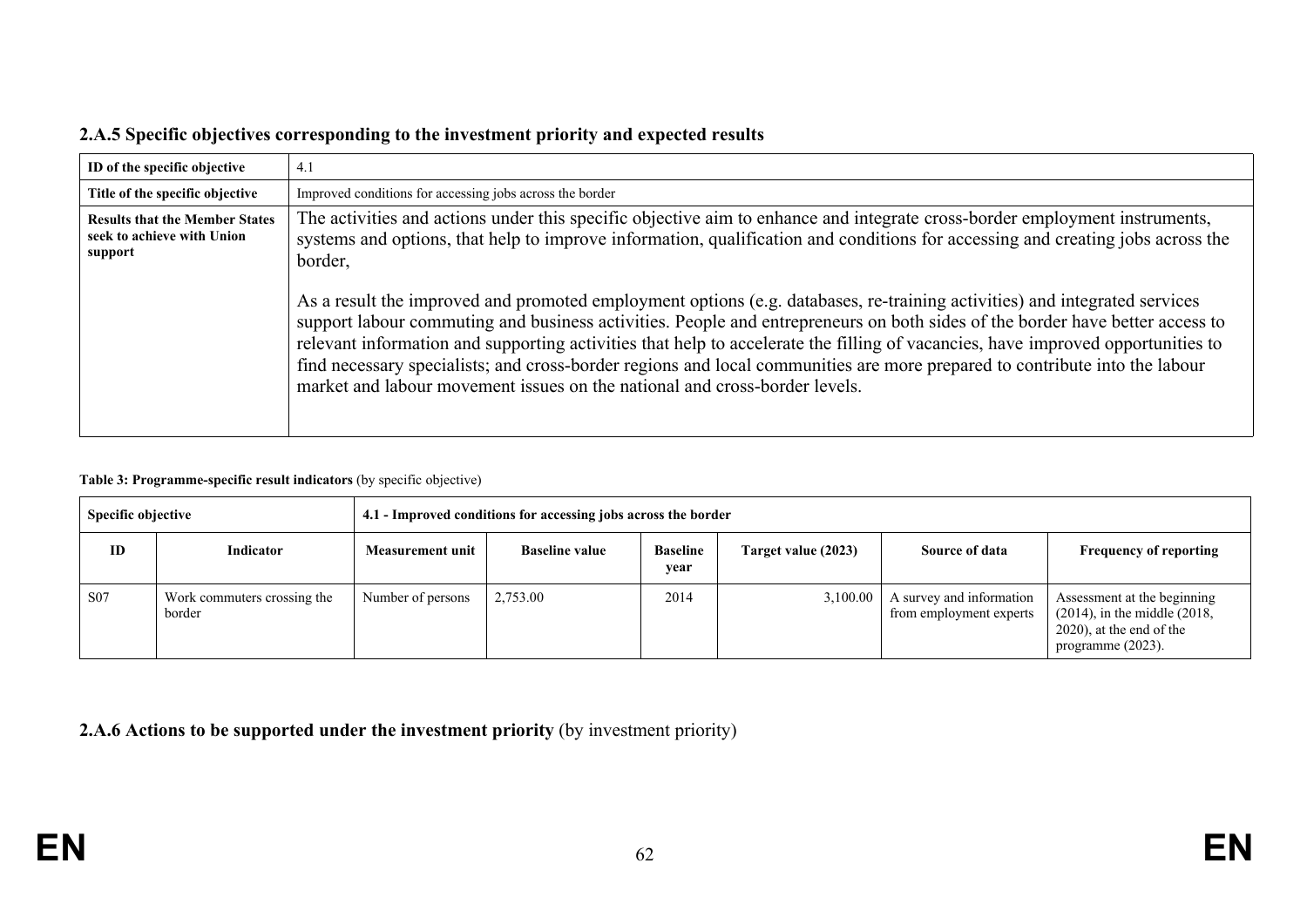### 2.A.6.1 A description of the type and examples of actions to be supported and their expected contribution to the specific objectives, including, where *appropriate, identification of the main target groups, specific territories targeted and types of beneficiaries*

| <b>Inv</b> | $\mathbf{Q}$<br>∵mob.<br>* mar⊾<br>ioint<br>$^{\circ}$ ning ,<br>atıv.<br>`clud.<br>$\cdots$<br>- cross<br>≃ eross<br>nteors<br>and<br>antc<br>າen<br>$\mathbf{r}$ u $\mathbf{r}$<br>'ar<br><b>JISOT</b> V<br>រោយ<br>лог<br>0C |
|------------|--------------------------------------------------------------------------------------------------------------------------------------------------------------------------------------------------------------------------------|
|            | CB                                                                                                                                                                                                                             |

#### **SPECIFIC OBJECTIVE 4.1: Improved conditions for accessing jobs across the border**

Activities supported under this priority axis are seen as being instruments and investments that help to match the skills with the needs of the labour market; and to improve conditions for accessing and creating jobs across the border, which provide both people and entrepreneurs on both sides of the border with information and supporting activities; to encourage labour mobility and integration across the border by expanding work opportunities within the programme area. The beneficiaries are encouraged to update, develop and link more new solutions and systems for direct and indirect products and services that involve various working-age groups, train and develop skills (including the workmanship, qualifications, language, information and job search, internship and re-training ), increase labour and entrepreneurial activities, internships and labour commuting in cross-border urban areas and across the border. This also helps to increase the productivity and the efficient and smart use of the human resources. In addition, it raises the capacity of local and regional service providers and improves the relevance, accessibility and applicability of the information and services concerning working in the programme area. Furthermore, these activities encourage people to participate in life-long learning, qualification improvement and promote smart and distant working and make the labour market in the programme area more adaptable and flexible.

#### **Indicative list of actions supported**

- Adjusting databases of Estonian job seekers and job offers for the Latvian market and vice versa.
- Carrying out life-long learning and re-training activities.
- Developing the (language) skills that are necessary for cross-border jobs.
- Distant/smart work.
- Local and/or regional initiatives (e.g. info services, fairs and similar events that serve to promote cross-border employment).
- Raising the capacity of local and regional bodies, both public and private, that provide labour market and public employment services.
- Internships across the border.

### **Main target groups**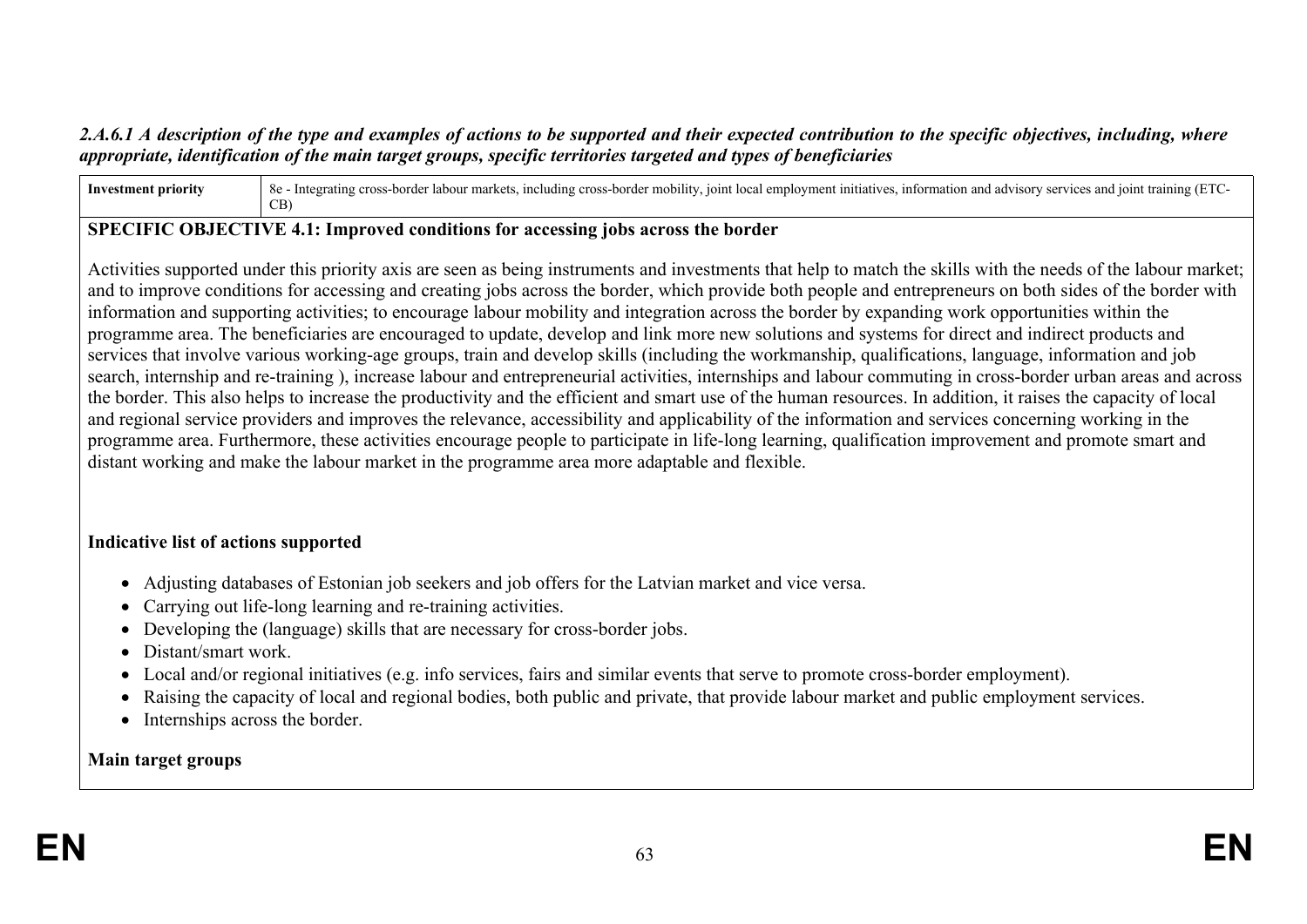| <b>Investment priority</b>                                                                                                                                                                 | 8e - Integrating cross-border labour markets, including cross-border mobility, joint local employment initiatives, information and advisory services and joint training (ETC-<br>CB     |  |  |  |  |  |  |
|--------------------------------------------------------------------------------------------------------------------------------------------------------------------------------------------|-----------------------------------------------------------------------------------------------------------------------------------------------------------------------------------------|--|--|--|--|--|--|
|                                                                                                                                                                                            | Unemployed people, students, pupils, vocational schools, colleges, other educational institutions, municipalities, local communities, employers,<br>employment support structures, etc. |  |  |  |  |  |  |
| <b>Types of beneficiaries</b>                                                                                                                                                              |                                                                                                                                                                                         |  |  |  |  |  |  |
|                                                                                                                                                                                            |                                                                                                                                                                                         |  |  |  |  |  |  |
| Local and regional authorities, state authorities, non-governmental organisations, private enterprises and public equivalent bodies (a definition is provided<br>in the programme manual). |                                                                                                                                                                                         |  |  |  |  |  |  |
|                                                                                                                                                                                            |                                                                                                                                                                                         |  |  |  |  |  |  |

### *2.A.6.2 Guiding principles for the selection of operations*

| <b>Investment priority</b> | 8e - Integrating cross-border labour markets, including cross-border mobility, joint local employment initiatives, information and advisory services and joint training (ETC-<br>CB)                                                                                    |
|----------------------------|-------------------------------------------------------------------------------------------------------------------------------------------------------------------------------------------------------------------------------------------------------------------------|
|                            | Projects under priority axis 4 must clearly support cross-border mobility and therefore indirectly address equal opportunities and anti-discrimination by<br>providing opportunities for improving the quality and accessibility of services, skills training and jobs. |

# *2.A.6.3 Planned use of financial instruments* **(where appropriate)**

| Investment priority | 8e - Integrating cross-border labour markets, including cross-border mobility, joint local employment initiatives, information and advisory services and joint training (ETC-<br>$CB$ . |
|---------------------|-----------------------------------------------------------------------------------------------------------------------------------------------------------------------------------------|
|                     |                                                                                                                                                                                         |

# *2.A.6.4 Planned use of major projects* **(where appropriate)**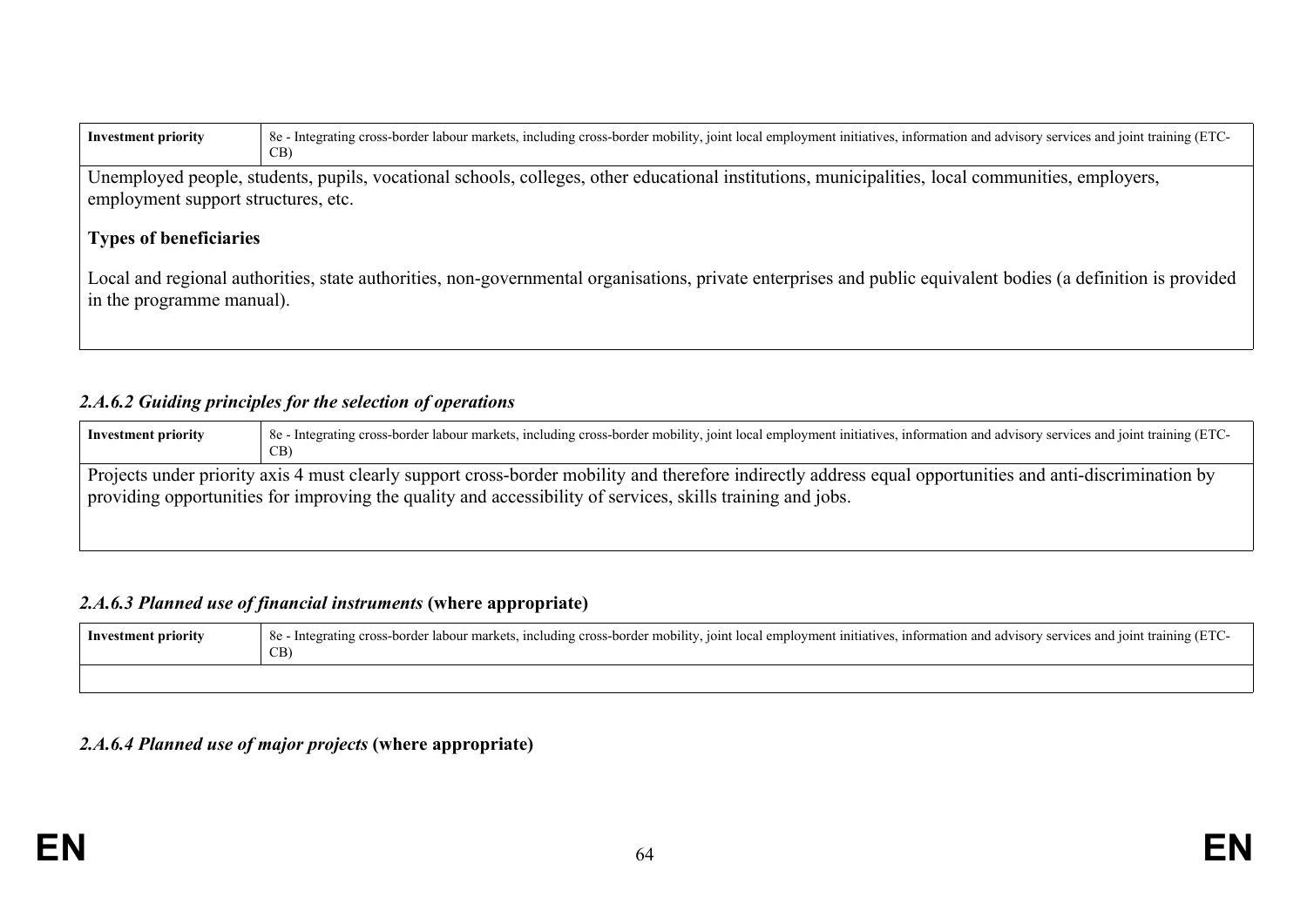| Investment priority | 8e - Integrating cross-border labour markets, including cross-border mobility, joint local employment initiatives, information and advisory services and joint training (ETC-<br>CR |
|---------------------|-------------------------------------------------------------------------------------------------------------------------------------------------------------------------------------|
|                     |                                                                                                                                                                                     |

# *2.A.6.5 Output indicators* **(by investment priority)**

# **Table 4: Common and programme-specific output indicators**

| <b>Investment priority</b> |               | 8e - Integrating cross-border labour markets, including cross-border mobility, joint local employment initiatives, information and advisory services and joint training (ETC-CB) |                  |                     |                 |                               |  |  |
|----------------------------|---------------|----------------------------------------------------------------------------------------------------------------------------------------------------------------------------------|------------------|---------------------|-----------------|-------------------------------|--|--|
| ID                         |               | Indicator                                                                                                                                                                        | Measurement unit | Target value (2023) | Source of data  | <b>Frequency of reporting</b> |  |  |
| O <sub>14</sub>            | job providers | New and/or improved services for job seekers and/or                                                                                                                              | Number           | 2.00                | Project reports | Annual                        |  |  |
| O15                        |               | Participants in cross-border mobility initiatives                                                                                                                                | Number           | 160.00              | Project reports | Annual                        |  |  |

## **2.A.7 Performance framework**

# **Table 5: Performance framework of the priority axis**

| <b>Priority axis</b> |  |                   |                                         |  | <b>4 - INTEGRATED LABOUR MARKET</b>    |                              |                     |                                |                                                                    |
|----------------------|--|-------------------|-----------------------------------------|--|----------------------------------------|------------------------------|---------------------|--------------------------------|--------------------------------------------------------------------|
| ID                   |  | Indicator<br>type | Indicator or key<br>implementation step |  | Measurement unit, where<br>appropriate | <b>Milestone for</b><br>2018 | Final target (2023) | Source of<br>data              | <b>Explanation of relevance of indicator, where</b><br>appropriate |
| 03                   |  |                   | Approved projects                       |  | Number                                 |                              |                     | Signed<br>Subsidy<br>Contracts |                                                                    |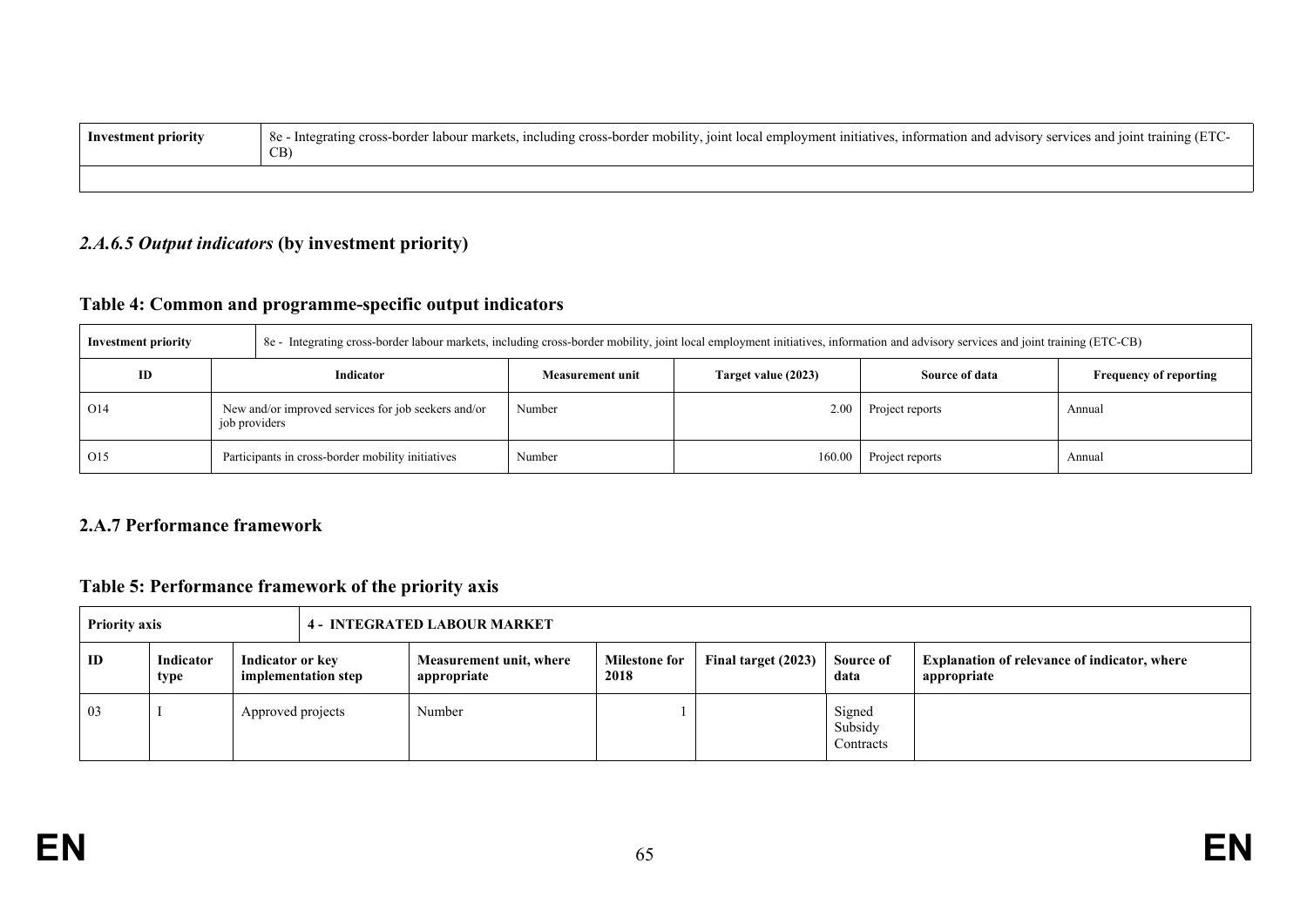| <b>Priority axis</b> | Indicator<br>Indicator or key<br>type                                               |                              | <b>4 - INTEGRATED LABOUR MARKET</b> |                                        |                              |                     |                                                                    |                                                                                                                                          |
|----------------------|-------------------------------------------------------------------------------------|------------------------------|-------------------------------------|----------------------------------------|------------------------------|---------------------|--------------------------------------------------------------------|------------------------------------------------------------------------------------------------------------------------------------------|
| ID                   |                                                                                     |                              | implementation step                 | Measurement unit, where<br>appropriate | <b>Milestone for</b><br>2018 | Final target (2023) | Source of<br>data                                                  | <b>Explanation of relevance of indicator, where</b><br>appropriate                                                                       |
| F <sub>04</sub>      |                                                                                     | Expenditure, priority axis 4 |                                     | €                                      | 223,649.00                   | 1,189,626.00        | Project<br>reports,<br>information<br>about<br>certification<br>-S |                                                                                                                                          |
| O14                  | $\Omega$<br>New and/or improved<br>services for job seekers<br>and/or job providers |                              |                                     | Number                                 |                              | 2.00                | Project<br>reports                                                 | Assuming two projects under SO 4.1 with an average<br>project size of 0.6 MEUR, each delivering at least one<br>new or improved service. |

# **Additional qualitative information on the establishment of the performance framework**

The achievement of the milestones for each priority axis is evaluated by the Commission in 2019 based on the annual implementation report for the year 2018.

### **Justifications for the calculations**

The average budget sizes are calculated by basing them on similar projects in the 2007-2013 programme and on the unit costs of output indicators. Additionally, the calculations for unit costs are, in the first place, based on expenditure from similar projects in the Estonia-Latvia Programme 2007- 2013. When it comes to calculating unit costs for indicators in Priority 1, those entrepreneurship development projects that have been supported by the Enterprise Estonia during the period 2007-2013 have also been taken into account.

The milestone values for output indicators for the year 2018 are calculated based on the assumption that the first projects start their activities in autumn 2016. The maximum duration of the projects is 3 years and based on the consultations it can be assumed that majority of the projects will be approximately 3 years long. Thus only very few projects might be fully implemented by the end of 2018 and there is "0" as a milestone value for all the output indicators. Key implementation steps are used instead to forecast the progress of the programme and each priority by the end of the year 2018.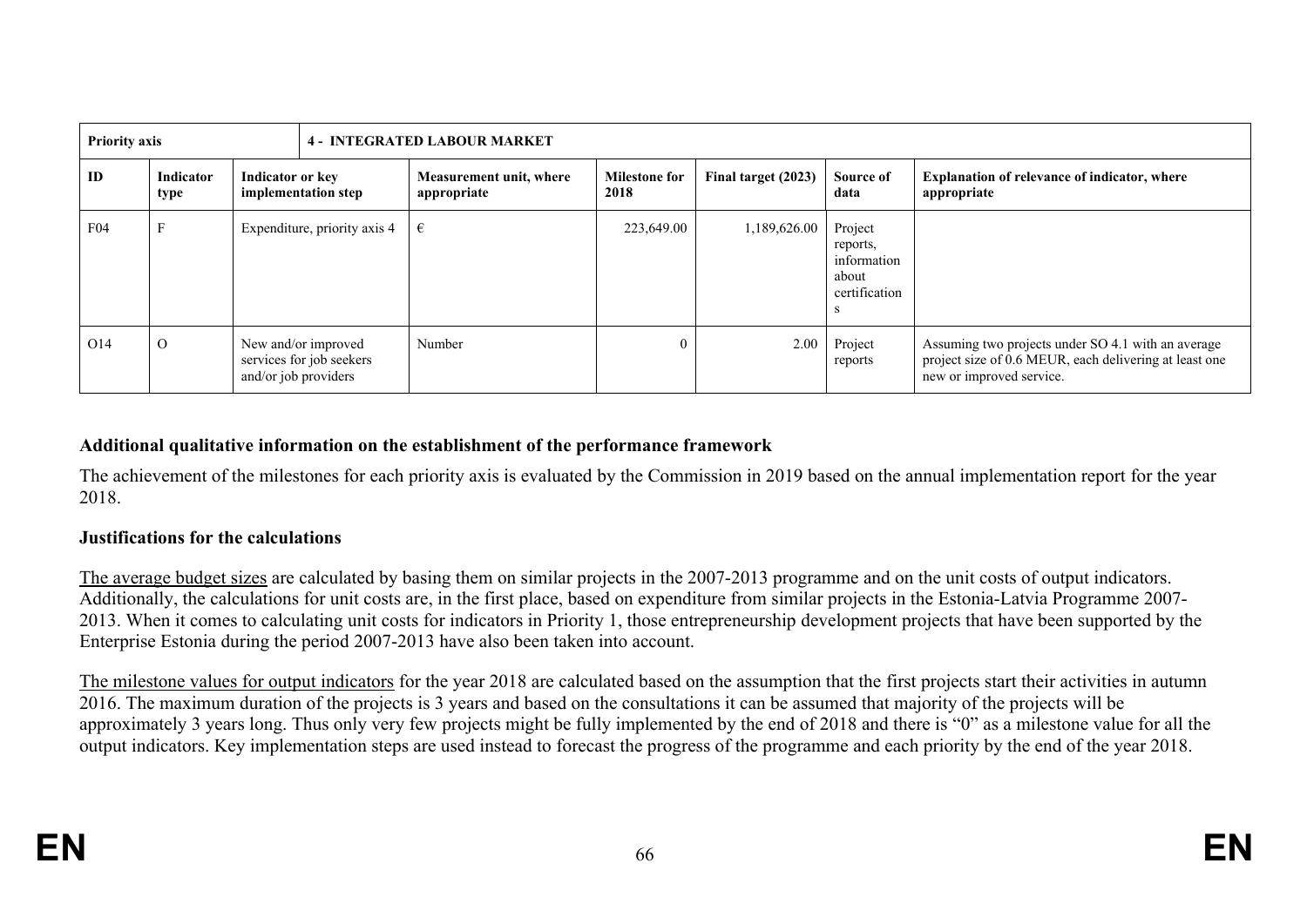The example of the 2007-2013 programme has been used for setting milestone values for financial indicators for 2018. Approximately 25% of expenditure had been certified by the end of 2011 in the Estonia-Latvia Programme 2007-2013, but in order to set realistic and achievable targets in the context of a more focused programme and taking into account that the first call for proposals are initiated during the 4th quarter of 2015 or 1st quarter of 2016, the milestone values are set at 18.8% of the final target value. These levels are in line with Table 15 from Section 3 Financing Plan.

#### **2.A.8 Categories of intervention**

Categories of intervention corresponding to the content of the priority axis, based on a nomenclature adopted by the Commission, and indicative breakdown of Union support

#### **Tables 6-9: Categories of intervention**

#### **Table 6: Dimension 1 Intervention field**

| <b>Priority axis</b>  | <b>4 - INTEGRATED LABOUR MARKET</b>                                                                                                                                                                                                                                                                                |                     |  |  |  |  |
|-----------------------|--------------------------------------------------------------------------------------------------------------------------------------------------------------------------------------------------------------------------------------------------------------------------------------------------------------------|---------------------|--|--|--|--|
|                       | Code                                                                                                                                                                                                                                                                                                               | Amount $(\epsilon)$ |  |  |  |  |
| mobility              | 102. Access to employment for job-seekers and inactive people, including the long-term unemployed and<br>people far from the labour market, also through local employment initiatives and support for labour                                                                                                       | 505,591.00          |  |  |  |  |
| relevant stakeholders | 108. Modernisation of labour market institutions, such as public and private employment services, and<br>improving the matching of labour market needs, including throughactions that enhance transnational<br>labour mobility as well as through mobility schemes and better cooperation between institutions and | 505,591.00          |  |  |  |  |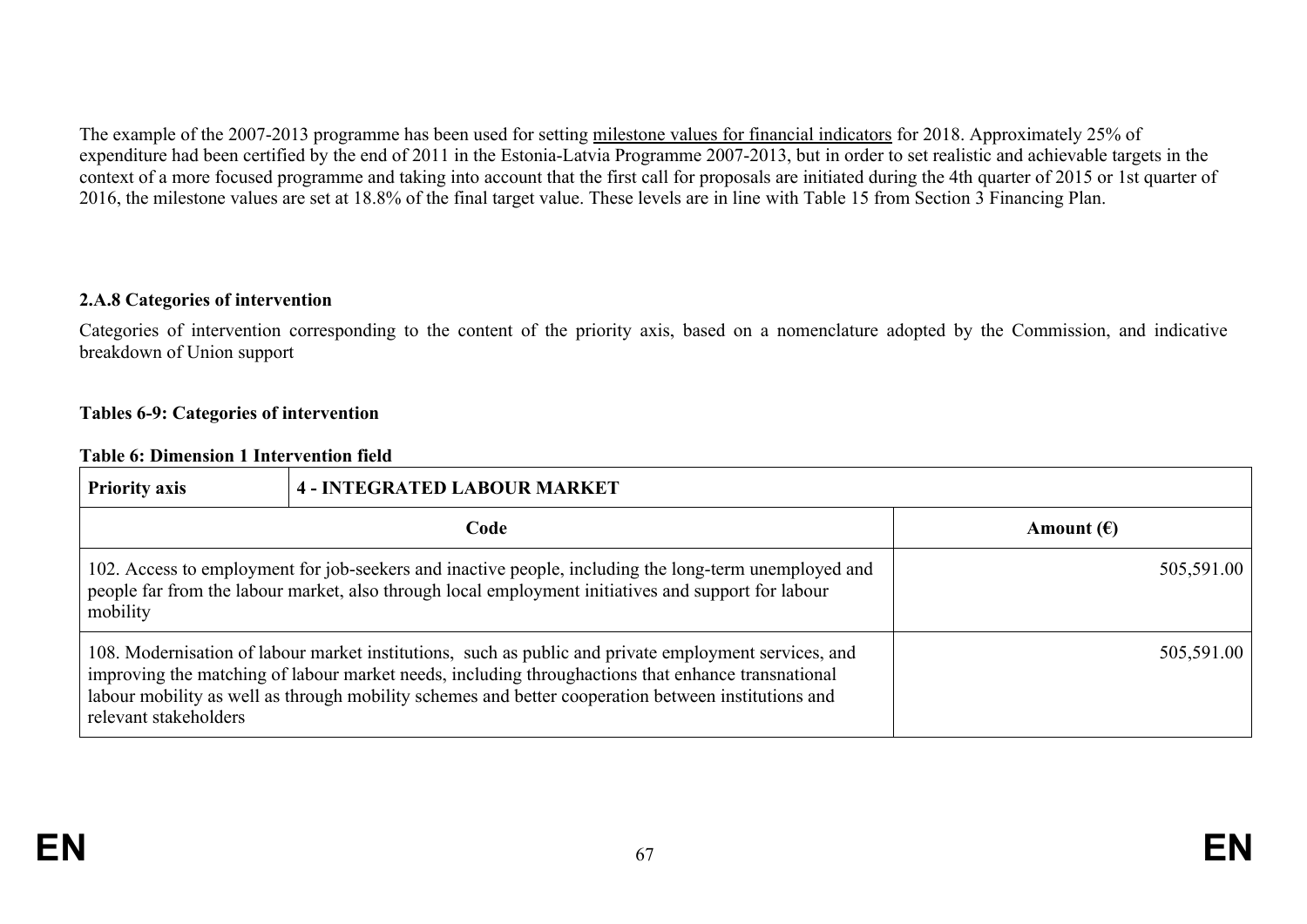### **Table 7: Dimension 2 Form of finance**

| <b>Priority axis</b>            | 4 - INTEGRATED LABOUR MARKET |                     |  |  |
|---------------------------------|------------------------------|---------------------|--|--|
|                                 | Code                         | Amount $(\epsilon)$ |  |  |
| $\vert$ 01. Non-repayable grant |                              | 1,011,182.00        |  |  |

# **Table 8: Dimension 3 Territory type**

| <b>Priority axis</b>                                                            | <b>4 - INTEGRATED LABOUR MARKET</b>                            |            |  |  |
|---------------------------------------------------------------------------------|----------------------------------------------------------------|------------|--|--|
| Code<br>Amount $(\epsilon)$                                                     |                                                                |            |  |  |
|                                                                                 | 01. Large Urban areas (densely populated $>50,000$ population) | 758,387.00 |  |  |
| 02. Small Urban areas (intermediate density $>$ 5 000 population)<br>252,795.00 |                                                                |            |  |  |

# **Table 9: Dimension 6 Territorial delivery mechanisms**

| <b>Priority axis</b>       | 4 - INTEGRATED LABOUR MARKET |                     |  |  |
|----------------------------|------------------------------|---------------------|--|--|
|                            | Code                         | Amount $(\epsilon)$ |  |  |
| $\vert$ 07. Not applicable |                              | 1,011,182.00        |  |  |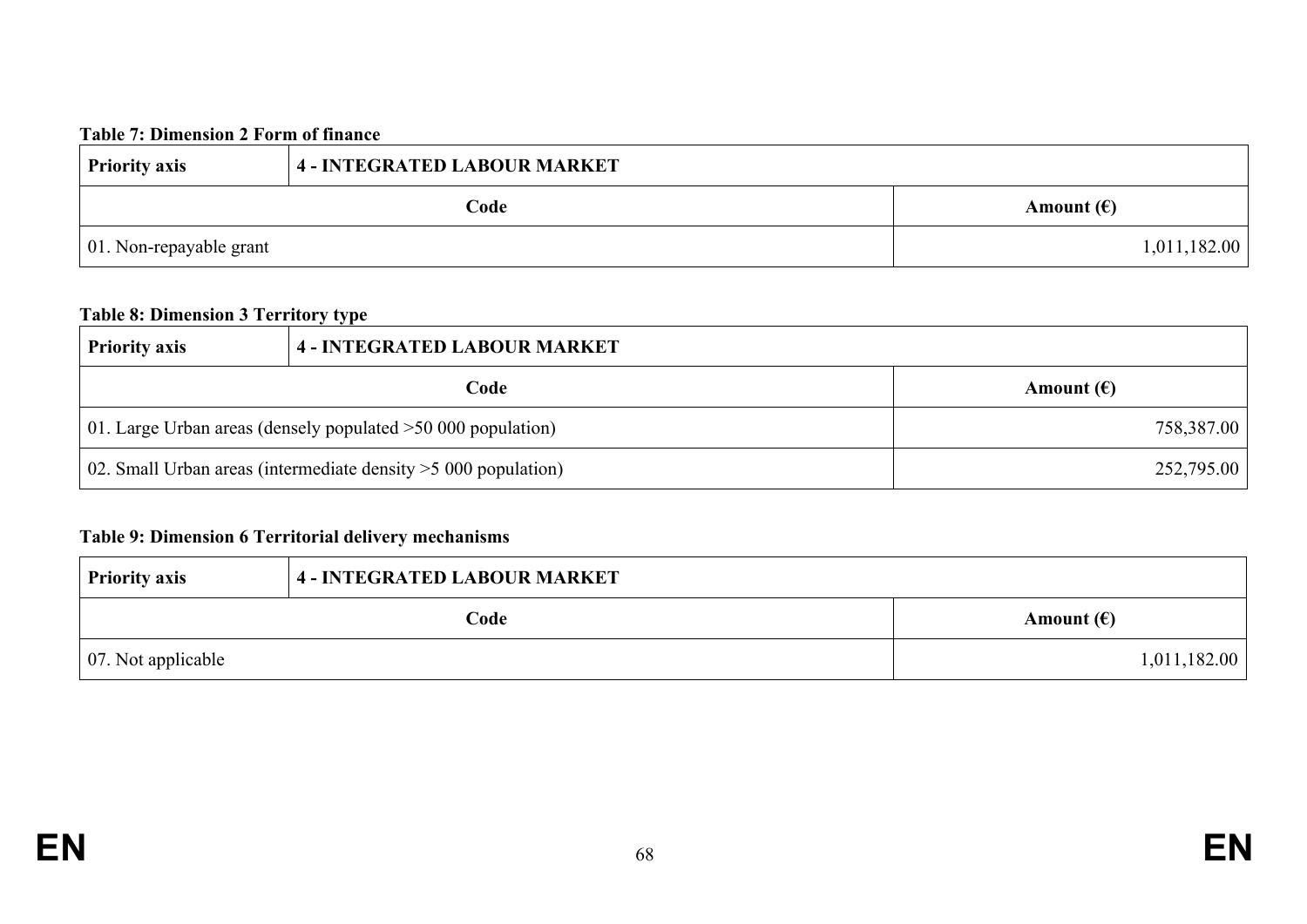2.A.9 A summary of the planned use of technical assistance including, where necessary, actions to reinforce the administrative capacity of authorities involved in the management and control of the programmes and beneficiaries and, where necessary, actions to enhance the **administrative capacity of relevant partners to participate in the implementation of programmes** (where appropriate)

| 4 - INTEGRATED LABOUR MARKET<br><b>Priority axis:</b> |                                                          |  |  |  |  |  |
|-------------------------------------------------------|----------------------------------------------------------|--|--|--|--|--|
|                                                       | Please see chapters 2.B and 5.3 for further information. |  |  |  |  |  |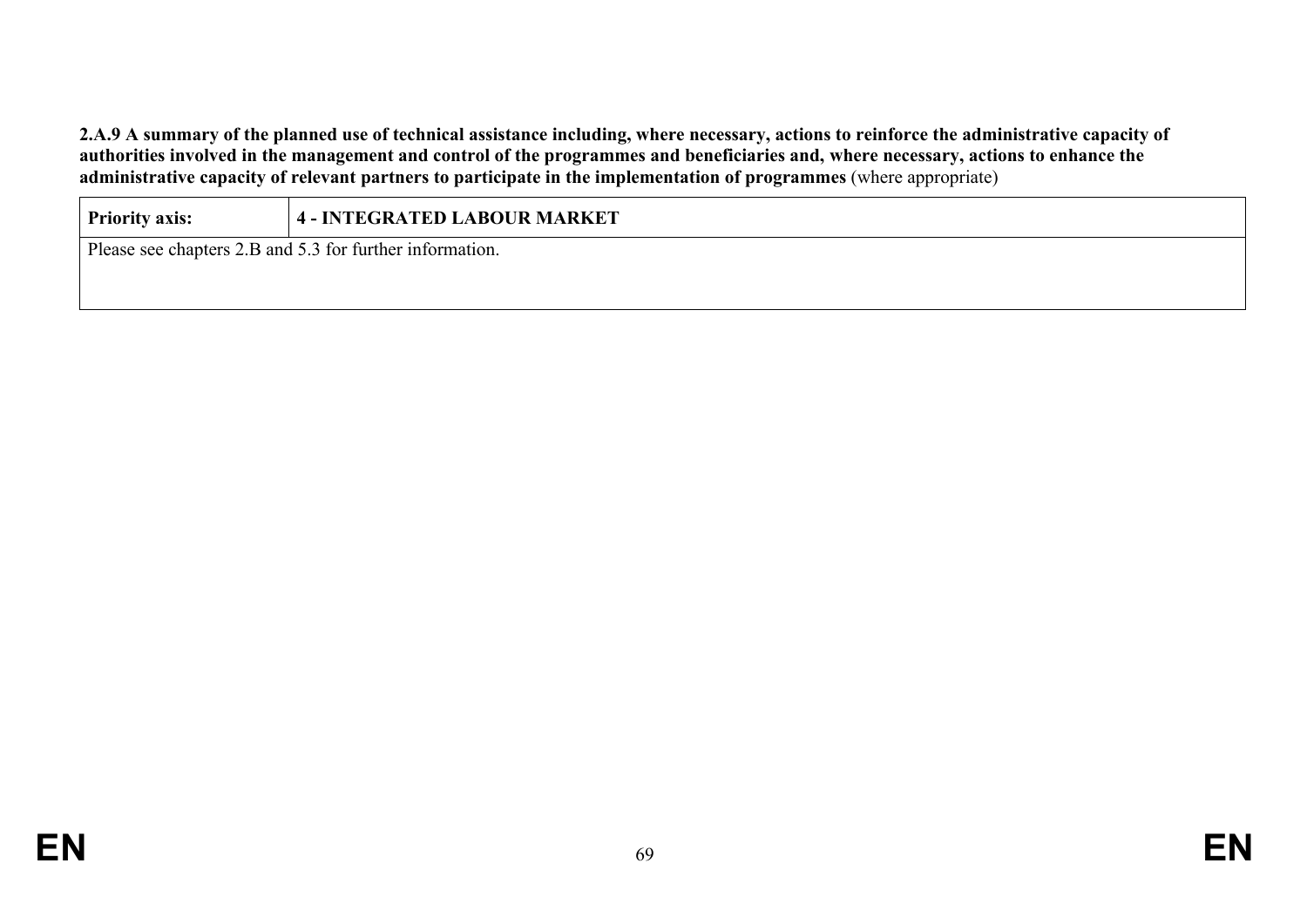#### **2.B DESCRIPTION OF THE PRIORITY AXES FOR TECHNICAL ASSISTANCE**

#### **2.B.1 Priority axis**

| ID           |                                                    |
|--------------|----------------------------------------------------|
| <b>Title</b> | --<br>achnical<br>0.0010<br>assistance<br>сеннісат |

# **2.B.2 Fund and calculation basis for Union support**

| Fund |             | Calculation basis (total eligible<br>expenditure or eligible public<br>expenditure) |  |
|------|-------------|-------------------------------------------------------------------------------------|--|
|      | <b>ERDF</b> | Total                                                                               |  |

# **2.B.3 Specific objectives and expected results**

| ID | <b>Specific objective</b>                                                                                              | Results that the Member States seek to achieve with Union support |
|----|------------------------------------------------------------------------------------------------------------------------|-------------------------------------------------------------------|
|    | Ensure the implementation of the programme<br>according to the targets that have been set in the<br>programme document | not applicable                                                    |

# **2.B.4 Result indicators**

**Table 10: Programme-specific result indicators** (by specific objective)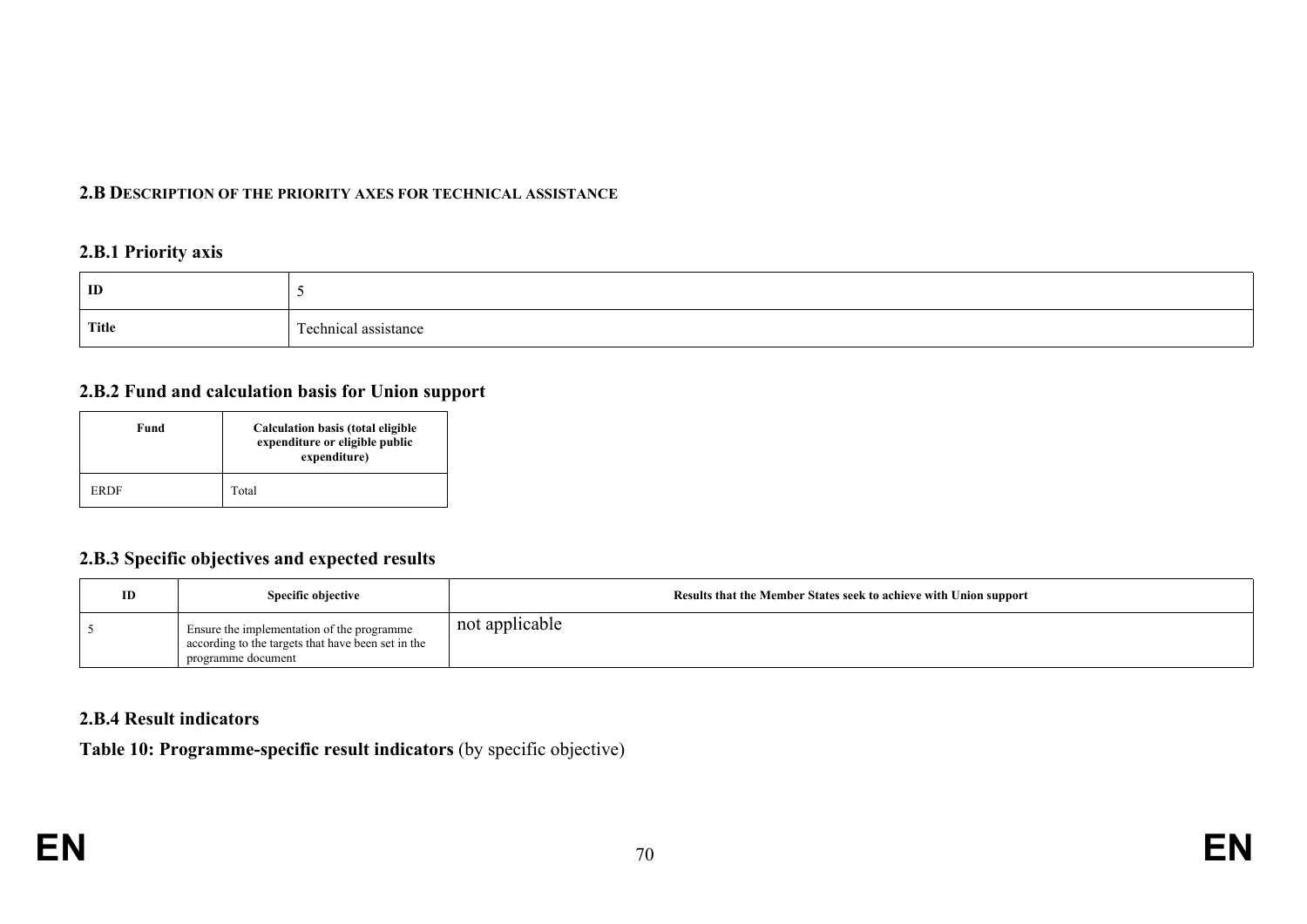| <b>Priority axis</b> |           | 5 - Ensure the implementation of the programme according to the targets that have been set in the programme document |                       |                         |                     |                       |                               |  |
|----------------------|-----------|----------------------------------------------------------------------------------------------------------------------|-----------------------|-------------------------|---------------------|-----------------------|-------------------------------|--|
| ID                   | Indicator | <b>Measurement</b><br>unit                                                                                           | <b>Baseline value</b> | <b>Baseline</b><br>vear | Target value (2023) | <b>Source of data</b> | <b>Frequency of reporting</b> |  |
| -00                  | N/A       | N/A                                                                                                                  | 0.00                  |                         | 0.00                | N/A                   | N/A                           |  |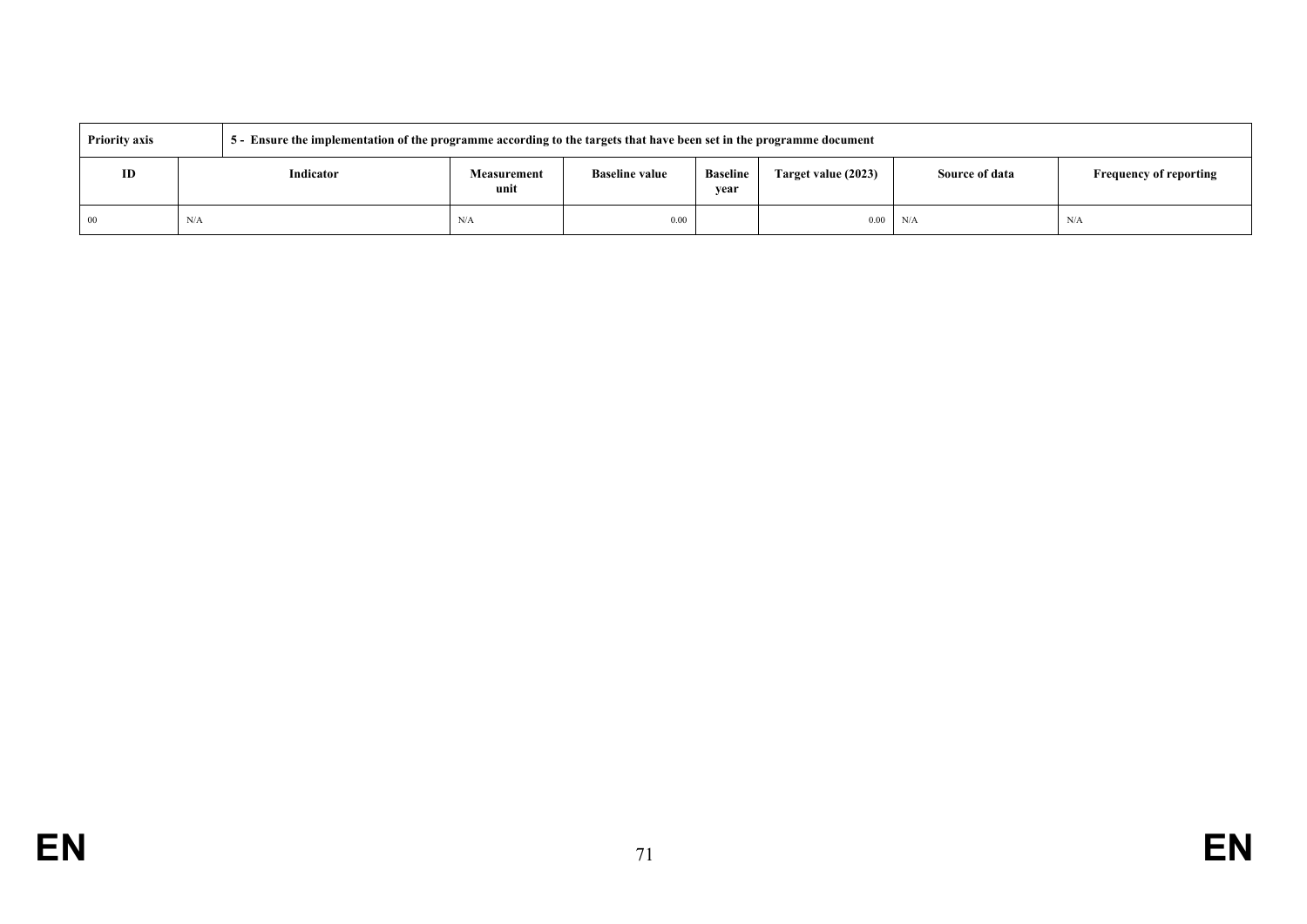# **2.B.5 Actions to be supported and their expected contribution to the specific objectives** (by priority axis)

#### *2.B.5.1 Description of actions to be supported and their expected contribution to the specific objectives*

| Priority axis                   | 5 - Technical assistance                                                                                                                                                                                                                                                                                                                                                                                                                                                           |  |  |  |  |  |
|---------------------------------|------------------------------------------------------------------------------------------------------------------------------------------------------------------------------------------------------------------------------------------------------------------------------------------------------------------------------------------------------------------------------------------------------------------------------------------------------------------------------------|--|--|--|--|--|
|                                 | The objective in the use of TA is to ensure the implementation of the programme according to the targets that have been set out in the programme<br>document. TA is used for preparing all of the necessary forms and procedures for the programme for applying, reporting, monitoring, certifying and<br>auditing, and to raise the capacity of the programme bodies and stakeholders.                                                                                            |  |  |  |  |  |
|                                 | The majority of the TA budget is used to cover the covering staff costs of the Managing Authority, Joint Secretariat and Audit Authority, and of the<br>employee at the Information Point in Riga. Costs that are directly related to staff costs include office and administrative costs and travel costs.                                                                                                                                                                        |  |  |  |  |  |
|                                 | In some cases external experts are also used when it comes to carrying out certain tasks. In the first place, these include programme evaluations and<br>the matic expertise, which may be necessary for the evaluation of projects.                                                                                                                                                                                                                                               |  |  |  |  |  |
| coverage of the programme area. | The TA budget is also used for covering the costs of various meetings by the programme bodies, mostly those of the regular Monitoring Committee<br>meetings and task force meetings when required. The meetings are held following the principles of rotation between Estonia and Latvia and the overall                                                                                                                                                                           |  |  |  |  |  |
|                                 | Database-related costs constitute a rather moderate share in the TA budget, as the programme either uses the e-Monitoring System that has been developed<br>by Interact or continues to use the database of the Enterprise Estonia (which acts as the host organisation for the Joint Secretariat). Either way, no new,<br>unique information system is developed for the programme and only small-scale development and maintenance costs have been foreseen.                     |  |  |  |  |  |
|                                 | A share of the TA budget is also allocated for communications activities, which are for the most part targeted towards potential applicants at the beginning<br>of the programme period and later shift to the promotion of projects' results during the second half of the programme period. These activities include<br>various seminars, workshops, training sessions and other events, as well as tailor-made "communication products" to promote the results of the projects. |  |  |  |  |  |
|                                 |                                                                                                                                                                                                                                                                                                                                                                                                                                                                                    |  |  |  |  |  |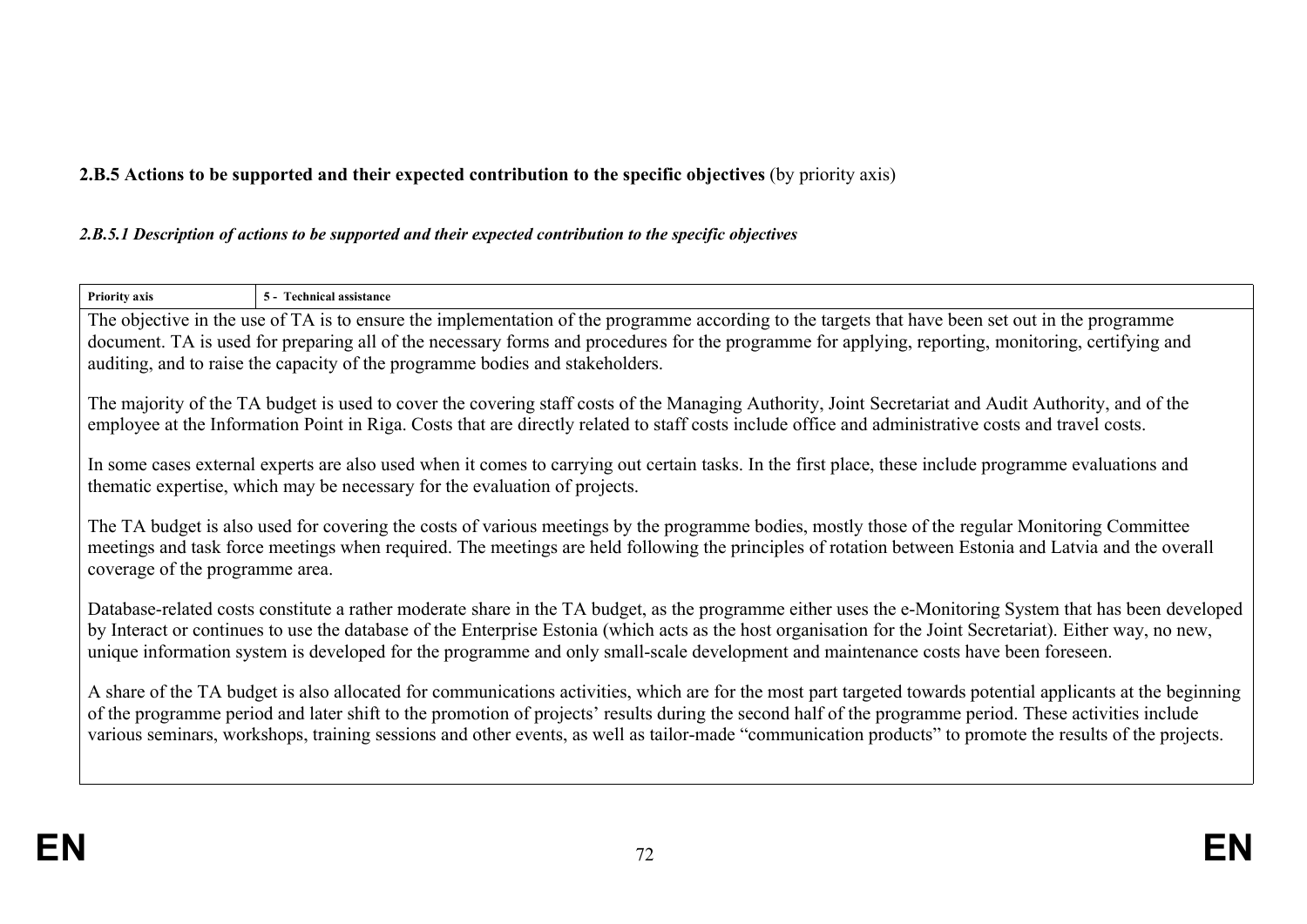# *2.B.5.2 Output indicators expected to contribute to results (by priority axis)*

# **Table 11: Output indicators**

| <b>Priority axis</b> |                                                                                            | 5 - Technical assistance                                                   |                  |                     |                                                       |  |  |  |
|----------------------|--------------------------------------------------------------------------------------------|----------------------------------------------------------------------------|------------------|---------------------|-------------------------------------------------------|--|--|--|
| ID                   | Indicator                                                                                  |                                                                            | Measurement unit | Target value (2023) | Source of data                                        |  |  |  |
| O17                  | Approved projects                                                                          |                                                                            | Number           | 45.00               | Administrative decisions by the Managing<br>Authority |  |  |  |
| O18                  | Face-to-face consultations provided to applicants                                          |                                                                            | Number           | 220.00              | <b>JS</b>                                             |  |  |  |
| O19                  | Events organised for applicants, partners of supported projects, and the general<br>public |                                                                            | Number           | 50.00               | JS                                                    |  |  |  |
| O <sub>20</sub>      | technical assistance                                                                       | Employees (full-time equivalents - FTEs) whose salaries are co-financed by | Number           | 12.00               | Various programme documents                           |  |  |  |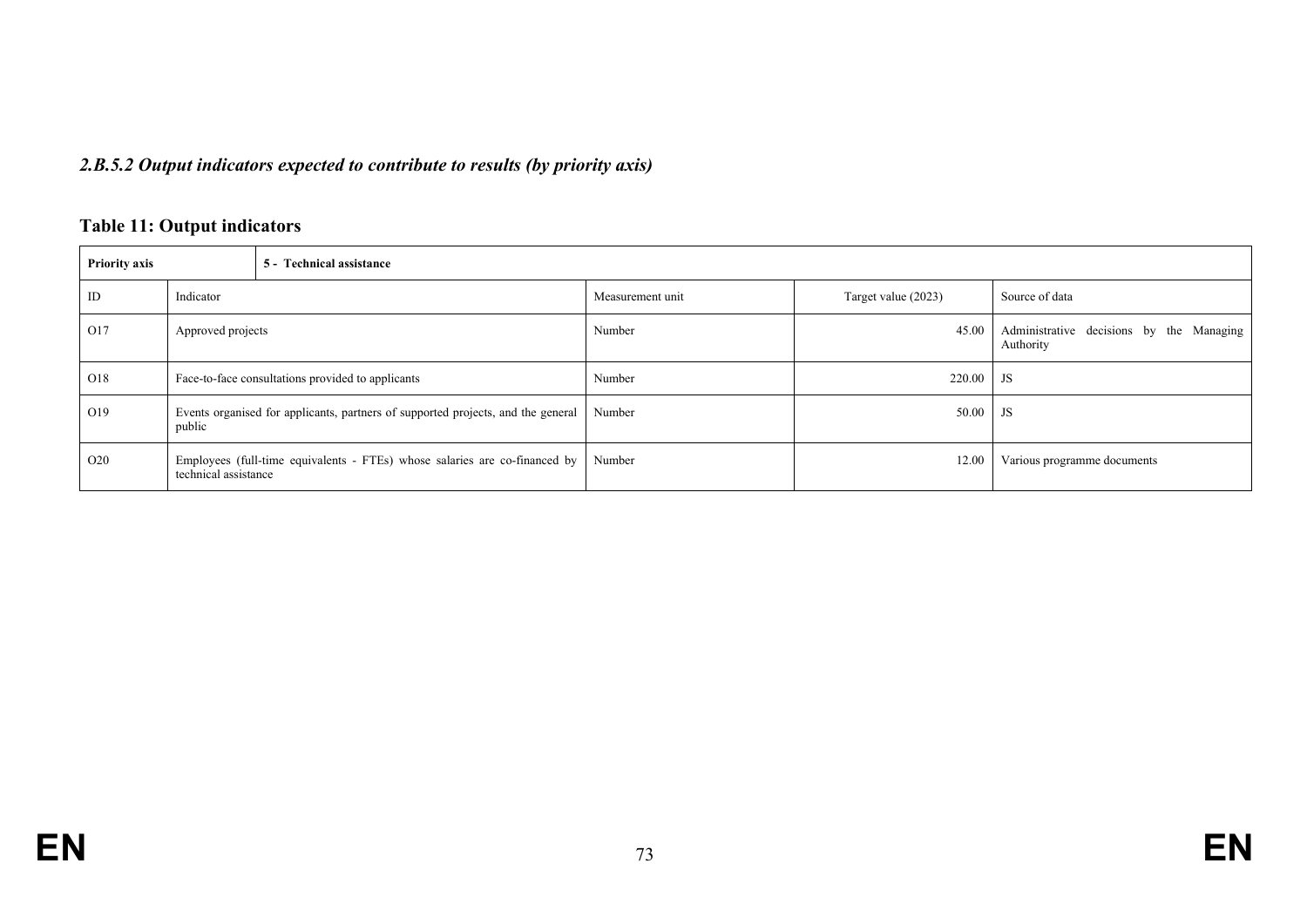#### **2.B.6 Categories of intervention**

Corresponding categories of intervention based on a nomenclature adopted by the Commission, and an indicative breakdown of Union support.

#### **Tables 12-14: Categories of intervention**

#### **Table 12: Dimension 1 Intervention field**

| <b>Priority axis</b>               | 5 - Technical assistance                                    |                     |
|------------------------------------|-------------------------------------------------------------|---------------------|
|                                    | Code                                                        | Amount $(\epsilon)$ |
|                                    | 121. Preparation, implementation, monitoring and inspection | 2,143,447.00        |
| 122. Evaluation and studies        |                                                             | 281,400.00          |
| 123. Information and communication |                                                             | 236,600.00          |

#### **Table 13: Dimension 2 Form of finance**

| <b>Priority axis</b>    | 5 - Technical assistance |                     |  |  |
|-------------------------|--------------------------|---------------------|--|--|
| Code                    |                          | Amount $(\epsilon)$ |  |  |
| 01. Non-repayable grant |                          | 2,661,447.00        |  |  |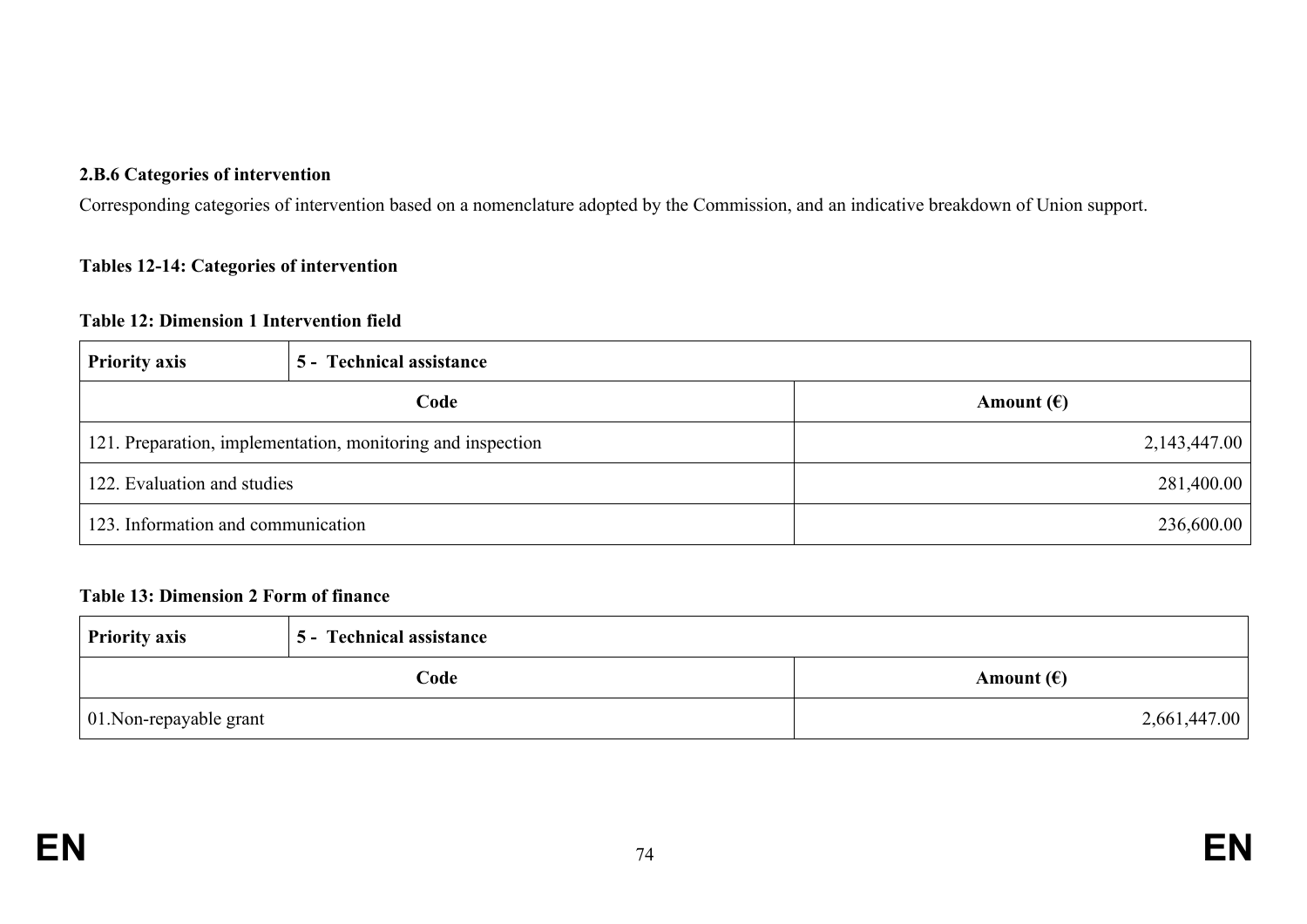# **Table 14: Dimension 3 Territory type**

| <b>Priority axis</b>       | 5 - Technical assistance |                     |
|----------------------------|--------------------------|---------------------|
|                            | Code                     | Amount $(\epsilon)$ |
| $\vert$ 07. Not applicable |                          | 2,661,447.00        |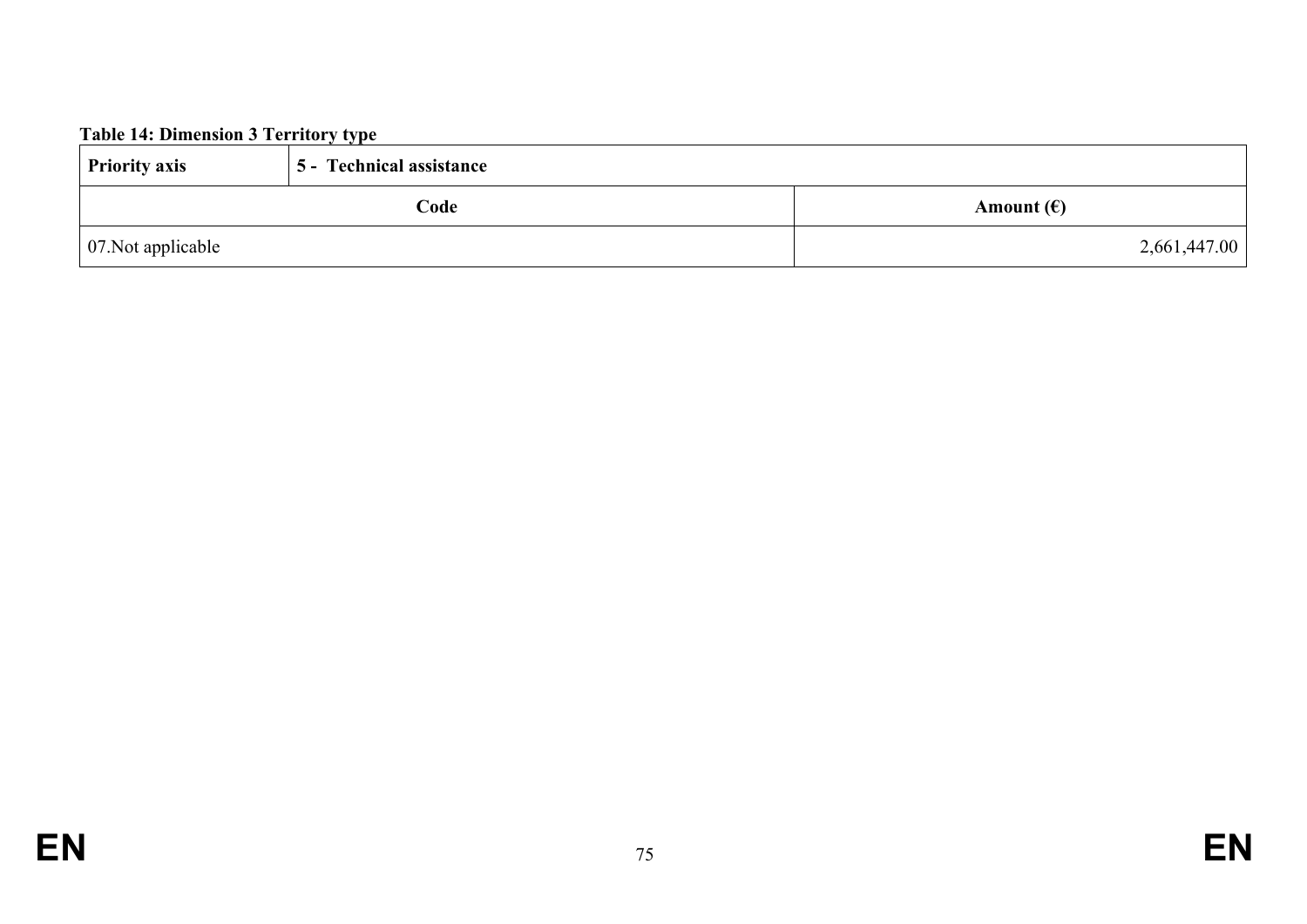# **3. FINANCING PLAN**

# **3.1 Financial appropriation from the ERDF (in €)**

# **Table 15**

| Fund  | 2014 | 2015         | 2016                                                                         | 2017         | 2018          | 2019         | 2020         |               |
|-------|------|--------------|------------------------------------------------------------------------------|--------------|---------------|--------------|--------------|---------------|
| ERDF  | 0.00 | 4,639,461.00 | 7,433,662.00<br>7,582,335.00<br>3,932,321.00<br>7,287,901.00<br>7,145,004.00 |              | 38,020,684.00 |              |              |               |
| Total | 0.00 | 4,639,461.00 | 3,932,321.00                                                                 | 7,145,004.00 | 7,287,901.00  | 7,433,662.00 | 7,582,335.00 | 38,020,684.00 |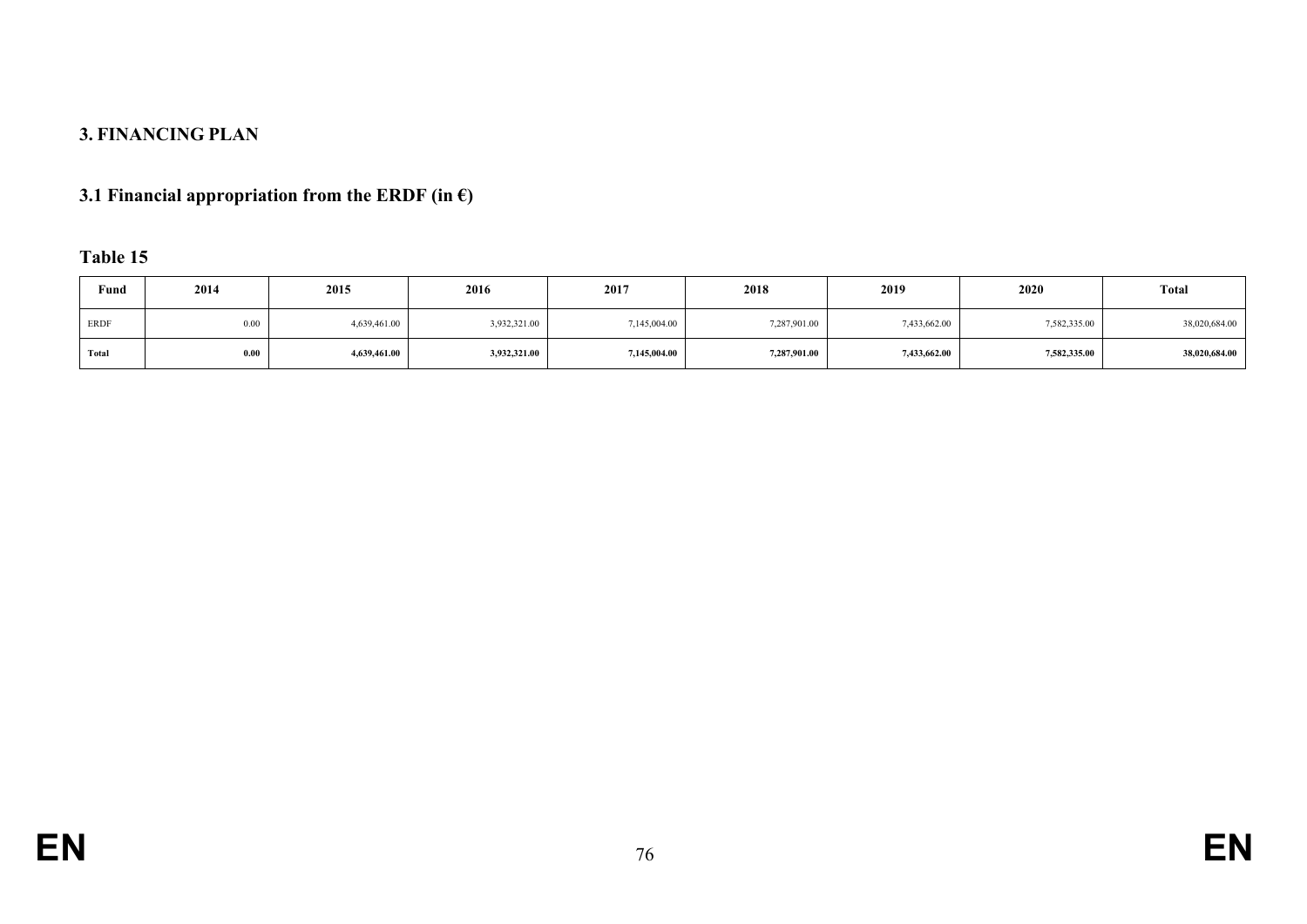#### **3.2.A Total financial appropriation from the ERDF and national co-financing (in €)**

#### **Table 16: Financing plan**

| <b>Priority</b><br>axis | Fund        | <b>Basis for</b><br>calculation of<br><b>Union support</b> | <b>Union support</b><br>(a) | <b>National</b><br>counterpart<br>$(b) = (c) + (d)$ | Indicative breakdown of the national<br>counterpart |                                           | <b>Total funding</b><br>$(e) = (a) + (b)$ |                       |                                              | For information          |
|-------------------------|-------------|------------------------------------------------------------|-----------------------------|-----------------------------------------------------|-----------------------------------------------------|-------------------------------------------|-------------------------------------------|-----------------------|----------------------------------------------|--------------------------|
|                         |             | (Total eligible<br>cost or public<br>eligible cost)        |                             |                                                     | <b>National public</b><br>funding<br>(c)            | <b>National private</b><br>funding<br>(d) |                                           | $(f) = (a) / (e) (2)$ | <b>Contributions from</b><br>third countries | <b>EIB</b> contributions |
|                         | ERDF        | Total                                                      | 11,368,185.00               | 2,006,155.00                                        | 1,845,660.00                                        | 160,495.00                                | 13,374,340.00                             | 84.9999700920%        |                                              |                          |
|                         | ERDF        | Total                                                      | 13,645,790.00               | 2,408,081.00                                        | 2,258,081.00                                        | 150,000.00                                | 16,053,871.00                             | 84.9999978198%        |                                              |                          |
|                         | <b>ERDF</b> | Total                                                      | 9,334,080.00                | 1,647,195.00                                        | 1,515,420.00                                        | 131,775.00                                | 10,981,275.00                             | 84.9999658510%        |                                              |                          |
|                         | ERDF        | Total                                                      | 1,011,182.00                | 178,444.00                                          | 169,514.00                                          | 8,930.00                                  | 1,189,626.00                              | 84.9999915940%        |                                              |                          |
|                         | <b>ERDF</b> | Total                                                      | 2,661,447.00                | 1,393,783.00                                        | 1,393,783.00                                        | 0.00                                      | 4,055,230.00                              | 65.6299889279%        |                                              |                          |
| Total                   | <b>ERDF</b> |                                                            | 38,020,684.00               | 7,633,658.00                                        | 7,182,458.00                                        | 451,200.00                                | 45,654,342.00                             | 83.2794479877%        |                                              |                          |
| <b>Grand</b> total      |             |                                                            | 38,020,684.00               | 7,633,658.00                                        | 7,182,458.00                                        | 451,200.00                                | 45,654,342.00                             | 83.2794479877%        |                                              |                          |

(1) To be completed only when priority axes are expressed in total costs.

(2) This rate may be rounded to the nearest whole number in the table. The precise rate used to reimburse payments is the ratio (f).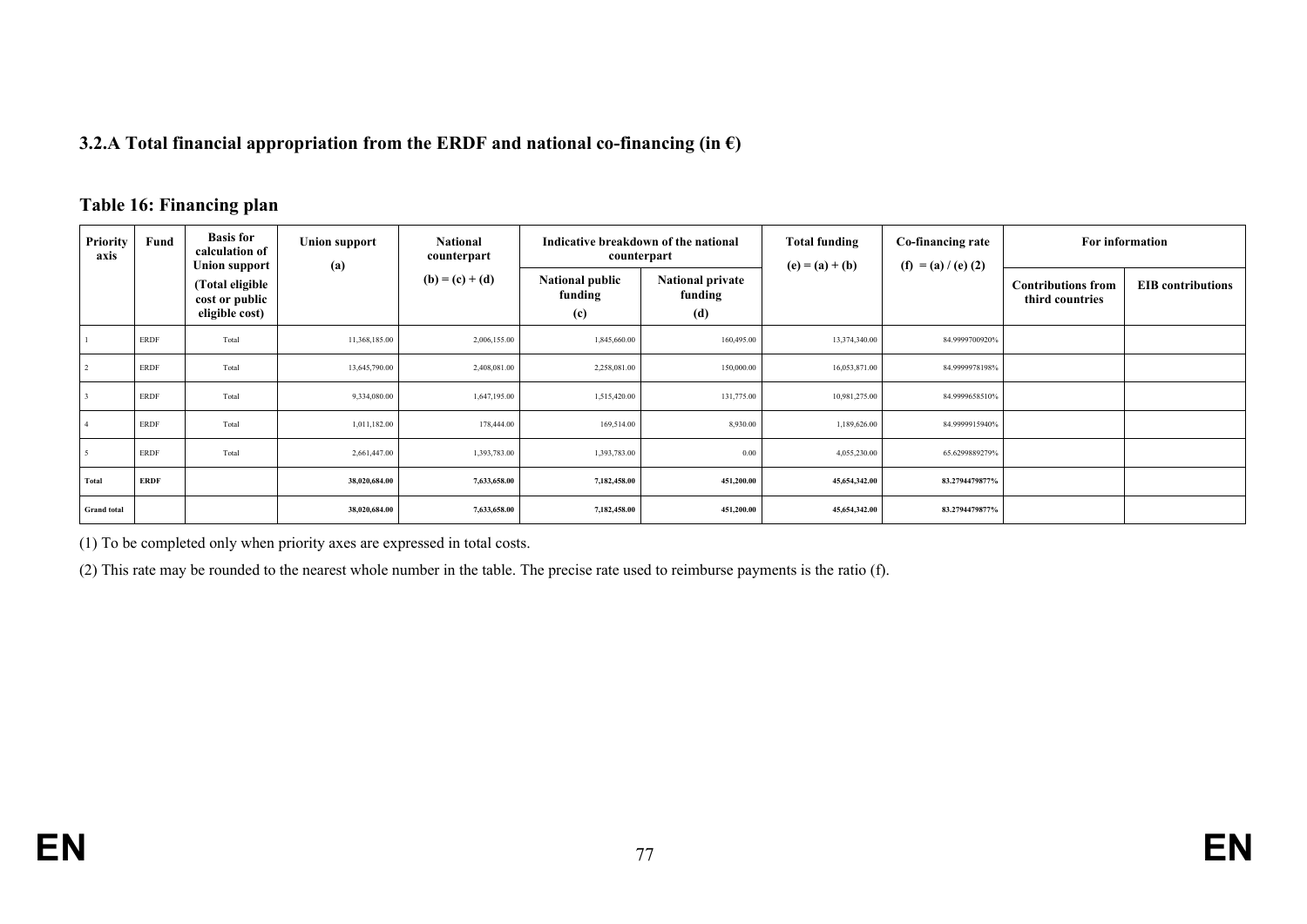# **3.2.B Breakdown by priority axis and thematic objective**

### **Table 17**

| <b>Priority</b><br>axis | Thematic objective                                                                                                                                                         | <b>Union support</b> | <b>National counterpart</b> | <b>Total funding</b> |
|-------------------------|----------------------------------------------------------------------------------------------------------------------------------------------------------------------------|----------------------|-----------------------------|----------------------|
|                         | Enhancing the competitiveness of small and medium-sized enterprises,<br>the agricultural sector (for the EAFRD) and the fisheries and aquaculture<br>sector (for the EMFF) | 11,368,185.00        | 2,006,155.00                | 13,374,340.00        |
|                         | Preserving and protecting the environment and promoting resource<br>efficiency                                                                                             | 13,645,790.00        | 2,408,081.00                | 16,053,871.00        |
|                         | Promoting sustainable transport and removing bottlenecks in key network<br>infrastructures                                                                                 | 9,334,080.00         | 1,647,195.00                | 10,981,275.00        |
|                         | Promoting sustainable and quality employment and supporting labour<br>mobility                                                                                             | 1,011,182.00         | 178,444.00                  | 1,189,626.00         |
| Total                   |                                                                                                                                                                            | 35, 359, 237.00      | 6,239,875.00                | 41,599,112.00        |

# **Table 18: Indicative amount of support to be used for climate change objectives**

| <b>Priority axis</b> | Indicative amount of support to be used for climate change objectives<br>$(\epsilon)$ | Proportion of the total allocation to the<br>programme $(\%)$ |  |
|----------------------|---------------------------------------------------------------------------------------|---------------------------------------------------------------|--|
|                      | 1,064,579.20                                                                          | 2.80%                                                         |  |
|                      | 3,733,632.00                                                                          | 9.82%                                                         |  |
| <b>Total</b>         | 4,798,211.20                                                                          | 12.62%                                                        |  |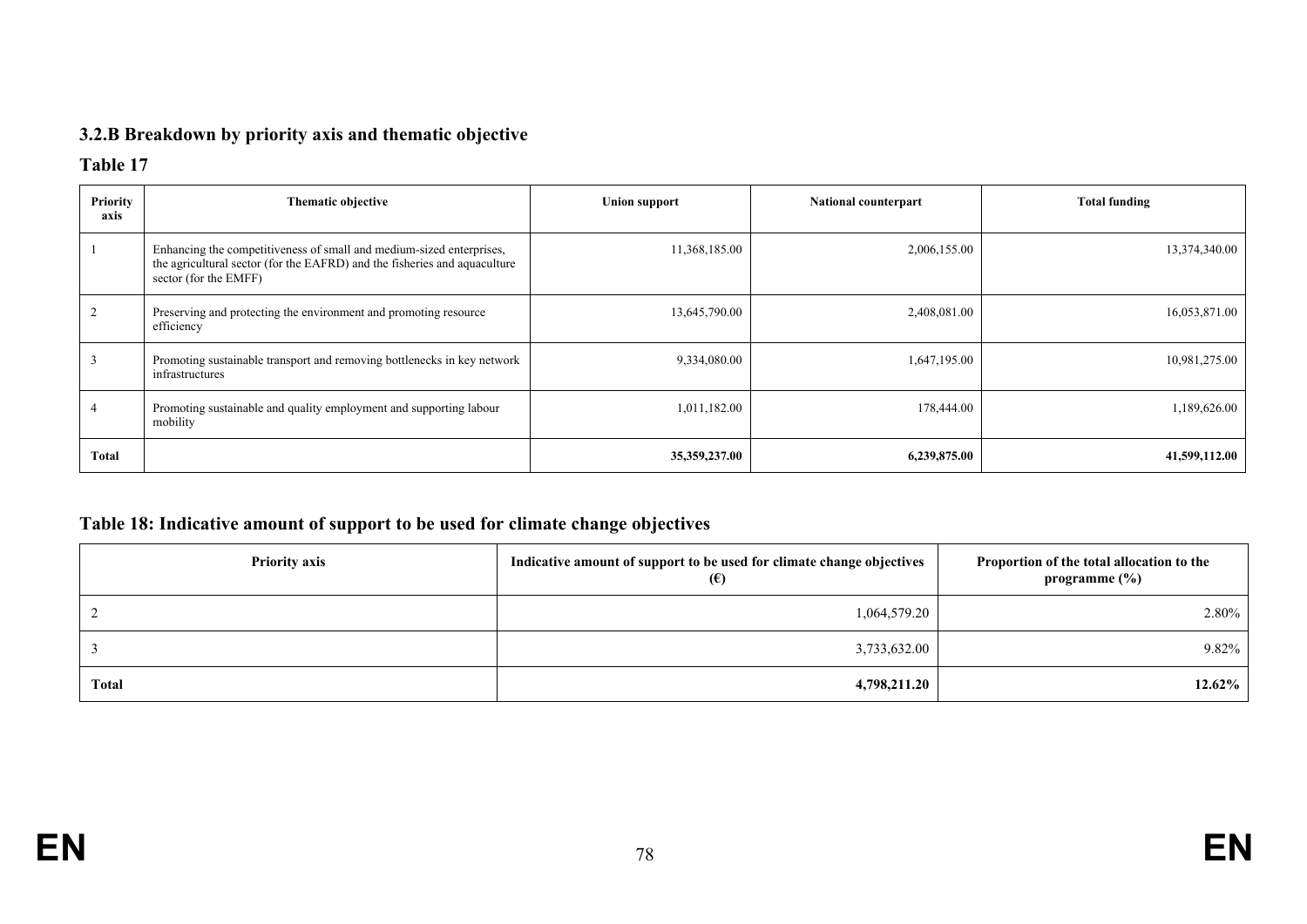### **4. INTEGRATED APPROACH TO TERRITORIAL DEVELOPMENT**

Description of the integrated approach to territorial development, taking into account the content and objectives of the cooperation programme, including in relation to regions and areas referred to in Article 174(3) TFEU, having regard to the Partnership Agreements of the participating Member States, and showing how it contributes to the accomplishment of the programme objectives and expected results

The programme area is challenged by urban-rural disparities. There are two densely populated towns (Riga, the capital of Latvia and Tartu, the second largest town in Estonia) and peripheral areas with less economic activity and population density. On the Estonian side of the border, the programme also covers an area of islands, where needs and challenges are related to isolation and accessibility. These remote areas are characterised by an especially low population density, low economic activity and especially high outward-migration. Many people relocate from the least developed, isolated, rural and peripheral areas to the more developed urban areas both within the same country and outside its borders.

The importance of these economic and territorial development challenges were taken into account when selecting the programme priorities. The challenges that are to be addressed, as well as the chosen programme priorities, are well in line with the Partnership Agreements between the EC and each Member State.

The programme aims to strengthen economic, social and territorial cohesion and reduce the urban-rural disparities through supporting the creation of new businesses and joint actions for developing cooperation between entrepreneurs (Priority 1); through developing natural and cultural resources and improving living and visiting environments (Priority 2); through improving small harbours around the Gulf of Riga that would improve local and regional mobility, promote sustainable tourism development and strengthen local economies (Priority 3), through the better integration of labour markets and expanding opportunities for labour commuters (Priority 4).

When planning the Estonian mainstream structural funds, institutions that work with EU instruments have been involved in the planning of the Partnership Agreement and Cooperation Programme. This involvement aims both at avoiding overlaps between the activities that are funded and fostering synergies in areas, for which funding is combined from various sources. Cooperation between the various organisations continues during the implementation of the measures, to avoid possible conflicts of interest.

In Latvia, a Consultative working group was established to ensure monitoring over the preparation process for various cooperation programmes in the ETC goal. Representatives of relevant institutions were involved in the elaboration of ETC programmes, providing coordination between the instruments within the ETC and ensuring complementarity to mainstream structural funds. During implementation of the Estonia-Latvia Programme 2014-2020 a national subcommittee is established to ensure advisory functions in the introduction of ETC programmes and to prevent project activities overlapping other financial instruments.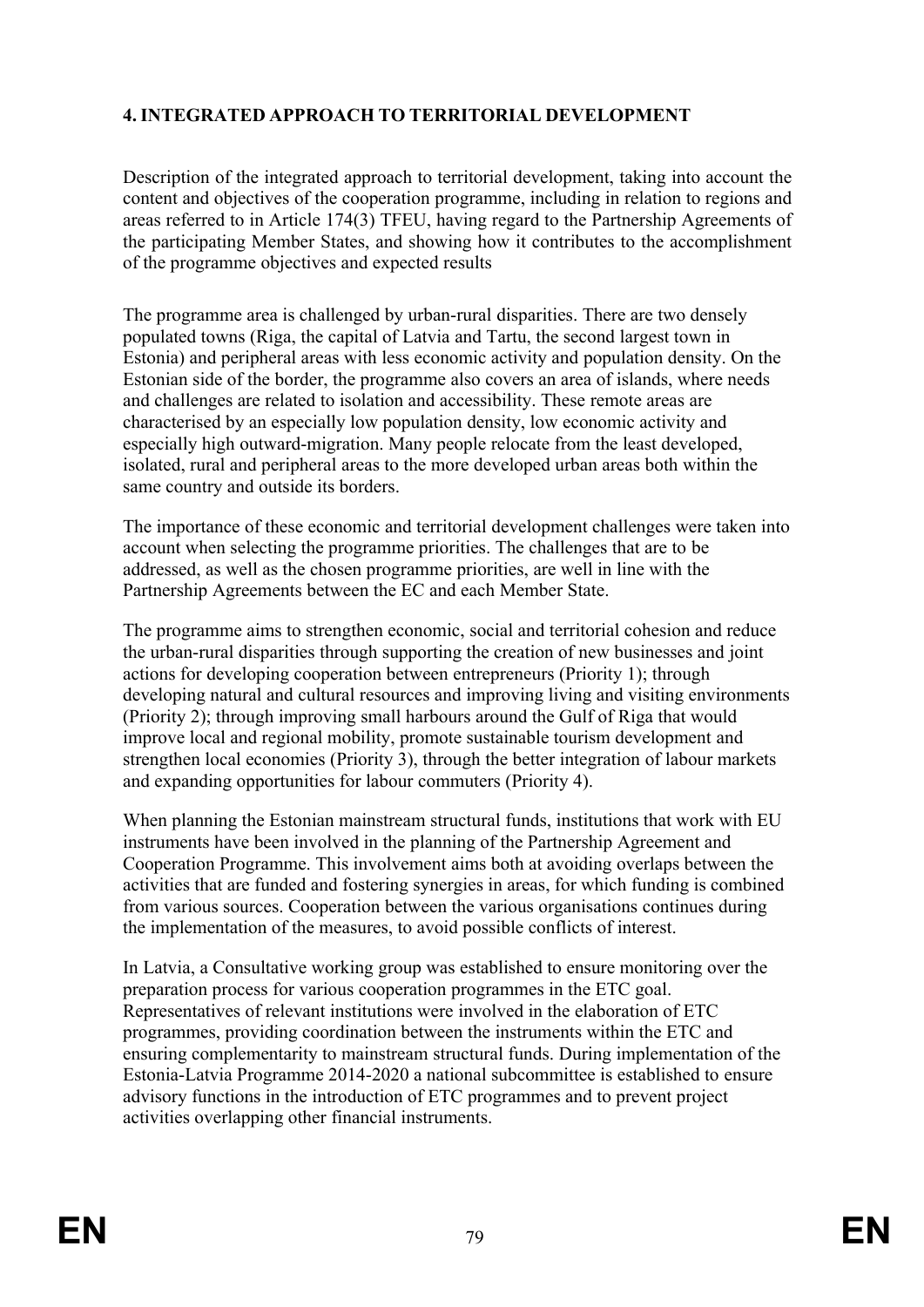The programme aims to contribute towards achieving the goal of the Europe 2020 strategy for 'smart', 'sustainable' and 'inclusive' growth. Priority 1 supports the Europe 2020 objective of 'smart growth'. It has been agreed that innovative businesses are targeted to contribute to the knowledge-intensive economy of the programme area. Investment priorities and specific objectives that are chosen for Priority 2 contribute to the Europe 2020 'smart growth' and 'sustainable growth' objectives. Priority 3 in the context of the Europe 2020 strategy is seen as a precondition for 'smart growth' and 'sustainable growth', while Priority 4 contributes to the 'inclusive growth' and 'smart growth' objectives.

### **4.1 Community-led local development** (where appropriate)

Approach to the use of community-led local development instruments and principles for identifying the areas where they will be implemented

### **4.2 Integrated actions for sustainable urban development** (where appropriate)

Principles for identifying the urban areas where integrated actions for sustainable urban development are to be implemented and the indicative allocation of the ERDF support for these actions

#### **Table 19: Integrated actions for sustainable urban development – indicative amounts of ERDF support**

**Indicative amount of ERDF** support  $(\epsilon)$ 

0.00

### **4.3 Integrated Territorial Investment (ITI)** (where appropriate)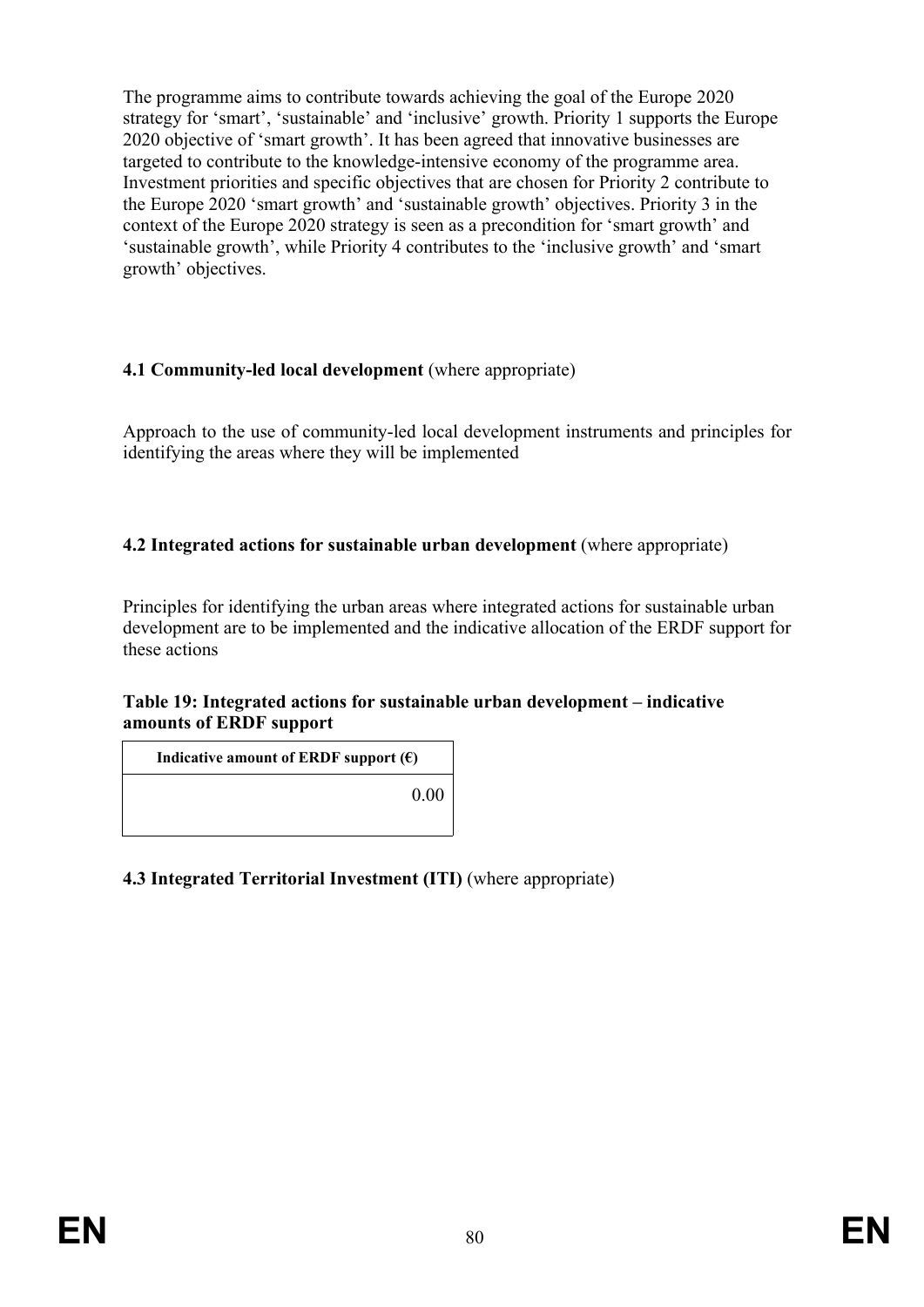Approach to the use of Integrated Territorial Investments (ITI) (as defined in Article 36 of Regulation (EU) No 1303/2013) other than in cases covered by 4.2, and their indicative financial allocation from each priority axis

### **Table 20: Indicative financial allocation to ITI other than those mentioned under point 4.2 (aggregate amount)**

| <b>Priority axis</b> | <b>Indicative financial</b><br>allocation (Union support)<br>(€) |
|----------------------|------------------------------------------------------------------|
| Total                | 0.00                                                             |

#### **4.4 Contribution of planned interventions towards macro-regional and sea basin strategies, subject to the needs of the programme area as identified by the relevant Member States and taking into account, where applicable, strategically important projects identified in those strategies (where appropriate)**

### **(Where Member States and regions participate in macro-regional and sea basin strategies)**

The territory of the Estonia-Latvia Programme 2014-2020 is part of the area that is covered by the European Union Strategy for the Baltic Sea Region (which hereafter is referred to as 'the EUSBSR' or 'the Strategy'). The need to solve common problems jointly in order to have a wider and more sustainable impact was the main impetus for elaborating the EUSBSR. The Strategy was approved by the European Commission in June 2009 following an update in 2012. To facilitate the implementation an Action Plan has been compiled, which is updated in case of need, the last version is dating from June 2015.

The updated Strategy addresses the key challenges of sustainable environment, prosperity, accessibility, safety and security. It has to reflect the Europe 2020 objectives of smart, sustainable and inclusive growth[1].

The revised Communication on the EUSBSR specifies three overall objectives for the Strategy:

- 1. to save the sea;
- 2. to connect the region;
- 3. to increase prosperity.

In the implementation of those activities that are identified under the priority axes in Section 2, which were elaborated on the basis of thematic objectives and investment priorities, the Strategy is taken into account as appropriate. According to a preliminary assessment, the projects that are to be implemented within the Estonia-Latvia Programme 2014-2020 may be related to the following policy areas of the EUSBSR as identified in the Action Plan for the EUSBSR of 2013: PA Innovation — Exploiting the full potential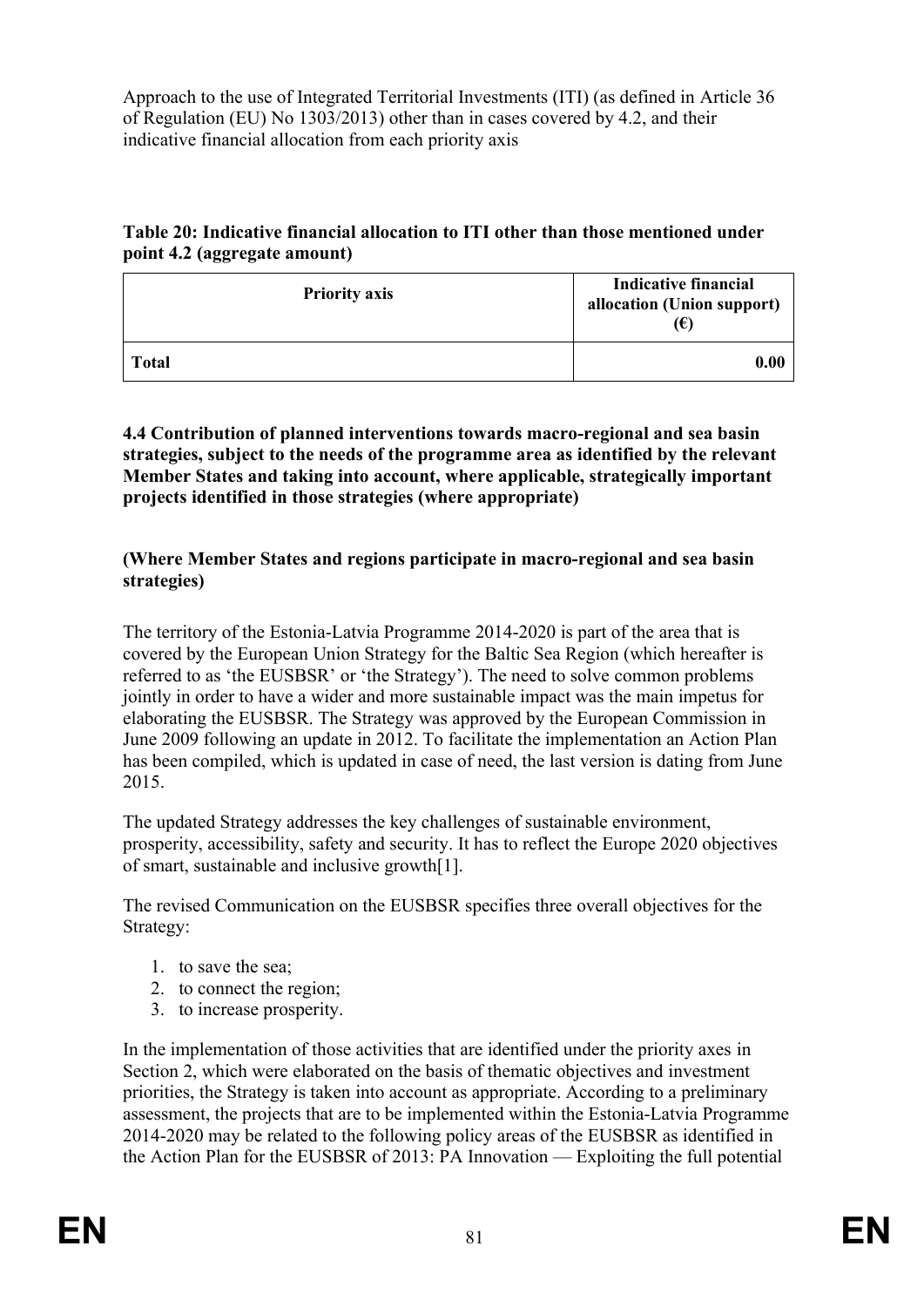of the region in research, innovation and SME, utilising Digital Single Market as a source for attracting talents and investments; PA Education – Education, Research and Employability; PA Culture — Culture and Creative Sectors; PA Ship — Becoming a model region for clean shipping; PA Tourism — Reinforcing cohesiveness of the macroregion through tourism. Also, horizontal actions are considered where needed.

The evolution of the EUSBSR and the modifications to the Action Plan are carefully followed and any changes are taken on board if needed. Therefore, some of the aforementioned PAs may become irrelevant whereas some newly established PAs may become applicable.

As the programme area is rather limited and the majority of projects are not of a very substantial size, it may be necessary to contact and coordinate with the Central Baltic Programme and the Baltic Sea Region Programme in order to find synergies and to better contribute to the objectives as identified in the Action Plan in order to have a wider transnational effect.

In the analysis and when it comes to labelling the project as contributing to the EUSBSR, the following criteria are considered:

- the project should have an impact in the whole programme territory and possibly beyond it;
- the project should create new development potentials in the area in which it is implemented, with the possibility of using the results outside the programme area.
- the project should support the achievement of objectives and sub-objectives as specified in the EUSBSR Action Plan.

The procedure for establishing the link between a project and the EUSBSR is specified in the programme manual and relevant projects are communicated to the Policy Area Coordinator. A system is established where the Policy Area Coordinator informs the Managing Authority on the consideration of the project in the assessment of the development on his/her priority area, as well as on the influence of the project on that particular area.

[1] Communication from the Commission to the European Parliament, the Council, the European Economic and Social Committee and the Committee of the Regions concerning the European Union Strategy for the Baltic Sea Region, Brussels, 23.03.2012 Com(2012) 128 final.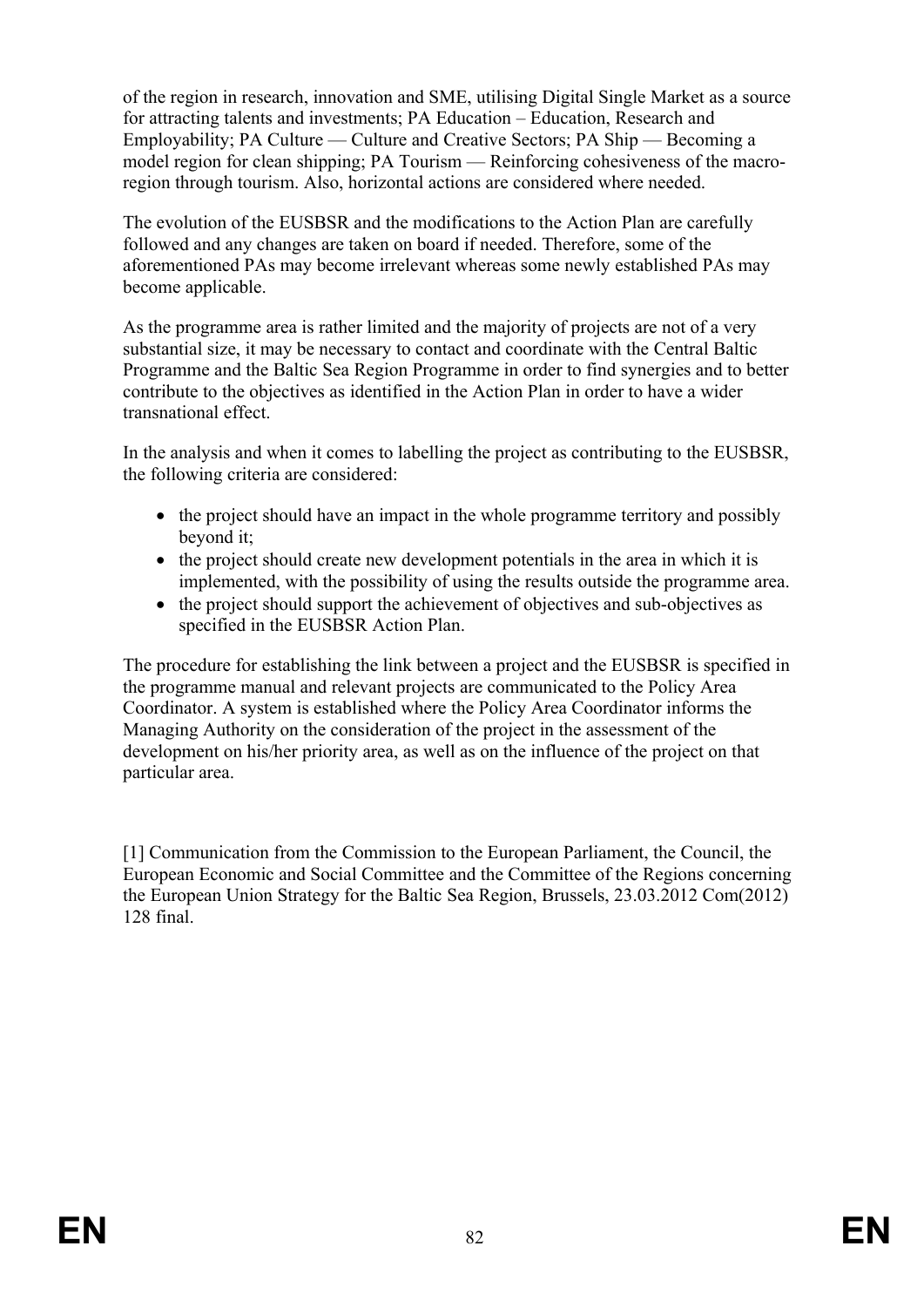### **5. IMPLEMENTING PROVISIONS FOR THE COOPERATION PROGRAMME**

### **5.1 Relevant authorities and bodies**

| Authority/body       | Name of authority/body and department<br>or unit                                                                                                               | <b>Head of authority/body</b><br>(position or post)               |  |  |
|----------------------|----------------------------------------------------------------------------------------------------------------------------------------------------------------|-------------------------------------------------------------------|--|--|
| Managing authority   | Estonian Ministry of Finance, Cross-<br>Border Programmes' Implementation Unit                                                                                 | Head of Cross-Border<br>Programmes'<br><b>Implementation Unit</b> |  |  |
| Certifying authority | Managing Authority carries out the<br>functions of the Certifying Authority,<br>Estonian Ministry of Finance, Cross-<br>Border Programmes' Implementation Unit | Head of Cross-Border<br>Programmes'<br><b>Implementation Unit</b> |  |  |
| Audit authority      | Estonian Ministry of Finance, Financial<br>Control Department                                                                                                  | Head of the Financial<br>Control Department                       |  |  |

#### **Table 21: Programme authorities**

### **The body to which payments will be made by the Commission is:**

 $\boxtimes$  the Managing authority  $\Box$  the Certifying authority

|  |  | Table 22: Body or bodies carrying out control and audit tasks |  |  |  |
|--|--|---------------------------------------------------------------|--|--|--|
|  |  |                                                               |  |  |  |

| Authority/body                                                                 | Name of authority/body and department<br>or unit                                                                                                        | <b>Head of authority/body</b><br>(position or post)                |  |  |
|--------------------------------------------------------------------------------|---------------------------------------------------------------------------------------------------------------------------------------------------------|--------------------------------------------------------------------|--|--|
| Body or bodies designated to<br>carry out control tasks                        | Estonian Ministry of Finance, Regional<br>Development Department                                                                                        | Head<br>of<br><b>INTERREG</b><br>Supervision<br>Programmes<br>Unit |  |  |
| Body or bodies designated to<br>carry out control tasks                        | Latvian Ministry of<br>Environmental<br>Protection and Regional<br>Development.<br>Department,<br>Supervision<br>Investment<br>Project Supervision Unit | Director of Investment<br><b>Supervision Department</b>            |  |  |
| Body or bodies designated to<br>be responsible for carrying out<br>audit tasks | Estonian Ministry of Finance, Financial<br>Control Department                                                                                           | Head of Financial Control<br>Department                            |  |  |
| Body or bodies designated to<br>be responsible for carrying out<br>audit tasks | Ministry of<br>Latvian<br>Environmental<br>Protection and Regional Development,<br>Internal Audit Department                                            | Director of Internal Audit<br>Department                           |  |  |

### **5.2 Procedure for setting up the joint secretariat**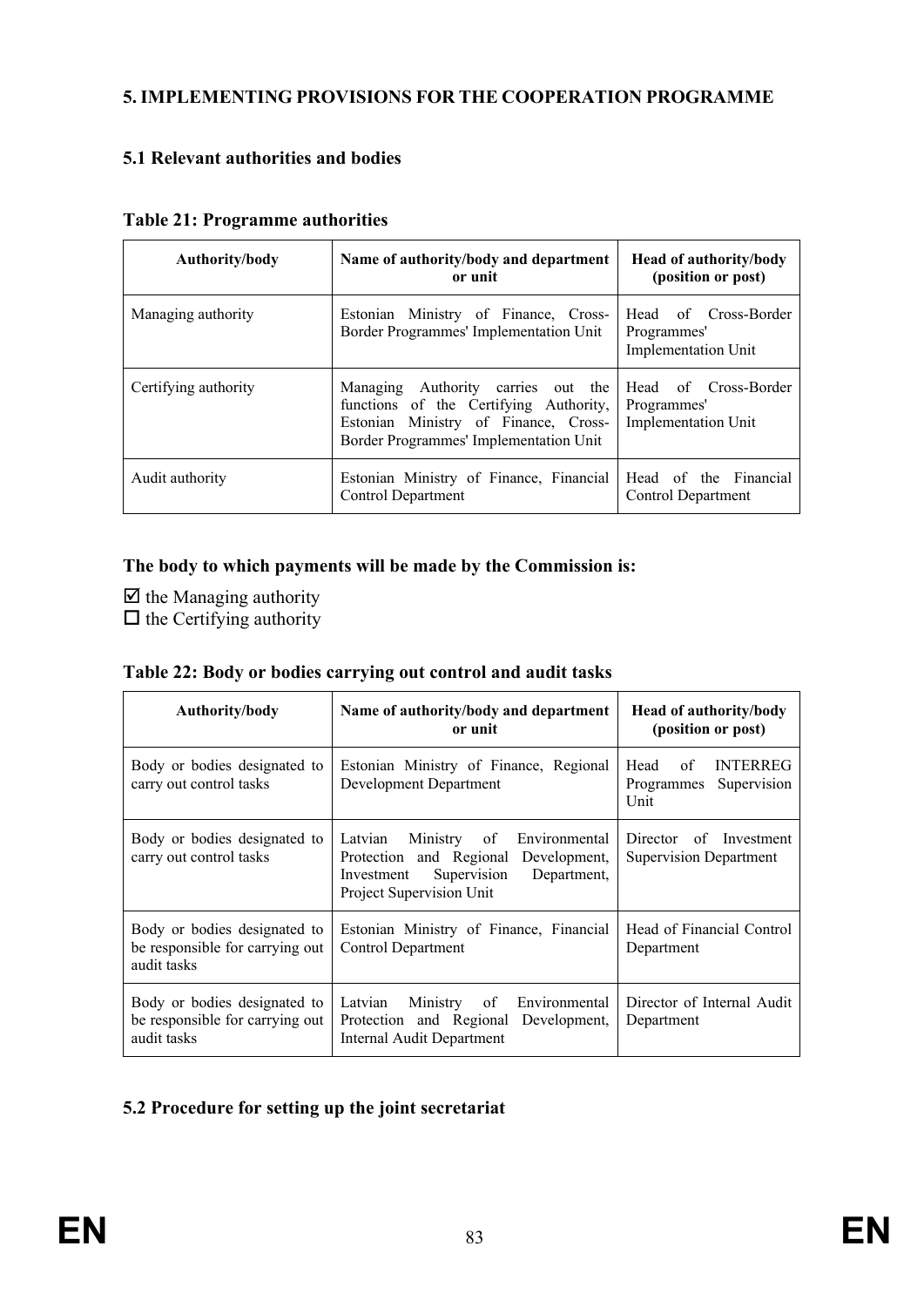For the administrative implementation of the programme, the Managing Authority sets up, supervises and is assisted by the Joint Secretariat (hereafter referred to as 'the JS'), in accordance with Article 23(2) of Regulation (EU) No. 1299/2013. The JS is located in Tartu, Estonia and is hosted by the Enterprise Estonia, being functionally independent from the hosting institution similarly to the Estonia-Latvia Programme 2007-2013.

Implementation arrangements are already in place at the time of the programme's submission, because these arrangements are kept from the 2007-2013 period. Detailed definitions of the tasks and responsibilities of the JS, regulations covering the supervision and the right to issue instructions to the JS are laid down in the administration contract between the Estonian Ministry of Finance and the Enterprise Estonia. Once the description of management and control systems has been finalised, the Audit Authority carries out an assessment of the systems, including the principle of the separation of the functions of the JS, regardless of whether such separation is between the different functions of the authorities or is between authorities and beneficiaries.

In addition to the office of the JS in Tartu, an information point with one full-time employee is established in Riga, as part of the JS. The information point is hosted by the State Regional Development Agency of Latvia, and it is functionally independent from the hosting institution, being supervised in its work by the head of the JS. Details of the operations of the Riga information point are laid down by means of an administration contract between the Enterprise Estonia and the State Regional Development Agency of Latvia.

The recruitment of new staff members is carried out, taking into account national legislation in both Member States. In addition to other requirements that are related to the performance of the duties of the JS, as the programme supports projects that involve partners both from Estonia and Latvia, the team that fulfils those duties that are related to project consultations should consist of members who are able to communicate in English, which is the official language of the programme, and in one of the official languages of those Member States that participate in the programme, aiming at having an equal share of project consultants who speak Latvian and/or Estonian in order to ensure an adequate level of assistance in the preparation and implementation of projects.

### **5.3 Summary description of the management and control arrangements**

The joint implementation structure consists of the following bodies:

- Managing Authority;
- Monitoring Committee;
- Joint Secretariat;
- Financial Control:
- Audit Authority;
- National responsible authorities.

Implementation arrangements - the structure and bodies of the Estonia-Latvia Programme 2014- 2020 are similar to the 2007-2013 period, and good practice is incorporated in order to make maximum use of implementation experiences.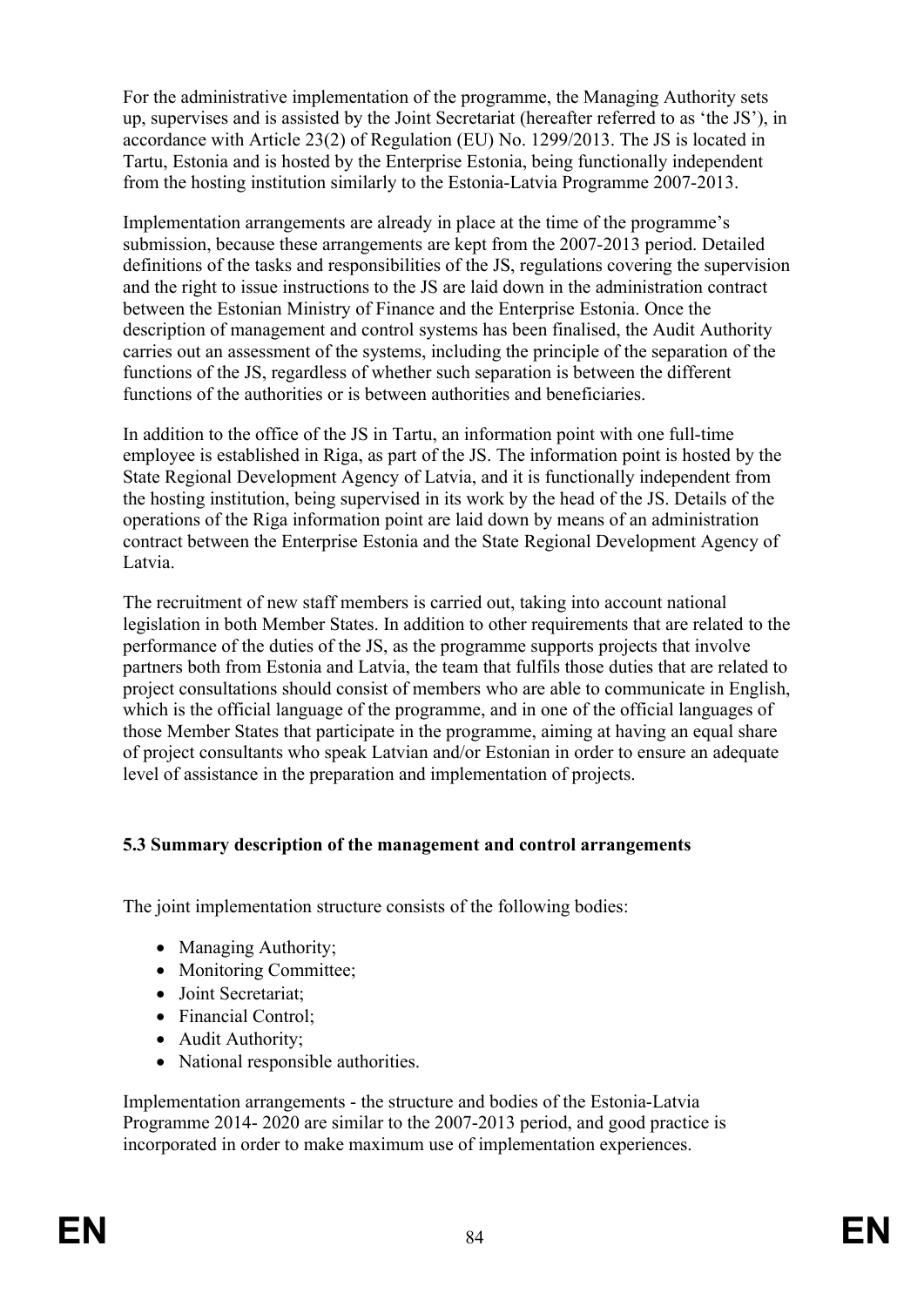Programme authorities - the Managing Authority, JS and Audit Authority - become fully operational as soon as the CP has been approved by the European Commission and the TA budget has been approved by the Monitoring Committee. Until the end of III quarter in 2015 all of the activities of these bodies are financed from the TA budget of the Estonia-Latvia Programme 2007-2013.

Management and control arrangements, including implementation arrangements, procedures and the programme authorities' tasks, are described at a more detailed level in the following programme documents:

- Description of Management and Control Systems;
- Administration Contract between the Estonian Ministry of Finance and the Enterprise Estonia;
- Administration Contract between the Enterprise Estonia foundation and the State Regional Development Agency of Latvia;
- Trilateral Memorandum of Understanding between the Member States and the Estonian Ministry of Finance;
- Programme Manual:
- Subsidy Contract;
- Rules of procedure of the Monitoring Committee;
- Decisions taken by the Monitoring Committee;
- Other (programme) documents.

#### **Managing Authority**

A single Managing Authority (hereafter referred to as 'the MA') is be established in accordance with Article 21 of Regulation (EU) No. 1299/2013, which also fulfils certifying functions. The separation of functions for employees of the MA are defined in detail in the 'Description of Management and Control Systems', but are also provided by the decree by the Minister of Public Administration and by the job descriptions of the employees. It is supported by the electronic monitoring system for projects, for which each authority has full reading access and its own distinctive writing rights in order to ensure the separation of functions between the authorities.

In order to ensure that the principle of the separation of functions is respected between the MA and the Audit Authority, it is ensured within the organisational framework of the Estonian Ministry of Finance that the functions are fulfilled by separate units. This is based on a directive by the Minister of Public Administration, which nominates the respective units within the Estonian Ministry of Finance for carrying out the functions of the authorities, and it also authorises the heads of units to serve as the heads of the respective authorities. The authorities must carry out their tasks in full accordance with the institutional, legal and financial systems of the Republic of Estonia.

The tasks of the Audit Authority include an assessment of the management and control system of the programme, once it has been finalised, including the principle of separating functions, regardless of whether such separation is between the different functions of authorities or between authorities and beneficiaries.

The MA does not carry out any verification under Point (a) of Article 125(4) of Regulation (EU) No. 1303/2013; the task is delegated to the Financial Control bodies in accordance with Article 23 (4) of Regulation (EU) No. 1299/2013.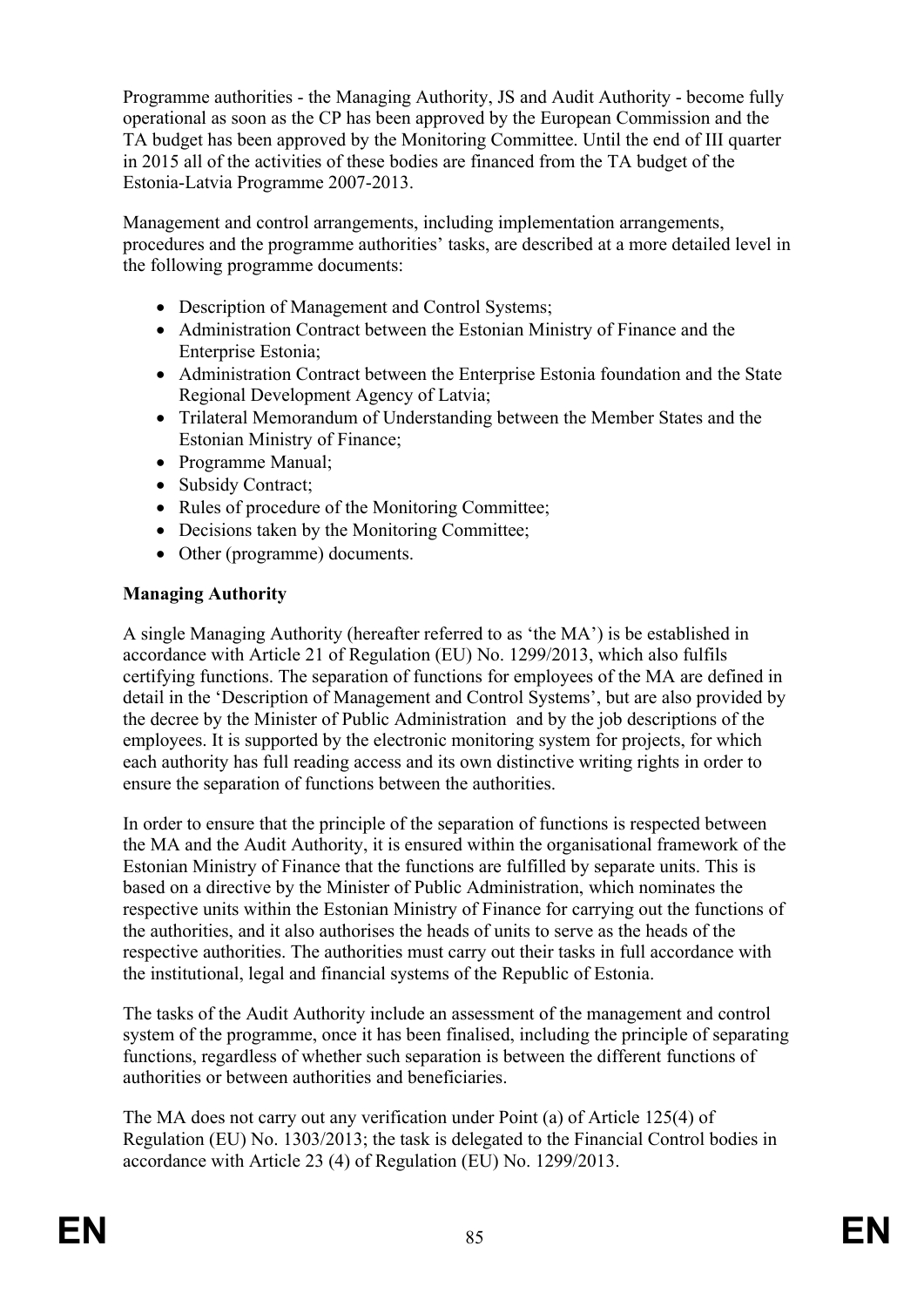The MA works in close cooperation with the Financial Department of the Ministry, which is where the technical payment procedures of the ERDF, payments and prepayments to the leading partners (LPs), and technical day-to-day accounting tasks are carried out.

### **Joint Secretariat**

The JS undertakes the daily implementation of the programme and assists the MA and the Monitoring Committee, and also the Audit Authority and the Group of Auditors if necessary, in the implementation of their responsibilities and related tasks. The JS provides information to potential beneficiaries about funding opportunities and assists beneficiaries in the preparation and implementation of operations. Project assessment is organised by the JS based on the criteria set by the MC.

The formal division of tasks between the MA and the JS is agreed in the Administration Contract between the Estonian Ministry of Finance and the Enterprise Estonia that is hosting the JS. The division of tasks agreed in the Administration Contract specifies the division of tasks set up by the Member States and the MC in the Cooperation Programme, and this can be complemented by those tasks that are set out in the programme manual, other programme documents and in the MC decisions.

### **Monitoring Committee**

In accordance with Article 47 of Regulation (EU) No. 1303/2013, within three months of the date of notification to the Member State of the decision to adopt the programme, the Member States set up the Monitoring Committee (hereafter referred to as 'the MC')), in accordance with the national rules and practices, in order to monitor the implementation of the programme, in agreement with the MA.

The composition of the MC must be decided by the Member States following the provisions of Article 48 of Regulation (EU) No. 1303/2013. It consists of the representatives of the relevant authorities and partners on the national and regional level, including economic and/or social partners and representatives of civil society from both Member States. During the first MC meeting, the MC draws up and adopts its Rules of Procedure within the institutional framework of the Member States concerned.

The MC is responsible for the selection of operations. Administrative decisions, based on the MC selection procedure, can be appealed within the framework of a pre-trial procedure by the lead partner of a project, who represents the project and all its partners in any complaints procedure. A detailed complaints procedure of the programme is described in an annex to the programme manual.

### **Project assessment, selection of operations, and contracting**

The programme mainly uses open calls that might be thematically targeted or it can use other options, if deemed necessary by the MC, such as a direct award procedure, for fulfilling certain output indicators of the programme that can be provided only by a specific partnership. The JS organises the impartial assessment of all applications based on the criteria as approved by the MC. Project applications are subject to technical eligibility checks and a quality assessment check. Only those projects that fulfil the technical eligibility criteria are subject to the quality assessment process. Project applications and assessment results are available to the MC members.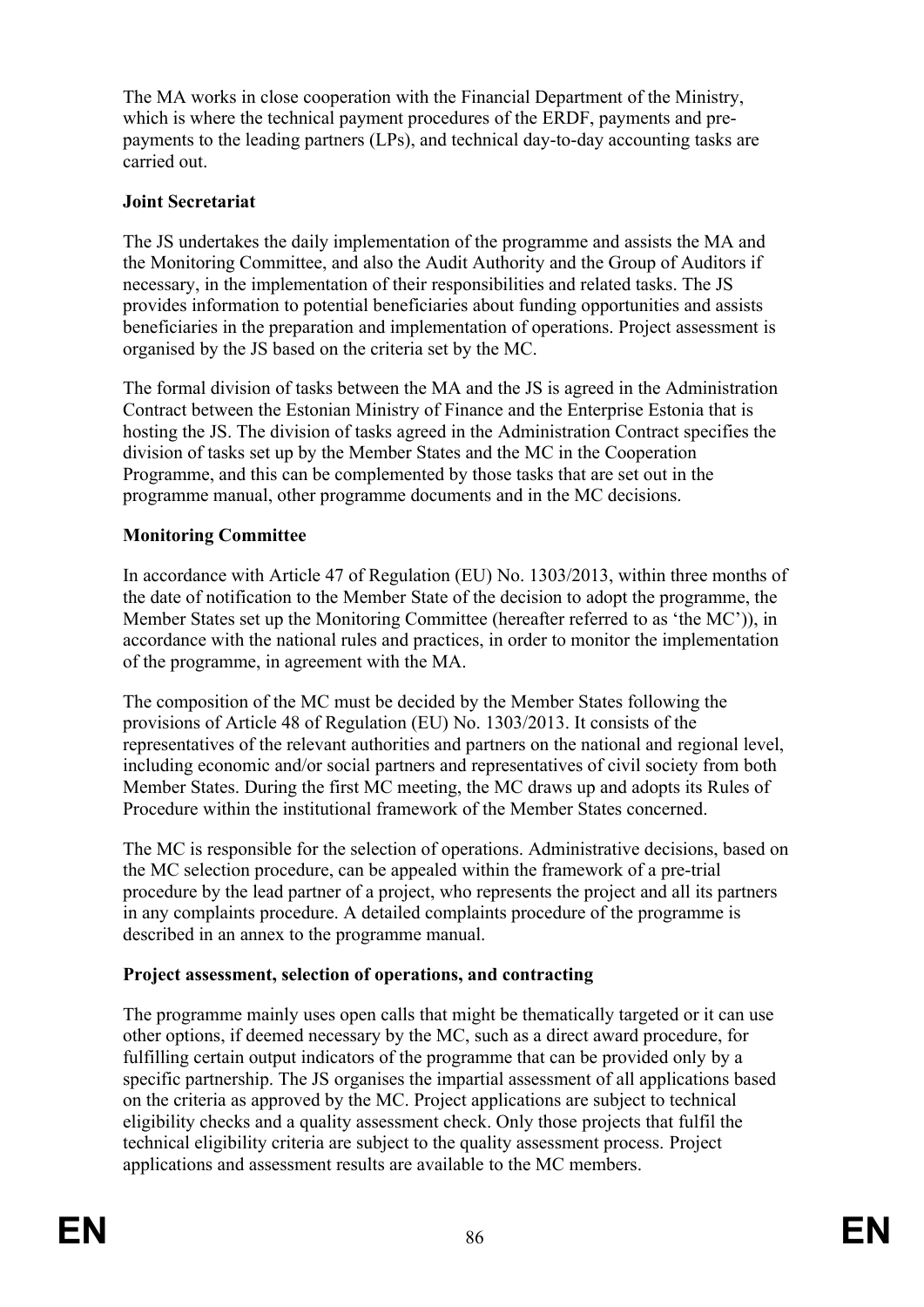The MC carries out a strategic assessment of submitted project applications and the selection of those projects that receive support from the programme funds. The strategic assessment is based on the results of the JS quality assessment, an analysis of the existing portfolio of approved projects, an assessment of the achievement of target values for programme output indicators, the availability of funds under each priority and the fulfilment of result indicators that have been set for the programme.

Detailed rules about the MC selection procedure are set out in the Rules of Procedure of the MC in accordance with Article 12(1) of Regulation (EU) No. 1299/2013.

The JS, on behalf of the MA, sends out the administrative decision to each lead applicant, informing them of the results of the MC's selection procedure. In cases in which a project is selected for funding, the letter provides the total ERDF funding and, if relevant, specific requirements and/or conditions that must be fulfilled. In cases in which the project was not selected for funding, the letter provides grounds on which the application failed. The JS sends the letter within ten working days after the MC meeting. Complaints against decisions taken during the project assessment and selection process must be submitted to the MA by the lead partner of the project.

The MC may select projects under certain terms and conditions. The MA, assisted by the JS, checks the fulfilment of the conditions before it can confirm the selection of the MC by means of its decision. The MA concludes a Subsidy Contract with a lead partner of a project that has been approved.

Detailed information related to project assessment, the selection of operations and contracting is described for potential applicants in the programme manual.

### **Guiding principles for the selection of operations**

The detailed assessment criteria, including the guiding principles for the selection of operations, are approved by the MC and described in the programme manual.

The selection of operations is guided by programme-specific and project-specific principles.

The main programme-specific principles for the selection of operations are that all projects must be in line with one specific programme objective, that they must help to fulfil the target value of at least one output programme indicator, and that they must show a link between the activities planned and their influence in the fulfilment of the result indicator's target value.

The main project-specific principles for the selection of operations are that all projects must have a cross-border nature, relevant partners, adequate activities and approach, efficient management structures, a realistic work-plan and a budget that is proportionate to the project's contribution to the fulfilment of the programme output indicator(s).

### **Financial Control**

Member States are responsible for establishing financial control (hereafter referred to as 'the FC') systems in Estonia and Latvia, submitting to the MA descriptions of the FC systems that have been set up, and also submit the list of nationally-appointed controllers according to the form provided by the MA on an annual basis.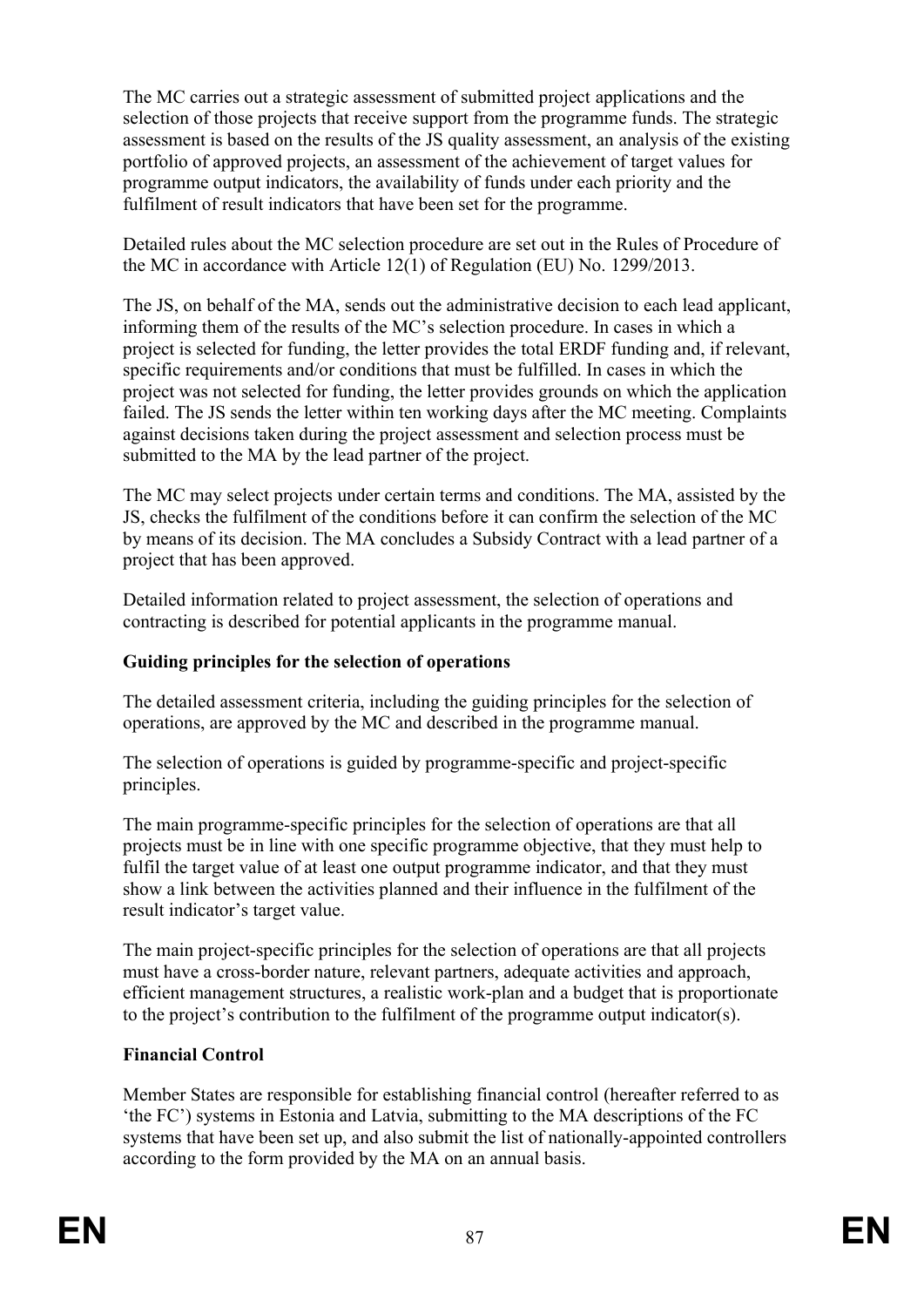All management verification work is carried out by the designated FC bodies in the participating Member States in line with the descriptions of the FC systems. The Member States must inform the MA without delay about any changes in the responsible body and of the control system's set-up.

To ensure that the operations comply with the respective European Union, programme and national legislation governing the use of public funds, the reports are certified according to national procedures that are described in the programme manual and national FC reporting guidelines.

The JS ensures that the MA receives all the necessary information on the procedures and verification work that has been carried out in relation to expenditure for the purposes of certification. All payments are effected by the MA after checks, controls and approvals that are further described in the section 'Description of Management and Control Systems'.

### **Second Level Control**

The Audit Authority (hereafter referred to as 'the AA'), which is designated in accordance with Article 21 of Regulation (EU) No. 1303/2013, is responsible for the elaboration of audit guidelines, the audit strategy for setting out the audit methodology, the sampling method and the audit plan in order to verify and issue an opinion on whether the management and control system of the CP functions effectively and to verify the expenditure that has been declared; and also for the coordination of all audit activities that are related to the programme.

Based on the International Standards for the Professional Practice of Internal Auditing, the department that carries out the functions of the AA is regularly evaluated by independent external experts in order to certify that audit work takes account of internationally-accepted audit standards.

The AA is assisted by the Group of Auditors (GoA), which is chaired by the AA and which consists of auditors from both Member States who support the AA in carrying out the audit work and are entitled to participate in decision-making within the GoA on behalf of their Member State.

The principle of the separation of functions is ensured between the AA/GoA and the units in which the members of the MC are located, both in Estonia and in Latvia. The GoA is set up at the start of the programme and approves its Rules of Procedures independently.

To ensure that the principle of separation of functions is correctly observed between the AA/GoA and the MA, as well as members of the MC, care is taken to make sure within the organisational framework of the Estonian Ministry of Finance that the functions are fulfilled by separate units and that the department that is carrying out the functions of the AA is directly subordinate to the Minister. Furthermore, the functional independence of the AA is based on a directive by the Minister, which nominates the respective units within the Estonian Ministry of Finance for carrying out the functions of the authorities and authorises the heads of those units to serve as the heads of the respective authorities.

All members of the GoA are obliged to submit to the head of the AA a declaration of impartiality and functional independence confirming that the auditors are independent in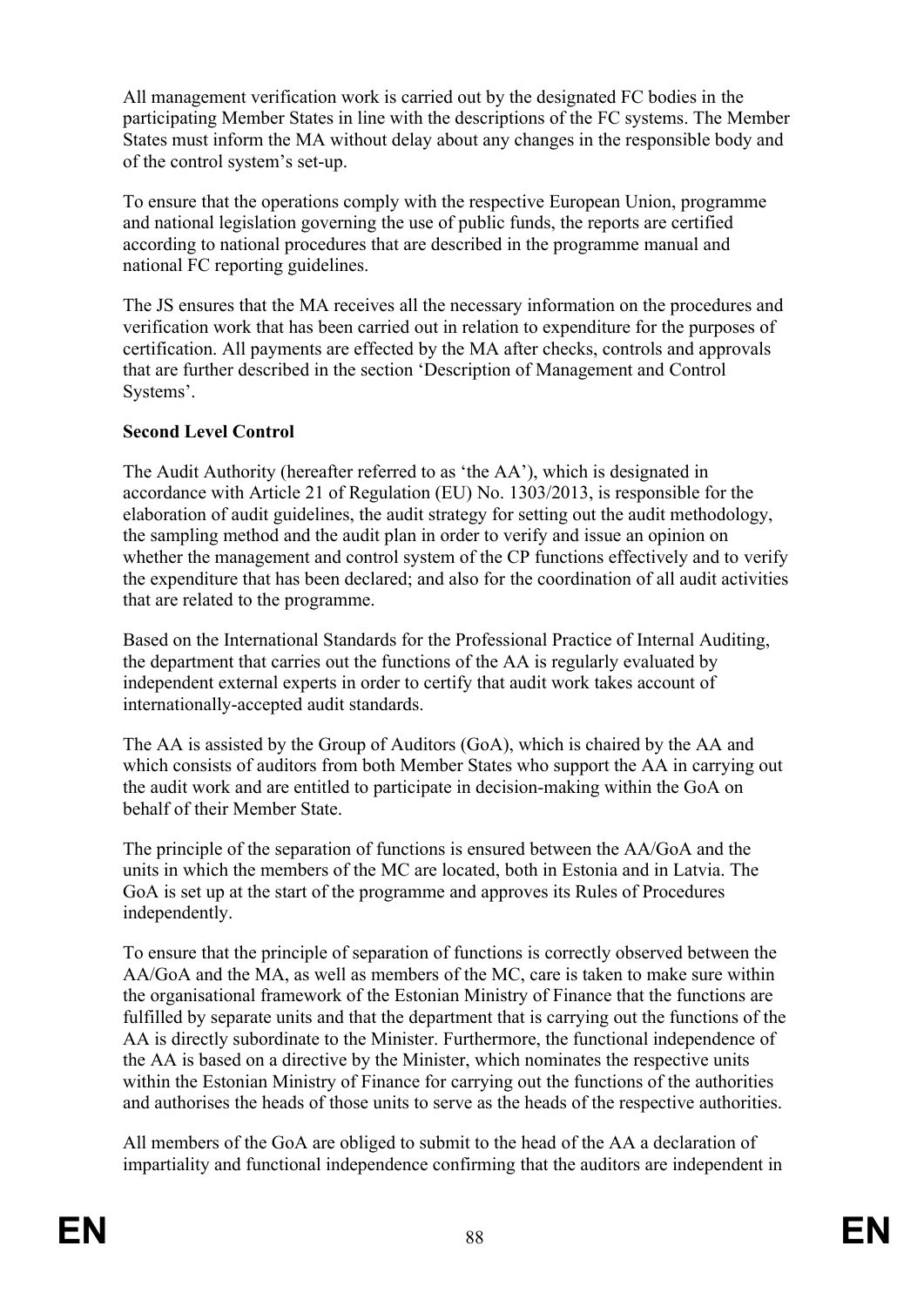their audit work in relation to the MA, the JS and the members of the MC, before they carry out the first audit. Such functional independence is constantly monitored by the AA. Independence from the implementation of the programme and the projects that are audited must be stated in the GoA's Rules of Procedures.

### **5.4 Apportionment of liabilities among participating Member States in case of financial corrections imposed by the managing authority or the Commission**

The Member States bear liability for the possible financial consequences of any irregularities that may be committed within the geographical area of the lead partner and/or the project partner. The Member States bear liability in connection with the eligibility of the costs under the following circumstances:

- if the LP does not succeed in securing repayment from a PP within a certain period of time, as established by a decision by the MC, through a judicial or extrajudicial means of collection; or
- if the MA or the respective Member State does not succeed in securing repayment from the LP through a judicial or extrajudicial means of collection.

In cases of systemic irregularity at the programme level, the Member States jointly bear liability for financial consequences, whereby each Member State has to be responsible in proportion to the received ERDF co-financing contribution of the respective national project partners involved. When it is not possible to identify an exact breakdown of the financial consequences between the Member States, liability is divided according to the share of percentage, in accordance with the agreement between the Member States.

When systemic irregularities appear at a national level, the concerned Member State must be responsible in proportion to any infringements found within its territory.

Financial corrections that are related to the Technical Assistance:

- Financial corrections, which are related to costs that are covered by decisions taken in the MC, should be borne jointly by the Member States in proportion to their contributions to the TA budget;
- In other cases where financial corrections are required and where these are related to the TA, liability should be borne by the MS that is hosting the MA.

### **System dealing with irregularities and frauds**

The system that deals with irregularities, frauds and corrective procedures is determined in a trilateral Memorandum of Understanding between the Member States and the Estonian Ministry of Finance and in the programme manual and subsidy contract on the basis of national and EU legislation.

Irregularities are reported to respective authorities according to national provisions in Estonia and Latvia separately.

The MA is responsible for making a recovery decision in cooperation with the JS and the FC and for providing notification of the decision to the LP, the JS, the FC and nationally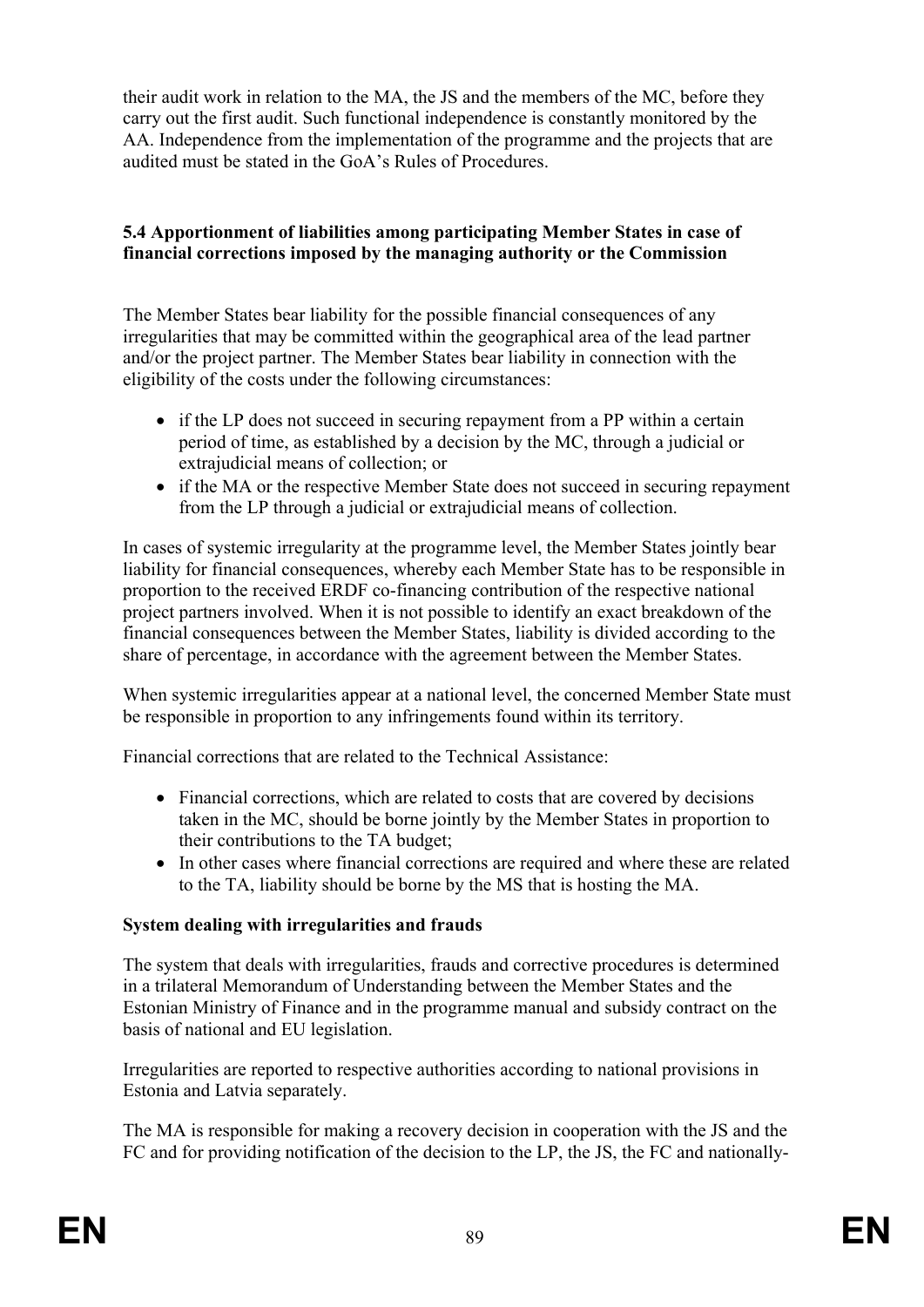responsible authorities. The amount that is recovered is deducted from future payments or the LP is obliged to reimburse the amount requested. The MA establishes the Recovery Commission, and the Member States have to provide the MA and the AA with all of the information that they require to fulfil their responsibilities when dealing with irregularities.

Lead partners are informed about their responsibilities when it comes to obligations in the Subsidy Contract. The LP is responsible for the overall coordination, management and implementation of the project. The LP is the beneficiary of the ERDF grant and is responsible for managing the funds in accordance with the details of this Partnership Agreement, the approved application and the Subsidy Contract. The LP assumes sole responsibility for the entire project vis-à-vis the MA.

### **Complaint procedure**

Project partners or other actors (citizens, NGOs etc.) who find that their rights have been violated by decisions taken by the programme authorities may file a complaint against such decisions or against measures that have been carried out by the programme authorities.

Complaints against decisions that have been taken by programme authorities during the project assessment and selection process must be submitted to the programme's MA by the project's lead partner. The complaint is to be lodged against the administrative decision that has been issued by the MA, based on the selection by the MC.

Complaints against decisions taken by the MA and the AA during the project implementation period, which should be based on the subsidy contract that has been concluded between the MA and the lead partner, must be submitted to the MA by the lead partner.

Complaints that are related to financial control have to be lodged by the respective project partner with the responsible national authority according to the applicable national rules: in Estonia this would be the Ministry of Finance and in Latvia it would be the Ministry of Environmental Protection and Regional Development.

Complaints by other actors (citizens, NGOs etc.), who are not partners of a project or directly related with the implementation of a project in the frames of the programme, may lodge their complaint directly to the MA. The complaint is proceeded in accordance with the complaint procedures, as described in detail in the programme manual.

A task force for the examination of complaints is the only body that is entitled to review complaints against the programme authorities' decisions. Such a task force is selected by the MC for each application round before the respective call is opened. The task force comprises representatives of the national authorities, lawyer(s) and representatives of the MA and JS. The MA acts as chair of the task force. External experts and representatives of other programme authorities, etc., are used where necessary.

The decision by the task force is final, binding to all parties and is not subject of any further complaint proceedings within the programme based on the same grounds. The complaint procedure is without prejudice to any mechanism or process for legal redress at national level. The complaint procedure is described in detail in the programme manual.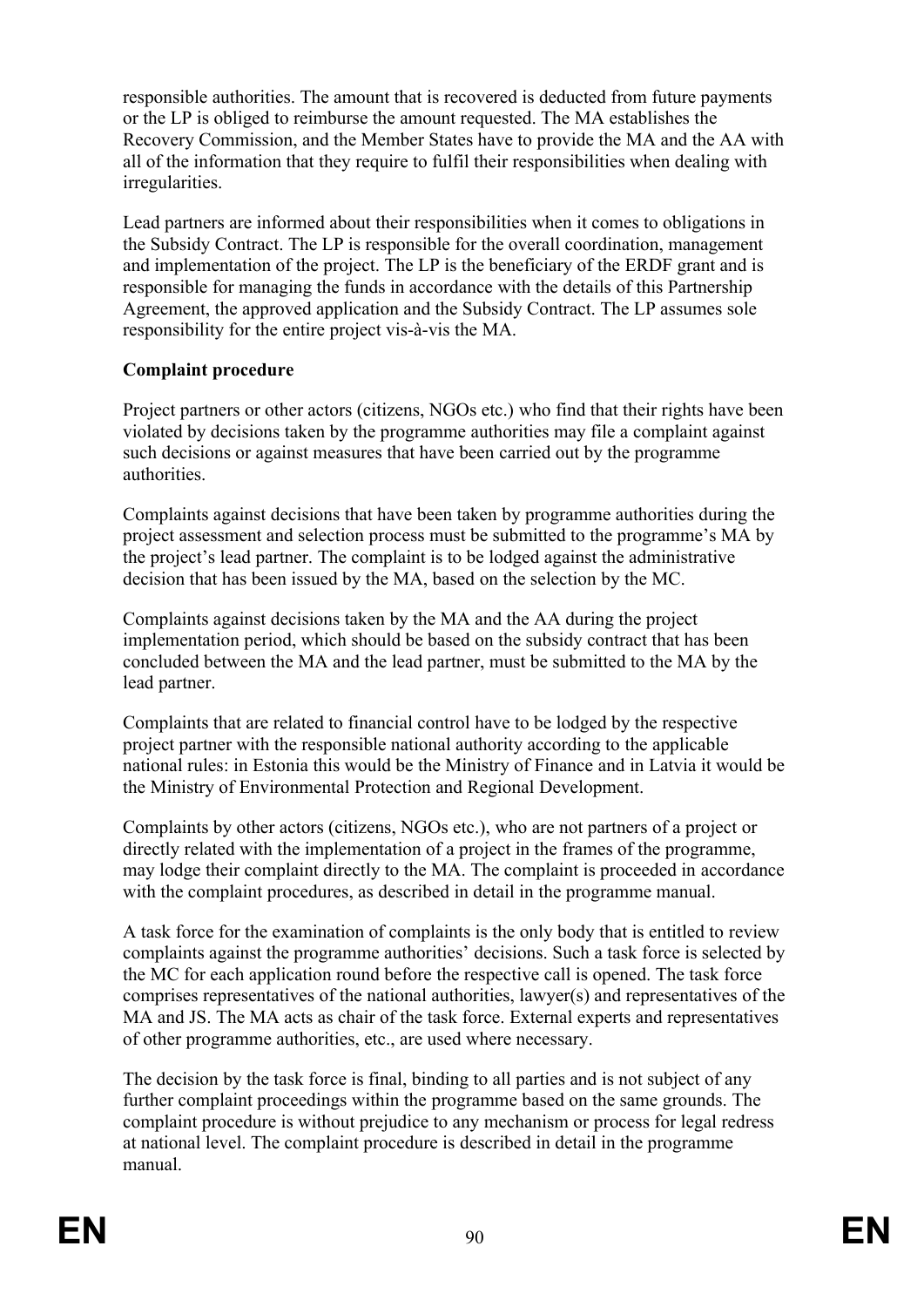### **5.5 Use of the Euro** (where appropriate)

Method chosen for the conversion of expenditure incurred in another currency than the Euro

Both Member States use Euro as their official currency.

### **5.6 Involvement of partners**

Actions taken to involve the partners referred to in Article 5 of Regulation (EU) No 1303/2013 in the preparation of the cooperation programme, and the role of those partners in the preparation and implementation of the cooperation programme, including their involvement in the monitoring committee

#### **5.6.1 Role of the relevant partners in the preparation and implementation of Estonia-Latvia Programme 2014-2020**

In coordinating the programming process, both Member States have been represented during the process by their responsible national authorities. These are the Estonian Ministry of Finance (Estonia) and the Ministry of Environmental Protection and Regional Development (Latvia).

The responsible national authorities have been represented in the Joint Programming Committee (JPC) and also at the content working group. In addition to these representatives, regional representatives or social and economic partners also participate in the JPC. The partners have been nominated by the responsible national authority for each Member State.

A wide involvement and the active participation of partners have been sought. Both experts and a wide representation from each country have been ensured. During the programme's preparation, there was exchange of information in order to ensure a coordinated and complementary approach in terms of possible fields of intervention with other "European Territorial Cooperation" and "Investment in growth and jobs" programmes. In Latvia a Consultative working group was established with the purpose of ensuring quality surveillance of the development of activity programmes of the ETC instrument for 2014-2020. In addition, relevant partners were consulted between meetings. Accessibility has been ensured by holding meetings in each country in turn. The meetings were arranged in venues with different locations around the programme area and usually in the form of one-day meetings.

A wide and experienced partnership for the programming process has been achieved through thematic seminars held in both Member States. All-in-all, the workshops attracted 170 participants, including representatives of the regional, local and other public authorities, economic and social partners and civil society bodies. Partners from projects that were funded in the period 2007-2013 as well as organisations that are new to this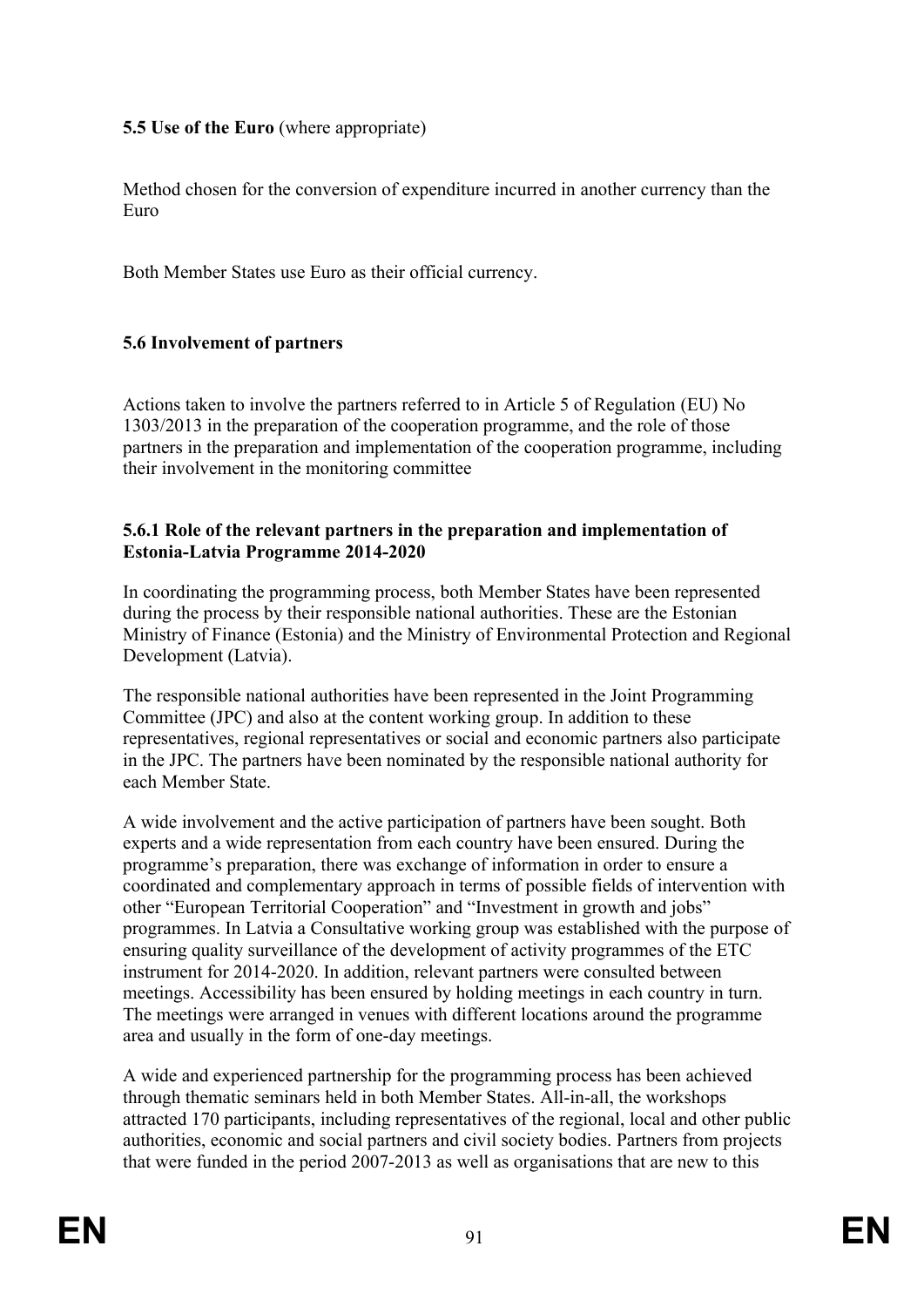cooperation process were represented. The partners have discussed the needs of and challenges raised by the programme area and have defined those topics that are relevant for cross-border cooperation in the Estonia-Latvia Programme area.

During the seminar the partners were asked to submit potential project ideas from all interested organisations. The process of gathering ideas was continued throughout the initial phase of the programming process. The ideas have been used as a demonstration of the needs of the region when defining the programme content. In addition, meetings with regional representatives of the programme area were held to discuss programme intervention logic and gain information on cooperation projects. An additional collection of potential project ideas was organised in September 2013 and received over a hundred ideas with possible action plans from, mainly, public and non-profit organisations.

Accordingly, discussions and decisions by the programme bodies have been based on the findings from the regional analysis and from input from stakeholders in thematic seminars. As these cover a wide range of issues, the expertise of the partners has been needed in order to identify the most relevant topics for any cooperation process. The intervention logic has been defined in an agreement with the JPC based on the outcomes of thematic seminars. Comments and recommendations have come from all partners and, when supported by others, have been implemented.

The *ex-ante* evaluation was launched in the first half of 2013. The JPC then decided on the selection of the *ex-ante* evaluators. Since then the evaluators have participated in the JPC and working group meetings and have provided their feedback on the process.

A public hearing was conducted during the first half of 2014 in both Member States in order to communicate and clarify the needs that the programme is addressing. Furthermore, the aim of this public hearing was to continue the dialogue and gather feedback from various partners and focus groups, as well as to increase awareness of the programme.

It is foreseen that many of the partners who are currently involved in the preparation of the cooperation programme are involved in the MC in the future. Continuity between preparation and implementation contributes to good implementation of the programme and its objectives.

#### **5.6.2 Involvement of relevant partners in the implementation of the Estonia-Latvia Programme 2014-2020**

The composition of the MC must be decided by the Member States. It consists of the representatives of the relevant authorities on both a national and regional level, as well as including economic and/or social partners and representatives of civil society from both Member States. As many of these partners have already been involved in the preparatory phase of the programme, including them in the monitoring of the implementation phase increases continuity between the programme's preparation and implementation and contributes to greater involvement and the wider visibility of the programme.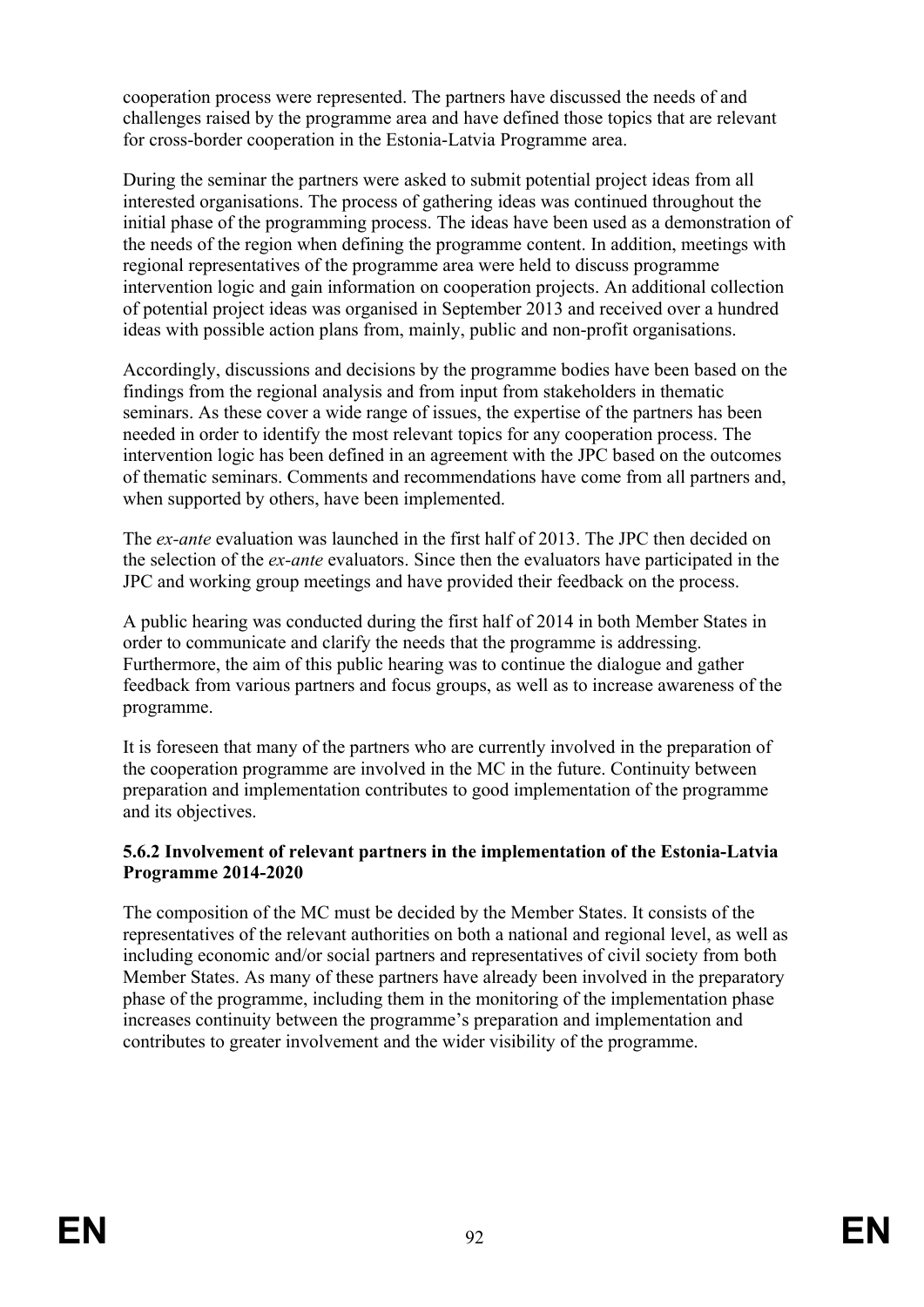### **6. COORDINATION**

The mechanisms that ensure effective coordination between the ERDF, the European Social Fund, the Cohesion Fund, the European Agricultural Fund for Rural Development and the European Maritime and Fisheries Fund and other Union and national funding instruments, including the coordination and possible combination with the Connecting Europe Facility, the ENI, the European Development Fund (EDF) and the IPA and with the EIB, taking into account the provisions laid down in the Common Strategic Framework as set out in Annex I to Regulation (EU) No 1303/2013. Where Member States and third countries participate in cooperation programmes that include the use of ERDF appropriations for outermost regions and resources from the EDF, coordination mechanisms at the appropriate level to facilitate effective coordination in the use of these resources

The main priority areas for cooperation, which support the achievement of the goals of the Europe 2020 strategy, are based on the agreements made by the participating Member States. As the area of the European Territorial Cooperation programme includes more than one Member State, the area is taken as a whole during the programming process in order to ensure the selection of the most suitable solutions for that specific region. The Member States ensure that selected operations are complementary and do not overlap with the support that is provided under other financial instruments, especially regarding the ERDF, ESF, EAFRD and ENI programmes.

Coordination with the Baltic Sea Region Programme 2014-2020 and the Central Baltic Programme 2014-2020 is especially important, because these programmes operate in the same area as the Estonia-Latvia Programme 2014-2020 and the possibility exists of an overlapping of activities that goes hand-in-hand with a possible high level of efficiency due to the complementary nature and synergy rising from a similar choice of thematic objectives. In this regard, supporting small harbours is the most probable topic in which coordination and synergy seeking should be carried out on a regular basis with the Central Baltic Programme. In addition, the programme is looking for complementarity and synergies within the Estonian national support scheme which finance investments into the small ports.

As the Baltic Sea Region Programme, the Central Baltic Programme and the Estonia-Latvia Programme all have their information point or branch office situated in Riga, the close physical location of these employees creates the perfect grounds for regular information exchange in order to avoid double-financing, but just as importantly they create synergies between the programmes from the consultation phase of projects onwards.

In both countries the responsibility to avoid overlapping with other programmes and double-financing lies within the national responsible authorities, which establish the necessary mechanisms for carrying out such tasks.

This involvement is aiming both to avoid overlaps between the activities that are funded, as well as to foster synergies in areas, for which funding is combined from different sources. Cooperation between the various organisations that are dealing with the EU funds continues during the development and implementation phases of the measures in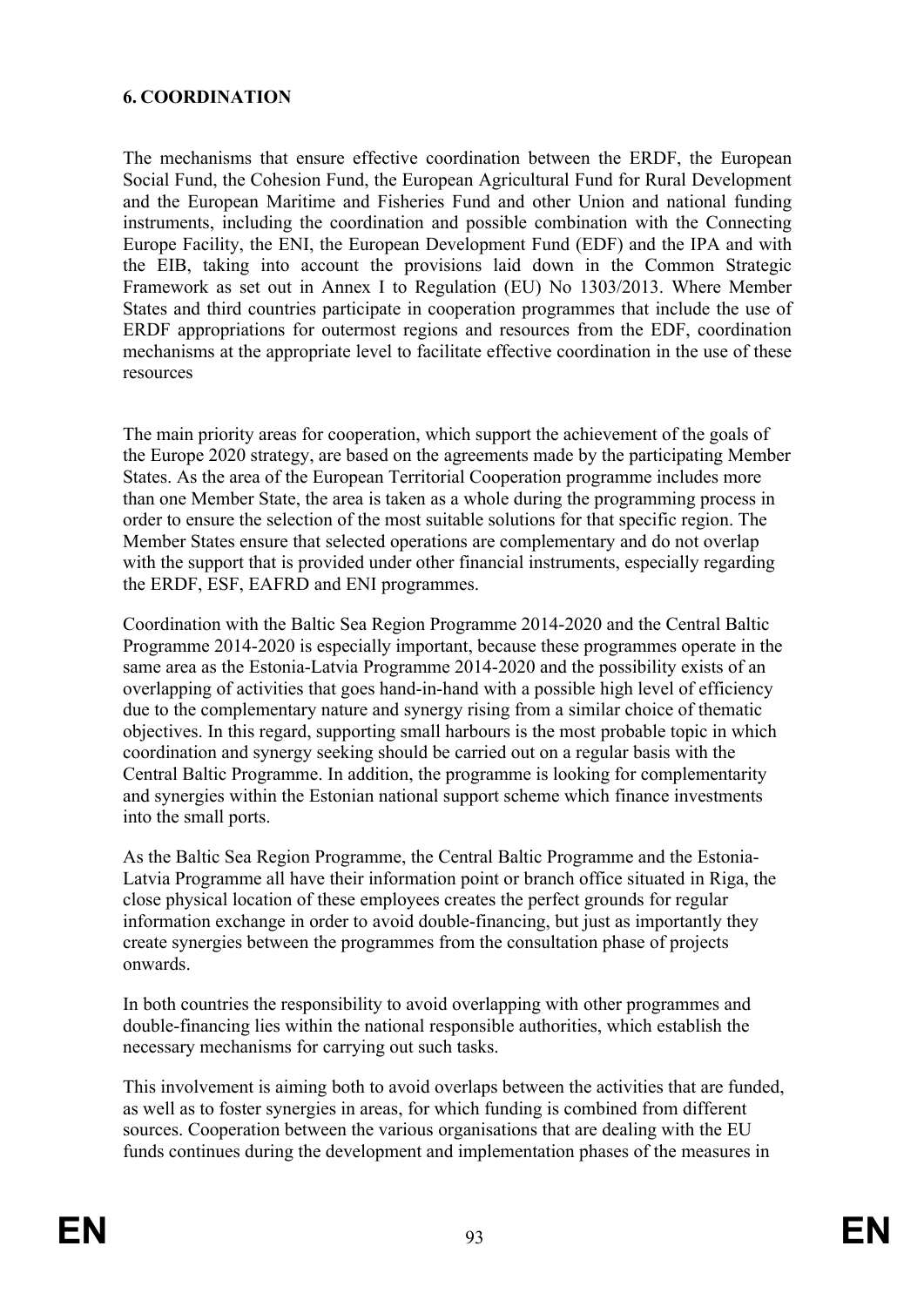order to avoid possible conflicts of interest. During the implementation phase, daily communication and collaboration take place between various institutions. The Estonia-Latvia Programme 2014-2020 is focused on the development of the socio-economic environment of the area through joint cooperation and joint activities. Those activities that are carried out separately by the Member States within the framework of mainstream programmes such as, for example, the development of infrastructure and improvement of the availability and accessibility of services, support the achievement of the goals of cross-border cooperation and partnership.

In addition to the synergy created in the combination of different instruments, the investment priorities of the programme support the goals of the Europe 2020, Estonian National Strategy on Sustainable Development "Sustainable Estonia 21" and Sustainable Development Strategy of Latvia until 2030, as regards EU funds for the period 2014– 2020.

To avoid any risk of duplication and to ensure diligent use of finances, several measures are undertaken by the programme authorities. Programme manual, Rules of Procedure of the MC and decisions taken by the MC form the basis for coordination mechanisms between the bodies that are responsible for the implementation of different programme types, as well as those mechanisms that ensure the complementary nature of the work with actions that are implemented within the context of the EU Strategy for the Baltic Sea Region. When the project is labelled as contributing to the EU Strategy for the Baltic Sea Region, the project's lead partner and the respective Priority Area Coordinator are informed (see Chapter 4.4). This helps the project to have a wider sphere of influence, which in turn strengthens the project's results and its sustainability.

The applicants are asked to describe any links with ongoing and/or finalised related programmes, projects and activities and to explain the added value to be created through a particular project. Also, confirmation is required that the project, either in part or in whole, has not received any complementary EU funding throughout the entire project implementation period.

On the technical administration level, cooperation and information exchange activities are planned to take place in cooperation with other European Territorial Cooperation programmes. In order to avoid double financing, data of the project applications is checked against information received about projects that have been financed on mainstream programmes' level by the ERDF, ESF and EAFRD during the assessment procedure.

In order to avoid double financing during the assessment procedure the JS checks the projects that are stored in the SFOS system, which is an operative system of Structural Funds in Estonia, including information on the projects that are financed under the ERDF, ESF and CF.

The possibility of joining the SFOS or any other IT system is included in the Estonian Structural Funds Act 2014-2020.

In terms of the EAFRD, the JS carries out checks with the Estonian Agricultural Registers and Information Board in case a project includes activities in the field of agriculture.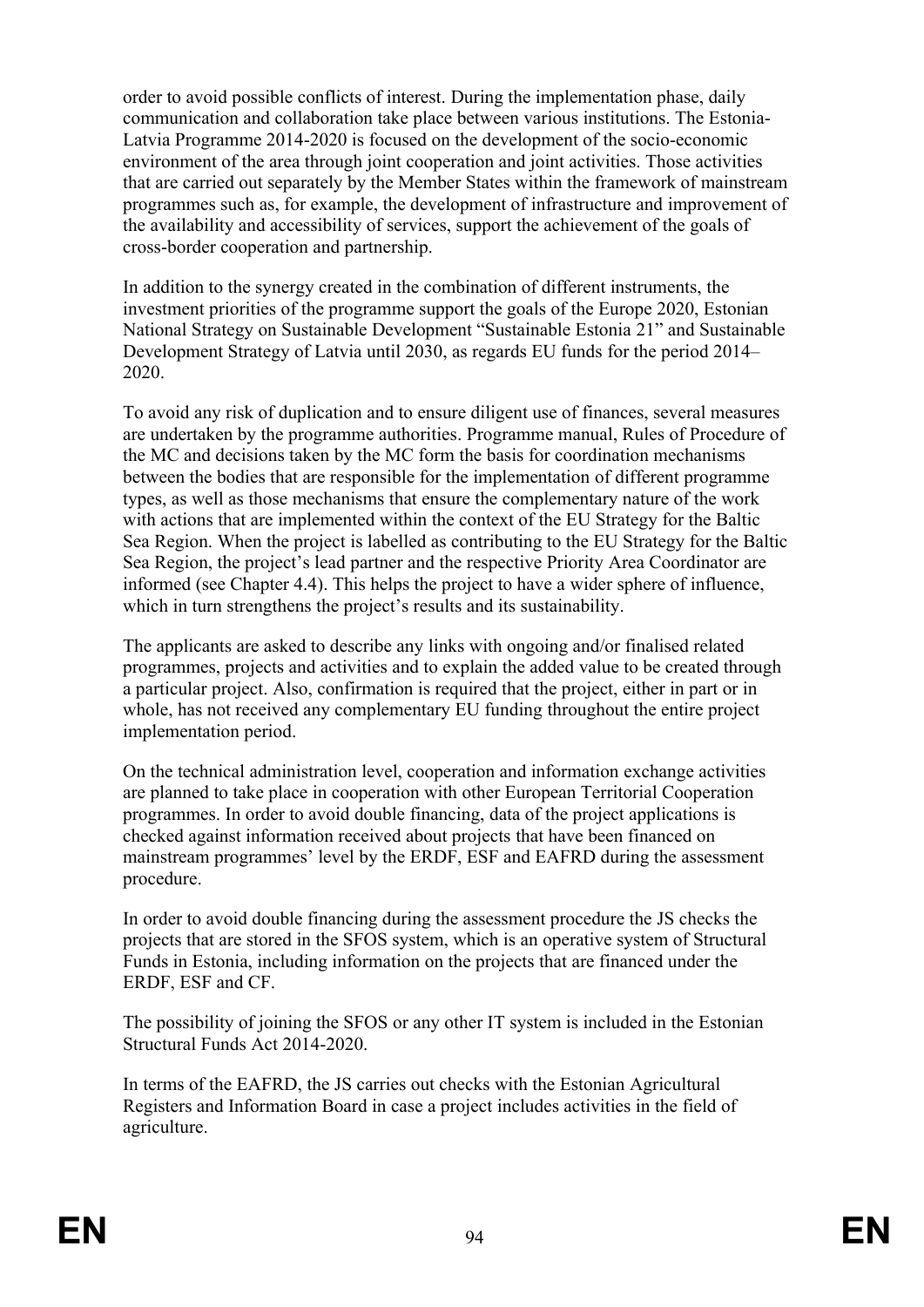Similar procedures are carried out on the Latvian side through a national sub-committee, which involves representatives of competent ministries and regions that are responsible for the implementation of other national or international funding mechanisms.

As the JS is hosted by Enterprise Estonia, which is the key implementing agency in Estonia of entrepreneurship and tourism support schemes, it creates excellent conditions for complementary activities and the opportunity for working closer together between Estonia-Latvia and national support programmes. The JS coordinates its actions with relevant experts from Enterprise Estonia and also uses this experience as a blueprint for cooperation with Latvian Investment and Development Agency and the Latvian Tourism Development Agency. The national experts are consulted in connection with any submitted project ideas, they are invited (as speakers) to events that are organised by the programme, and they share information about national trends in the given fields. In the fields of raising environmental awareness and joint water management initiatives, the programme bodies cooperate with implementers of national support schemes (such as the Centre for Environmental Investments in Estonia), and ministries of environment in order to increase awareness of national trends and support national initiatives, which have a cross-border element.

The separation of functions of the employees of the JS must be defined in detail in the Description of Management and Control Systems and by the job descriptions for each of the employees. This is supported by the electronic monitoring system for projects, for which each authority has full reading access and its own distinctive writing rights in order to ensure the separation of functions between the authorities. The tasks of the AA include conducting an assessment of the programme's management and control system once it has been finalised, including the principle of the separation of functions, regardless of whether such separation is between the different functions of authorities or between authorities and beneficiaries.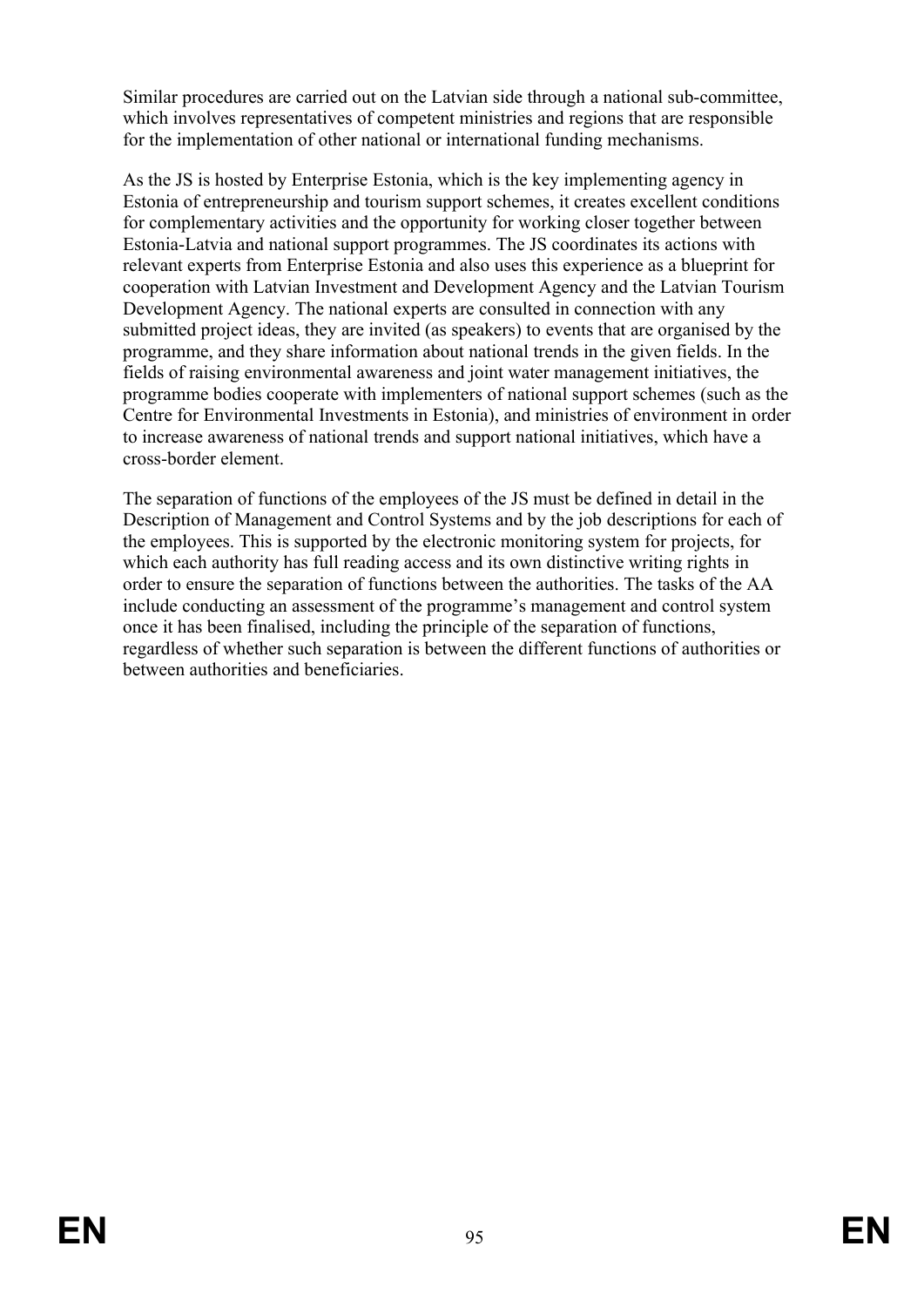#### **7. REDUCTION OF ADMINISTRATIVE BURDEN FOR BENEFICIARIES**

Summary of the assessment of the administrative burden for beneficiaries and, where necessary, the actions planned accompanied by an indicative timeframe to reduce the administrative burden.

#### **Summary assessment of the administrative burden of beneficiaries in the period 2007-2013**

In 2010 the Estonia-Latvia Programme 2007-2013 carried out a mid-term evaluation and, in addition, feedback has been collected in the form of final project reports. Among other items, the following main programme weaknesses were pointed out:

- The review of the partner and project progress reports was administratively demanding – e.g. too much additional documentation had to be submitted both to the FC and JS, the control system was duplicated, the work of FCs was slow, and there was no opportunity to submit documents electronically - and focused too much on technical management details.
- Time periods proceeding the reimbursement of costs were too long, averaging six months.
- Slow cash flow and no opportunity to make advance payments.
- The financial and economic crisis weakened cash flow positions and co-funding options for prospective programme participants.
- The procedure for justifying deviations or requesting changes in project activities was too strict and bureaucratic.
- What is more, it was noticed that projects that have used the option of consulting with the JS and/or have employed external consultants have been notably more successful.

#### **Recommendations and implemented activities to reduce the administrative burden of beneficiaries during the 2007-2013 period**

Recommendations made within the framework of the mid-term evaluation to reduce the administrative burden of beneficiaries:

- Consider the possibility of simplifying and/or standardising application forms in collaboration with other territorial cooperation programmes.
- Allow projects more flexibility in the reallocation of financial resources between the cost categories and partners, provided that the specific targets that have been set out in the contract are met. If a certain public procurement or other activity has ended with lower costs than planned, projects should have the opportunity to use the respective resources for other tasks.
- Allow for more flexibility in project management activities. They focus on the achievement of project objectives, while paying less attention to the means to an end such as, for instance, in the number of project management meetings held, etc.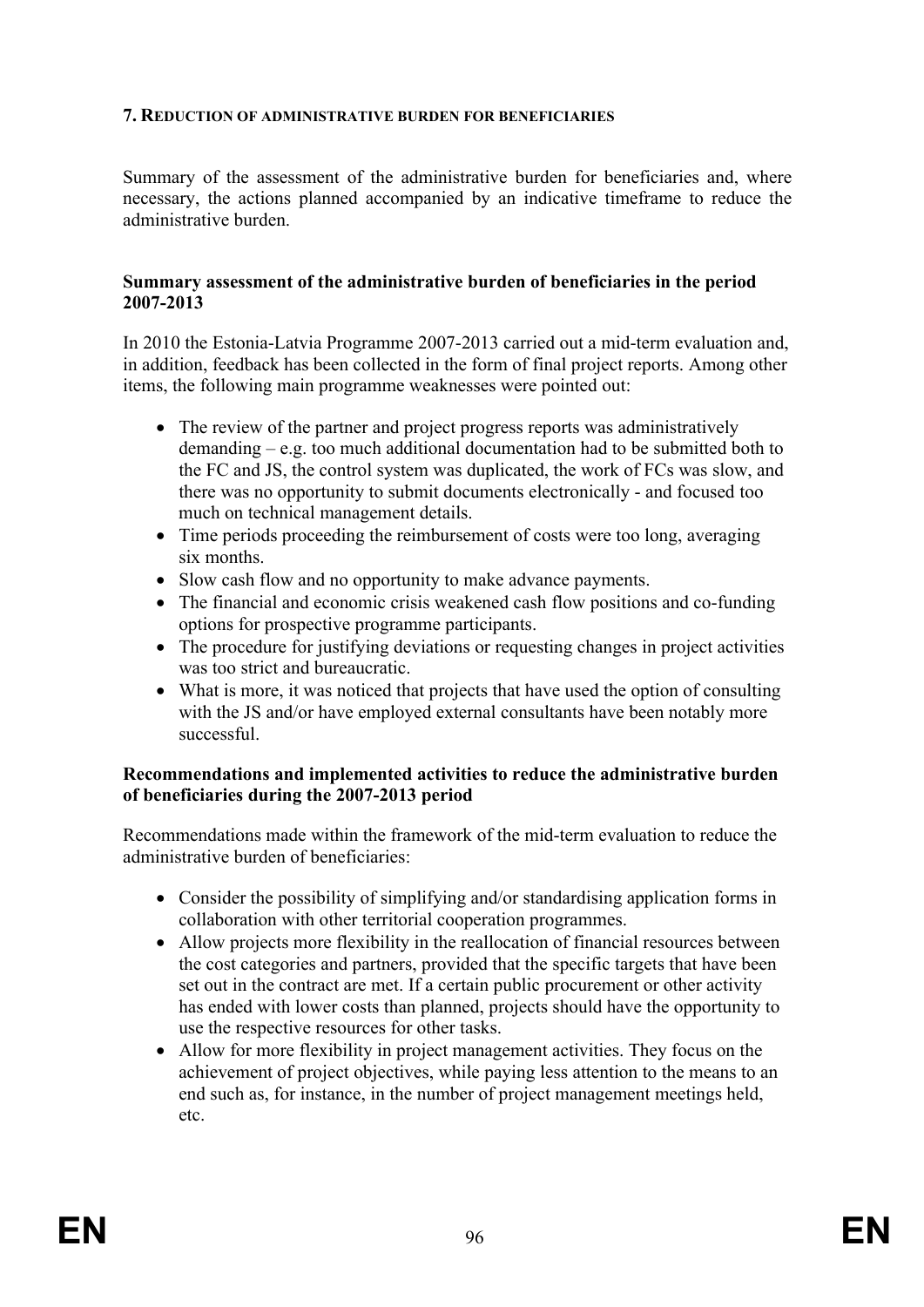Introduce an online customer relationship management system to facilitate and monitor the progress of reviewing reports; and they introduce reasonably short deadlines for feedback on the projects.

Based on the recommendations of the mid-term evaluation and the interest of the programme authorities in making the financial flow of the programme faster and reducing the level of administrative burden for project partners and programme authorities, the following steps have been taken during the implementation of the Estonia-Latvia Programme 2007-2013:

- A pre-payment system has been introduced;
- A flat rate approach has been introduced for reporting administrative costs;
- The project application form has been simplified for smaller projects;
- Partner and progress report forms and the proceedings of those forms have been simplified;
- More flexibility is now allowed in project management activities;
- The procedures for requesting changes in project activities and budget reallocation has been simplified.

### **Activities to reduce the administrative burden on beneficiaries during the 2014-2020 period**

In addition to the activities already introduced during the previous programme, which are also used in the 2014-2020 period, the programme authorities do their best to introduce, at the least, the following simplification measures and continue to search for other means to further reduce the administrative burden:

- Using an electronic monitoring system for the programme. This is a paper-free application and reporting system, which allows beneficiaries to submit all of the information to programme authorities only once, reducing the administrative burden and ensuring smoother communications between the applicants and programme authorities, including the electronic submission of partner reports to financial controllers. The system, which has been identified as the first choice by the programme, is developed by the Interact for ETC programmes as an opensource monitoring system with a communication portal and it can be used on the basis of modules. The system is operational from the end of 2015.
- Introducing standardised application and reporting forms in collaboration with other territorial cooperation programmes in the area, using the best practice from the previous Estonia-Latvia programme and the HIT (harmonised implementation tools) templates elaborated by the Interact for financial and programme management by autumn 2015.
- Establishing the use of simplified cost options with the decision by the MC. Simplified cost options are available for projects from the 1st call of proposals to make reporting and control procedures faster and more efficient. Simplified cost options include a flat rate approach for reporting administrative costs and lump sums, which may be used for simplifying the preparation costs. In addition, sample-based checking is considered in 2016-2017 after checking a sufficient number of partner reports. The eligibility of simplified cost options is established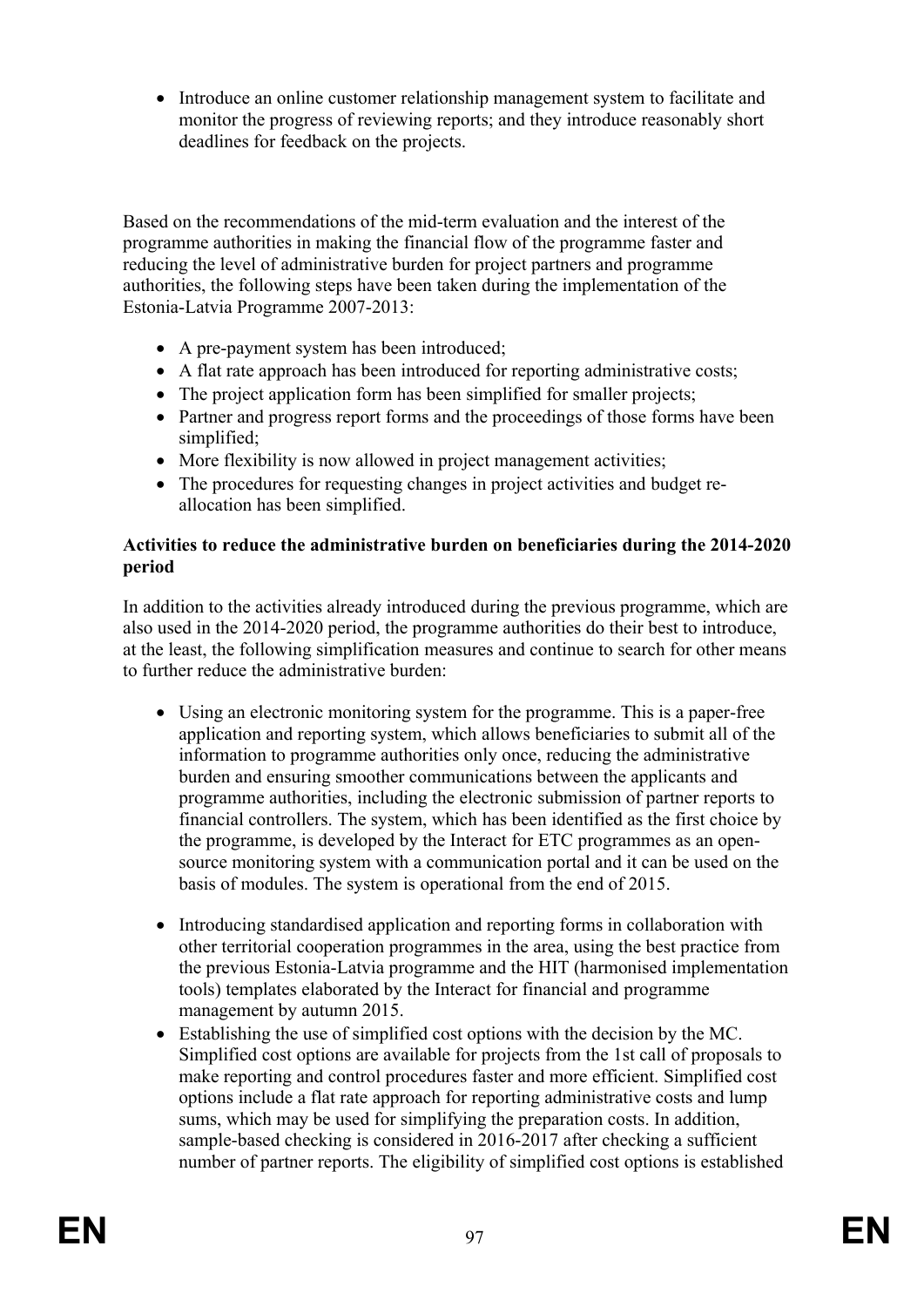on the basis of Articles 67 and 68 of the Regulation (EU) No 1303/2013 and Commission Delegated Regulation (EU) No 481/2014.

 Allowing more flexibility in the approved project activities and budget in order to reduce the number of project changes with a mostly technical nature by the first call for proposals. These measures might include overspending budget lines to a certain percentage of the budget line without submitting an official request for changes and avoiding strict reporting in milestones.

Detailed explanations about implementing the aforementioned measures are provided in the programme manual.

## **8. HORIZONTAL PRINCIPLES**

### **8.1 Sustainable development**

Description of specific actions to take into account environmental protection requirements, resource efficiency, climate change mitigation and adaptation, disaster resilience and risk prevention and management, in the selection of operations.

Sustainable development is taken into account as a horizontal principle throughout the whole process of programme implementation. Guidance on the requirements and methods of assessment are provided in the programme manual. Projects with a direct negative impact on the environment and on sustainable development are not funded.

Priority Axis 2: 'Clean and valued living environment', specifically Objectives 2.2 and 2.3, focuses directly on resource efficiency and environmentally-friendly behaviour. Therefore, projects that are funded under this priority have to clearly demonstrate a direct positive and integrative impact on the sustainable development of their regions. Projects that fail to demonstrate this clear contribution for improving regional sustainable development policies are not selected. Projects are reviewed from the viewpoint of their impact on climate change. Climate change mitigation and adaptation is important in order to prevent any negative impact on the natural and cultural heritage and on the ecosystem.

The programme's other priority axes focus on developing an active and attractive business environment (Priority 1), a better network of harbours (Priority 3) and an integrated labour market (Priority 4), thereby also addressing aspects of sustainable development.

The Estonia-Latvia Programme encourages the application of the issue of sustainability to all aspects of project management. The lead partners are asked to consider the most sustainable and nature-friendly use of all resources that are used in implementing projects. This applies to dissemination materials, print-outs, meetings, modes of communication, etc. While journeys are an essential part of cross-border activities, the programme's beneficiaries are encouraged to use alternative modes of interaction that do not require travelling whenever possible, or to choose the most sustainable travel mode.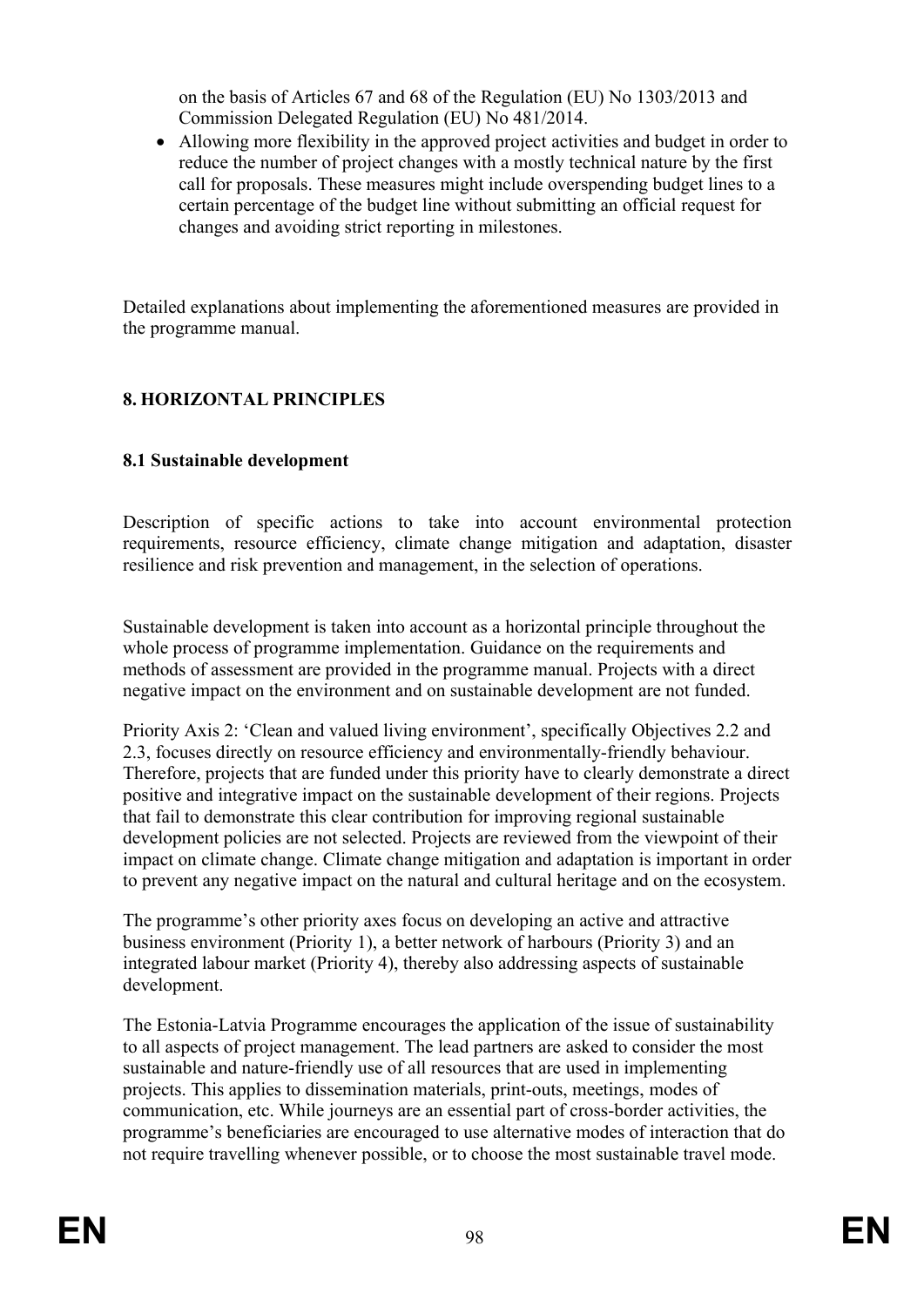### **8.2 Equal opportunities and non-discrimination**

Description of the specific actions to promote equal opportunities and prevent any discrimination based on sex, racial or ethnic origin, religion or belief, disability, age or sexual orientation during the preparation, design and implementation of the cooperation programme and, in particular, in relation to access to funding, taking account of the needs of the various target groups at risk of such discrimination, and in particular, the requirements of ensuring accessibility for persons with disabilities.

The measures under all priorities in the Estonia-Latvia Programme are targeted at people of all age groups and genders. Equal opportunities and the prevention of any discrimination that is based on sex, racial or ethnic origin, religion or belief, disability, age or sexual orientation are important principles in all programme stages. They must be applied in the programme's implementation, as well as in the selection and implementation of individual projects.

The programme expects the principles of equal opportunities to be considered at all levels of the project cycle while dealing with aspects of social inclusion, solidarity between generations, people-to-people contact building, inclusive design of the living environment, access to ICT services and training activities in all priorities. The promotion of equal opportunities and non-discrimination is regarded, among other horizontal policies, as being a positive factor in those projects that are selected for funding.

As a general approach, all projects are requested to integrate these horizontal issues into their activities or, at least, to consider the project's influence on them.

Projects with a direct negative impact on equal opportunities and anti-discrimination are not approved. Guidance on the requirements is provided in the programme manual.

Projects that directly support equal opportunities and anti-discrimination are especially foreseen under priority axis 4: 'Integrated labour market'. Activities related to the linking and integrating of isolated cross-border urban area under priority axis 2 also serve to support cross-border mobility and therefore indirectly address equal opportunities and anti-discrimination by indirectly providing opportunities for improving the quality and accessibility of services, skills training and jobs.

### **8.3 Equality between men and women**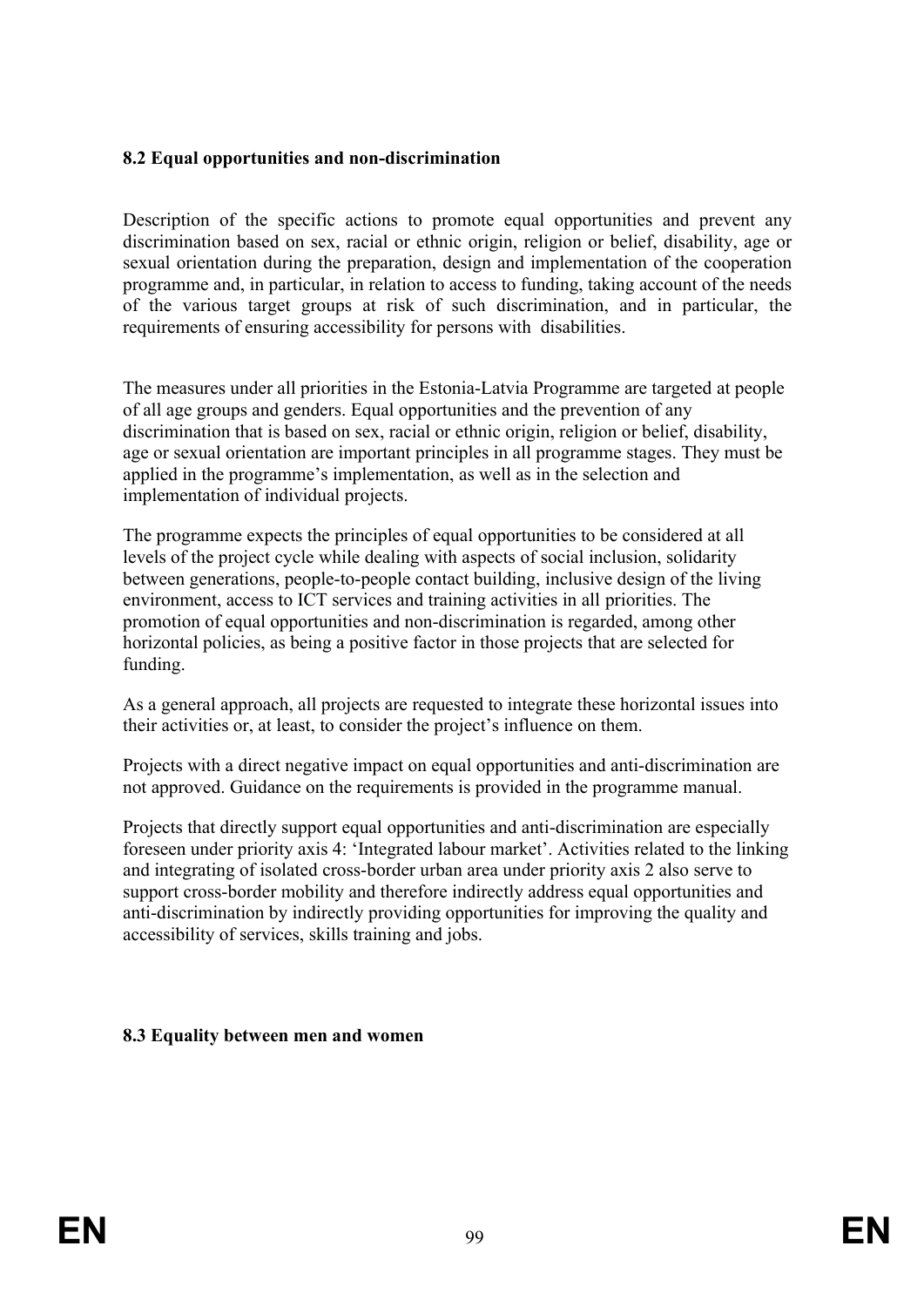Description of the contribution of the cooperation programme to the promotion of equality between men and women and, where appropriate, the arrangements to ensure the integration of the gender perspective at cooperation programme and operation level.

In addition to the general principle of anti-discrimination, the programme pays attention to equality between men and women. The programme considers gender equality as a positive factor.

This principle is considered for all projects and priorities. Equality between men and women is also considered in programme implementation such as, for example, when recruiting staff and in the personnel policy.

The gender equality contribution to the horizontal principles is foreseen as an assessment criterion. Projects with a negative impact on equality between men and women are not approved.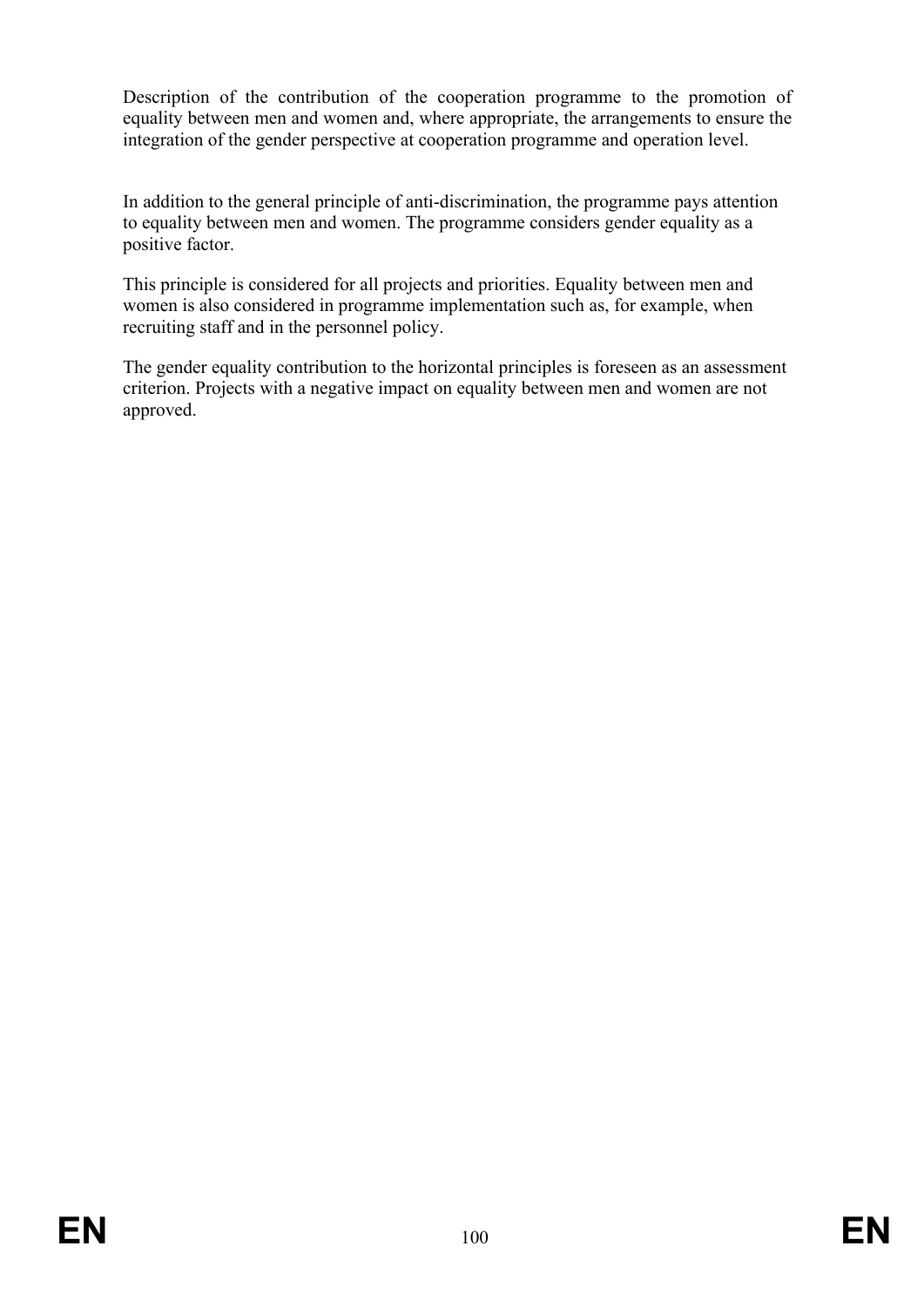### **9. SEPERATE ELEMENTS**

### **9.1 Major projects to be implemented during the programming period**

### **Table 23: List of major projects**

| <b>Project</b> | Planned<br>notification /<br>submission date<br>(year, quarter) | <b>Planned start of</b><br>implementation<br>(year, quarter) | <b>Planned</b><br>completion date<br>(year, quarter) | <b>Priority axes /</b><br>Investment<br>priorities |
|----------------|-----------------------------------------------------------------|--------------------------------------------------------------|------------------------------------------------------|----------------------------------------------------|
|----------------|-----------------------------------------------------------------|--------------------------------------------------------------|------------------------------------------------------|----------------------------------------------------|

#### **9.2 Performance framework of the cooperation programme**

|  | Table 24: Performance framework (summary table) |  |  |  |
|--|-------------------------------------------------|--|--|--|
|--|-------------------------------------------------|--|--|--|

| <b>Priority axis</b>                                                         | ID              | <b>Indicator or key</b><br>implementation step                                              | Measurement<br>unit, where<br>appropriate | <b>Milestone for</b><br>2018 | Final target (2023) |
|------------------------------------------------------------------------------|-----------------|---------------------------------------------------------------------------------------------|-------------------------------------------|------------------------------|---------------------|
| 1 - ACTIVE AND<br><b>ATTRACTIVE</b><br><b>BUSINESS</b><br><b>ENVIRONMENT</b> | 03              | Approved projects                                                                           | Number                                    | 10                           |                     |
| 1 - ACTIVE AND<br><b>ATTRACTIVE</b><br><b>BUSINESS</b><br><b>ENVIRONMENT</b> | F <sub>01</sub> | Expenditure, priority axis 1                                                                | €                                         | 2,514,380.00                 | 13,374,340.00       |
| 1 - ACTIVE AND<br><b>ATTRACTIVE</b><br><b>BUSINESS</b><br><b>ENVIRONMENT</b> | O03             | Joint products and services<br>developed in cooperation                                     | Number                                    | $\theta$                     | 12.00               |
| 1 - ACTIVE AND<br>ATTRACTIVE<br><b>BUSINESS</b><br><b>ENVIRONMENT</b>        | O <sub>04</sub> | Joint marketing activities                                                                  | Number                                    | $\theta$                     | 12.00               |
| 2 - CLEAN AND<br><b>VALUED LIVING</b><br><b>ENVIRONMENT</b>                  | 03              | Approved projects                                                                           | Number                                    | 9                            |                     |
| 2 - CLEAN AND<br><b>VALUED LIVING</b><br><b>ENVIRONMENT</b>                  | F <sub>02</sub> | Expenditure, priority axis 2                                                                | $\epsilon$                                | 3,018,127.00                 | 16,053,871.00       |
| 2 - CLEAN AND<br>VALUED LIVING<br><b>ENVIRONMENT</b>                         | O21             | Improved and revitalised<br>cross-border joint urban area                                   | Square meter                              | 0.00                         | 18,000.00           |
| 2 - CLEAN AND<br>VALUED LIVING<br><b>ENVIRONMENT</b>                         | O07             | (Sets of) products or services<br>that are created based on<br>cultural or natural heritage | Number                                    | $\mathbf{0}$                 | 7.00                |
| 2 - CLEAN AND<br>VALUED LIVING<br><b>ENVIRONMENT</b>                         | O10             | Public campaigns that are<br>targeted at environmentally-<br>friendlier behaviour           | Number                                    | $\mathbf{0}$                 | 6.00                |
| 2 - CLEAN AND<br><b>VALUED LIVING</b><br><b>ENVIRONMENT</b>                  | O11             | Joint management initiatives<br>for water or coastal areas                                  | Number                                    | $\mathbf{0}$                 | 5.00                |
| 3 - BETTER<br><b>NETWORK OF</b><br><b>HARBOURS</b>                           | 03              | Approved projects                                                                           | Number                                    | $\mathbf{1}$                 |                     |
| 3 - BETTER<br><b>NETWORK OF</b><br><b>HARBOURS</b>                           | 01              | Small harbours within<br>approved projects aimed at<br>improving those harbours             | Number                                    | 10                           |                     |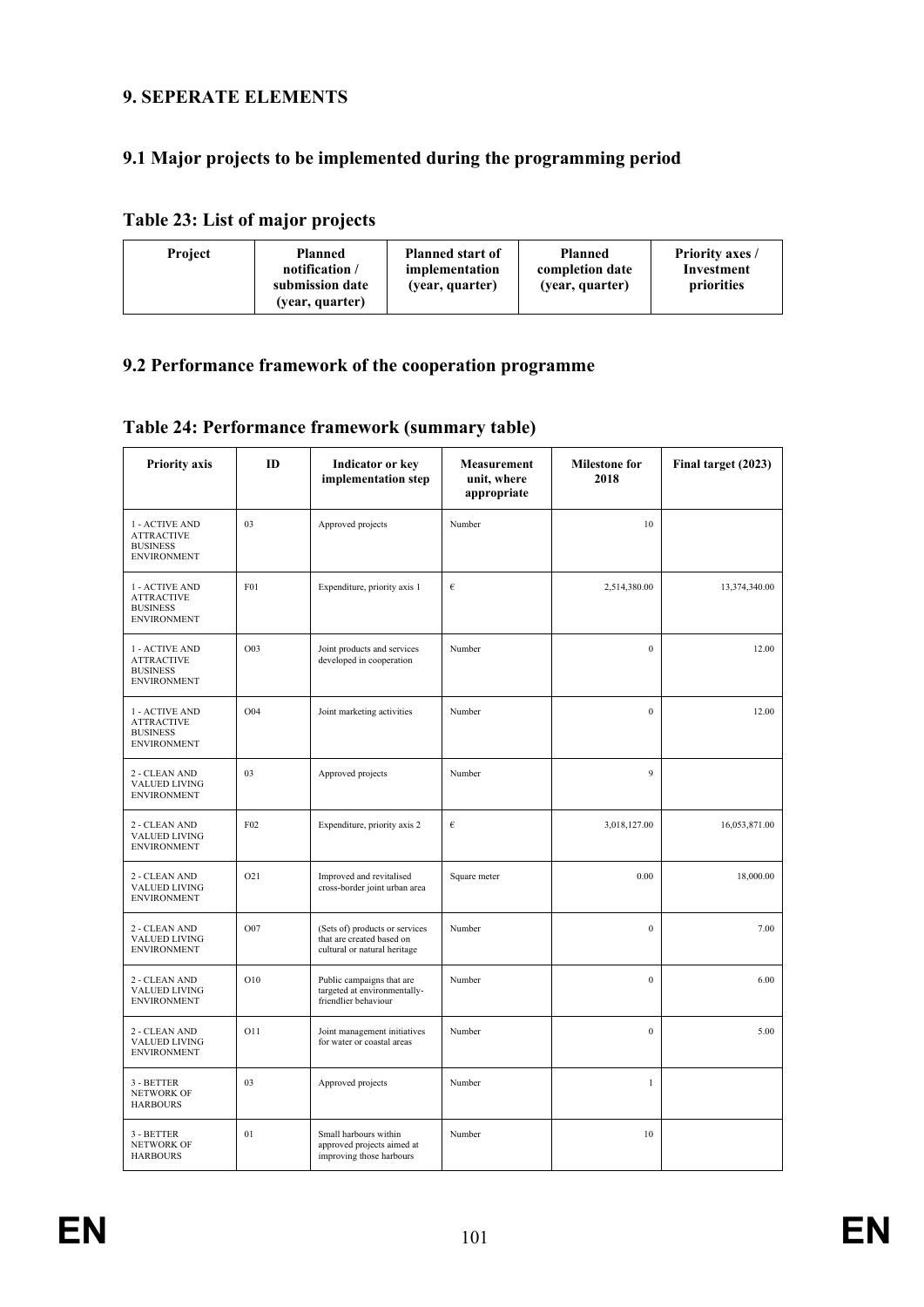| <b>Priority axis</b>                               | <b>ID</b>       | <b>Indicator or key</b><br>implementation step                          | <b>Measurement</b><br>unit, where<br>appropriate |              | Final target (2023) |
|----------------------------------------------------|-----------------|-------------------------------------------------------------------------|--------------------------------------------------|--------------|---------------------|
| 3 - BETTER<br><b>NETWORK OF</b><br><b>HARBOURS</b> | F03             | Expenditure, priority axis 3                                            | €                                                | 2,064,480.00 | 10,981,275.00       |
| 3 - BETTER<br><b>NETWORK OF</b><br><b>HARBOURS</b> | O13             | Small harbours with improved<br>services                                | Number                                           | $\Omega$     | 17.00               |
| 4 - INTEGRATED<br><b>LABOUR MARKET</b>             | 03              | Approved projects                                                       | Number                                           |              |                     |
| 4 - INTEGRATED<br><b>LABOUR MARKET</b>             | F04             | Expenditure, priority axis 4                                            | €                                                | 223,649.00   | 1,189,626.00        |
| 4 - INTEGRATED<br><b>LABOUR MARKET</b>             | O <sub>14</sub> | New and/or improved services<br>for job seekers and/or job<br>providers | Number                                           | $\Omega$     | 2.00                |

# **9.3 Relevant partners involved in the preparation of the cooperation programme List of relevant partners involved in the preparation of the cooperation programme**

1. Responsible national authorities participating in the Joint Programming Committee:

- The Estonian Ministry of Finance (Estonia);
- The Ministry of Environmental Protection and Regional Development (Latvia);

2. Representatives of other national authorities, regional representatives, or social and economic partners who are nominated by the responsible authorities to participate in the Joint Programming Committee and task force working groups:

- Estonia the Ministry of Economic Affairs and Communications, Pärnu County Government, Valga County Government;
- Latvia Kurzeme Planning Region, Riga Planning Region, Vidzeme Planning Region.

3. A broad partnership in five thematic seminars (on education, transport and accessibility, the environment, entrepreneurship, the labour market and life-long learning) in both Member States including representatives of all municipalities from within the programme area; the University of Tartu, the University of Latvia, four university colleges, four research centres, seven vocational education institutions; four county business support centres in Estonia; Associations of Local Authorities of Pärnu and Viljandi Counties, the Latvian Association of Local and Regional Governments, the Estonian Chamber of Commerce and Industry, the Latvian Chamber of Commerce and Industry, the Estonian Environmental Board, the Estonian Road Administration, the Estonian Rural Tourism Organisation NGO, Latvia State Roads, the State Employment Agency of Latvia, the Estonian Unemployment Insurance Fund, project beneficiaries from the 2007-2013 programme period and organisations that are new to this cooperation. The workshops attracted more than 170 participants from Estonia and Latvia.

4. Meetings with sector representatives and specialists from the transport, environmental, energy, educational, employment, and business sectors.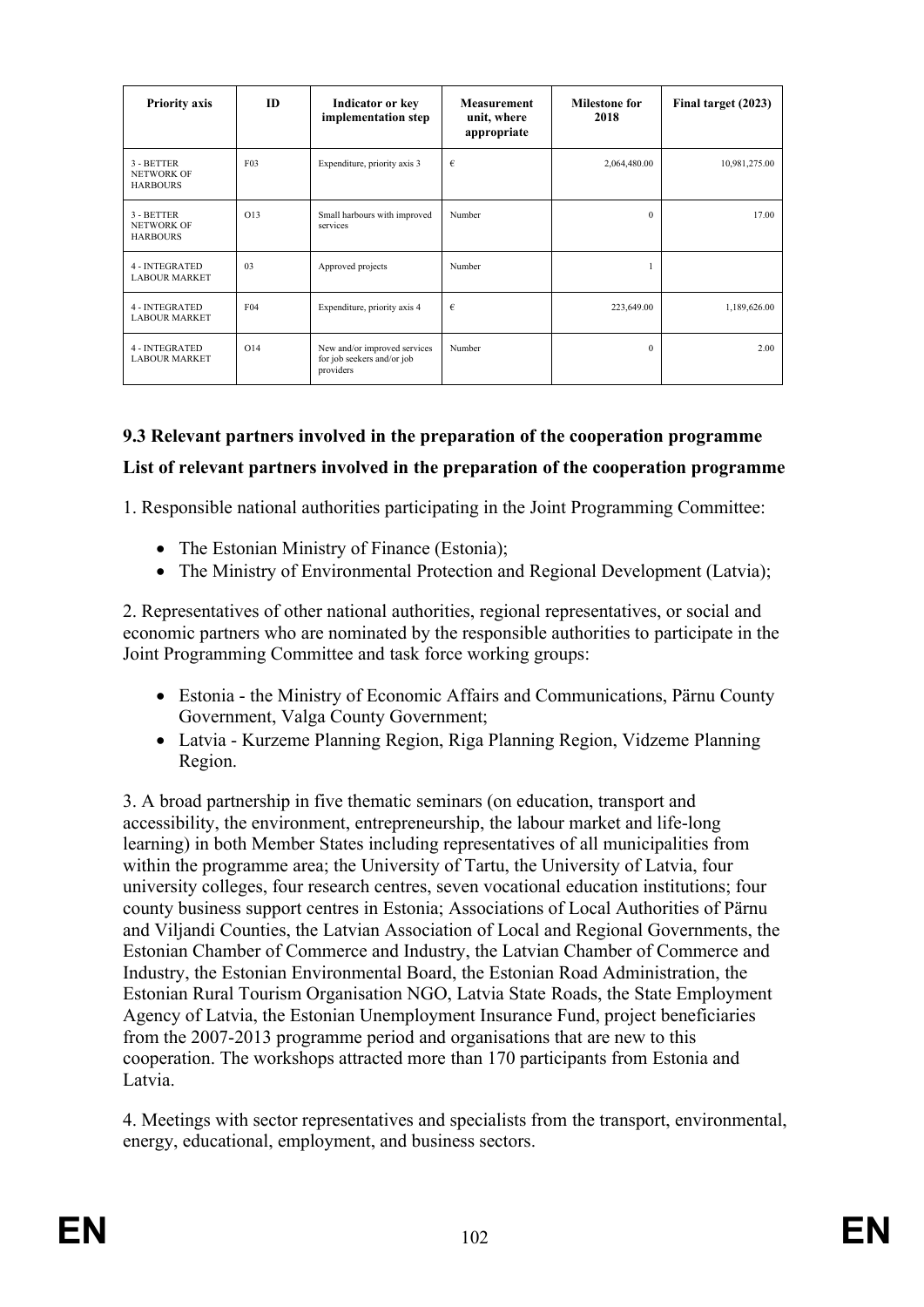5. Sessions and/or seminars with the Joint Technical Secretariat of the Estonia-Latvia Programme 2007-2013.

6. Consultations with the ex-ante evaluators' team.

7. Collecting potential cooperation project ideas in summer 2013 for indicating the potential activities that are to be supported with more than a hundred ideas submitted from more than fifty organisations representing governmental, non-governmental and private sector bodies.

More information on the involvement of partners during the preparation of the programme is included in Section 5.6.

**9.4 Applicable programme implementation conditions governing the financial management, programming, monitoring, evaluation and control of the participation of third countries in transnational and interregional programmes through a contribution of ENI and IPA resources**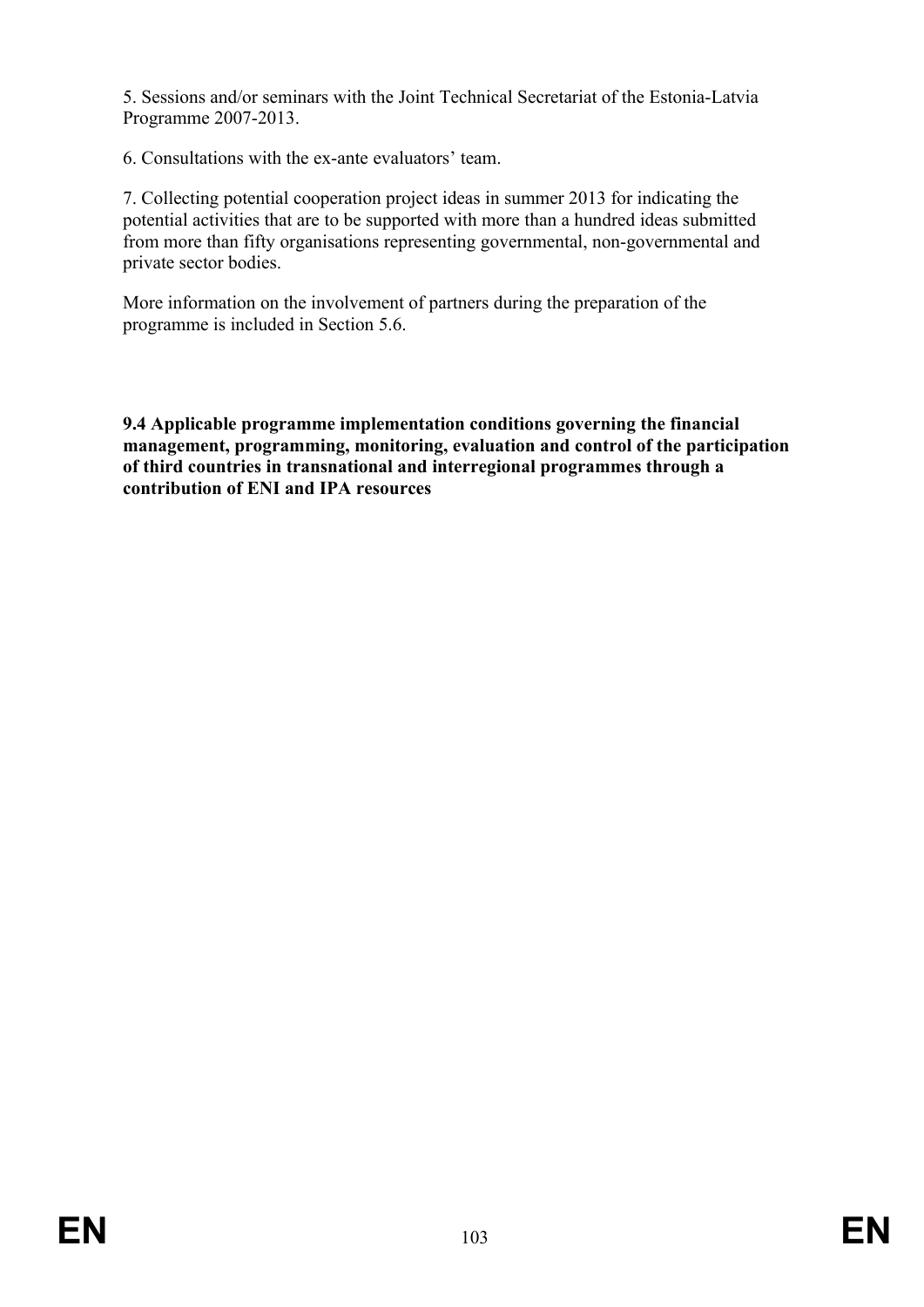#### **Documents**

| Document title                                                                           | Document type                                                                           | <b>Document date</b> | Local<br>reference | <b>Commission</b><br>reference | <b>Files</b>                                                                          | Sent date   | <b>Sent By</b> |
|------------------------------------------------------------------------------------------|-----------------------------------------------------------------------------------------|----------------------|--------------------|--------------------------------|---------------------------------------------------------------------------------------|-------------|----------------|
| Cover letter                                                                             | Supplementary information                                                               | 20-Nov-2015          |                    |                                | Cover letter                                                                          | 20-Nov-2015 | nroomean       |
| Setting SO 2 3 (Valga-Valka)<br>result indicator baselines and<br>targets                | Supplementary information                                                               | 20-Nov-2015          |                    |                                | Setting SO 2 3 (Valga-Valka) result indicator baselines and<br>targets                | 20-Nov-2015 | nroomean       |
| Annex 1 List of<br>Abbreviations                                                         | Supplementary information                                                               | 20-Nov-2015          |                    |                                | Annex 1 List of Abbreviations                                                         | 20-Nov-2015 | nroomean       |
| Annex 2 References                                                                       | Supplementary information                                                               | 20-Nov-2015          |                    |                                | Annex 2 References                                                                    | 20-Nov-2015 | nroomean       |
| Annex 3 The programme's<br>thematic objectives, priority<br>axes and specific objectives | Supplementary information                                                               | 20-Nov-2015          |                    |                                | Annex 3 The programme's thematic objectives, priority axes<br>and specific objectives | 20-Nov-2015 | nroomean       |
| Agreement to the OP and<br>National Co-financing<br>(Latvia)                             | Confirmation of agreement<br>in writing to the contents of<br>the cooperation programme | 30-Oct-2014          |                    |                                | Agreement to the OP and National Co-financing (Latvia)                                | 20-Nov-2015 | nroomean       |

# **Submitted annexes by the Commission implementing regulation laying down the model of the programme**

| Document title           | <b>Document type</b>                | Programme<br>version | <b>Document date</b> | Local<br>reference | Commission<br>reference | <b>Files</b>             | Sent date     | <b>Sent By</b> |
|--------------------------|-------------------------------------|----------------------|----------------------|--------------------|-------------------------|--------------------------|---------------|----------------|
| <b>Evaluation Report</b> | Report of the ex-ante<br>evaluation | 0.1                  | $03 - Jun - 2014$    |                    | Ares(2014)371019        | <b>Evaluation Report</b> | $07-Nov-2014$ | nroomean       |